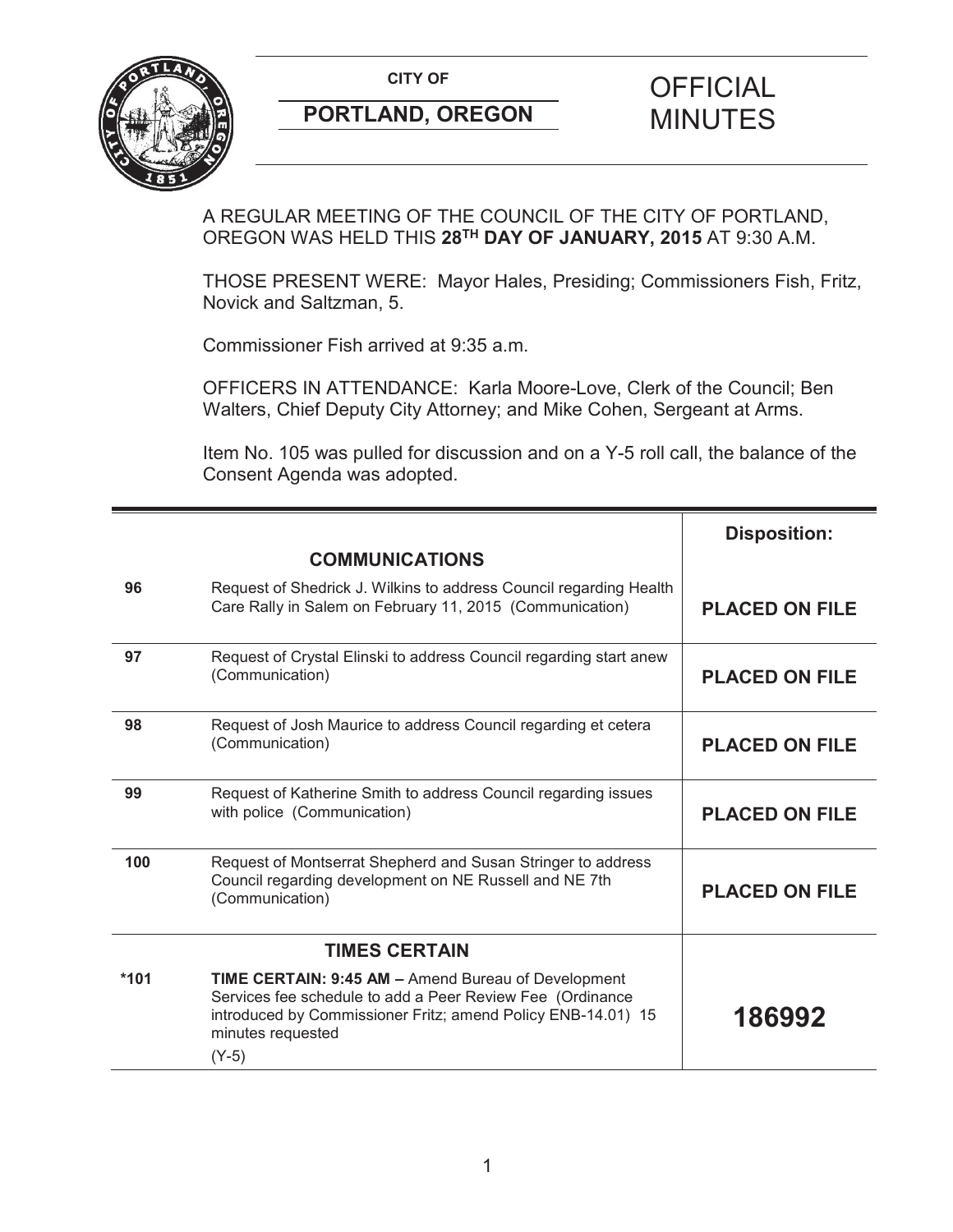|        | <b>January 28, 2015</b>                                                                                                                                                                                                                                                                                                                                                                  |                                                                             |
|--------|------------------------------------------------------------------------------------------------------------------------------------------------------------------------------------------------------------------------------------------------------------------------------------------------------------------------------------------------------------------------------------------|-----------------------------------------------------------------------------|
| 102    | TIME CERTAIN: 10:00 AM - Accept the Quarterly Technology<br>Oversight Committee Reports from the Chief Administrative Officer<br>(Report introduced by Mayor Hales) 30 minutes requested<br>Motion to accept the report: Moved by Fish and seconded by<br>Fritz.<br>$(Y-5)$                                                                                                              | <b>ACCEPTED</b>                                                             |
| $*103$ | TIME CERTAIN: 10:30 AM - Authorize an Intergovernmental<br>Agreement with Metro to develop a Preferred Alternative Package,<br>Locally Preferred Alternative and Draft Environmental Impact<br>Statement for the Southwest Corridor Plan and fund the City share<br>of the local partner agency contribution (Ordinance introduced by<br><b>Commissioner Novick)</b><br>1 hour requested | <b>CONTINUED TO</b><br>FEBRUARY 4, 2015<br>AT 9:30 AM                       |
|        | <b>CONSENT AGENDA - NO DISCUSSION</b>                                                                                                                                                                                                                                                                                                                                                    |                                                                             |
|        | <b>Mayor Charlie Hales</b>                                                                                                                                                                                                                                                                                                                                                               |                                                                             |
| 104    | Reappoint Brandon Erickson, David Nilles and Blake Patsy to the<br>Structural Engineering Advisory Committee for partial terms to<br>expire August 31, 2017 (Report)<br>$(Y-5)$                                                                                                                                                                                                          | <b>CONFIRMED</b>                                                            |
|        | <b>City Attorney</b>                                                                                                                                                                                                                                                                                                                                                                     |                                                                             |
| 105    | Authorize City Attorney to appear as amicus curiae to support<br>President's Executive Order granting relief to undocumented<br>immigrants (Resolution)<br>$(Y-5)$                                                                                                                                                                                                                       | 37106                                                                       |
|        | <b>Office of Management and Finance</b>                                                                                                                                                                                                                                                                                                                                                  |                                                                             |
| 106    | Accept bid of R&R General Contractors, Inc. for the W Burnside &<br>Pearl Crossing Improvements for \$2,066,222 (Procurement<br>Report - Bid No. 117346)<br>$(Y-5)$                                                                                                                                                                                                                      | <b>ACCEPTED</b><br><b>PREPARE</b><br><b>CONTRACT</b>                        |
| $*107$ | Amend contract with Bainbridge Design, Inc. in the amount of<br>\$8,000 to provide space planning services for Bureau of<br>Development Services in the 1900 Building (Ordinance; amend<br>Contract No. 30004037)<br>$(Y-5)$                                                                                                                                                             | 186988                                                                      |
| 108    | Extend term of a temporary, revocable permit granted to Portland<br>State University for electric vehicle supply equipment services<br>(Ordinance; amend Ordinance No. 184805)                                                                                                                                                                                                           | <b>PASSED TO</b><br><b>SECOND READING</b><br>FEBRUARY 4, 2015<br>AT 9:30 AM |
|        | <b>Commissioner Nick Fish</b>                                                                                                                                                                                                                                                                                                                                                            |                                                                             |
|        | <b>Position No. 2</b>                                                                                                                                                                                                                                                                                                                                                                    |                                                                             |
|        | <b>Bureau of Environmental Services</b>                                                                                                                                                                                                                                                                                                                                                  |                                                                             |
| *109   | Authorize the Bureau of Environmental Services to execute<br>easements with Tualatin Hills Park and Recreation District, as part<br>of the SW 86th Avenue Pump Station and Appurtenances Project<br>No. E09051 (Ordinance)<br>$(Y-5)$                                                                                                                                                    | 186989                                                                      |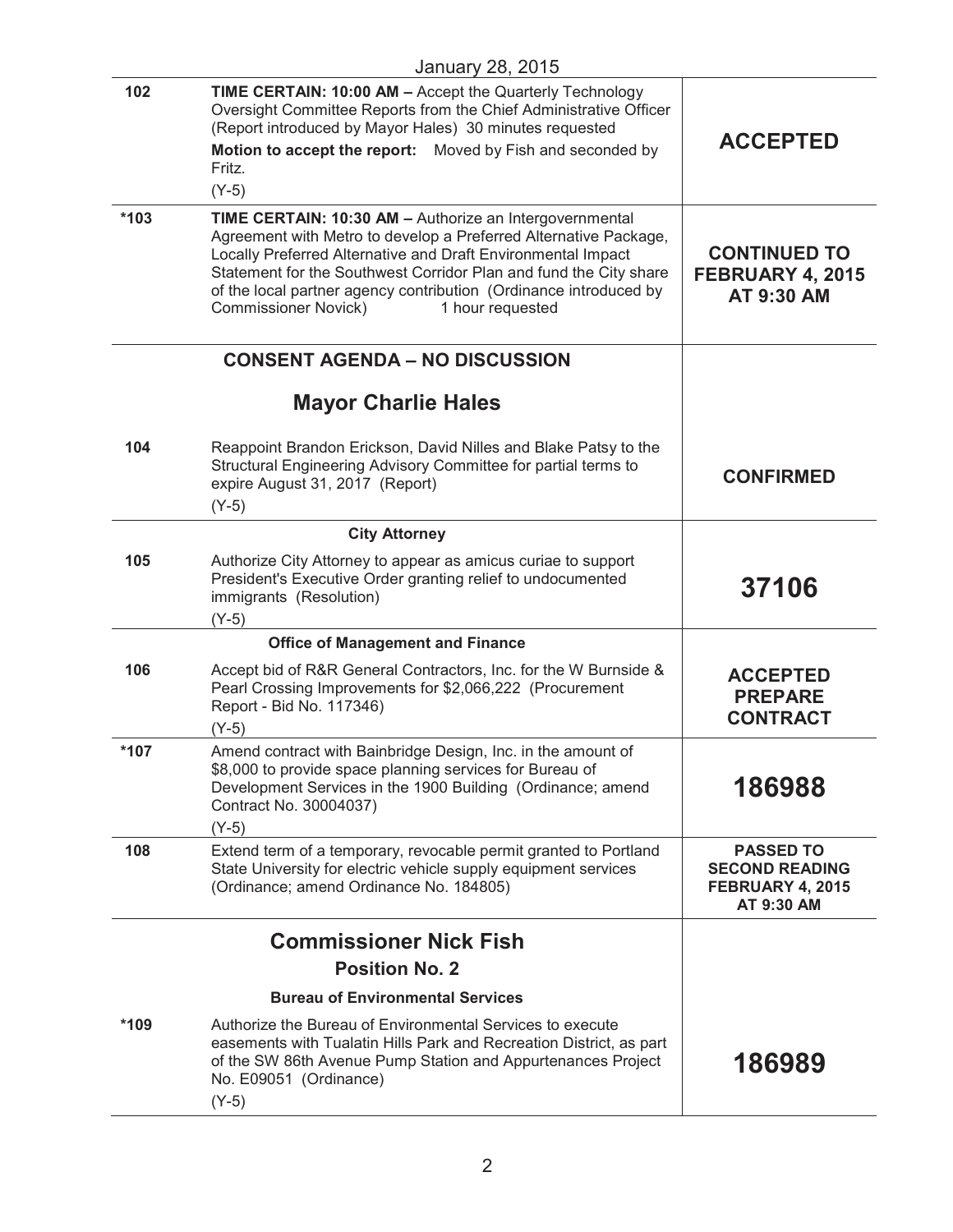|        | January 28, 2015                                                                                                                                                                                                                                                                                          |                                                                                    |
|--------|-----------------------------------------------------------------------------------------------------------------------------------------------------------------------------------------------------------------------------------------------------------------------------------------------------------|------------------------------------------------------------------------------------|
|        | <b>Commissioner Steve Novick</b>                                                                                                                                                                                                                                                                          |                                                                                    |
|        | <b>Position No. 4</b>                                                                                                                                                                                                                                                                                     |                                                                                    |
|        | <b>Bureau of Transportation</b>                                                                                                                                                                                                                                                                           |                                                                                    |
| $*110$ | Amend Intergovernmental Agreement with Oregon Department of<br>Transportation to increase the grant in the amount of \$62,000 for<br>additional review of construction work at OR99W: N Victory Blvd -<br>N Argyle St (Ordinance; amend Contract No. 30003289)<br>$(Y-5)$                                 | 186990                                                                             |
| $*111$ | Accept a grant in the amount of \$250,000 from Oregon Department<br>of Transportation for I-205 at NE Killingsworth SB On-Ramp project<br>(Ordinance)<br>$(Y-5)$                                                                                                                                          | 186991                                                                             |
|        | <b>REGULAR AGENDA</b>                                                                                                                                                                                                                                                                                     |                                                                                    |
| 112    | Address the City's infrastructure maintenance and replacement<br>funding gap, amend City Comprehensive Financial Management<br>Policy 2.03 and rescind Resolution 34423 (Resolution introduced<br>by Mayor Hales and Commissioners Fritz, Fish and Novick) 10<br>minutes requested<br>(Y-4; N-1 Saltzman) | 37107                                                                              |
|        | <b>Mayor Charlie Hales</b>                                                                                                                                                                                                                                                                                |                                                                                    |
| $*113$ | Authorize rental of office space at non-City owned facility for the<br>independent Compliance Officer and Community Liaison for the<br>Department of Justice Settlement Agreement (Ordinance) 15<br>minutes requested<br>$(Y-5)$                                                                          | 186993                                                                             |
|        | <b>Office of Management and Finance</b>                                                                                                                                                                                                                                                                   |                                                                                    |
| 114    | Authorize the City Attorney to institute legal proceedings against<br>Pabst Brewing Company to recover damages from Portland,<br>Oregon sign trademark violations and enjoin future unauthorized<br>use (Previous Agenda 11)                                                                              | <b>RESCHEDULED TO</b><br>FEBRUARY 4, 2015<br>AT 9:30 AM                            |
|        | <b>Commissioner Nick Fish</b>                                                                                                                                                                                                                                                                             |                                                                                    |
|        | <b>Position No. 2</b>                                                                                                                                                                                                                                                                                     |                                                                                    |
|        | <b>Bureau of Environmental Services</b>                                                                                                                                                                                                                                                                   |                                                                                    |
| 115    | Authorize four price agreements not to exceed \$500,000 each for<br>on-call civil engineering services in support of Bureau of<br>Environmental Services capital improvement program projects<br>(Ordinance) 15 minutes requested                                                                         | <b>PASSED TO</b><br><b>SECOND READING</b><br>FEBRUARY 4, 2015<br><b>AT 9:30 AM</b> |
| 116    | Extend contract with Madison Biosolids, Inc. for Biosolids Use<br>Services for an additional five years for \$3,250,000 (Ordinance;<br>amend Contract No. 31000149)                                                                                                                                       | <b>PASSED TO</b><br><b>SECOND READING</b><br>FEBRUARY 4, 2015<br>AT 9:30 AM        |
|        |                                                                                                                                                                                                                                                                                                           |                                                                                    |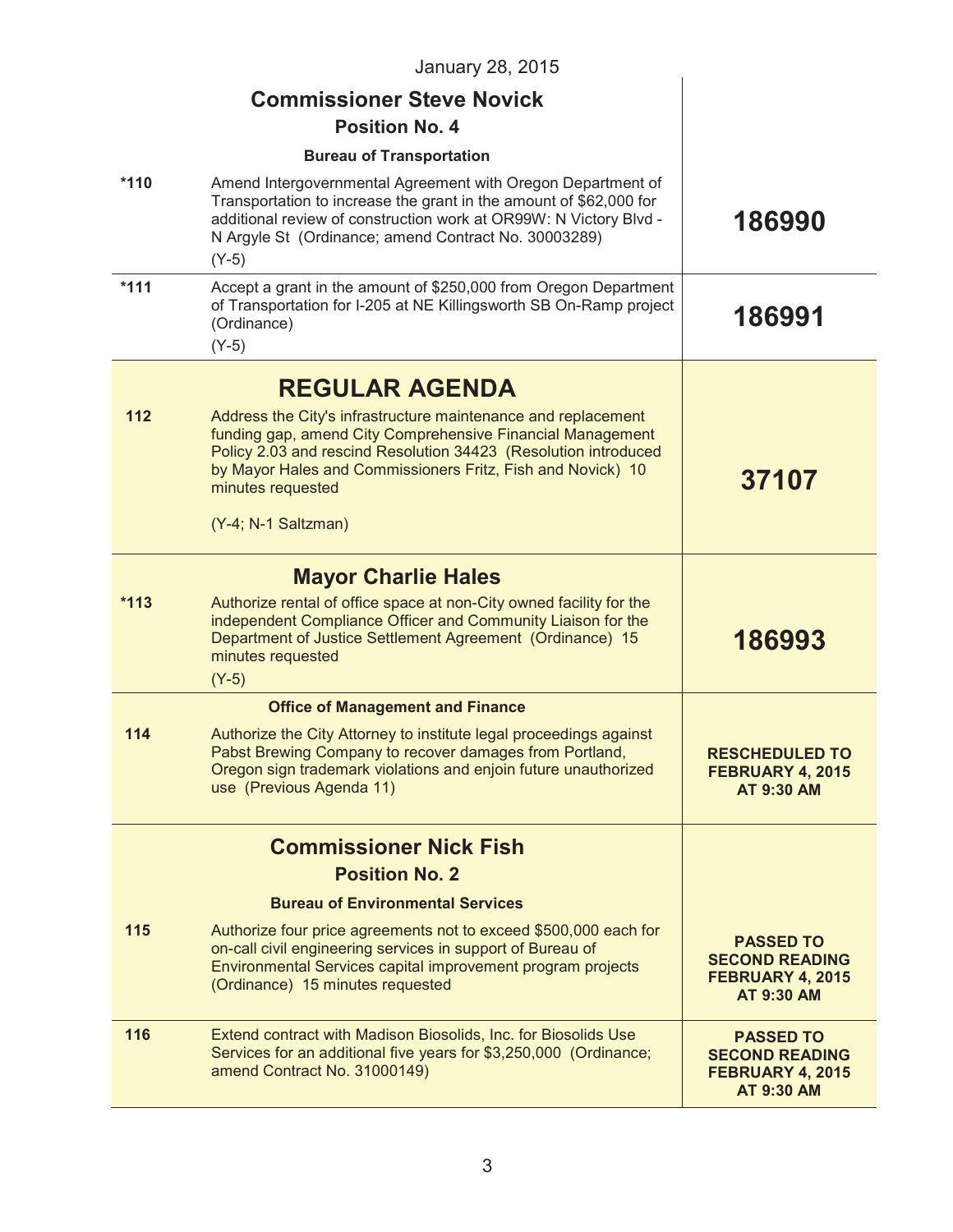| 117    | Authorize a contract with the lowest responsive bidder for the<br>construction of the SE Division PI and SE 6th Ave Sewer<br>Rehabilitation Project No. E10630 for an estimated cost of<br>\$720,000 (Second Reading Agenda 93)<br>$(Y-5)$ | 186994                                                               |
|--------|--------------------------------------------------------------------------------------------------------------------------------------------------------------------------------------------------------------------------------------------|----------------------------------------------------------------------|
|        | <b>Commissioner Steve Novick</b>                                                                                                                                                                                                           |                                                                      |
|        | <b>Position No. 4</b>                                                                                                                                                                                                                      |                                                                      |
|        | <b>Bureau of Emergency Management</b>                                                                                                                                                                                                      |                                                                      |
| $*118$ | Authorize a competitive solicitation for the purchase of a new<br><b>Community Emergency Notification System and related services</b><br>for an estimated cost of \$900,000 (Ordinance) 7 minutes<br>requested                             | 186995                                                               |
|        | $(Y-5)$                                                                                                                                                                                                                                    |                                                                      |
|        | <b>Bureau of Transportation</b>                                                                                                                                                                                                            |                                                                      |
| 119    | Vacate a portion of an unnamed street north of N Schmeer Rd<br>subject to certain conditions and reservations (Hearing;<br>Ordinance; VAC-10091)                                                                                           | <b>REFERRED TO</b><br><b>COMMISSIONER OF</b><br><b>PUBLIC SAFETY</b> |
| 120    | Authorize an agreement with Portland Streetcar, Inc. to provide a<br>Streetcar Operator relief point (Second Reading Agenda 88)<br>$(Y-5)$                                                                                                 | 186996<br><b>AS AMENDED</b>                                          |
|        |                                                                                                                                                                                                                                            |                                                                      |

At 1:02 p.m., Council recessed.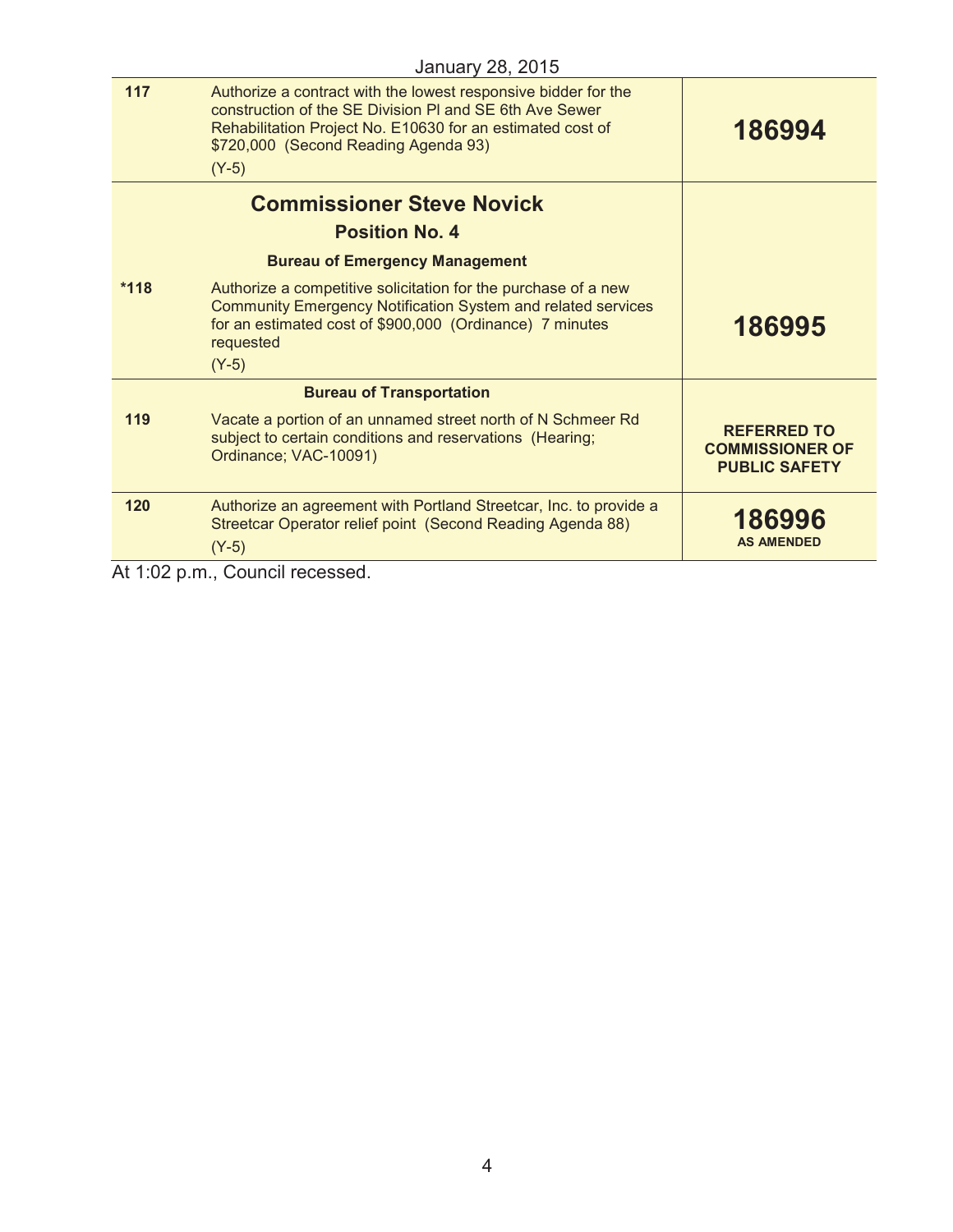|     | January 28, 2015                                                                                                                                                                                                                                                                                                                                     |                                        |
|-----|------------------------------------------------------------------------------------------------------------------------------------------------------------------------------------------------------------------------------------------------------------------------------------------------------------------------------------------------------|----------------------------------------|
|     | A RECESSED MEETING OF THE COUNCIL OF THE CITY OF PORTLAND,<br>OREGON WAS HELD THIS 28TH DAY OF JANUARY, 2015 AT 2:00 P.M.                                                                                                                                                                                                                            |                                        |
|     | THOSE PRESENT WERE: Mayor Hales, Presiding; Commissioners Fish, Fritz,<br>Novick and Saltzman, 5.                                                                                                                                                                                                                                                    |                                        |
|     | Commissioner Novick arrived at 2:03 p.m. Commissioner Saltzman left at 3:55<br>p.m.                                                                                                                                                                                                                                                                  |                                        |
|     | OFFICERS IN ATTENDANCE: Karla Moore-Love, Clerk of the Council; Lisa<br>Gramp, Deputy City Attorney; and Wayne Dykes, Sergeant at Arms.                                                                                                                                                                                                              |                                        |
| 121 | TIME CERTAIN: 2:00 PM - Accept North/Northeast Neighborhood<br>Housing Strategy from the Portland Housing Bureau (Report<br>introduced by Commissioner Saltzman) 1 hour requested<br>Motion to accept the report: Moved by Fish and seconded by<br>Fritz.<br>$(Y-5)$                                                                                 | <b>Disposition:</b><br><b>ACCEPTED</b> |
| 122 | TIME CERTAIN: 3:00 PM - Office of Equity and Human Rights<br>report on city-wide employee discussion of institutional racism and<br>police/community relations in the aftermath of Ferguson (Report<br>introduced by Mayor Hales) 1 hour requested<br>Motion to accept the report: Moved by Fish and seconded by<br>Fritz.<br>(Y-4; Saltzman absent) | <b>ACCEPTED</b>                        |

At 5:06 p.m., Council recessed.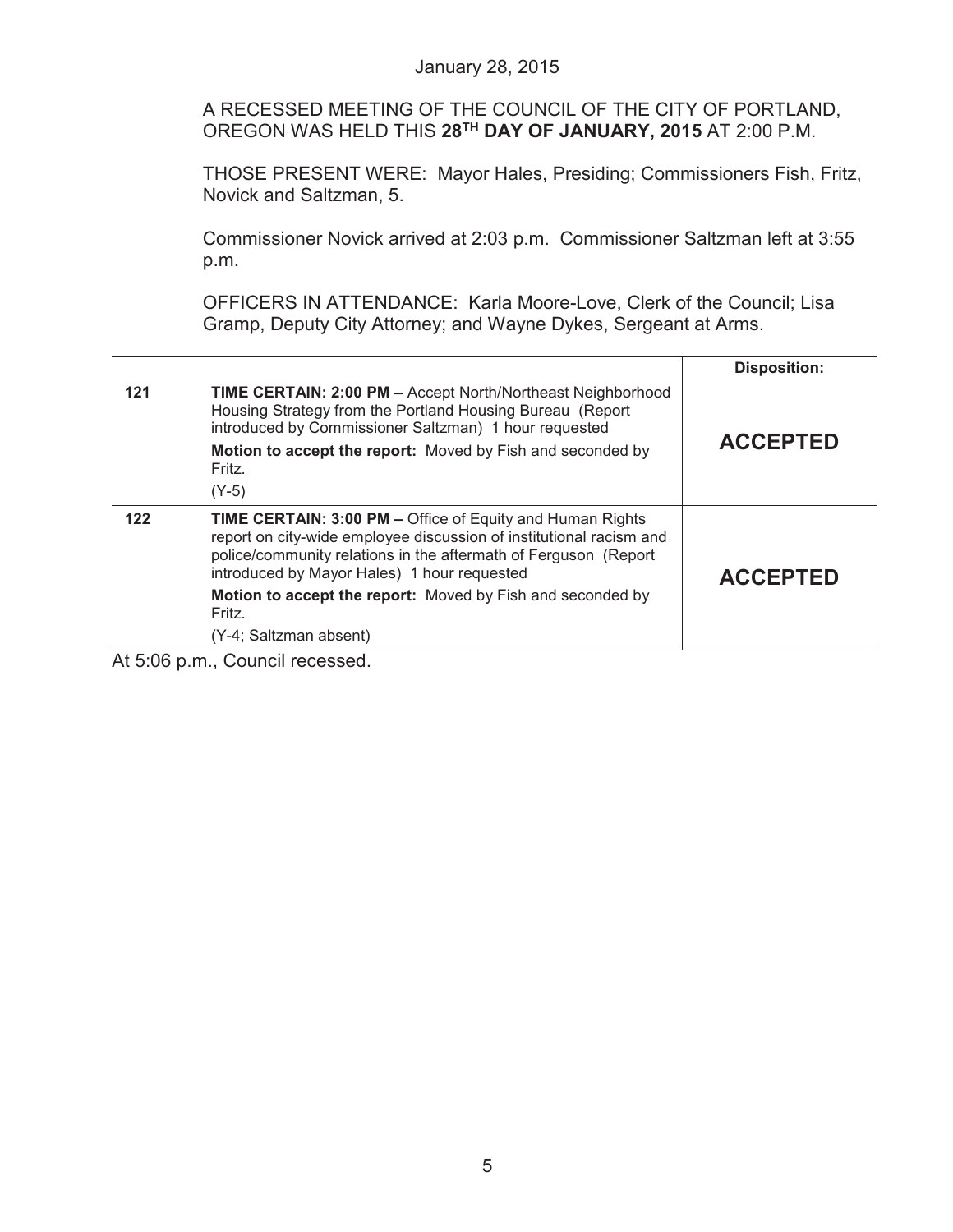A RECESSED MEETING OF THE COUNCIL OF THE CITY OF PORTLAND, OREGON WAS HELD THIS **29TH DAY OF JANUARY, 2015** AT 2:00 P.M.

THOSE PRESENT WERE: Mayor Hales, Presiding; Commissioners Fritz, Novick and Saltzman, 4.

OFFICERS IN ATTENDANCE: Karla Moore-Love, Clerk of the Council; Kathryn Beaumont, Chief Deputy City Attorney; and Mike Cohen, Sergeant at Arms.

| <b>Disposition:</b>                                                                |
|------------------------------------------------------------------------------------|
| Proposed Urban Renewal Area Amendments and postpone first<br><b>PLACED ON FILE</b> |
| TIME CERTAIN: 2:00 PM - Open and close public hearing on                           |

At 2:03 p.m., Council adjourned.

**MARY HULL CABALLERO**

Auditor of the City of Portland

By Karla Moore-Love Clerk of the Council

For a discussion of agenda items, please consult the following Closed Caption File.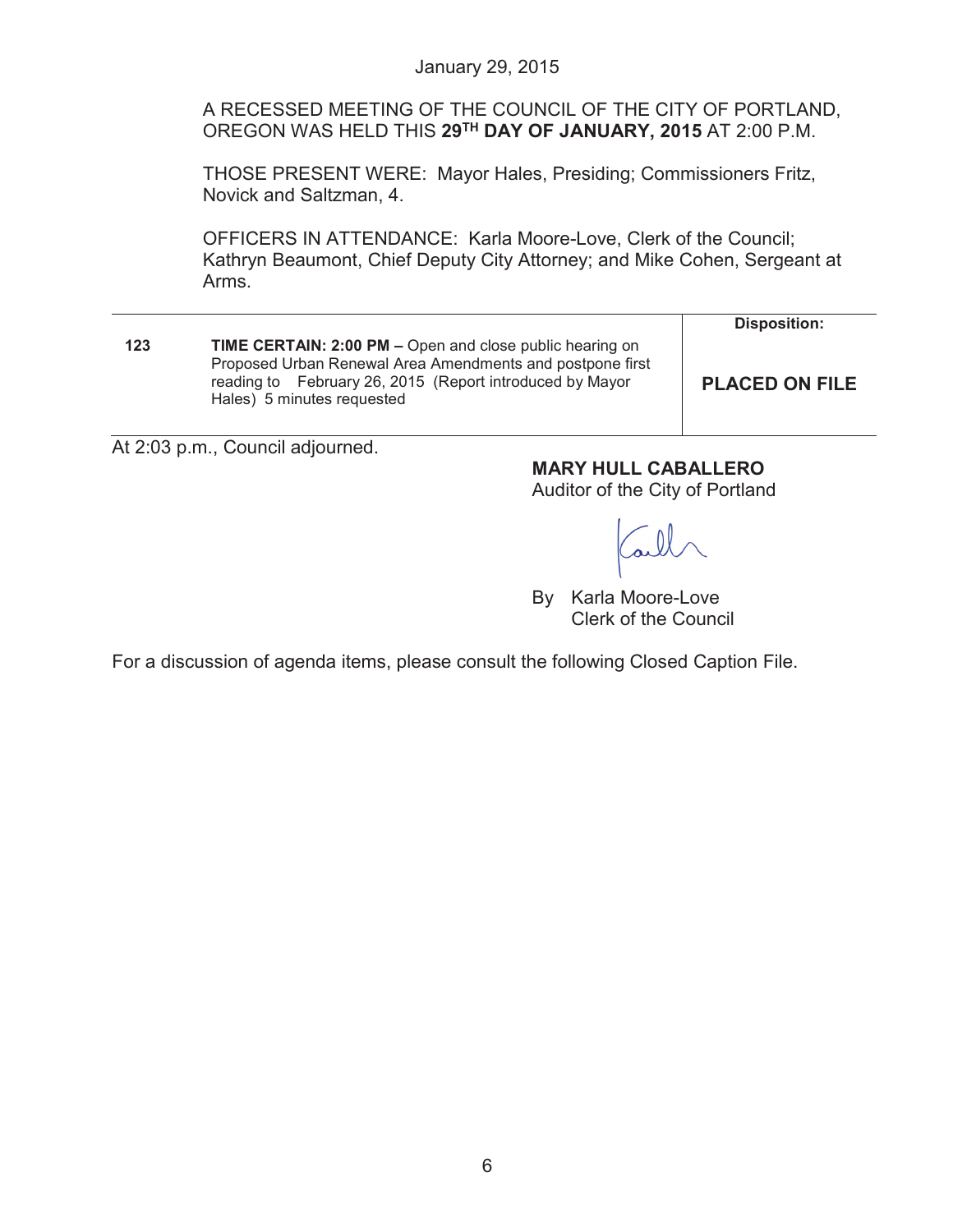## **Closed Caption File of Portland City Council Meeting**

This file was produced through the closed captioning process for the televised City Council broadcast and should not be considered a verbatim transcript. Key: **\*\*\*\*\*** means unidentified speaker.

## **JANUARY 28, 2015 9:30 AM**

**Hales:** Sorry about the delay there, folks. Good morning, and welcome to the January 28th meeting of the Portland City Council. Would you please call the roll?

**Fritz:** Here. **Saltzman:** Here. **Novick:** Here. **Hales:** Here.

**Hales:** Good morning, everyone. Welcome. We are going to have communications items up front and then we're going to have our regular calendar. If you're here to speak on a regular calendar item, we typically allow three minutes to testify. If you're a lobbyist representing an organization, then under our code you do have to disclose that and let us know who you are representing. We maintain a tradition here of dialogue and openness, so if you agree with your fellow citizen feel free to make a nonverbal demonstration, but we ask that we not cheer or boo our fellow citizens on a diverse point of views we hear in this room. Welcome, and we'll proceed to item 96.

## **Item 96.**

**Hales:** Good morning.

**Shedrick J. Wilkins:** I'm Shedrick J. Wilkins, and there's a health care rally in Salem. The First Unitarian Church on 13th and Salmon is the best place to ask to get a bus to go there. I'll try to be there. I decided to switch back to the Democratic Party because I believe that we need to have at least a base or platform for government spending to solve people's problems. So, I'm a Democrat again. That's all I'm going to say.

**Hales:** Thank you.

**Wilkins:** Thank you.

## **Item 97.**

**Hales:** Good morning, Crystal.

**Crystal Elinski:** Good morning, Mayor and Commissioners. I'm glad you're all here. It's actually on starting anew. I don't know how I managed to have bad grammar.

I actually meant to testify on the day I was being evicted -- New Year's Eve, midnight -- but you guys took the day off, and also Christmas. Meanwhile, I was looking for housing for eight months. I have Section 8, and the first time I ever came to speak to you, I had just received it. I had been evicted by the landlord. I showed it, look, I have Section 8 and he was like bye-bye.

I was testifying about how difficult it is to get housing in this City. That was 2006 - no, sorry, '08, that's when the storm came and the roof caved in on the next place I lived in.

But I pretty much covered the gamut of agencies and services, and this time around it's even worse. So, many years later, I don't see any improvements at all, and I have -- I pretty much know the services like the back of my hand. But I'm doing it again. I had to take a -- after looking for housing until November, I took -- I packed in December. The agencies that said they would help me clean and pack and get movers fell through the day before my eviction. And I was more -- my disability just gets worse. It was a lot harder than last time.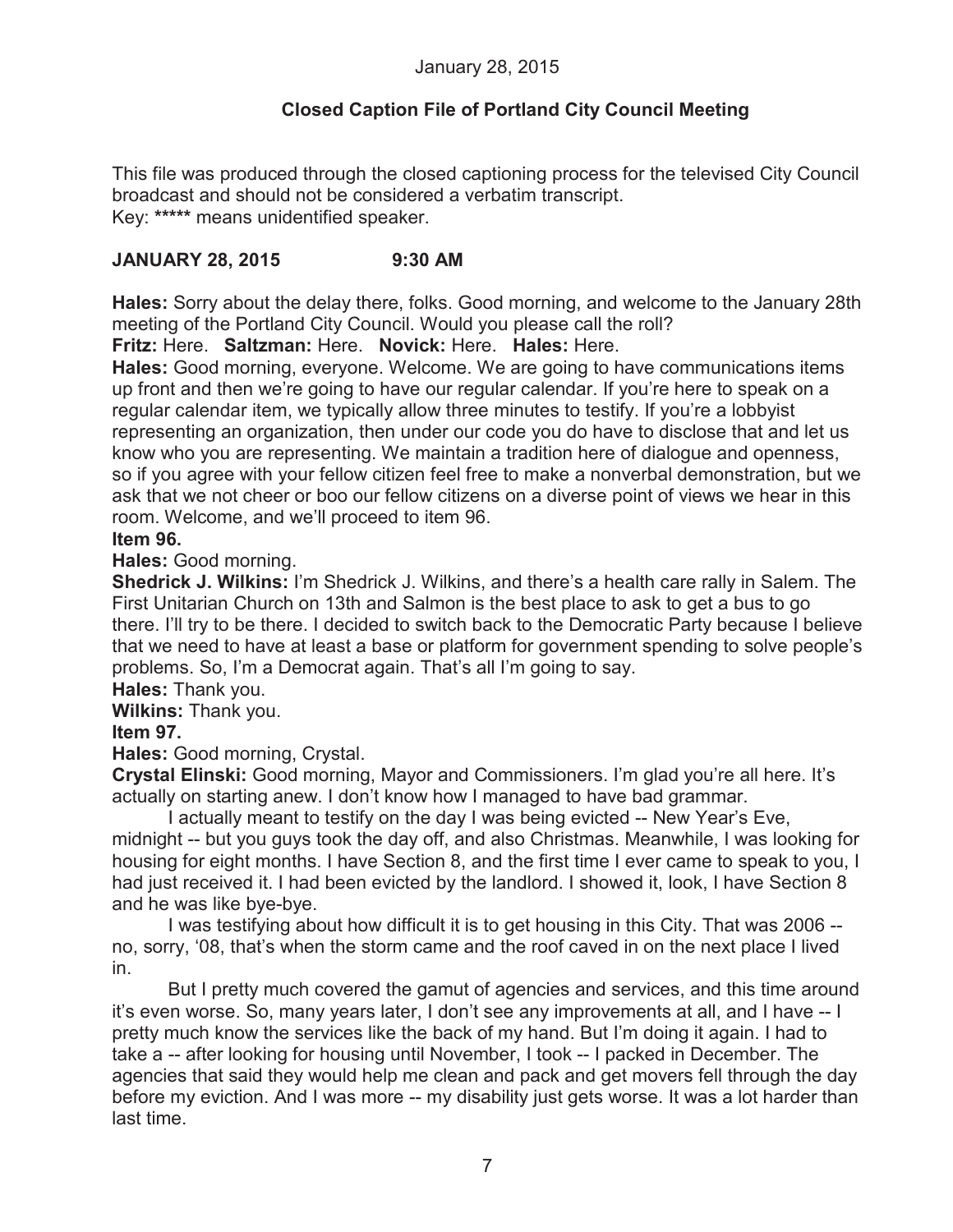So, I took a self-inflicted sort of therapy, a couple of weeks off in my mother's attic, and now I'm back and living in a shelter down the street. I figured as long as I'm downtown, I'm going to keep coming to City Hall and going to all of these agencies and ask for help and not just start it over it again.

So, 600 places in eight months, most of them saying no because of Section 8. I talked to the head of Home Forward as well, the days that he received an award from you, and he said yeah, new law, everybody talks about it. And I said, yeah, it's like the law they introduced in 2008. Nothing has happened. He said, it's true, there's not really much teeth to it, we're looking for a legal precedent. I said I might be your first precedent. Hopefully, I can get the legal stuff in place.

So, I fought it. It was essentially Section 8 that maneuvered things to make sure that I was evicted. And I fought it. And I didn't win. So, it's just a little harder.

I came also to testify about -- I think it's agenda item 121 today at 2 o'clock if anyone can come again today. I'm not sure I can make it because I have to go to meetings at other agencies, but I'm here to help. I attended these hearings for my old neighborhood North, Northeast, and the 20 million going into this construction is -- we never got a call back on it. I had people who attended it ask me about it, and I went to Mayor Hales' office to ask about it. So, I never heard about the feedback. They said they would give us 10 days to see the preview on what you are going to present, apparently today. And the only reason I knew about this is because I heard it on OPB. They said it was 20 million Monday, and now they say it is \$14 million, so something's changing -- **Hales:** No, it's still --

**Elinski:** Please postpone this so that we can get more people involved, because this is happening in all of our back yards. And I'm also still suffering from the September 4th assault by the federal agent, and I'm glad to be downtown because now I can get free services for health care again, but after over a year, it is just -- I see more and more people in my circumstances and I can't believe it's happening again.

**Hales:** We wish you well. Thank you for being here this morning.

**Elinski:** Thanks for your future help.

**Hales:** Thank you. Take care.

**Item 98.**

**Hales:** Mr. Maurice, come on up. Good morning.

**Josh Maurice:** Good morning. Hope everyone --

**Hales:** Get a little closer so that we can hear you. Thank you.

**Maurice:** Well actually, Crystal kind of put me up to communicating today. So, I guess I just thought I would go ahead and get acquainted, get friendly with people. I'm Josh Maurice.

Yeah, I've been going over a lot what might be an interesting frame to kind of think about the state of the union, the state of the world right now. And I'm -- I have really positive overall opinions and perceptions of things that are happening, you know, globally, long-term, on large scales. We're solving a lot of problems. It does seem like there are a lot of upgrades we could make -- potentially kind of quickly -- you know, if opinions, people's minds about certain topics start to change very rapidly -- as can happen -- more and more so, it seems like. So, recommendations to honor the progress that we've made and be in line with whatever positive large-scale changes are happening. Just be open to means that arise, movements, initiatives where people are trying out different systems -- if it's peaceful -- and have tolerance for people who are doing things differently and maybe even anticipating in a way a new paradigm, etc.

**Hales:** Thank you. Thanks very much. Next.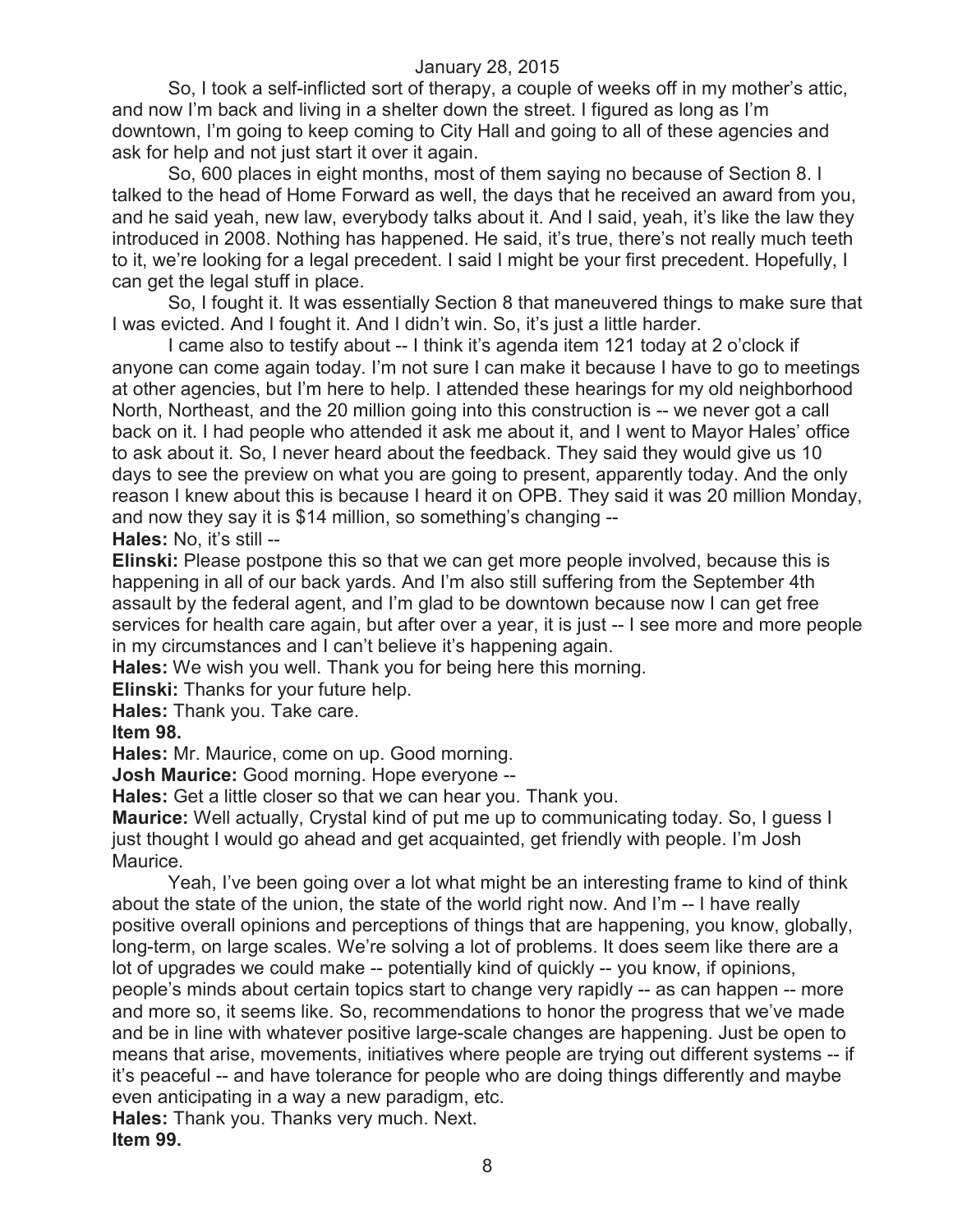**Hales:** Come on up, Ms. Smith.

**Katherine Smith:** My name is Katherine Smith. Dear Mayor Hales and Portland City Commissioners, I am back here again to ask you, Mayor Hales, as the Portland Police Commissioner to use the authority you legally have to talk to new Police Chief Larry O'Dea, Sergeant McCormick, and Commander Day to them that it is their legal duty to stop assaults on people no matter what kind of weapon is used.

Some Tigard cops still burn me 20 to 24 hours a day with microwave and ultrasound harassment weapons, voice to skull command weapons -- those are actually mind control when the volume is turned down, so you can't hear it, and used subliminally when the volume is turned down. All these are easily verifiable on the internet for anyone to look up.

I am one of their hundreds of targets in Portland. They are able to shoot, harass, injure, incriminate, etc., so many people because they are used remotely in many businesses, residences, and even in this City Council room.

Sergeant McCormick, Commander Day, and the previous Police Chief Reese are some of the main police covering up for this. Why would they do that? As I've said before, some of the crooked cops don't want the public to know they have such weapons, because they sometimes actually torture people with them -- some of them do -- injure them, including fatal injuries, incriminate them, suicide them, and do slander campaigns on those they want to discredit.

I believe you are being distracted from following up on this. Sergeant McCormick has been taking my reports of these assaults, evidence about me that those Tigard cops say they do to my son also when he's sleeping. And McCormick has been keeping these reports from Police Chief Larry O'Dea. His lack of response tells me that, and those Tigard cops told me that also. They would know because they say -- and I've seen a lot of evidence of it -- that they spy on lots of Portland police, including McCormick, O'Dea, Reese, Commander Day, and others.

Shooting someone with microwave and ultrasound weapons 20 to 24 hours a day for years and months is attempted murder. I have burns and burn scars and deteriorated skin all over that shows this evidence. So, please, Mayor Hales, as Police Commissioner, talk to them about this. If they deny I'm being shot or if they act as if they don't know about it, they are fibbing to you. Thank you.

**Hales:** Thank you, you take care.

#### **Item 100.**

**Hales:** Good morning. Welcome, good morning.

**Susan Stringer:** Good morning. My name is Susan Stringer, and this is Montserrat Shepherd. We are part of the committee for demand redesign, concerned neighbors asking for responsible development in the Eliot neighborhood. We are representing more than 1300 supporters in Eliot and surrounding communities who are here today to address the lot at 2603 NE 7th Avenue, and the impact on traffic, parking, and the development's excessive density.

Dan Neal of Paradigm Properties is proposing a six-story, 62-unit apartment building. The neighborhood around 7th and Russell is a residential community, with mostly single-family homes, some two to three story apartment complexes, and a few one-story commercial buildings. We strongly feel that the proposed development does not fit the neighborhood, and are deeply concerned about the impact it will have on 7th Avenue. On parking, because the proposed underground garage will have 42 parking spaces and there will be overflow; on traffic adding hundreds more daily trips; on safety, since 7th is a narrow street used daily by hundreds of cyclists and pedestrians. This will only worsen existing conditions for the children who cross daily without any visible crosswalk at Brazee Street to attend Irvington school.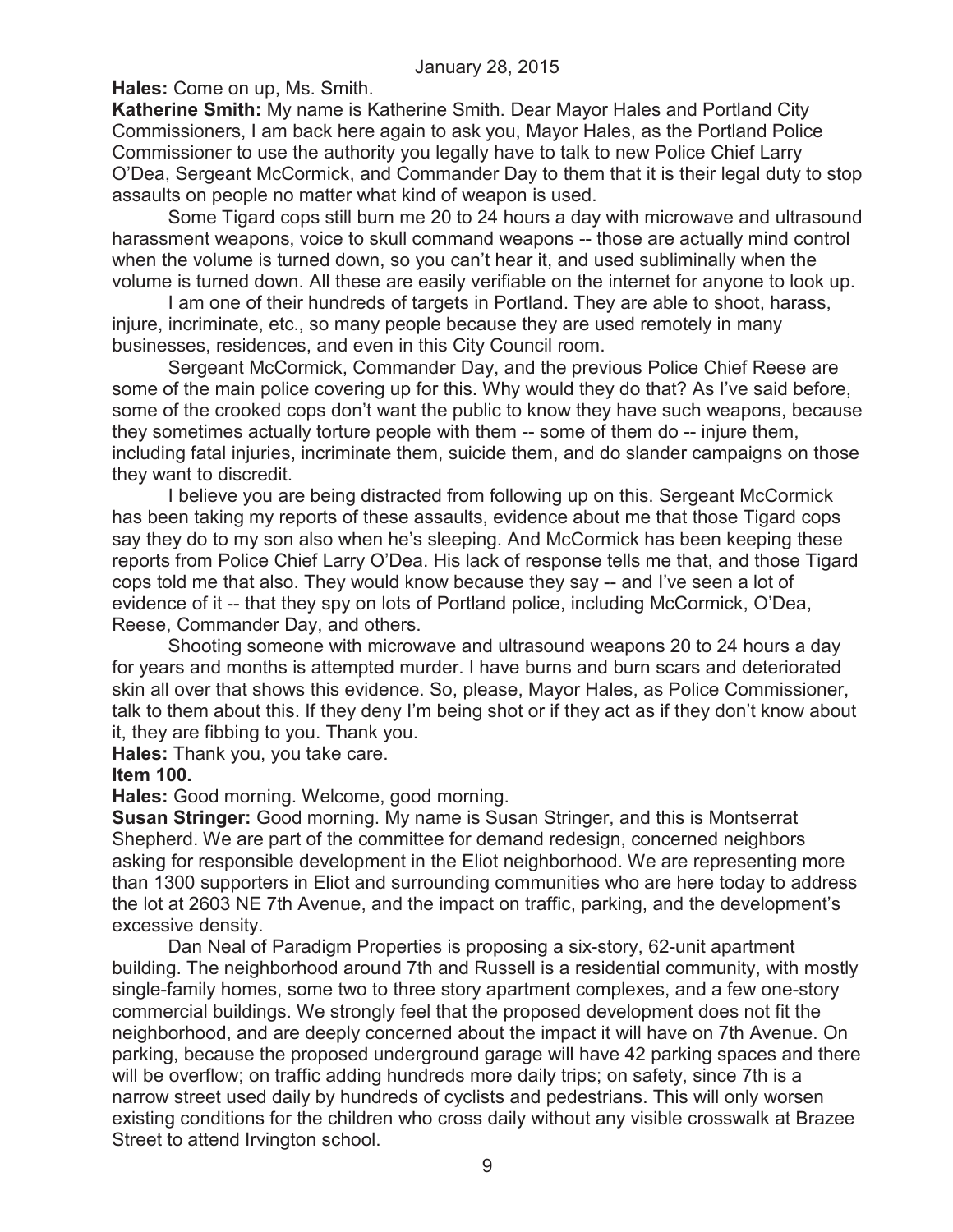In addition, the building's parking garage will have a single entrance on 7th which will create a dangerous pinch point where cars, cyclists, and pedestrians will converge on an already congested street. It is important to note that prior to Mr. Neal's proposal, the Eliot neighborhood association had requested the lot be down-zoned, and according to the Portland comprehensive plan, the zoning is proposed to change from high density to medium density, limiting the height to 45 feet.

7th has also been proposed as a neighborhood greenway. The City defines greenways as streets with low traffic, volume, and speed, where bicycles, pedestrians, and neighbors are given priority. We do not believe that 7th is currently a low-volume street, and that will not improve with the proposed development.

Here's important traffic statistics from the current traffic studies. South of Knott, where the lot is located, car counts are 71% higher than north of Knott, where speed bumps are already in place. Traffic speeds more than 10 miles per hour over the posted 25 miles per hour speed limit. In contrast, north of Knott, the average speed does not exceed 25 miles per hour. It seems obvious that speed bumps on 7th north of Knott have effectively impacted traffic speeds.

There are also infrastructure concerns. The zoning of this lot, an abandoned gas station, was changed when the Albina plan was adopted. When this zoning change occurred from commercial to high density back in 1990, were the existing ancient clay and brick sewer lines taken into account? Furthermore, 7th Avenue not within the density corridor of Williams, MLK, and Lloyd Center where 80% of the increased density is expected, making this development even more out of line.

In closing, we would like to ask that the City require the developer to adhere to a height of no more than 45 feet which would mitigate the amount of congestion, to install speed bumps on 7th and Russell to decrease vehicle speed, and to paint a zebra crosswalk across 7th at Brazee to protect our neighbors and our children. We are here appealing to our elected officials' good judgment and common sense. Will this zoning anomaly and its repercussions be a part of your legacy? Thank you for allowing us the time to voice our concerns and for considering our requests.

**Hales:** Thank you very much. Where is this project in the permit process right now? [applause]

**Montserrat Shepherd:** I think he's going to apply for the permit. He doesn't have it yet. **Hales:** Hasn't started yet. OK.

**Shepherd:** He demolished the building, and he is proposing -- you have the picture. That's all we have.

**Stringer:** So, his building plans have not been presented to the City yet. We're hoping to be able to get something, you know, maybe changed before that process starts.

**Hales:** And is there an active negotiation underway between the neighborhood association and the applicant at this point?

**Shepherd:** We have been talking to him. Unfortunately, he is still set with the six-story building, and we believe that such a tall building in that location is just not -- it doesn't fit the neighborhood and it is not going to bring anything good. Again, we're like in the middle of all of these Williams and Fremont and Lloyd center, and the density is going to change and if we have that that is not going to help us at all.

**Stringer:** It is a building -- if you imagine, like a building that's in the Pearl District sitting next to single-family homes, you know, that are two-story, single-family homes. On MLK, it would make total sense. But in the middle, just like drag and dropped right in the middle of neighborhood -- and the point that it is at, it's on a small street. So, if you -- the building is not -- there is three story condos next to it which go about a half a block, and then here's this building. And already the traffic at 5 o'clock backs up from Knott past like four blocks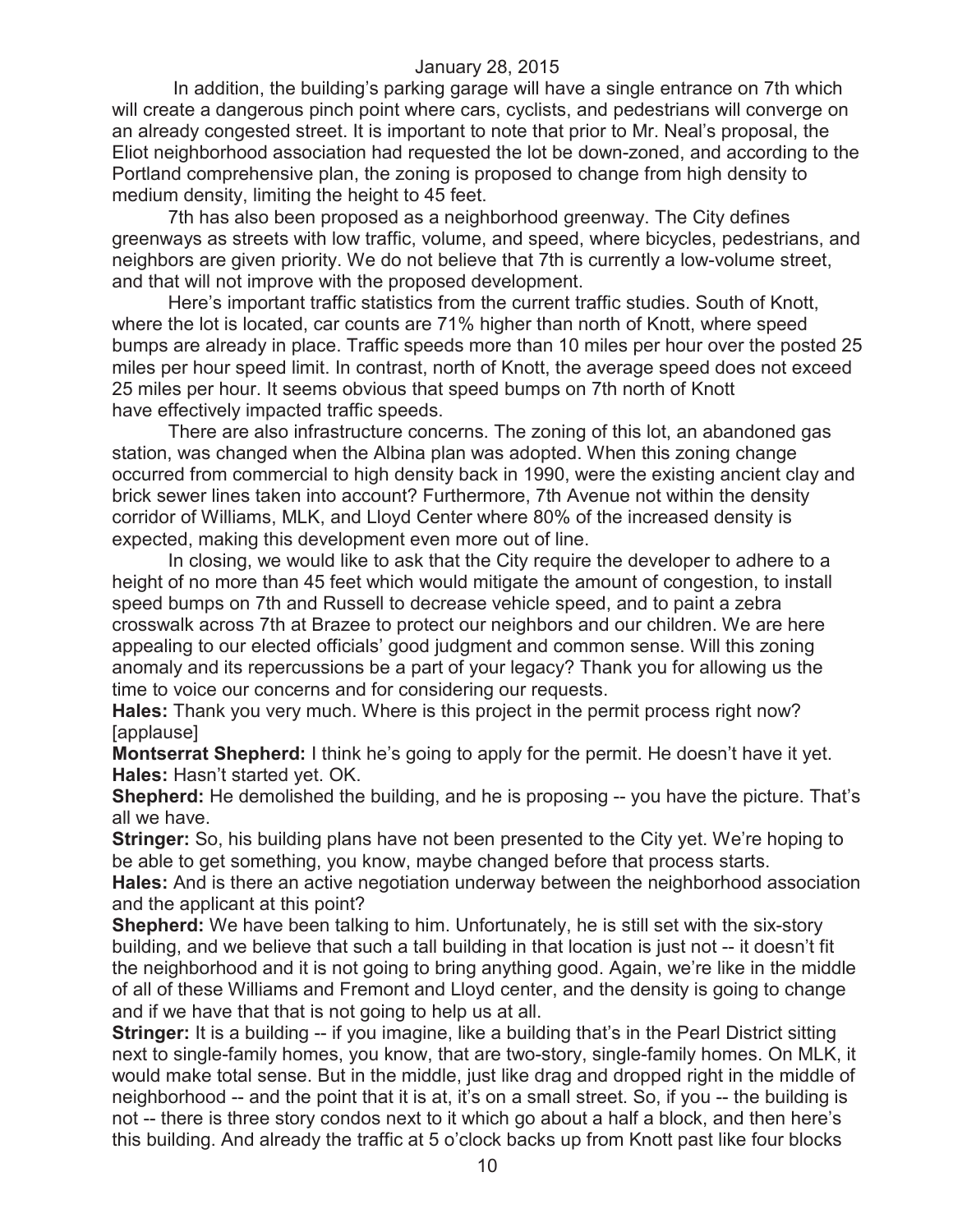down to almost Tillamook. You've got people trying to get in and out of there in that one garage space, you know, the parking -- I just -- it's going to be insane.

**Hales:** We appreciate you calling this to our attention here this morning. Thank you. **Stringer:** Please refer to all -- we gave you all of the traffic data and all of the signatures from our change.org petition, the comments, and also comments from the Portland comp plan.

**Fritz:** So, according to this state land use regulations, we're not allowed to change the rules in the middle of an application. So, the mayor's question as to whether the permit has been put in -- even if it hasn't yet, we would have to be -- there's state-mandated steps for us to require things. Possibly, the mayor could in response to your concern have a word with the developer and see if they can negotiate something. Your other concerns regarding traffic -- as part of the permit review, there is an extensive traffic study done and you know, the request for zebra crossing or other mitigation might be required by the Transportation Bureau. So, those are things that we as neighbors can affect. The overall regulations for what they're allowed to do -- you point out helpfully that there's discussions in the comprehensive plan to change it. At the very least, you're drawing attention to let's change it for the other nearby lots so this doesn't happen again. I appreciate the Mayor asking you to talk with the developer and that you're working with them and the neighborhood association, because often it is encouragement rather than us being able to actually require that they lower the height on the density.

**Stringer:** Right. Well, I think some encouragement may help. He knows that we're coming to speak and he contacted us saying, you know, I -- it's a shame you have to go do that. There is something -- I think he's still considering, you know, and I think with conversation with you, Mr. Hales, would be probably very helpful. He said that he was willing to put in traffic-calming measures, and correct me if I am wrong, but he can't do that without having a traffic study to show that or can he just say he will do that and pay for the speed bumps and crosswalks?

**Novick:** I think that PBOT will have to be involved one way or another. I will talk to staff and follow up on that.

**Stringer:** Since October, he said a traffic study was coming, a traffic study is coming, and we haven't seen anything yet. I don't know if he's really doing it or not, but that -- we would love to see that. Because the past studies, and that was more than a year ago and it has gotten worse.

**Hales:** We will follow-up with you. I appreciate you one, getting organized and, two, calling this to our attention so that what authority we do have we will have the opportunity to exercise it whether it's persuasion authority or legal authority. So, we do appreciate you getting organized and being ready for that kind of negotiation, assuming that the developer on the other side of the table is willing to negotiate, which sometimes isn't the case, but sounds like it might be in this instance, so that's good. We at least have a few things to work with and we appreciate you being here this morning.

**Stringer:** Thank you.

## **Shepherd:** Thank you. [applause]

**Hales:** OK. Let's move to the consent agenda and see -- I think we have a couple of things that we are pulling to the regular agenda. One is 105. Anything else going to the regular agenda from the consent agenda? So, if there is not, can we have a roll call please on the balance of the consent agenda?

## **Roll on consent agenda.**

**Fritz:** Aye. **Fish:** Aye. **Saltzman:** Aye. **Novick:** Aye. **Hales:** Aye. **Item 101.**

**Hales:** Commissioner Fritz.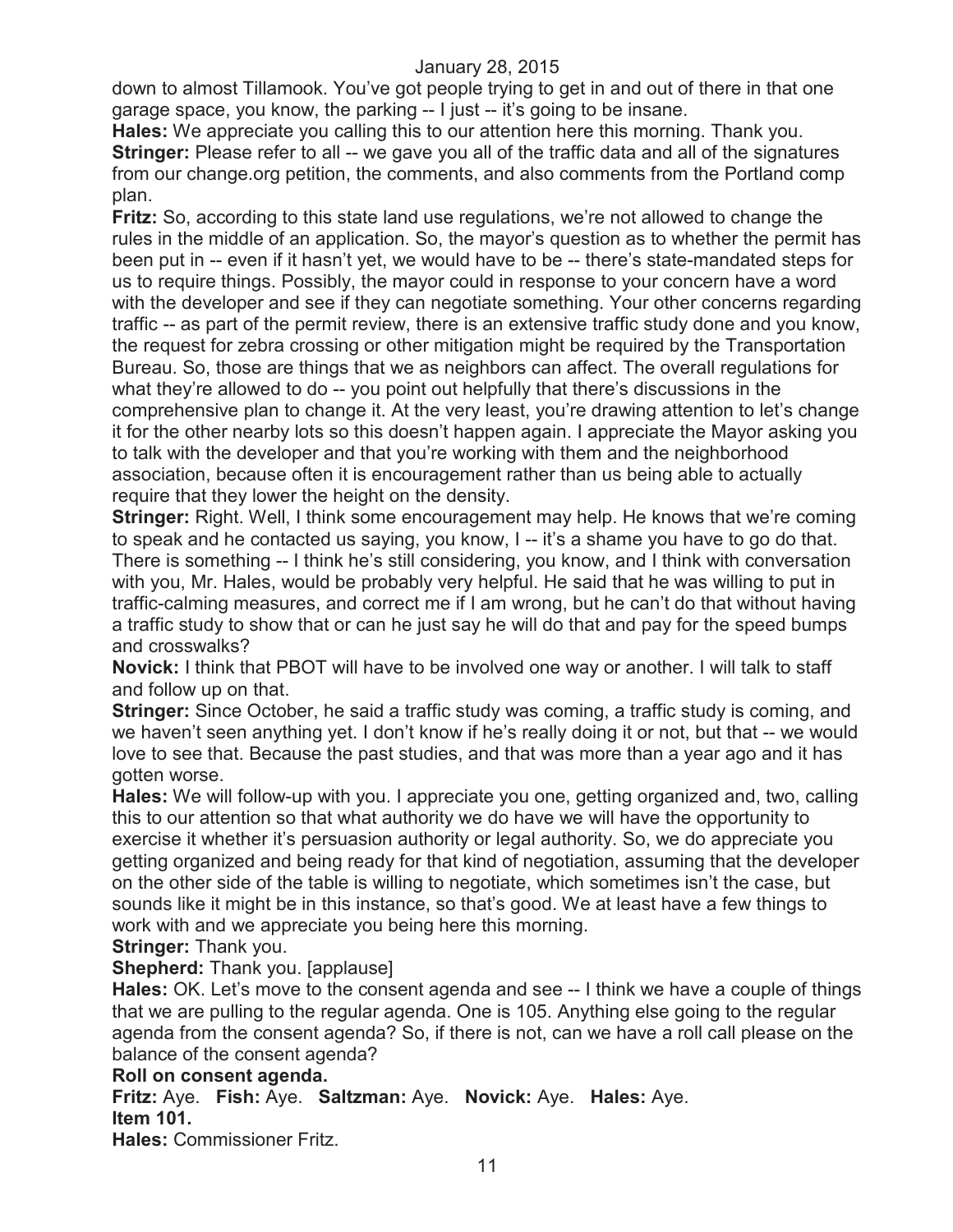**Fritz:** Thank you, Mayor Hales. And I would like to ask the staff to come forward, Andy Peterson from the Bureau of Development Services. This is quite a technical issue and it's interesting, I think. I hope you find it so, too.

The Bureau of Development Services has prepared this ordinance proposing an addition to their building permit fee scheduled to allow for the collection of a peer review fee. This is outside of our traditional fee schedule, so approval is required under the way we operate in the state building code. This peer review fee provides cost recovery to the Bureau of Development Services when the bureau contracts with qualified engineering professionals for certain projects. And Andy Peterson will explain it all to you in more detail or less detail, whichever you prefer.

**Andy Peterson, Bureau of Development Services:** Good morning. I'm Andy Peterson, Bureau of Development Services. As Commissioner Fritz stated, BDS has prepared this ordinance proposing an amendment to our building permit fee schedule so that we can incorporate a peer review fee, and we're requesting approval for that addition to our fee schedule.

The international model building codes as well as the 2014 Oregon Structural Specialty Code require building officials to approve alternative design and construction methods not specifically described within the OSSC where the building official finds that the material, method, or work offered is for the purpose of intended at least the equivalent of that prescribed in the OSSC.

We have a pending project that's been proposed to us over in the Lloyd District that chooses voluntarily to go through what's called a performance based design methodology where both the Oregon Structural Specialty Code and the American Society of Civil Engineers ASCE require a peer review of that design to make sure that it is in conformance with the building code.

We currently don't have a path to do that in our fee schedule. This amendment to the fee schedule would allow us to have a fee that supported and paid for that peer review team. The new fee means that -- gives BDS the means to contract with qualified independent peer review team and manage the contract on a cost recovery basis for that contract plus a small management fee that takes care of staff time.

This is only for the structural part of the building. The typical design review aspects would continue to be in place, whether it's the design advice or Design Commission would still have their input and say on the final design of the project. But again, it's the ability to meet the design criteria for the structure itself, for structural and seismic analysis.

This has been used up and down the west coast. Major cities, including Seattle, LA, San Francisco, San Diego, since about 2008. Internationally, longer than that. It's now here because the building being proposed is over 240 feet in height and they have an alternative design that they wish to explore and utilize.

With that, we have done outreach with the Development Review Advisory Committee, the Structural Engineers Association of Oregon, regional engineering and development firms, as well as the state building codes division. We've published this information about the peer review fee on our website, and at this point, are going through an evaluation of peer review teams to be able to move forward with this project as the next development in the Lloyd District -- next major development in the Lloyd District.

With that, I will open it up if you have questions. We can get into details on nonlinear seismic analysis if you want, but that's probably even outside of my range of specialty.

**Fritz:** One thing I will add is that cost will vary depending on the project. It will probably be somewhere between 50,000 to 100,000, and that includes a 3% contract management fee for the Bureau of Development Services.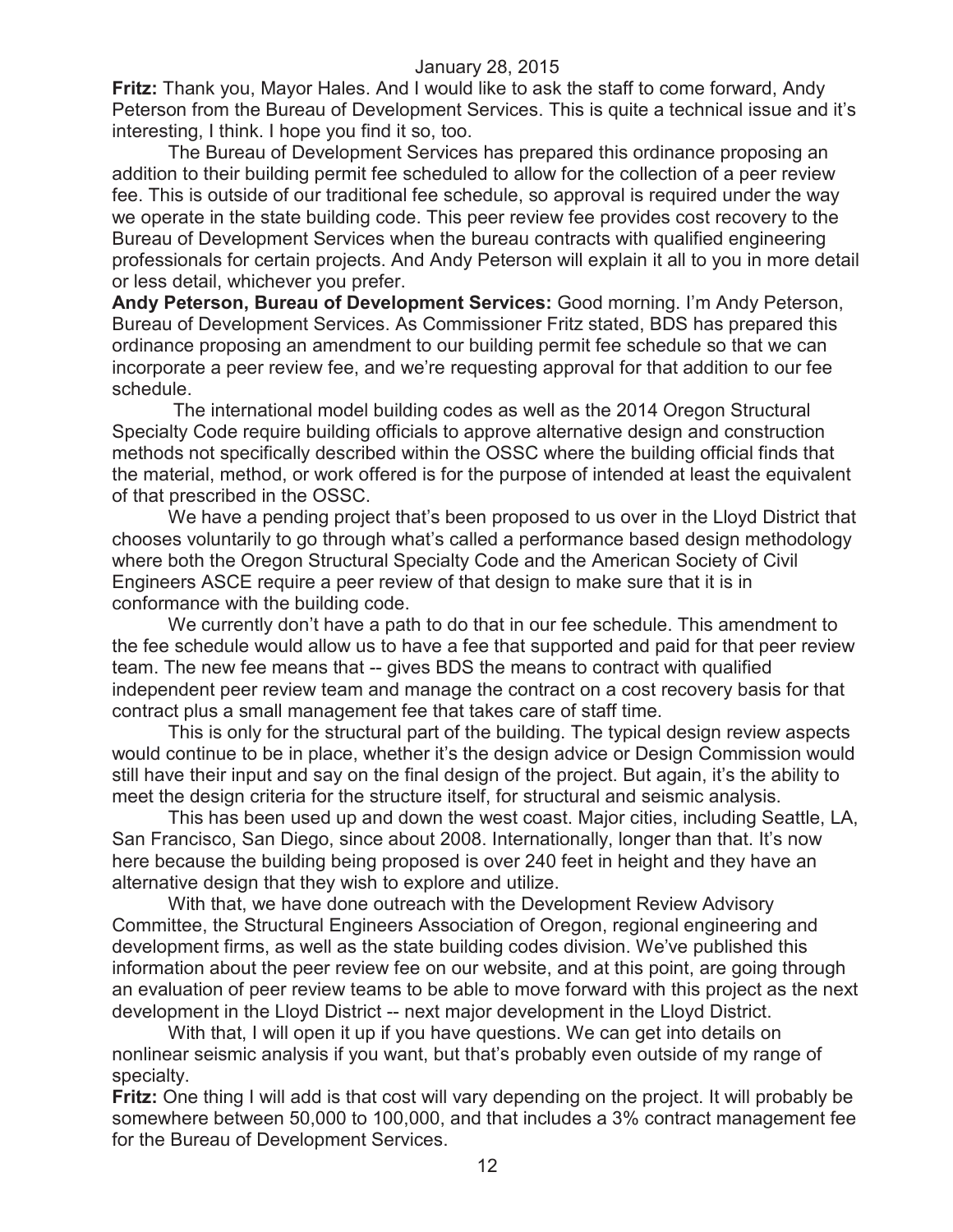Peterson: Exactly.

**Hales:** Other than that 3%, the rest of it's essentially a pass through to the private consultant that you hire to do the work.

Peterson: Exactly.

**Hales:** That's pretty low overhead, something that Commissioner Saltzman is always looking for. Any questions?

**Peterson:** Thank you.

**Hales:** Thank you very much. Anyone want to speak on this item?

**Moore-Love:** No one signed up.

**Fritz:** I'm astonished that nobody wanted to speak on this. [laughter]

**Hales:** You'll never know. Alright, we'll take a roll call on this emergency ordinance. **Item 101 Roll.**

**Fritz:** It's an emergency because we do have this project that is wanting to use it. It was interesting information to me to hear this was in the model building code which the state passes and that we have to negotiate with the state because they were not necessarily aware that -- of all of the details of it. We're once again setting the standards for the state and we appreciate both Andy Peterson and your team, Director Paul Scarlett and the Development Review Advisory Committee and others who have been supportive of this. Aye.

**Fish:** Aye. **Saltzman:** Aye. **Novick:** Aye.

**Hales:** Thanks very much. Aye.

## **Item 102.**

**Hales:** Good morning and welcome.

**Jen Clodius, Office of Management and Finance:** Good morning Mayor and Commissioners, I'm Jen Clodius with the Office of Management and Finance and we are here to present information from the Technology Oversight committee for the quarterly reports.

TOC's last appearance before you was at the very beginning of September, kind of midway between the two reporting periods. So, we're bringing you two reports today for the fall and winter quarters. However, we are going to report only on the most recent report which spans from October through December 2014.

As you know, TOC is made up of five community members each appointed by the City Council members. Currently, there is one vacancy and we are working with Commissioner Fritz's Office to find a replacement. Today, Ken Neubauer, TOC member and the director of platform engineering with Standard Insurance joins Chief Technology Officer Ben Berry in providing you with updates on the project under TOC oversight. The other members are Wilfred Pinfold, Joshua Mitchell, and Colleen Gadbois.

We're going to project dashboards where applicable. Each dashboard contains information from the project management staff, from quality assurance, and the TOC. With that, I will turn it to Ken.

**Ken Neubauer:** Thank you. Pardon me while I get slightly organized here, or reorganized. Good morning, City Council, Mr. Mayor. My name is Ken Neubauer, thank you for your time today as I present the TOC's quarterly report.

During this reporting period, the TOC has six projects to review. They are the Information Technology Advancement Project, ITAP; the affordable housing software project, HDS; Office 365; City Risk Information Solution Connection, RISC; procurement solicitation system; and the lien accounting system rewrite. Following my report on each project, Chief Technology Officer Ben Berry may provide any updates he feels is necessary.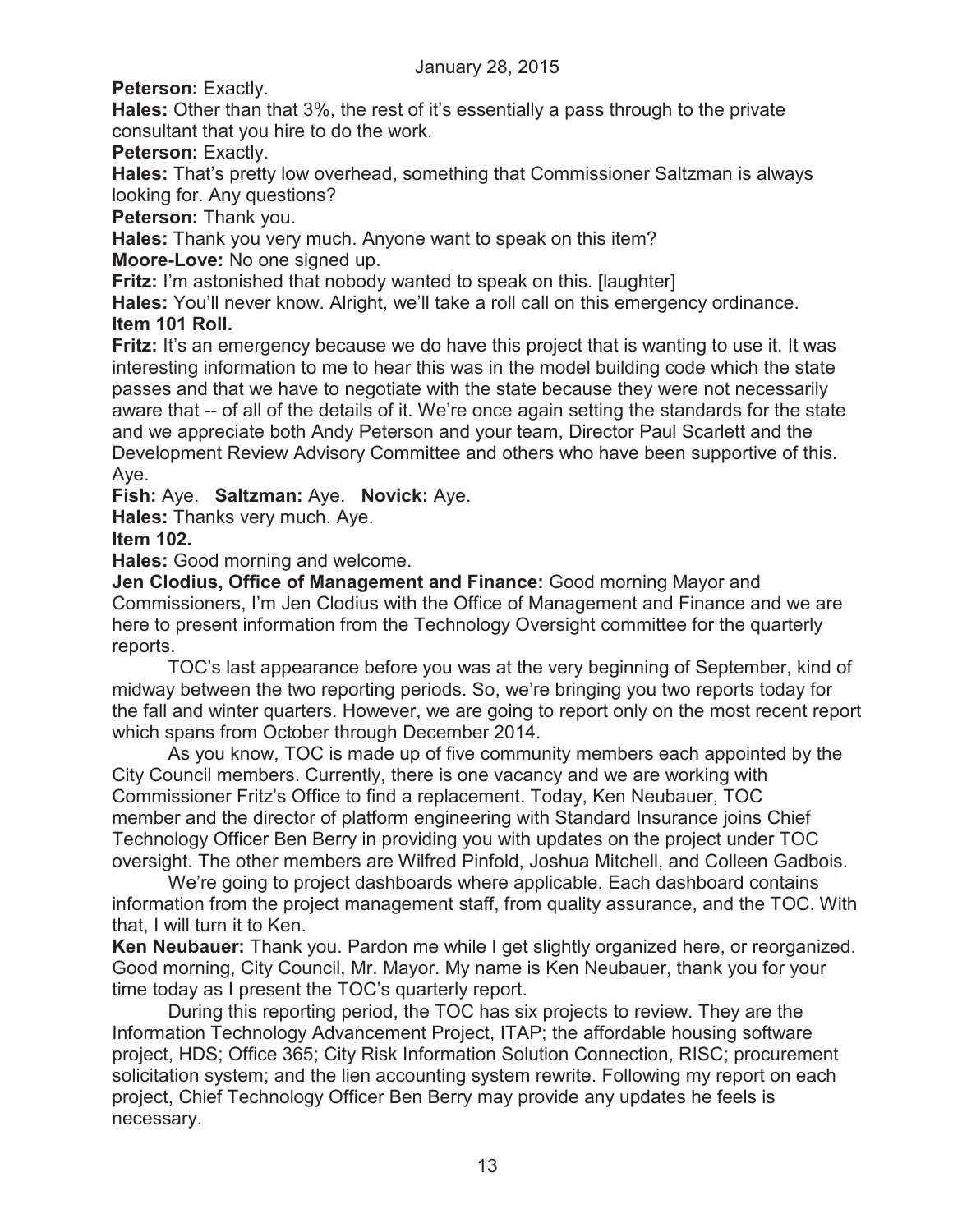The first project, ITAP. This project develops a paperless permit and case management process and allows complete online access to permitting and case review services. Project deliverables include digitization and online access to historical permits and property information; implementation of an updated permit and case review; information management system; online access to case and permit applications and review services; mobile online access for field staff; and implementation of an automated queuing system.

The TOC has concerns around the project schedule and additional unplanned scope.

Some accomplishments this quarter. Several deliverables were partially completed. This is likely due to the project management -- to the ITAP project manager delivering deficiency reports to the contractor, which has led to completion rate and quality improving.

Regarding schedule, the TOC lacks confidence that the project will meet schedule. Although work is being accomplished, it's at least five months behind.

Regarding budget, the TOC is concerned about log-in integration, which is additional unplanned scope. If that work can be quantified, the TOC will consider turning budget to yellow.

Regarding scope. The TOC is concerned that logging into through the portlandoregon.gov portal is unplanned scope. If the work can be quantified, the TOC will consider returning the scope to yellow status.

**Ben Barry, Chief Technology Officer, Bureau of Technology Services:** Good morning, City Council. I'm Ben Berry, Chief Technology Officer for the City of Portland. Mr. Mayor, Commissioners.

I want to give you a verbal overview of where I see the last TOC meeting for the ITAP project. As Ken Neubauer mentioned, it's red in schedule, red in budget, and now red in scope in the eyes of the TOC. From a quality assurance assessment, it was red in schedule, yellow in budget, and yellow in scope.

Now, I think that the biggest stumbling point that we are seeing with the ITAP project is the ability to deliver a schedule that is salient and can be depended upon without it being changed. Of course, schedule has both plan to actuals. And so it's in the meeting of the actuals in terms of milestones is where I believe the issues have been with delivering this project beyond anything in red in schedule. So, that's where the project management team and the director have been involved in conversations with the vendor, Sierra Systems, and to date I think they've changed out a number of staff.

But as you will recall last time I was here, I reported -- I asked the project, well, how many months behind schedule is it? At that time, it was five months. I asked the same question now, and I don't have an answer from the project. The only thing I do have is when I look at the chart that shows the status, the current expected completion date is winter 2015 through 2016. Typically -- that's so wide you could drive a truck through that. It's just too wide, and that's why we need a schedule that is dependable and track-able.

On the budget, because of it being schedule that we can't depend on yet, there's implications to how much money the vendor spends and how much the City spends, and that's why that's in red.

We believe that the scope has never been changed from a customer standpoint, from the bureau standpoint, but because the vendor looks at the scope and then kind of interprets what the scope is into the complexities, which drives the schedule again, that's why the scope is in jeopardy, and you could see change orders. We haven't seen change orders to date, but change orders from either the City side or from the vendor side could in fact impact the schedule and the budget.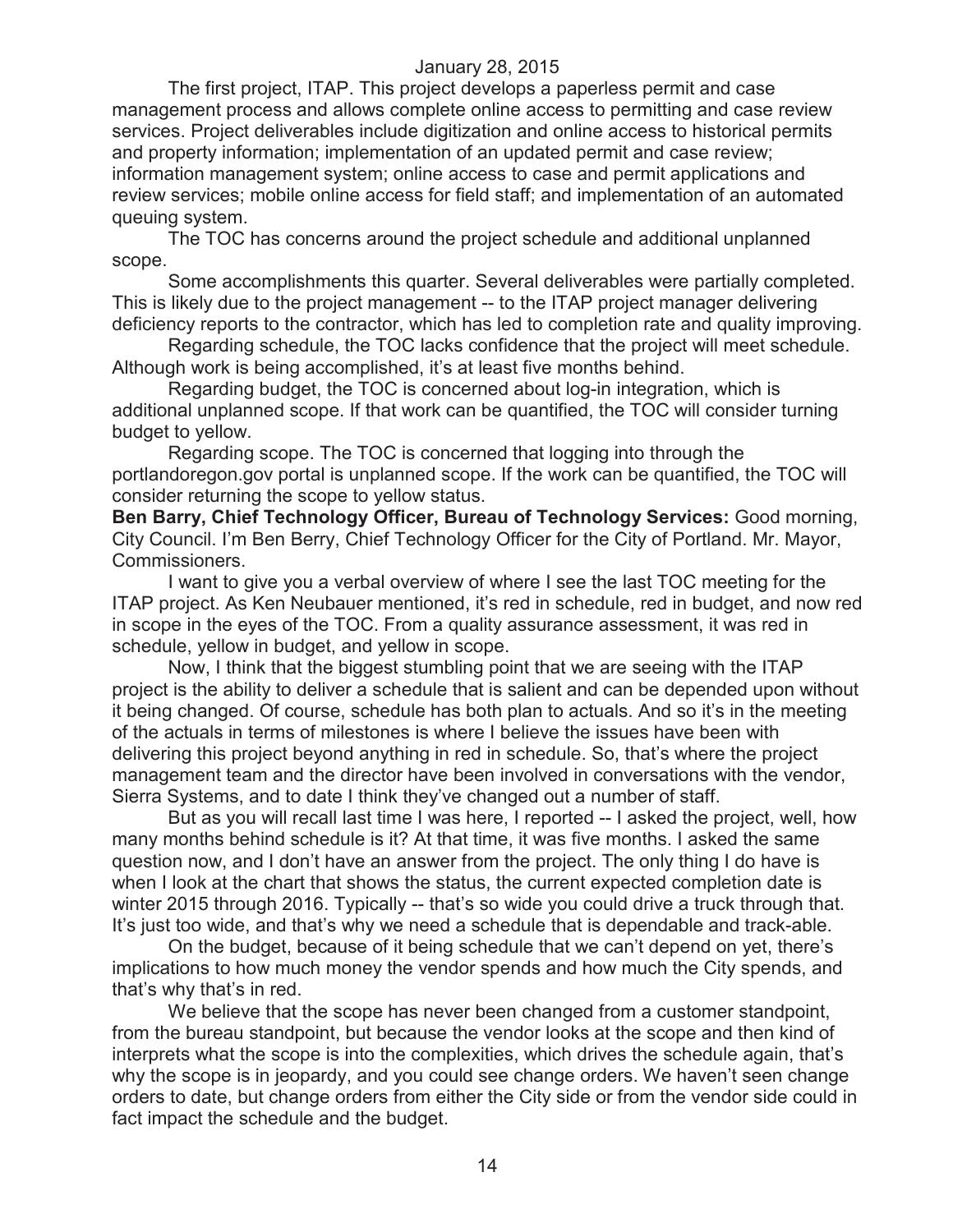**Neubauer:** Thank you, Ben. The next project is the affordable housing software project. Portland Housing Bureau has contracted with Housing Development Software, HDS, to implement a solution to provide a single data repository for the City's affordable housing programs. This effort replaces disparate systems with a modern and effective single core system, providing data efficiencies, reducing overall cost, and improving access to data and reporting tools.

For status, the City and HDS may have reached an agreement on a path moving forward and completion integration. Portland Housing Bureau will pay outstanding professional services, and HSD will deliver a major release to resolve the outstanding defects in the system and loan servicing module.

For the upcoming milestones -- upon receiving the next release, Portland Housing Bureau will commit to accepting or reporting critical issues no later than January 9th or 15 days within receipt of the major release, whichever is later. HDS will also commit to followup on any defects or major issues that are identified within 48 hours with an analysis of the defects and anticipated plan date of the resolution of the defect.

Some risk or concerns of the TOC. The TOC stopped provided a color dashboard for this project in April due to going live. We have however provided a current status dash board below. The delays on final acceptance are of concern and the TOC recommends that the project continue to check in with the TOC until a final acceptance and payment issues have been resolved.

**Berry:** City Council, just as an additional set of information on this project, we actually feel pretty good about the Housing Data System project now.

TOC scored it on the 19th of January yellow in the schedule, green in budget, and green in scope. It's the first time we've seen a measurable change in the reporting of the project. You will recall the last time we spoke about this, there were 21 issues that had to be resolved. They're now down to three minor issues, and they believe they're on the right track.

They also have the attorneys, City Attorney, as well as the vendor's attorney in discussions on payment, and they have now negotiated the payment schedules to both groups' satisfaction. So, we are looking very happy on this one and we think we will hopefully close this out the next time we report this.

**Neubauer:** Thank you, Ben. The next project is the Office 365 project. This project is responsible for migrating all City computers to Microsoft Office 365. The City currently used Microsoft 23, which Microsoft will no longer support after April 2014. Migrating to the cloud-based Office 365 will save approximately \$1.2 million over five years, provide more disaster recovery option, and a larger email storage.

Status on this is this project is complete, and the TOC chosen not to track phase two.

**Berry:** As for more information about Microsoft Office 365 -- very successful project. We're actually able to return some of the dollars -- just over 400,000 -- to the next phase of the project, and we came in roughly about a month of the scheduled due date. And then we also had a 90-day report from quality assurance, and I might say it's one of the best 90 day post invitation review reports I have seen in terms of the framework and the way they reported out for case associates.

**Neubauer:** Thank you, Ben. The next project is the City Risk Information Solution Connection, also known as RISC. The existing risk management data system is out of compliance with the City's technology standards, and is becoming increasingly difficult to support and maintain. This project replaces several existing independent systems with one integrated system that will support key business activities, increasing effectiveness through integrated data management, increasing efficiencies and automation, and implement best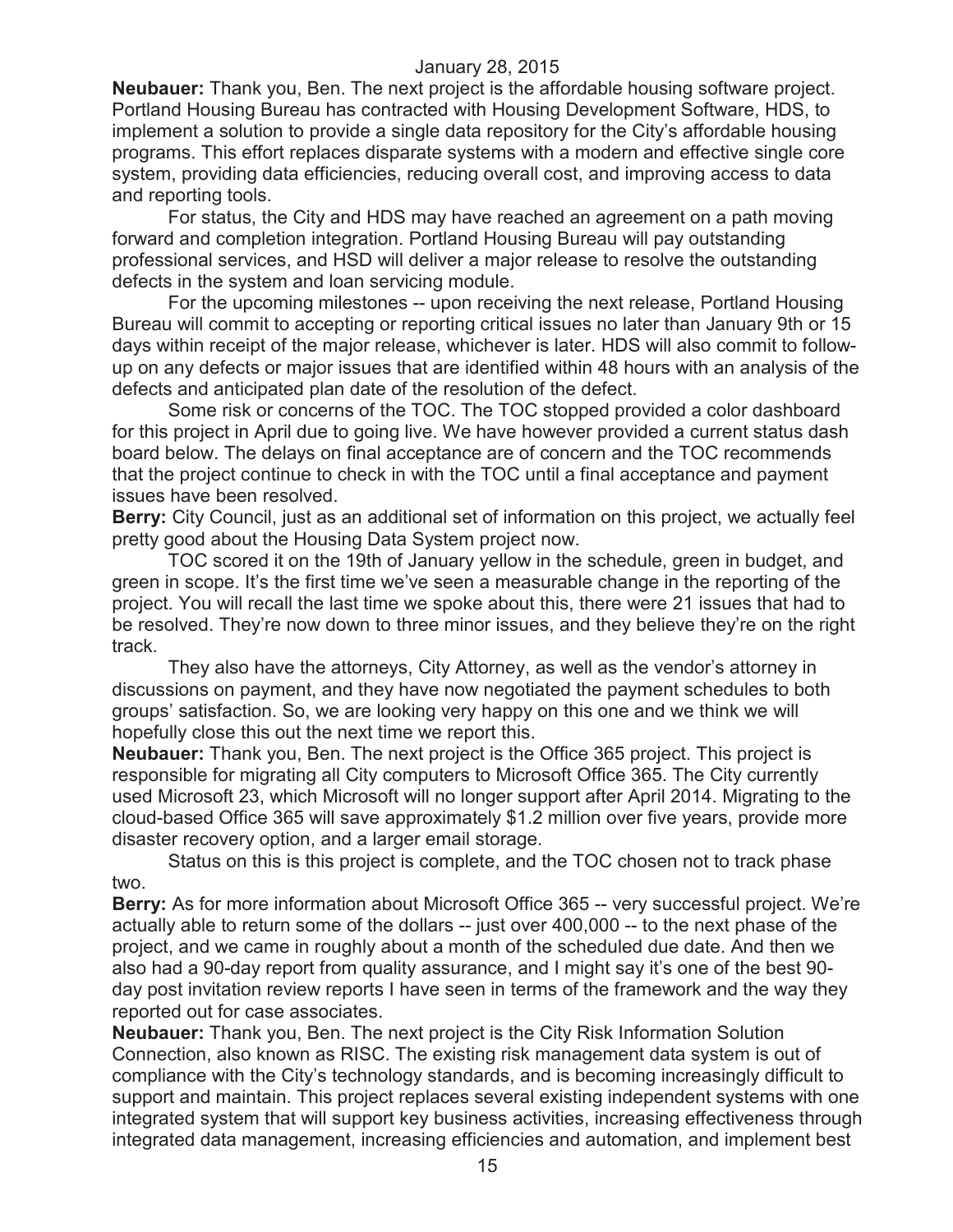practices. This project was originally assessed in the winter of 2012 and not requiring TOC oversight. But due to increased risk and delays, the project joined the TOC portfolio in June of 2013.

Current status on this is that the TOC has received a 90-day post implementation report, all payments have been made and contracts have been closed.

Final comments from the TOC on this. Regarding schedule, the project took 19 months instead of the estimated 10. Schedule improved after the appointment of a new project manager. Delays between this contractor and its subcontractor meant that the final component was delayed to September 5th, 2014.

Regarding scope. Scope remained stable throughout the project. No scope-related change orders were required.

Regarding budget. Project came in on budget in spite of lasting nine months longer than schedule. Delays were vendor-caused and contracted resources were hired on an asneeded basis and released when delays occurred.

Regarding product performance. Generally positive. New system has increased efficiencies, reduced paper flow, improved time to accomplish tasks, and eliminated 10 shadow systems used to support the older system.

**Berry:** We are very excited to see the finale of the project and its conclusion and I have no further comments on that one.

**Neubauer:** Next project is a procurement solicitation system. Procurement services is outgrowing their current solicitation system which doesn't offer a cost-effective solution or the functionality required by the City.

Procurement is planning to replace an integrated three systems into one, and add functionality that will allow electronic request for proposal submissions. Currently, the TOC has no additional comments on this project.

**Berry:** This particular project is a new project for us. The QA has been on board for about three weeks now, so it's still relatively early in the process. And it's all in green at this point. **Hales:** Even though your confidence level on the budget is low? Tell us about that.

**Berry:** Under the current revision, I do show the expected completion level at medium. **Hales:** OK, it just said --

**Berry:** Oh, as of the 19th of January -- so this is more recent information for you. And I also show as of 19th of January, budget confidence is medium and the scope stability is medium.

**Hales:** OK, good. Thank you.

**Neubauer:** Thank you, Ben. The next and last project is the lien accounting system rewrite. The lien accounting system is used to record and manage assessments and liens for the City as required by City Charter and Oregon state law.

The application is written in an old programming language and is one of two remaining applications on the mainframe, which is scheduled to be decommissioned July 1st, 2015.

Because of the tight time frame and resource constraints, the decision was made to rewrite the existing system using a more modern programming language and transfer it to a Microsoft Windows environment.

As of this reporting cycle, the project is meeting expectations. However, the TOC has concerns with the disconnect of the QA and the project team regarding the lack of project plan and using the agile project management methodology.

**Saltzman:** What does that mean -- agile methodology?

**Neubauer:** In project management, there's two basic methodologies, there's the waterfall, which is I would say a legacy methodology used by most projects. And agile is a more time constraint. You have quicker deliverables, it's intended to have quick turn-around, but it's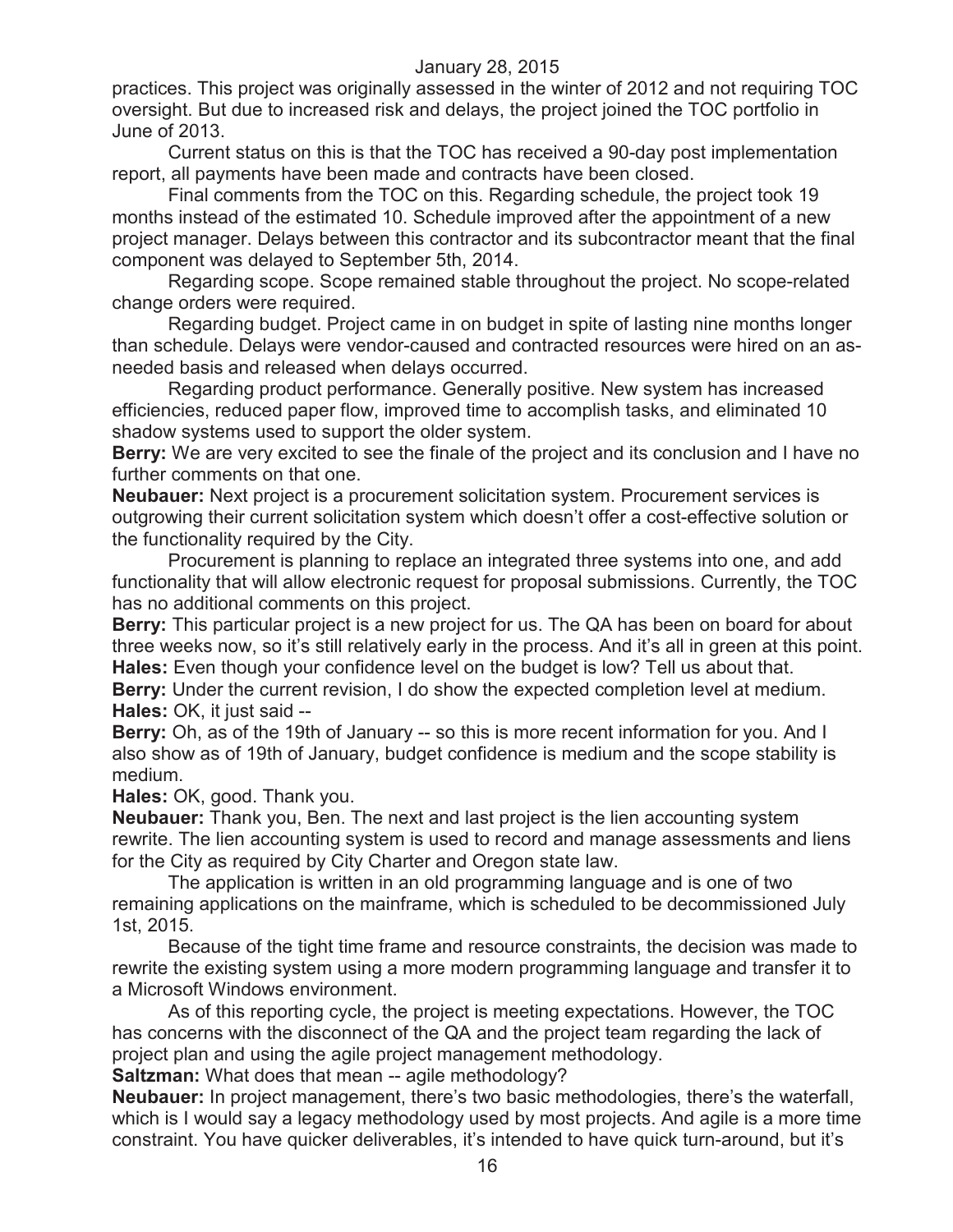just a completely different methodology than most companies and people are used to using.

**Berry:** This is a follow on for the lien accounting system. Most recent January 19th finding from the TOC was red in schedule, yellow in budget, and green in scope. Although, the quality assurance vendor has a yellow in schedule, yellow in budget, and green in scope. I think the disconnect between the yellow and the red there -- we just have seen much detailed project schedule for lien that has been in the works for some time, and I believe it has been signed off at this point by the sponsor. The QA wants to make sure that we can check the results of the schedule before they move the needle back into yellow. So, it's just a little bit early to bless it at this point, but we now know that the QA and the sponsor in the department is actually working together. That's actually been a very good situation from what we were looking at before.

As you know, the City's mainframe has two users. We have the Portland Police Bureau data system that's earmarked to come off of that main frame in April, April 14th of this year. And then the only other customer on that mainframe will be the accounting -- will be the Auditor's Office with the lien accounting system. Failure to come off of that system means the last customer standing on that platform will have to pay the full freight of the main frame and that's about \$700,000 a year.

So, this particular executive advisory group for the lien accounting system has added resources. They have actually added \$164,000 from the Auditor's department to bring in more resources for programming, and the discussions that are having between the development team and the QA have been going a lot better now. So, I am encouraged that they will make their deadline.

**Hales:** Thank you. Thank you for the report. Obviously, the project here that's got the most question marks and also the biggest price tag is the ITAP project. We knew that when BDS took this on it was a major undertaking, and we know Mr. Scarlett was volunteering for risk. So, we thank you for that. But any more comments or particular issues you want to raise about that just because of the scale of the thing and the level of certainty or uncertainty at this point?

**Berry:** Mr. Mayor, I would be more than happy to have Director Scarlett come up and say a few words. He's here in the audience today.

**Hales:** It might be helpful. Paul, if you would, to give us a little management view of the issue from the bureau.

**Paul Scarlett, Director, Bureau of Development Services:** Good morning, Mayor and Commissioners. Paul Scarlett, Director for Bureau of Development Services. I'm here with Rebecca Sponsel, the project manager, and I appreciate the report from the TOC and Ben Berry.

We do share concerns about the schedule -- certainly, the schedule could impact the scope and the budget. However, I have to tell you -- first, share that Commissioner Fritz and I -- this is one of her highest priorities, to make sure that it is being managed correctly and that we do maintain and achieve the goals of the ITAP project, which is to improve access for our customers and our employees. And to that end, I am pretty inserted in the process -- meet weekly, whether in person or telephone conference with the Sierra executives, along with Rebecca, and we are focused on all of the deliverables and concerns around the schedules.

I can share with you that just this morning, one of the things I pressed and have been pressing is the schedule, which of course is of concern, and did get commitment to have a revised schedule by next week for our view. And so, that will be a big relief, if you will, or progress. Certainly, a number of other aspects which the quality assurance consultant continues to monitor is also showing some progress. And as Ben shared with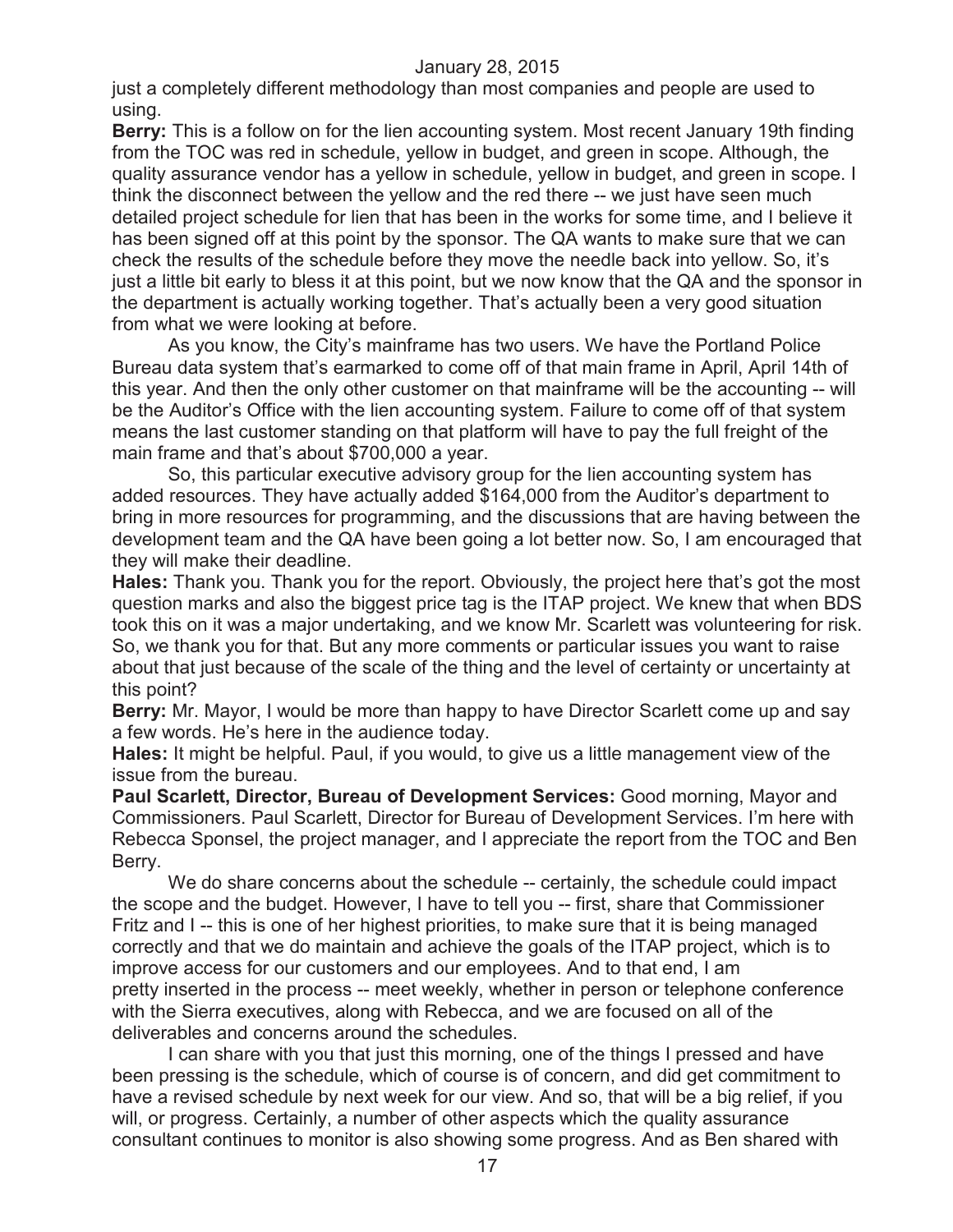you, the schedule is red and the report -- which is for the last three months, if you will - and we're looking forward also and some of those areas have improve. The color grading, if you will, has changed from red to yellow, for example in the scope. That's something that we're feeling better about.

We are pleased to share that we have put more resources to the ITAP project from BDS's team. The team has about doubled over the last year or so. We've got about nine BDS employees, along with Sierra team members and other BDS staff that are considered subject matter experts. So, overall, yes, we shared the concern about the schedule, but we're laser-focused on knowing that this is technology, one, that is outdated and that's needed. And we are committing and feel confident that at this point it will work. We are seeing some completed folders, if you will, that actually does work. So, that's sometimes a concern, will this work? Which is, of course, that we want to be assured of. Yes, it's delayed, but we do know that -- we feel that the vendor can do the work and it is a matter of adjusting or getting on top of the schedule. And of course, the budget and those pieces will come into play and be hopefully addressed holistically as well. I can have Rebecca share a few words being that she's on the project daily. Thanks.

**Saltzman:** Can you tell us what is the new -- based on your conversation with Sierra Systems yesterday, what is the new timeline for completion?

**Scarlett:** It was just this morning. The commitment from Sierra is to have a revised schedule delivered to me by next week. We meet Wednesday mornings, whether in person or by telephone. And so, I should be able to look at that schedule by next week and have a better sense of what that revised date looks like. We are moving -- I know Ben shared winter 2015-16. We are saying winter 2016. 2015 realistically is in December. And the way things are looking, that might be a hard date to deliver to, but we are feeling the winter -- of course, there's more flexibility there and part of to better answer that question will be reliant on what is provided to us next week.

**Hales:** Other comments you want to add?

**Rebecca Sponsel, Bureau of Development Services:** Well, I have plenty to -- we do have some success on the project, as Paul mentioned. The foundational blocks that we've had to build with regard to the platform complexity and integration and with regard to the integrated nature of the City of Portland's permitting practices presented some problems for our vendor and all of their partners. And we believe that we have made significant headway in that way. We have achieved integration between project docs and the permitting system, which allows us to use that to go forward with all of the future integrations.

We've tested successfully 18 separate configurations. They do work in their unit structure, and there are teams working behind the scenes to integrate those into the data and the other interfaces that connect. So, we have made foundational improvements as well as integrational improvements.

We are not exactly where we wanted to be. That being said, with the foundation blocks in place and some process improvement on the part of the vendor, plus additional resources on both sides, we believe that we will have a more confident view of what the end date looks like. It could still be winter of 2016.

**Fritz:** Part of the challenge is the contract -- although it specified deliverables, it didn't specify deadlines for the deliverables. And so, learning from that experience, we want to make sure that the next timeline is realistic. We also, of course, don't want to ease up on the pressure to get the job done. So, that was -- that's also part of the negotiation is -- tell us what's realistic, vendor, and make sure then that we continue to follow through to get those deliverables done.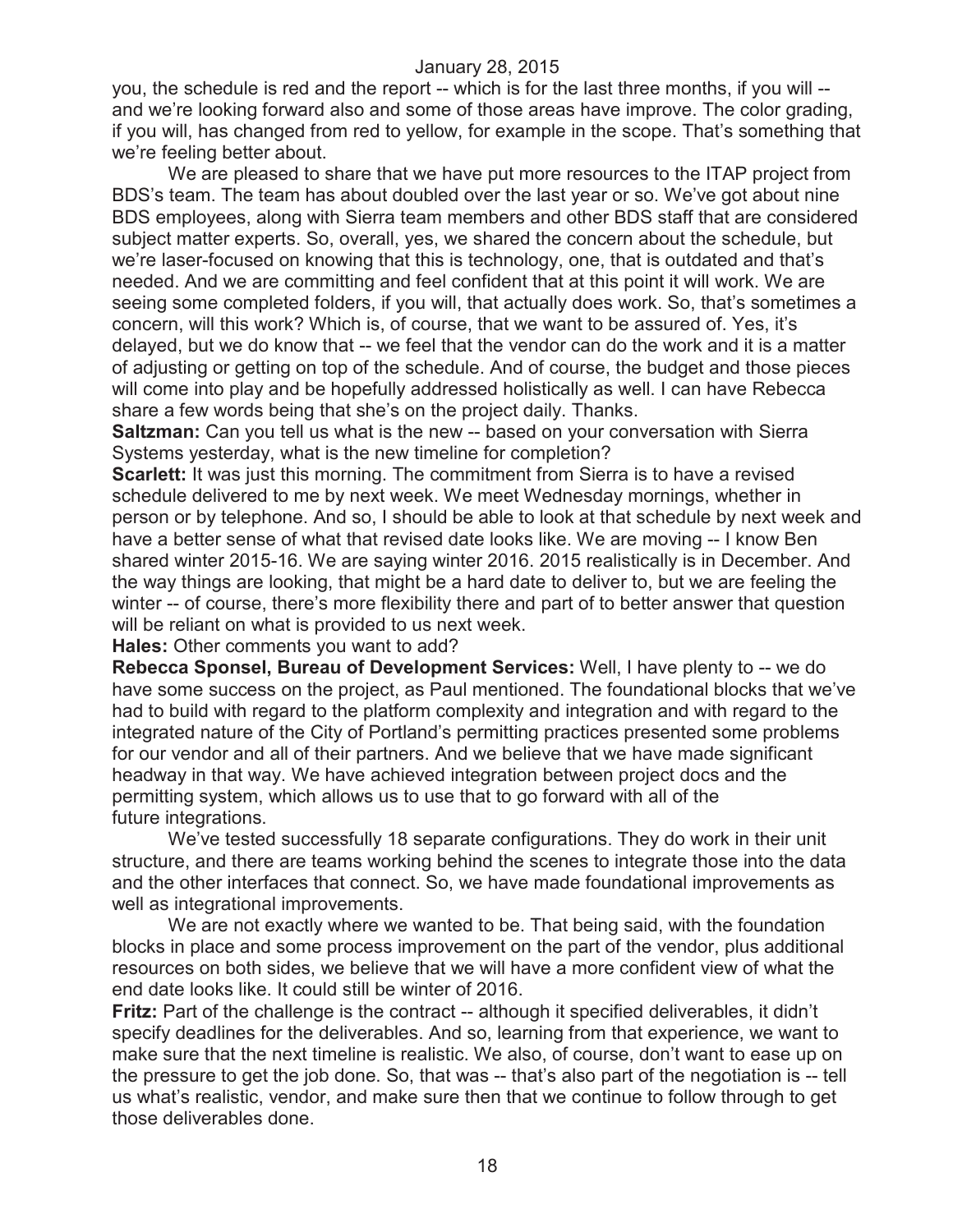Certainly from BDS's side, my -- I'm confident that we have the right staff and that we've got sufficient staff dedicated to doing our pieces of it. Rebecca has instituted some new reporting mechanisms on a weekly basis to let the vendor know what we are expecting and to tell them how they did the week before in our evaluation. So, it's a lot of project management.

**Hales:** Well, to that last point, I will try to put this a little bit delicately, but not so delicately that the point will get lost. We are Commissioners-in-Charge of bureaus, but we're also board of directors.

One of the reason we have this technology oversight exercise here at the council is that no matter the color of money being spent -- whether it's utility money, general fund money, or in this case, the fund -- if it's paid for by building permits, it's still public money. And so, we do this ecumenical effort at looking at all of the technology projects, and with the help of these volunteer advisors, make sure that each is being carefully watched and managed.

In this particular case, BDS is the lead bureau, but our permit process of course spans almost every bureau that is represented by the five of us. So, I wouldn't expect Commissioner Fritz to be shy on this subject, but I want to encourage you, and Paul, as well -- if you need specific performance from any of our bureaus that are linked in to this permit clearinghouse -- which is what this system is going to create -- obviously don't be shy. Ask us for additional staff support or additional -- or the ability to meet the schedule. If we're having trouble meeting the schedule because of one of my bureaus, I certainly want to hear about it. So, this is a big deal. It's now over \$10 million. It's really important. It's going to be a great service for our customers, but obviously as you said, Paul, it's got to work. So, call on us, please. And again, I know that's a little redundant because I know you would. I just want to put that out there and obviously put all of the bureaus on notice as well. This is a big deal for us corporately, and everybody should be helping make it succeed.

**Fritz:** Thank you, Mayor, I appreciate that. In my first term, we had a big discussion about consolidation versus colocation for the permit services and we went with colocation. As Rebecca mentioned, we do it differently from other jurisdictions. So it's not like you can plug it in, and expect it to work the same way that you want it to work -- that it needs to work. And so it is multi-bureau, and I very much appreciate your acknowledgment to that. **Hales:** Let us know when you need help to make all of those things go green. **Scarlett:** I will take you up on your offer right away.

**Saltzman:** I had one last question, and that is the oversight committee raised concerns about logging in through the portlandoregon.gov portal as a change in scope. Is -- **Sponsel:** It's not a change in scope. The issue was how we are going to authenticate, and we had several choices. The original plan called for active directory and now we're going in the direction of Portland Online. We've made that decision, and there is a task team working that puzzle and there are vendor items to now work on and complete, and then we'll do some testing on it. So, we made the decision. It has not been fully resolved, but it is in process.

And I do want to point out that we are working on phase two, which is the requirements gathering; and phase three, which is the configuration. That is the bulk of the work, and those take a long time. So, we are in the middle of that process. This is also where issues are discovered and resolved. And we are actively engaging on all of those fronts. So, this is painful but normal.

**Berry:** And I would also say, I would agree. We talked about that issue. I think it has been resolved in the way we work to do it.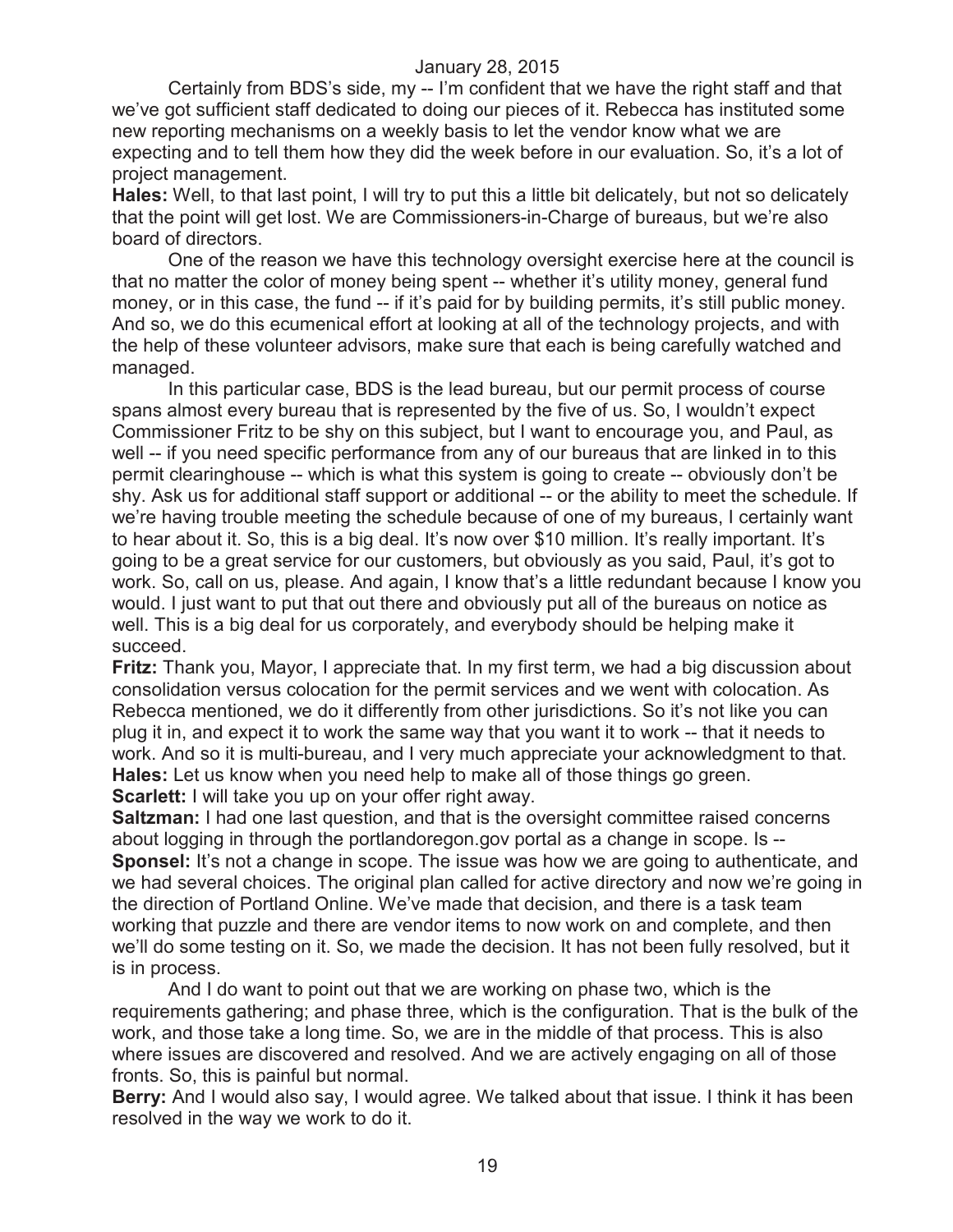**Fish:** Ben, can I do a follow-up on that? I have a more than passing interest in this question of how you access the Portland Online portal. And today, the Water Bureau is announcing a quantum leap forward in monthly billing because we've been able to crack the nut and allow people to get that service if they still would -- if they don't want to do ebills but get a paper bill. So, we kind of figured that out. I think almost everyone up here now does monthly billing, and it's not the easiest system to access. Or maybe I'm making a comment about my technological competence. But is there a way -- is there some thought, short-term, medium term, to making the system more accessible? **Berry:** For Portland Online, particularly for monthly billing and water bills?

**Fish:** Well, we have lots of -- you can go on to pay the arts tax, you can go on to pay the leaf fee, you can go on to pay your water bill -- but for anyone accessing, I find it a little challenging. Sometimes, you have to put in two sets of codes and that creates some challenges. Any thoughts about that?

**Berry:** Commissioner Fish, this is a question about usability of the system. I don't know of any usability initiatives going on with Portland Online right now, but I can take that question back to our development team and get some information back to the committee.

**Fish:** What I would be interested in is, what options do we have with the current configuration? Are there shortcuts or other kinds of things -- and of course doing so in the context of ensuring safety. Obviously, we have to make sure that people who access are protected.

**Berry:** Thank you. I will take that from the minutes and we'll get that to the team so that I can get back to you.

**Fish:** Thank you.

**Neubauer:** I had one last thing I'd like to offer from the TOC. ITAP was one of the first projects that came to the TOC in fall of 2011. At that point, they were still in the analysis phase going through project, trying to figure out what programs to bring in. When they were doing that, we actually had a TOC member go and work with bureau members. And when they came back, the report to us was, this is a really complicated project. And when we looked at the dates, the TOC really felt they were incredibly aggressive dates. Not sure who selected the dates, but they were very, very aggressive. We're not at all surprised to see some of these delays that have happened. I think with projects that have this magnitude of scope and complexity -- especially when you have homegrown systems that the City has -- I think this is to be expected.

**Hales:** Good point.

**Fritz:** Thank you, that's really helpful.

**Hales:** Any other questions for our team here? Thank you all very much. Appreciate your work. Anyone signed up to speak on this item?

**Moore-Love:** I did not have a sign-up sheet but Mr. Lightning has requested to speak. **Hales:** Come on up. Good morning.

**Lightning:** Good morning. My name is Lightning, I represent Lightning Watchdog. The only concern I have on this is you stated it's very complex, there is going to be some delays, and I understand that. But my main concern is pertaining to the affordable housing software. One of the things I have done some speeches on in the past is to make sure that these loans are serviced properly. And I want to have a clear understanding on this loan servicing module, which you state here is the most important module -- which I do agree - is operating properly, the loans are being serviced properly, and we're not going to have at the end of the year the Auditor come in and say we are not able to service our loans in a reasonable manner due to software problems. And I don't want to hear that again this year. I want to make sure that these systems are in place. If they're not working right,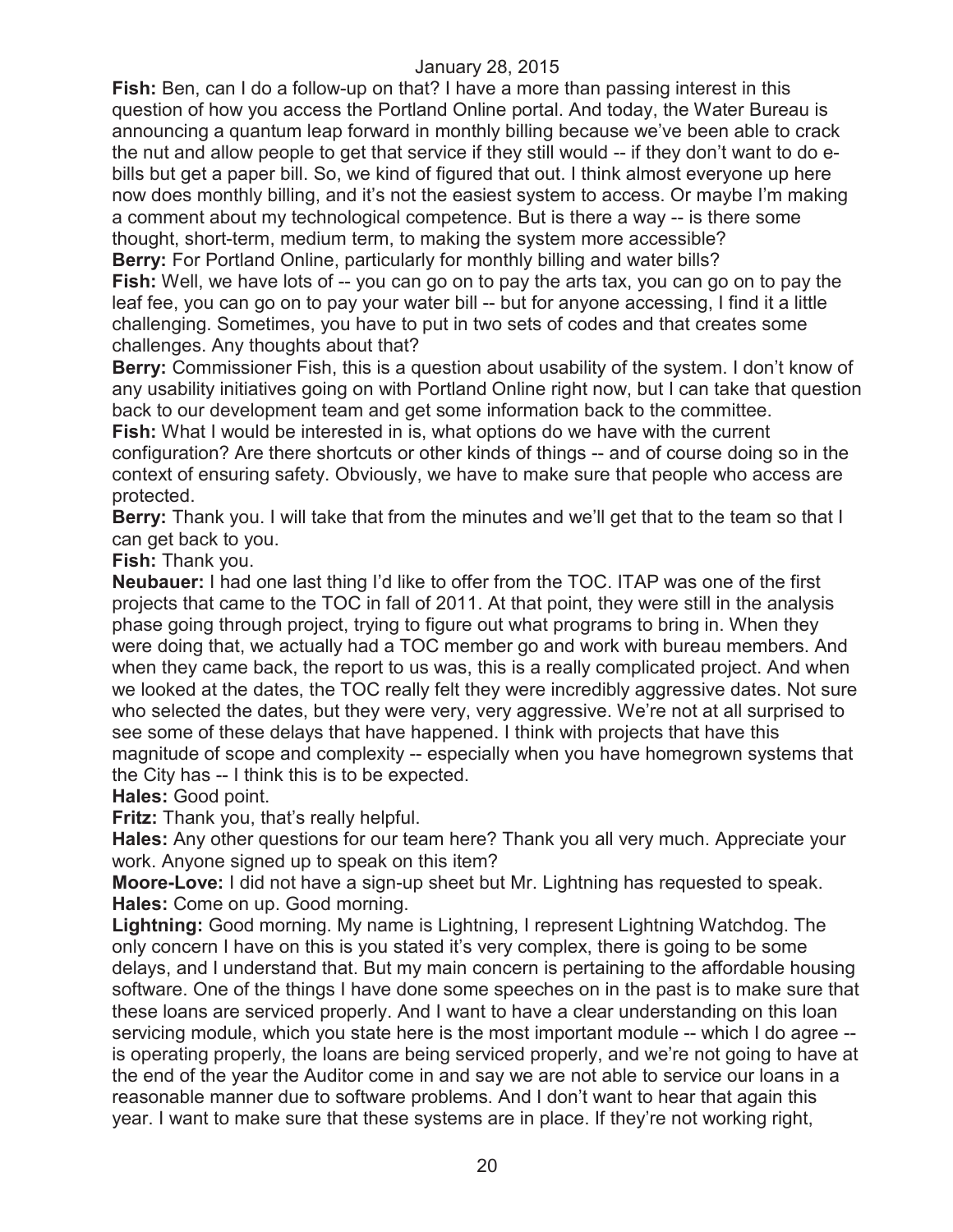make sure that the loans are being serviced properly. And that's my main concern on this whole issue pertaining to the affordable housing software. Thank you.

**Hales:** Thank you. Good point. Good morning.

**Steven Entwisle:** Good morning, Council and Mayor. I'm Steven Entwisle, 55 year resident of Portland. We talked about a little bit about affordable housing. Well, I live in affordable housing, and my question is if you're going to put people in affordable housing, then it would be a good idea to have some kind of a noise control ordinance around the affordable housing. Because right now, we don't. And I had a friend die because he was on a medication and wasn't getting sleep. His name was Don Estep [spelling?]. Nothing has been done. His death, and his death has been years.

Let me tell you what happens. This morning, there was a whole group of people, there was a little convention right underneath my window. Everybody is laughing and yelling and screaming and keeping all of our neighbors awake. I know we all want to hear that, right? Unless it happens to you, you probably don't take it into consideration. But anyway -- so the only option that a person has when they're living in affordable housing, since there is no noise control officer anymore that deals with those issues -- that they have to call the police.

A lot of people are a little apprehensive about calling the police especially these days, especially on a noise issue. And the police don't take noise issues, it's the very lowest priority of all. But this is about public health. This isn't just about some little annoyance. This happens seven days a week. This is not just on the weekends. This happened this morning.

Now, that being said, do you know what happens when you call the non-emergency police number? Do you know what happens? Let me show you what happens. I had to call the non-emergency police message. Now, what I ask the dispatcher is, do you want me to call you guys before or after I go down and confront the folks? And they go no, don't confront them. We'll take care of it. I go, OK, fine. So, I call the non-emergency number - reluctantly. I don't like to call the police for anything unless it is absolutely necessary.

Now, what happens is this. This is the answer -- OK -- let me get this down. You gotta hear this. I'm not going to be very much longer. This is just going to be a few more seconds. This is what happens when you call the non-emergency number and you get a police response. What time did I call? I called at 3:18 this morning. OK. Here it is. [playing phone message]

\*\*\*\*\*: Hi, this is the police calling you back. I went down to the location, one or two people outside smoking. Nothing loud. Unfortunately, the police cannot tell people to be quiet if they're just talking on a sidewalk. Our noise ordinance is [indistinguishable] like music, which is not people talking on the sidewalk, unfortunately. Alright, good luck. Bye. [end of phone message]

**Hales:** Thank you. Appreciate you bringing that to our attention.

**Entwisle:** Sure. I called at 3:18. He didn't get back to me until after 3:40. That was 30 minutes. A lot happens in 30 minutes. These guys know what they're doing. They're doing this on purpose to bother us to keep us up at night because it happens every single night. We've made complaints to management, we've made complaints to the neighbors. We've made complaints all around, but you know what? It is just -- it's nothing. If I go down there and confront them, guess what, I get 40 shots in me from the cops. They will kill me and let me bleed to death in the street over a noise issue.

**Hales:** Mr. Entwisle, we appreciate you bringing this to our attention but we've gotta get on with our agenda.

**Entwisle:** Are we going to do anything about this or not?

**Hales:** I will talk to the Police Bureau about that report. Thank you very much.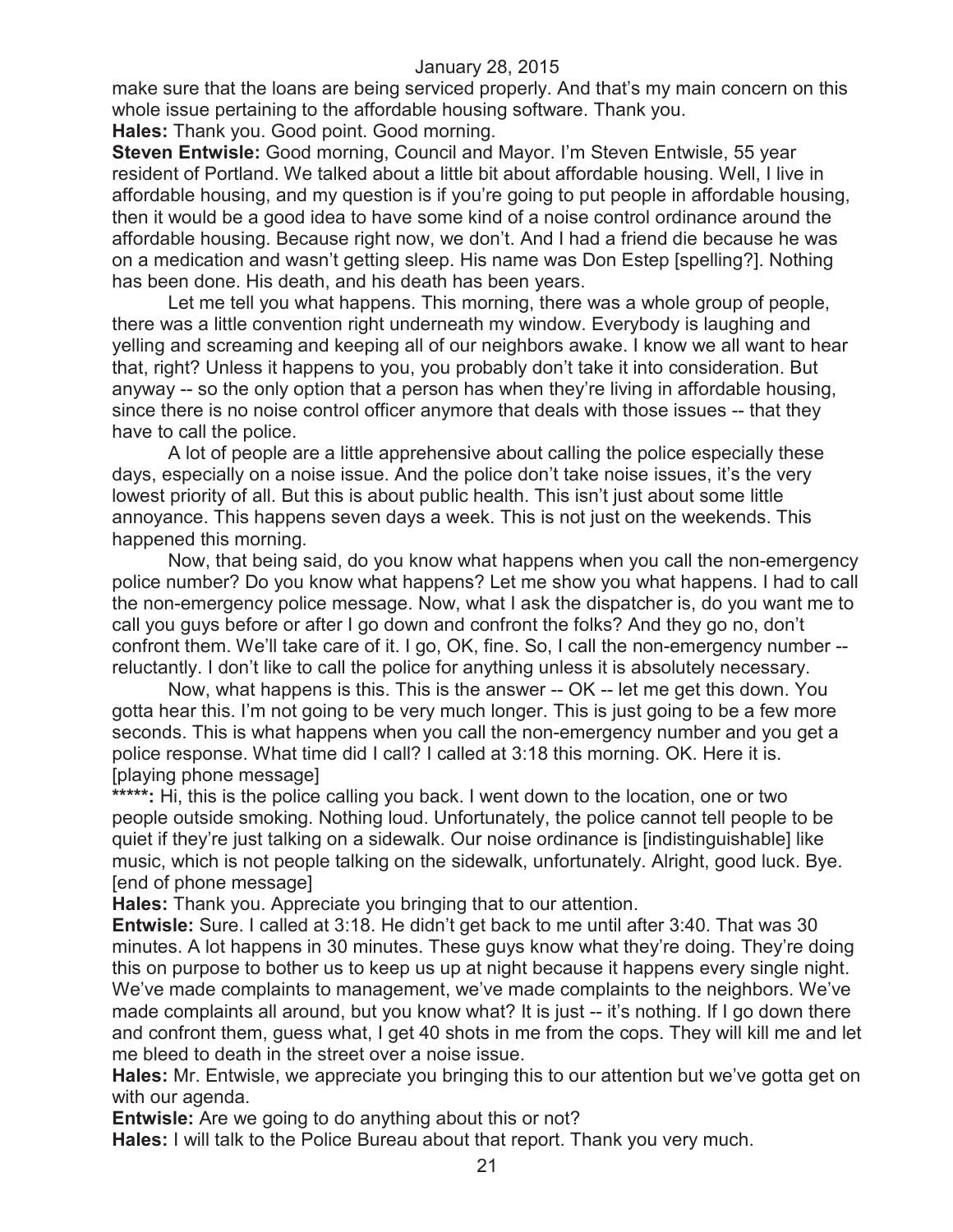**Entwisle:** Thank you.

**Fish:** I move to accept the report.

**Fritz:** Second.

**Hales:** Is there any further discussion? Then roll call on accepting the report.

## **Item 102 Roll.**

**Fritz:** Very much appreciate the work of the oversight committee in partnership with the Bureau of Technology Services and also Commissioner Saltzman for establishing or leading us in establishing the Technology Oversight Committee. I am still looking for a delegate from my office so if anybody is interested having seen this presentation, please contact my office.

Obviously, the main concern to me in this report is regarding the ITAP project. I believe in the -- I very much believe in the team that we have put together at the Bureau of Development Services. Very grateful to Rebecca Sponsel, who's the project manager; and to Paul Scarlett for his in-person oversight on a weekly basis. I'm hopeful that our contractor put together a team that will now meet our needs.

Just as a reminder, this project was envisioned by Commissioner Leonard and I vividly remember him describing the current process in Development Services where applications are on paper and taken around in shopping carts from one desk to another. And we need to get into the 21st century and have mechanisms so that people can check applications remotely so they don't need to drive downtown. We need to be sure that all of our systems work better. Colocation has helped our systems to work better, but this will be the next stage.

I was interested to hear that the Technology Oversight Committee warned in the first place that the schedule was too ambitious. Obviously, the schedule affects the budget and then it affects what can be done as well.

So, my intent with this revision that we'll be doing is to make sure that we do set a realistic schedule that's still ambitious and sets a good target and doesn't let the project drag on for decades. Although obviously, with any technology project, there are going to be upgrades over the years. So, we're going to set a realistic schedule so that we can then stick to it.

There are robust reserves within the Bureau of Development Services thanks to development picking up, which is helpful. There will not be a general fund ask for covering any additional resources that might be needed for this project.

I appreciate this work, particularly Ben Berry and the team at BTS; and also Jennifer Cooperman, the City Treasurer, has also been involved.

Speaking to the Mayor's point about this being an entire City project -- that's absolutely the case. I'm happy to be leading it and grateful that we have these frequent updates so we can let the public know that it's not going to be a surprise if we have to extend the schedule. Aye.

**Fish:** Thank you for the report. I want to begin by thanking Ken, who was my designee, for his continued service. It seems like we have a lot of people from Standard Insurance playing critical roles, Mayor, in helping us run this City. I'm guessing that if everyone at the Standard who serves on a committee is here at the same time, who actually does the work over there? We appreciate their public service, appreciate the report, and I appreciate Commissioner Fritz reminding us that there were two reforms in the past that were really important.

One the decision on colocation, which was controversial and that I think has proven itself over time. And the second was this technology oversight process that Commissioner Saltzman led, and I think it's proven itself, its value -- and so much so that I think it is really the model for how we should approach contract oversight, which I think is the next piece of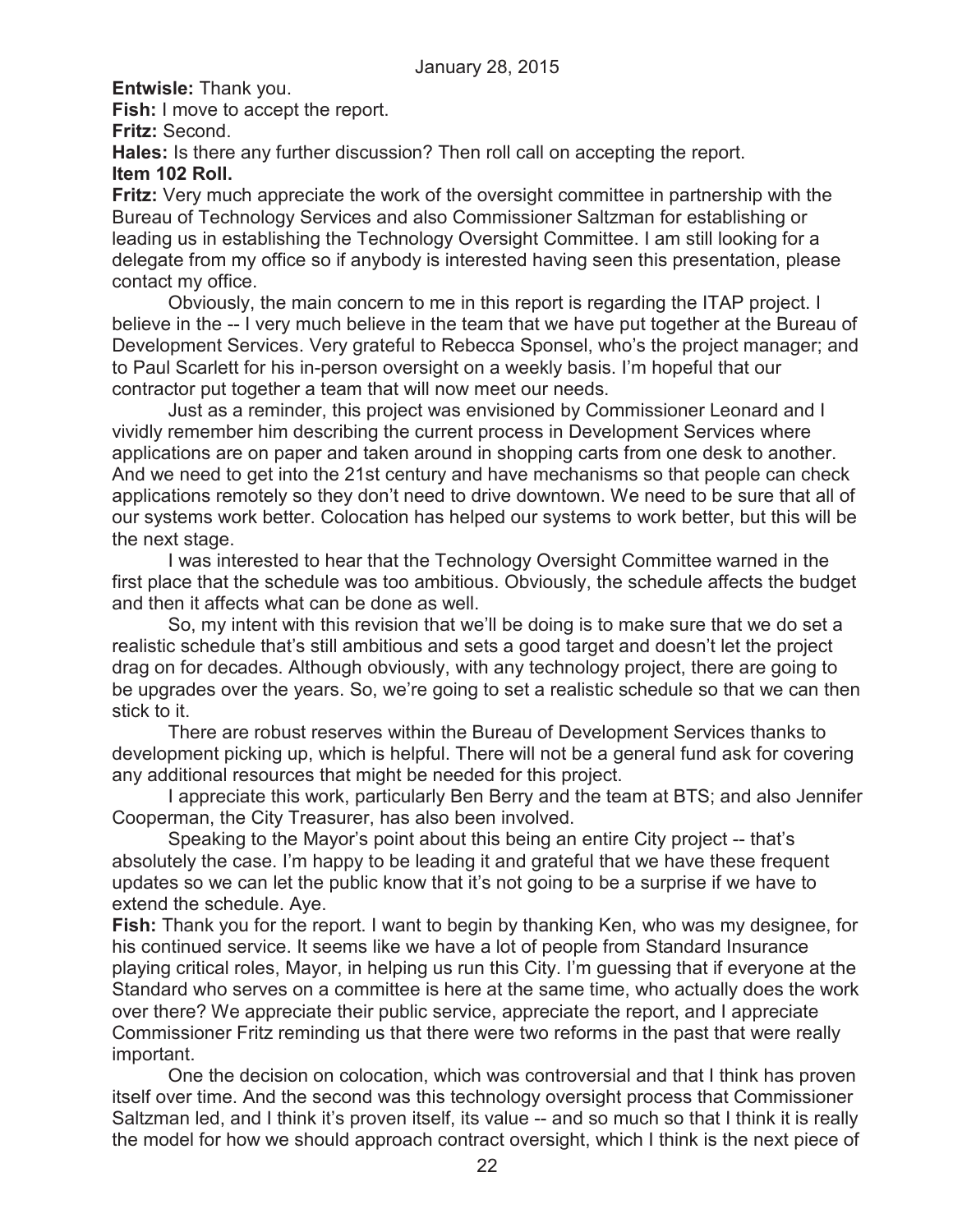work for this Council. And I really appreciate the good work of the committee, and as always, Ben, you and your team for your work. Aye.

**Saltzman:** I want to thank the oversight committee for their continued good work and Ben Berry and his job working with the oversight committee. I think the oversight committee - as the mayor said a minute ago -- is accomplishing exactly what we intended, and that is to make sure that complicated projects and software projects are overseen by all five of us in terms of monitoring issues, and that's through our appointments to the oversight committee. You are doing exactly that. So, thank you very much. Aye.

**Novick:** Thank you very much to the members of the committee and bureau staff involved in presenting this report. Aye.

**Hales:** Paraphrase Senator Proxmire's remark -- a million here and a million there, and eventually you've got real money. So, we appreciate you watching not just the millions, but the months and weeks and dollars involved in this project. Thank you Ben, and thank you all for your good work. Aye.

## **Item 103.**

**Hales:** Commissioner Novick.

**Novick:** Colleagues, I would like to invite Metro Councilor Stacey; Malu Wilkinson from Metro; Art Pearce from PBOT; and Joe Zehnder from BPS to the podium.

Before we begin with the presentation from Mr. Zehnder and Mr. Pearce, I wanted to take this opportunity to make a few acknowledgments. Washington County Commissioner Roy Rogers is unfortunately unable to be here today. He has kindly written a letter of support that will be read later in the presentation. Metro Councilor Bob Stacey is here, as I noted. Thanks for making time in your schedule to join us today. And thanks to the bureau and Metro staff for their work thus far. I also wanted to take a moment to thank the community organizations, institutions, and individuals that are present today and involved throughout the process. I believe that both PCC and Northwest College of Natural Medicine are here and we'll have some comments from them later on. And also of course, Marianne Fitzgerald is here, although I understand she's speaking for herself and not for SWNI for once. If I missed any organizations involved with this process over the years, thanks for being here today. Joe and Art, please take it away.

**Joe Zehnder, Bureau of Planning and Sustainability:** Good morning, Commissioners. I'm Joe Zehnder, chief planner with the Bureau of Planning and Sustainability, and I've been asked to kick this off by providing some context for the decision that you're going to be asked to make today and remind everybody of what we've been doing up to this point.

The Southwest Corridor, including Barbur Boulevard, was made a priority in metro's -- the regional high-capacity transit plan. And so, we've been following through on that designation over the years. First thing we did in terms of City planning was to undertake the Barbur concept plan, which you all looked at a couple of years ago. That project -- our ability to do that -- was funded by a Metro grant. That Barbur concept plan was a community-driven project that filled in the blanks that we left when we finished working on the southwest community plans. And in doing it this time, we reached an unprecedented consensus about a vision for how we want Barbur to develop.

The concept plan identified places to focus development. It identified how to design these places. It considered how to connect those places into the neighborhoods, because the neighborhoods that lined Barbur are a critical part of what we're trying to create along Barbur. It looked at the urban design of those places, it looked at the mix of uses, the size, and the amount of development.

The Barbur concept also plan looked at the economics of when and how we expect this development to pencil, and it found that high-capacity transit is critical to achieve what we are actually proposed what the community consensus was in the Barbur concept plan.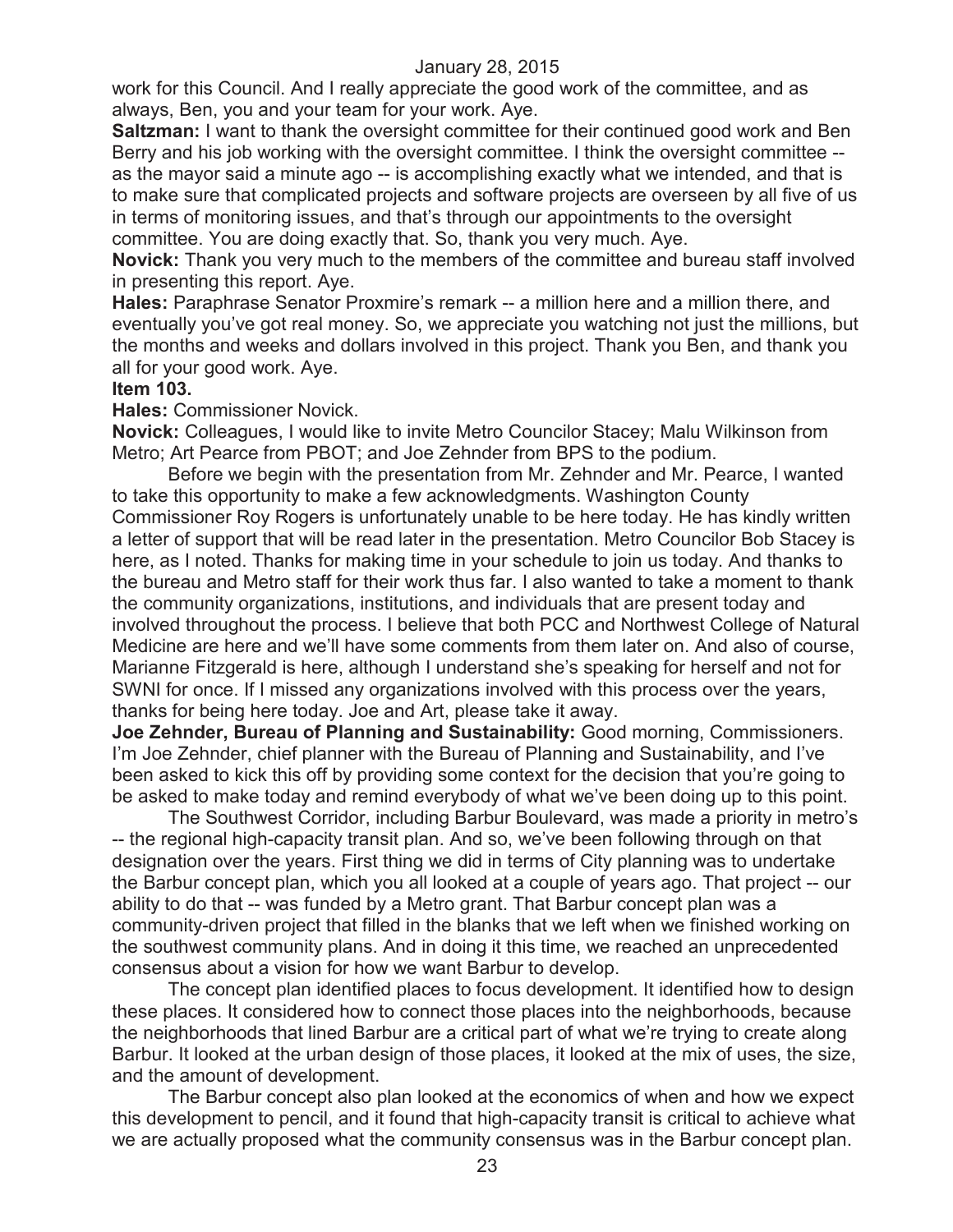And it also reminded us that with these local benefits, also there's a regional benefit to connecting to the employment centers farther out into the county.

We carried the concept plan into the comprehensive plan. The concept plan and the progress along the way with the continued work with Metro and the City and TriMet has been brought to the Planning and Sustainability Commission twice. The Planning and Sustainability Commission reviewed what's called the purpose and need statements -- so the framing statement for this work that we're doing -- and in doing that brought it back to the Barbur concept plan. That link is solidly tied to the project. We all need to say involved to ensure that it follows through on the promise or the priority set in the Barbur concept plan. But that's the context for what you are looking at today and this is the next step. **Art Pearce, Portland Bureau of Transportation:** Council, Art Pearce, policy and planning manager for the Bureau of Transportation. Just add a couple of notes -- Joe, you did a great job.

One of the important pieces -- if you recall when the southwest corner came previously to Council, it was talking about the shared investment strategy. So, this is a focusing of energy regionally and within the City of Portland and other local partners around creating some great places around really emphasizing some key corridors. And it's more than just high-capacity transit projects. It also includes tying into multimodal access projects -- so, sidewalk improvements, better bike improvements to connect people who currently doesn't have good connections to the Barbur corridor and connecting into the high-capacity transit facilities themselves that we're working on collectively with TriMet and Metro.

It's also really, really important in reaffirming and investing in some of these key places, such as the naturopathic college and PCC Sylvania campus. So, those are key places that these investments and the overall strategy can help to strengthen and affirm. I encourage you to support this today, and we are here to answer any questions. **Novick:** Before we move on, I would just like to add a few points. As you heard, Southwest Corridor Plan will introduce a fast, reliable, high-capacity transit option, making jobs and housing throughout the reason while strengthening pedestrian and bicycle connectivity to places and neighborhoods across the corridor.

The Southwest Corridor Plan is advancing two phases. The first phase of the plan is already complete and resulted in the creation of the Southwest Corridor Plan shared investment strategy, which Council endorsed in 2013. During the second phase of the Southwest Corridor Planning process, Metro refined the project and strategies identified in phase one.

In FY 14-15, this Council adopted a budget to set aside one-time general fund special appropriation for the first year of the Southwest Corridor draft environmental impact statement. This IGA represents the transfer of funds already approved last budget cycle, and documents work to be completed by Metro and project partners to narrow the highcapacity transit options, identify a preferred alternative, and create a subset of road and active transportation projects to be studied jointly in a draft environmental impact statement.

Previously, the path forward would have had project partners do a draft environmental impact statement before resolving some rather large issues. Councilor Stacey will speak to the shift to a preferred alternative and its components in a moment, and will talk about why this shift will make the process we think much more efficient than the process we were previously contemplating.

Speaking of project partners, I mentioned previously Washington County Commissioner Roy Rogers has offered a letter of support, which I would like to read into the record. Dear Mayor Hales and members of the Portland City Council, I regret that I am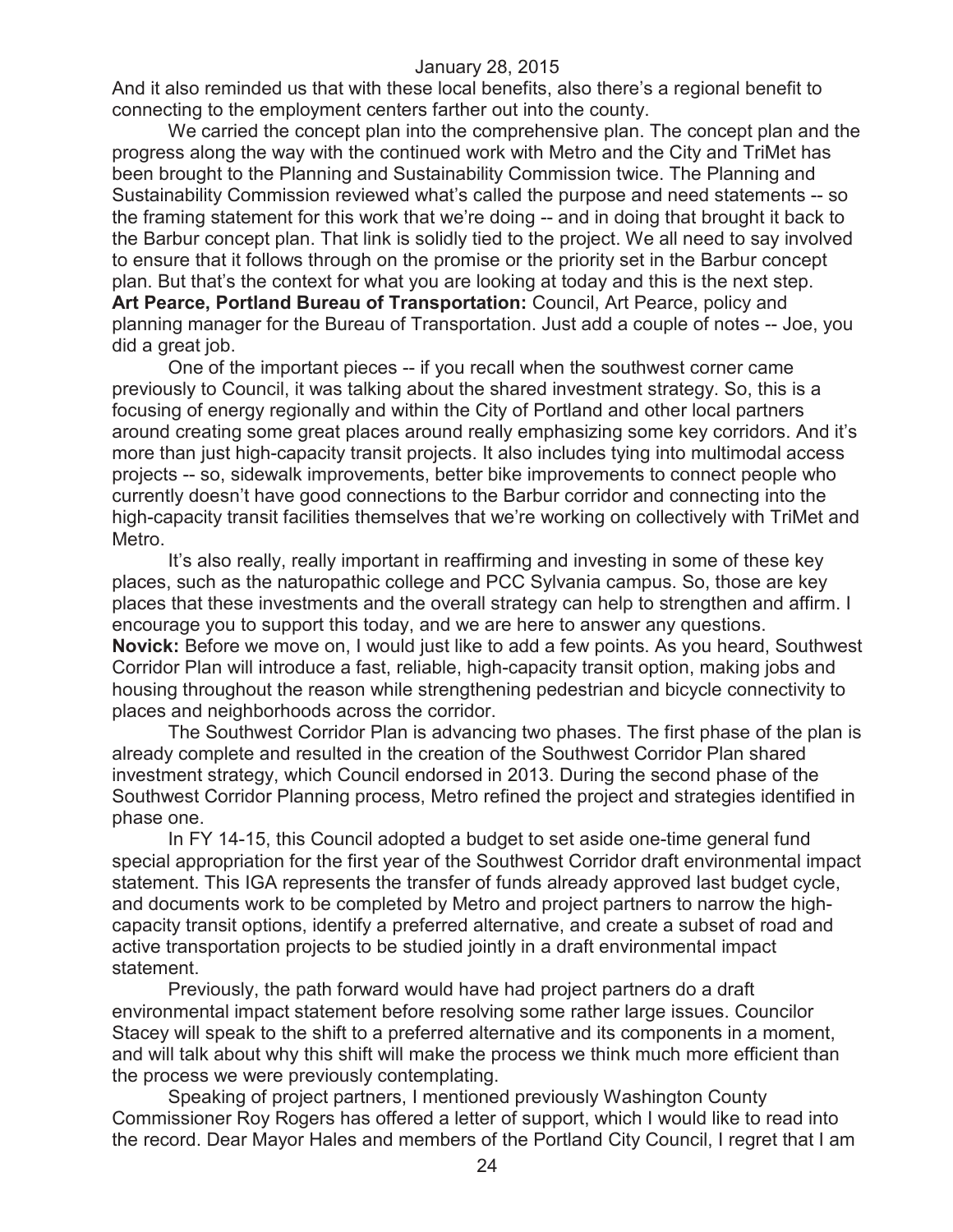unable to attend today's City Council meeting due to personal business that I must attend to. My purpose in attending was to convey Washington County's support for the Southwest Corridor Plan and our intentions of adopting an IGA similar in scope and detail to the one that you are considering today. The Southwest Corridor Plan is the fourth multimodal regional effort. The high-capacity transit project will address the need for more frequent, faster, and reliable transit service and other transportation needs in the corridor and region-wide. The multimodal projects in the preferred package for the Southwest Corridor will improve access to the transit station areas within the corridor for all modes. Washington County is also committed to partnering with other agencies and jurisdictions to leverage funds for multimodal projects in the corridor. Southwest Corridor Plan is essential for resolving traffic problems within the corridor. Washington County is in full support of the efforts of the Southwest Corridor Plan. Councilor Stacey? **Bob Stacey:** Thank you, Commissioner. Mr. Mayor, Council members, I'm glad to be back before you again to give you a progress report and to explain from the perspective of the steering committee -- on which I serve as co-chair with the Councilor Craig Dirksen, along with Commissioner Novick and Commissioner Rogers -- that change in the work program that the IGA will contribute toward.

As a senior partner in this enterprise, along with TriMet, Washington County, and region as a whole, and ODOT, we want to make sure that you understand that we are trying to increase the efficiency and cost effectiveness of the decision-making process which we thought would be ripe for entering into the draft environmental impact statement at this point, which would be more cost effective if we define the remaining choices -- which are pretty big. There are options for tunneling for surface alignment, there are options for splitting between Tigard and Tualatin service or having a single line that continues down to Tualatin. There are station location options. We have a number of vibrant and important locations in Southwest Portland -- they don't make a straight line. And so, we have to be very thoughtful in a mixture of technical information and analysis and policy decisions that have to be ventilated with the public, sharing that technical information whether in an environmental impact statement or focusing on the locallypreferred alternative before we enter into that environmental statement. The DEIS process under federal law and regulations is probably the most costly way to make those kinds of narrowing decisions and to achieve community consensus.

So, those are the practical considerations. Can we have the high-quality public engagement and interaction with the communities, including the communities of Southwest Portland, that are engaged in this process, make decisions which are going to be laden with community design objectives as well as transit efficiency? And then, can we have a locally-preferred alternative? A location for those stations and that alignment and that mode before we enter the draft environmental impact statement?

There is also another very practical consideration. Two of our partners in this regional enterprise -- the cities of Tigard and Tualatin -- have had citywide votes that in the judgment of the City Councils of those communities require them to obtain voter approval before making further investment beyond this study phase in a high-capacity transit system. Knowing and being able to present to voters as well as all community members what that option is, where it will be located, how it would function would be very important in any kind of dialogue and any kind of public election to decide whether to proceed with such a project.

A draft environmental impact statement is a pretty obscure thing to take to voters. A proposed project is clearer. And I think those members of the steering committee are very intent upon being able to talk in real terms about the proposed decision and all its parts. So, for that reason, on the same schedule, with the same monetary outlay by the City of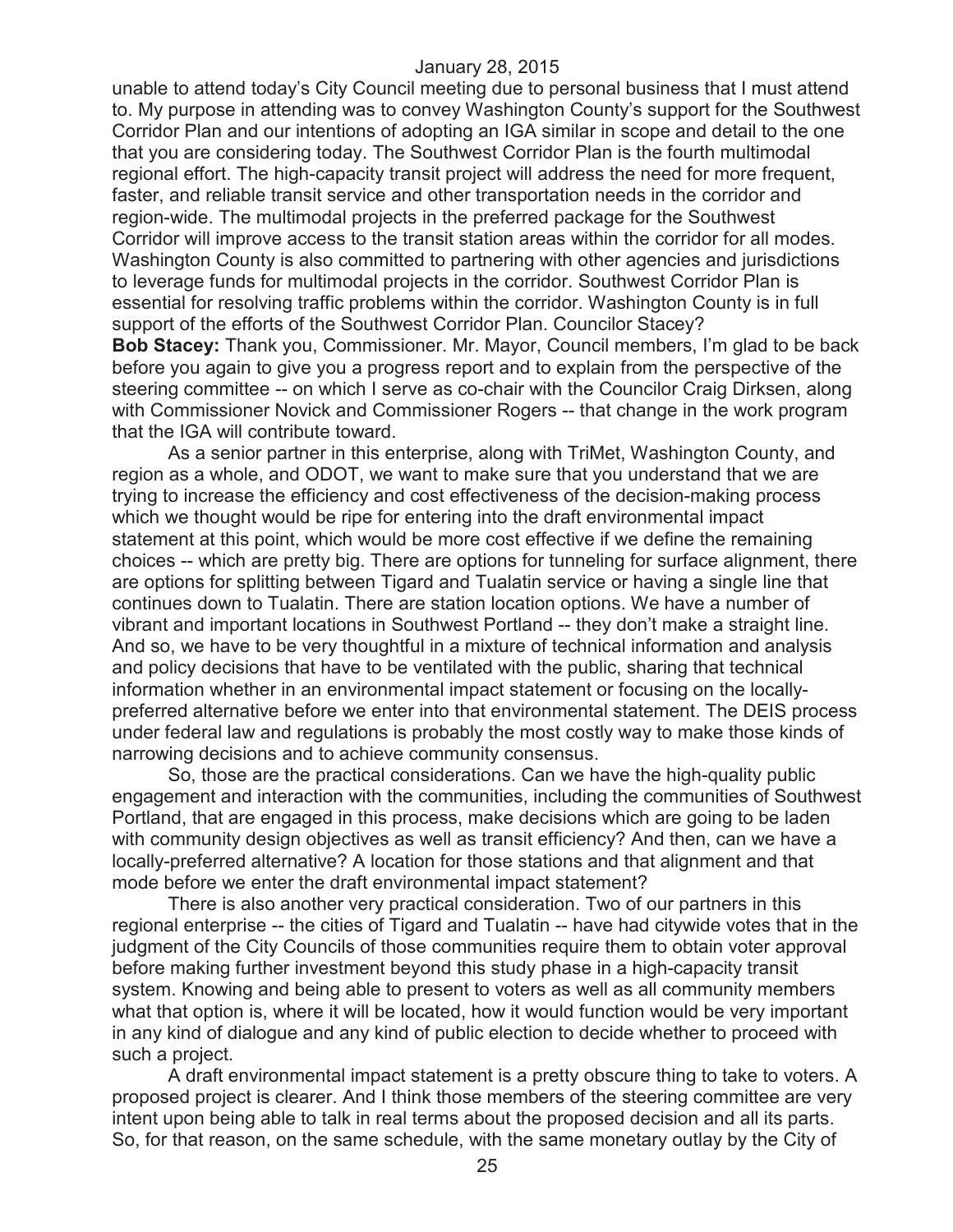Portland, we propose to deliver the draft environmental impact statement on the date required with an LPA and just move the locally-preferred alternative to the front end of the DIS.

It's not unusual – it's unusual in practice in high-capacity transit corridor decisionmaking in this region, but many other regions have used it for high-capacity transit decisions and across the country for other federal investment or federal-decision making that require a DIS. Would be happy to answer any questions, but I think Malu and your staff will do a better job of giving you those answers. Thank you.

**Novick:** Malu, you like to elaborate on the work plan?

**Malu Wilkinson:** I am going to try not to be repetitive with what we've already heard from these gentlemen next to me, so I will do my best to focus on the areas that I don't think you've heard yet, and also get some images in your minds in terms of what we are looking at.

I want to talk a little bit about how we are approaching the next year and a half in terms of the work plan; when we expect milestone decisions; and also get throughout the reasons why we're looking at the Southwest Corridor and how we invest in the Southwest Corridor.

So, with that -- I just want to just remind us as we heard from Joe and Art and Councilor Stacey and Commissioner Novick, we are really starting with the local community visions, and that's why we're looking at thinking about how we invest in transportation in concert with not just the Barbur concept plan but also the Tualatin plan, the Tigard high-capacity land use plan, the Sherwood land use plan -- so, each of the communities in the Southwest Corridor did a land use plan, and that is the foundation of what we're doing.

Again, there are a lot of reasons why we started looking at the Southwest Corridor. Some of the opportunities and challenges in this area -- it's an area with a lot of travel demand, significant anticipated increased growth in jobs and housing. There are already a lot of jobs and housing in the area, and there's a real lack of safe infrastructure, along with a lack of transit opportunities in the Southwest Corridor.

I'm going to talk a little more about the impact of traffic congestion and unreliable travel times in a moment. You heard from my colleagues here about the reasons why we started looking. This corridor was identified as one of the region's top two priorities in 2010 for high-capacity transit investment. The other one is Powell-Division. That is also moving along right now at the same time, and we're expected about being able to think about how we address those needs together.

So, we're looking -- as you heard Art describe, we have a shared investment strategy and we're not just looking at an investment in high-capacity transit. A full suite of transportation investments is going to be needed to address challenges in the corridor. But there are a couple of really good examples from the potential impact of a high-capacity transit investment that I wanted to share with you today.

What you see up on the screen is an example of the unreliability of the transportation system right now in the Southwest Corridor. We have real-time data from 2013 that shows that it takes 14 minutes with no traffic to go from Portland State to Tualatin. But you can't rely on there not being any traffic. In fact, if you want to be on time 90% of the time to get home to pick up your kids from daycare or from school or get to an interview or get to a dinner date, you need to plan for 58 minutes. And that's a big difference in the amount of time that it takes.

When you think about investing in light rail, or bus rapid transit that's in a dedicated right-of-way, we're looking at a 30-minute travel time that's always -- it's dependable and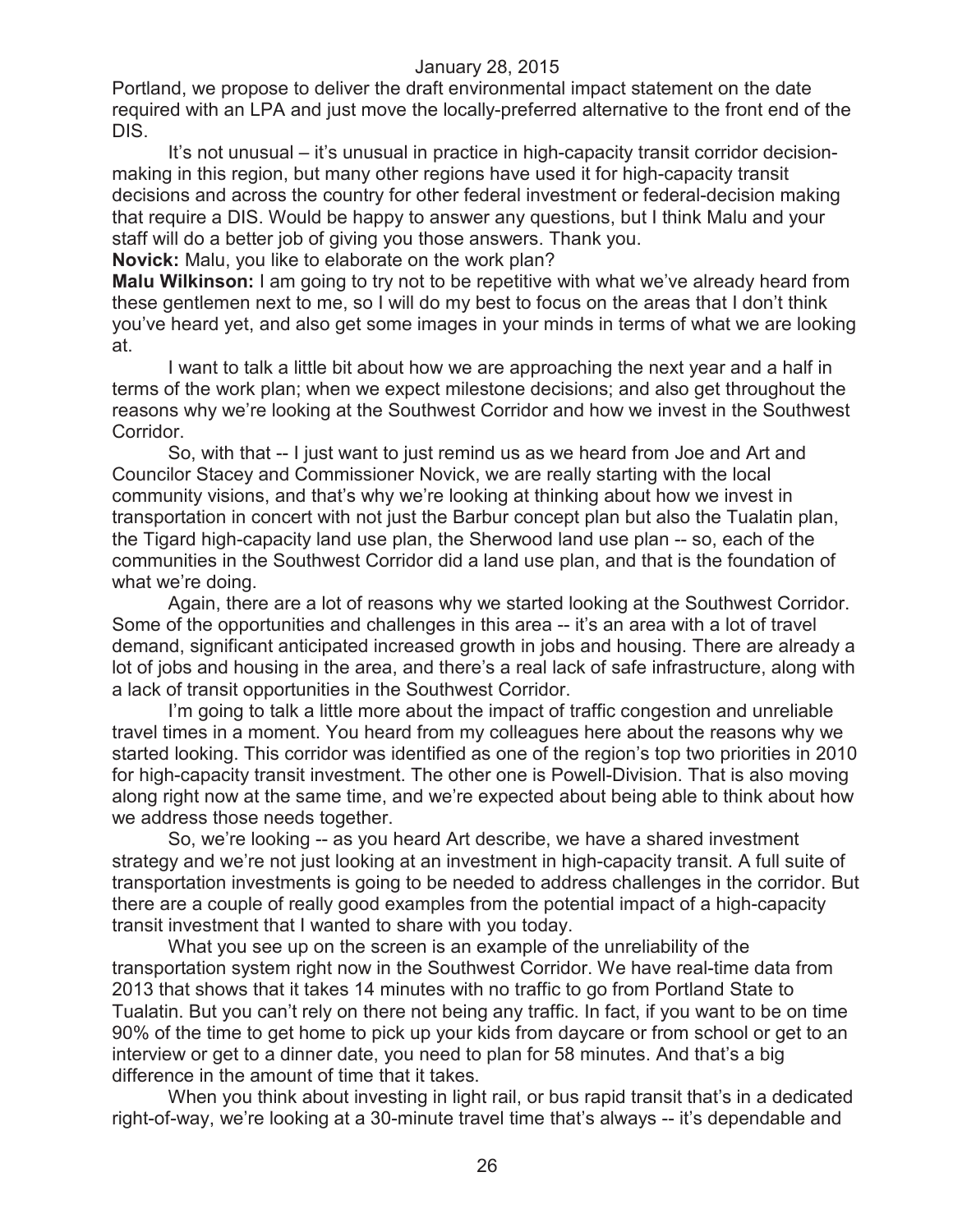reliable. And so, that's part of the benefit of having high-capacity transit as a transportation choice in the Southwest Corridor.

I also just wanted to let you know about the potential performance and return on investment from a broader regional perspective as we think about investing in this corridor. We have initial modeling results that show ridership projections for 2035 for the Southwest Corridor, both for bus rapid transit and light rail transit, and they are very robust. Bus rapid transit being a little bit over 30,000 daily rides. Light rail -- close to 37,000. That's 60% new transit riders, which is a really strong number that I think is indicative of the lack of choices that there are right now in the Southwest Corridor for how we get around.

And just for context, Portland-Milwaukie is projected in 2030 to have about 25,000 daily rides. So, this would be a very competitive corridor when we're thinking about how we look for funding beyond just our region and in the national framework. There are some numbers up there in terms of current light rail lines ridership for context for you to look at.

We already heard from my colleagues about the progress to date. We have a shared investment strategy. It's more than transportation. Really, it's the kinds of investments that we need to make to create the places that people want to live and work in in the Southwest Corridor from Portland to Sherwood, little bits of Beaverton and Lake Oswego.

And then, I think another important point here is that when we started looking at transportation investments outside of high-capacity transit, we put together everything. We came up with over \$3 billion worth of road, bicycle, pedestrian improvements. We worked together with our project partners to narrow that down to \$500 million that best supports the land use vision, not that high-capacity transit line but all of the visions for employment and mixed use areas throughout the corridor. But we didn't take the next step of figuring out how we get those projects on the ground, and that's part of what we are looking at over the next 18 months.

So, you heard last June, the steering committee refined the high-capacity transit further. The last few months, what we've been doing is working with the steering committee to figure out the best path forward. Counselor Stacey described what that is. We're really aiming for a preferred package in May of 2016 and how we get there is based on guiding principles.

We are aiming to make as many decisions locally as we can, as Councilor Stacey referred. To do it based on information that our decision makers need to define a project that would then go into a more costly and federal planning process. This is also in alignment with the Federal Transit Authority's guidance to be sure that by the time we bring them a project to partner with them on, we're ready at the local level to move forward with it. So, this fits in with the streamlining approach of Map 21.

One of our guiding principles is the activate the shared investment strategy with a focus on places to figure out how to get those road, bike, and pedestrian projects in place over the next five, 10, 15 years to help community members be able to move around better now and to allow for enhanced engagement and community discussion -- and Councilor Stacey talked about that. So, there are three main elements -- and I'm going to get to those a little bit more in a minute.

The shared investment strategy projects that aren't part of the high-capacity transit - - defining the high-capacity transit package very clearly, and a development strategy that really helps further that land use vision and implement it with strategies and partnerships that are specific to key places in the Southwest Corridor. So, we're aiming for really three chunks of decision making in the next year and a half.

In July, what we're aiming for when we think about high-capacity transit -- we want to make some of those major alignment choices. Do we directly or indirectly serve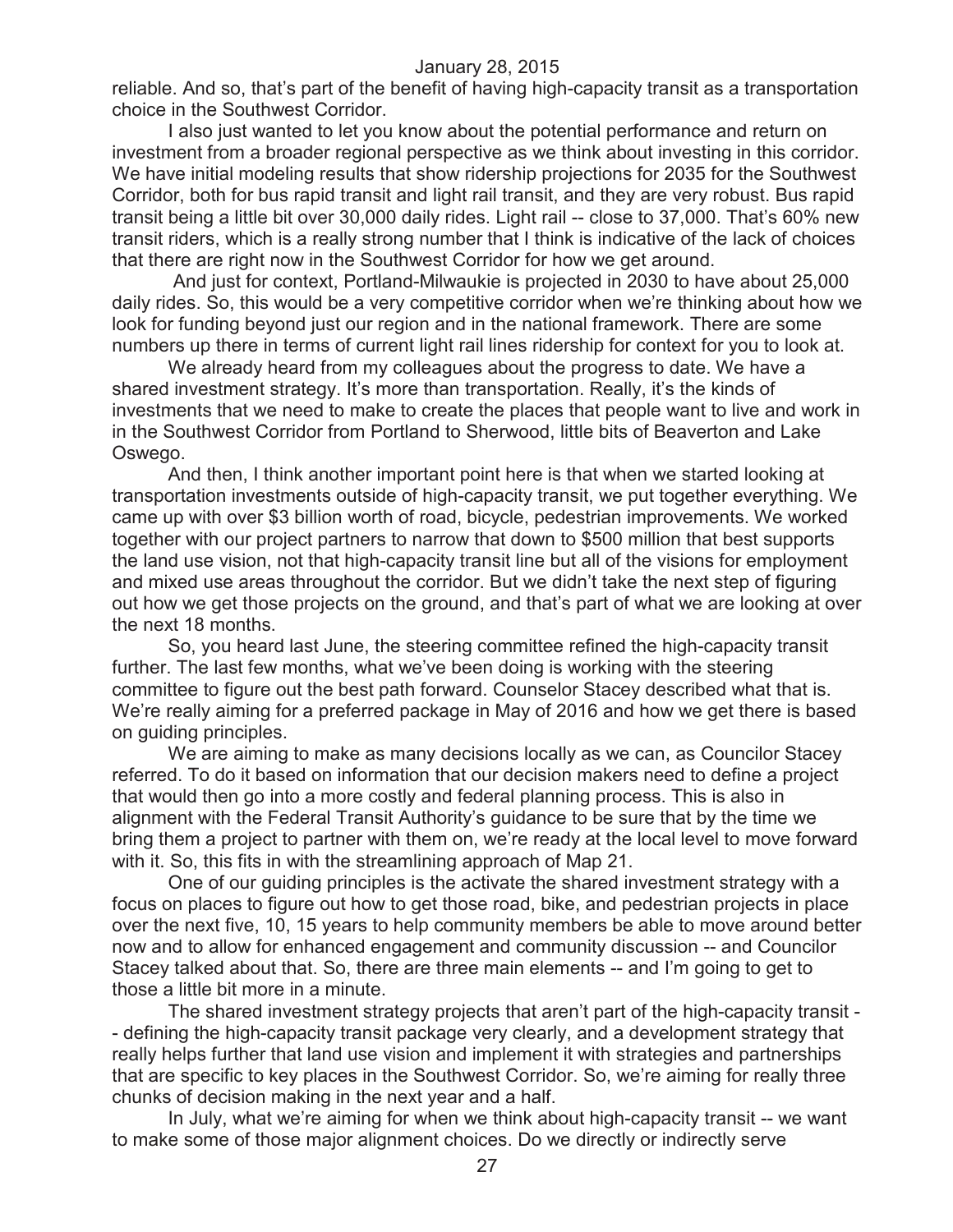Markham Hill, Hillsdale, and the Sylvania campus of Portland Community College? And also, figuring out how we make our way through Tigard. We have a lot of little lines on the map running through Tigard, and we can work with the Tigard community to figure out how to narrow that further.

So, we're trying to make a chunk of decisions in July related to those.

In December, what we're aiming to do over the fall is really focus on the discussion of what is the best investment in terms of mode to serve the needs of the Southwest Corridor and the region and how the pieces fit together. Is it light-rail, is it bus rapid transit, how far south does it go, and which alignments do we want to take into that expensive federal planning process? We'll have a four month time between December and May to have a lot of engagement on what the steering committee will put together into a preferred package that will be recommended to each of the project partners in the region.

I want to spend just a moment talking about engagement. We have heard that we haven't been out there talking over the last six months enough. We agree with that. We have done a lot of technical work, we haven't had a chance to go out there talk about it very much. We're ready to do that now. There are five main activities that we are intending to overtake over the next year and a half.

The most important is really the place-based outreach, where we want to be out there at neighborhood meetings, business associations, institutions, stakeholder groups - we want to be out there hearing what people have to say about the local considerations and tradeoffs of these major investments. But then, we also want to pull those together into community planning forums where we are inviting people from across the corridor to be able to think about how those local choices and tradeoffs impact the corridor-wide regionwide investment.

Online engagement will be very important to us, because we are more effectively able to reach more people online than we are in meetings. And we're really working to build our relationships with the environmental justice and under-represented populations in the Southwest Corridor. It's a corridor that is different than other parts of the region, but we have a number of populations that we need to work with effectively so that their voices are heard in that corridor. And then we're also going to be engaging --

**Fritz:** Before you move on from that, how are you going to do that? Because that's not likely folks who would participate online.

**Wilkinson:** Exactly. We are working with different groups, with the community leaders. For example, the Somali Family Center and there's a youth farm in Tigard. We've been out visiting with them to work with them to figure out the best way to engage. Because frankly, it's been a challenge in this corridor to be able to reach out to those groups. So, it's not online and it's not at our regular community meetings. We're trying to work with those leaders in the communities to figure out what works for them.

**Fritz:** Have you talked with the staff at Markham Elementary?

**Wilkinson:** I will check with our public involvement person and see if we have. **Fritz:** Because that's a built-in community with a lots of different kinds of folks. That would be a great spot for you to go to them.

**Wilkinson:** That's terrific, thank you. We'll be working with I.D. Southwest as well to help them engage their networks.

So, I want to leave you with some pictures of places in the Southwest Corridor. I'm not going to read through anything on these. But you know, we're talking about South Portland, Hillsdale, Portland Community College Sylvania -- that campus is their largest campus, there are a lot of opportunities up there. Barbur Boulevard. Tigard triangle and the downtown Tigard area -- how those connect are really important to think about and how those connect to the cruise way employment area, which is an area of a significant number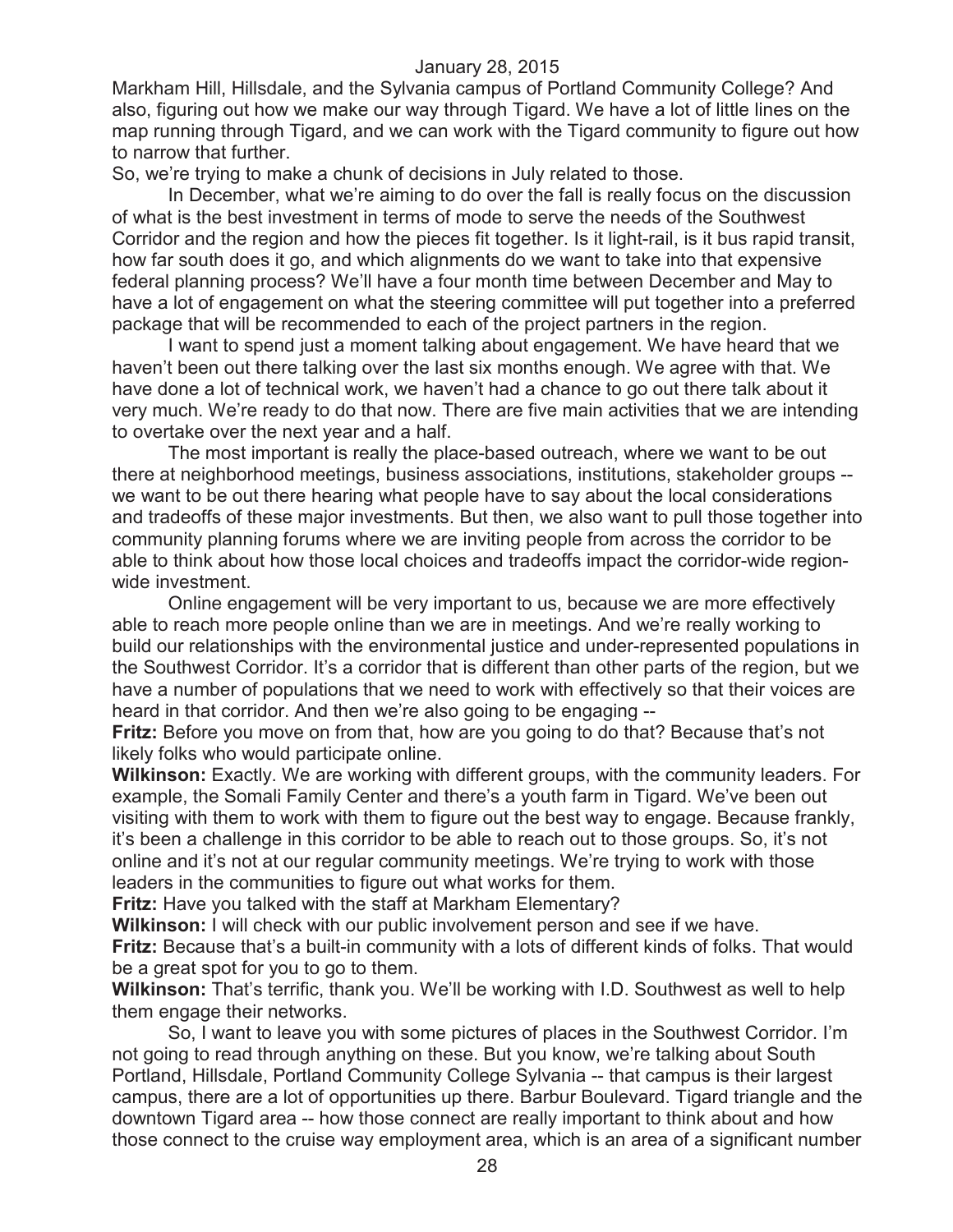of jobs. In Tualatin, Bridgeport Village, downtown Tualatin -- all of those areas are really important to better serve with transportation choices. And then when we think about Sherwood and Washington Square, we're not so much thinking about high capacity transit here, we're thinking about how do we implement shared investment strategy projects like improvements to Tualatin, Sherwood Road, enhancing the local transit service. Trimet has been working on a southwest service enhancement plan, and that's really critical. You cannot get from Tualatin to Sherwood in either direction without going north to Tigard. So, that's a problem for people in those communities who would like to be able to have other choices to move around.

Our schedule here is -- again, between now and spring 2016 we'll be developing this preferred package. We've reviewed what would be in that preferred package. Towards the end of 2016, early 2017, we're anticipating scoping for a draft environment impact statement. We work through that process. We'll be able to move through that very rapidly because we would have such a well-defined project. So, we're aiming to be complete with all of that by the end of 2017. In a nutshell, that's what we're doing, how we're doing it, when we anticipate doing it and a reminder of why.

**Novick:** Thank you.

**Hales:** Thank you all. Any questions for this panel?

**Fish:** I have a question for -- I think it's Councilor Stacey.

**Stacey: That's my name.** 

**Fish:** You have such a different look, I barely recognize you.

**Stacey:** It comes and goes, Commissioner. Hair, that is.

**Fish:** I can relate to that. A question for you is, where does housing fit in the planning process, particularly around capturing opportunities that are going to come through - some decision-making in this planning process? We're going to have chances to think about where we put affordable housing or family-friendly housing or perhaps steer some City investments and other things. Can you give me -- as one of the two champions for housing at Metro -- how are we doing in that regard?

**Stacey:** Commissioner, I can't give you specifics about current proposals or strategies that have been developed in conjunction with the Southwest Corridor with the Housing Bureau, for example. Joe may be able to shed more light on that. But I can tell you that that's a rising consideration in all our high-capacity transit corridor work.

The steering committee of Powell-Division project, the bus rapid transit proposal that we're working with TriMet, the City, and Gresham to proceed on -- another steering committee which Commissioner Novick serves on -- has seen remarkable development of strategies to avoid displacement, which is one objective behind investment in affordable housing.

The encouragement of economically-balanced communities in and around the transit station areas will be another incentive and motivation -- I hope -- for City and nonprofit investment in the station areas of this corridor. It's a natural match to have workforce housing, to have mixed income communities, and to ensure that every part of the region -- particularly parts that have some natural areas and benefits that exceed those of, say, inner Southeast Portland will have opportunities for people of limited means. Same token on Powell Boulevard, part of the other project. I think we have real opportunities for redevelopments hat include affordability, which is much more lacking in the inner southeast.

So, I'm very interested in the objective. Metro has limited resources for transitoriented development, which we can target for affordability as the leap that we want our project to make with our modest investment. And so, should be in a continuing dialogue about that.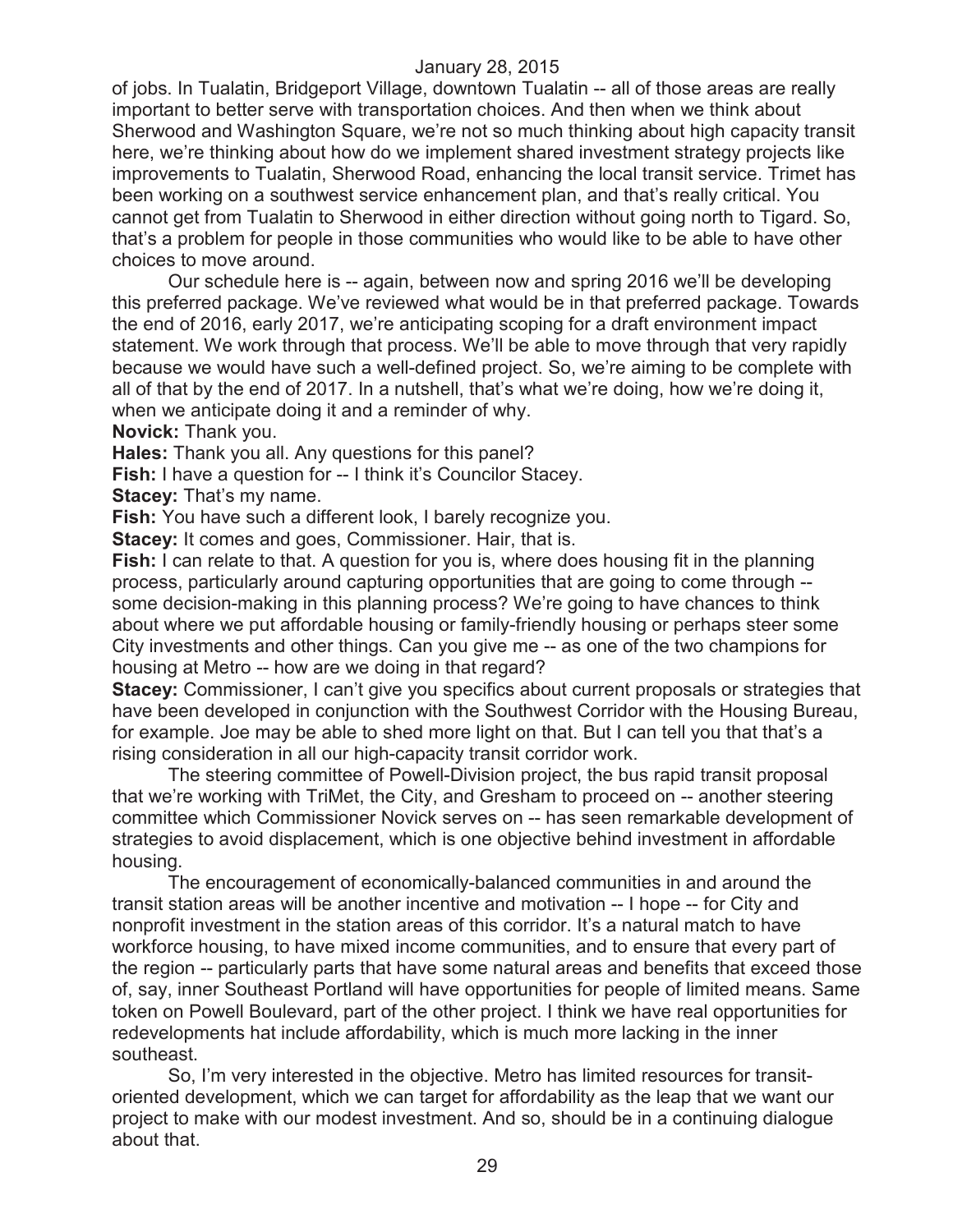**Fish:** And by the way, I was at the rollout the other day of the Jade District vision, and there was someone from Metro there. In fact, there's a prime piece of property within the Jade District that Metro has acquired for a transit-oriented development -- it's the furniture store on the corner there.

## **Stacey:** Yes.

**Fish:** And I was delighted to learn that.

**Stacey:** We're modestly proud of that, yes.

**Fish:** I guess the concern we all share is that as people are making bets about where those stations are going to be or what kind of transit or whatever, a lot of speculation happens in terms of the dirt. It obviously happened with Portland-Milwaukie light rail. It's going to happen here. At some point, we may be too late to put our marker down. And so thinking about it holistically around where are we going to do some -- around the zoning decisions we make, around the investment decisions is very important. So, I hope we have chance to continue thinking about that and make some choices before things are cemented and we've lost leverage. It's the tutorial Joe gave me, I'm just repeating it. But it's being upstream so we don't lose our opportunity.

**Stacey:** Absolutely. That's sound advice to the council in terms of some of the decisions you'll make in your comprehensive plan update, because there are some tools that our region has left on the table that are allowed under state law, such as incentive-based inclusion in housing development.

**Fish:** We were at a legislative breakfast this morning, and one of the City's top priorities lifting the preemption. So, we hope to have more tools in our tool kit. Thank you, sir. **Hales:** The other thing I guess I'd mention is that we're doing the local work but we're in a federal process, and the federal new starts process evaluates projects in part based on what the land use plan, including housing, has done to key to the transit opportunity. In fact, in this administration, the Obama Administration, those agencies of HUD and EPA and Transportation actually put people from the other federal agencies on evaluation panels, which is unheard of. If we think we have silos, take a look at theirs. So, they've actually had people from HUD and EPA sitting in on the panels that evaluated projects and scored them. So, they not only have the stuff -- words on the page, but the right people in the room when they actually adjudicate who gets the money. And I like that, I think it's great.

**Fish:** And mayor, you have someone on your staff who is the right person too. **Hales:** Yes.

**Fish:** I'm reminded that when you had that sort of brownfield site on Interstate that TriMet owned that later became the site of a housing development that now REACH operates that's next to the IFCC -- it's a very complicated plan, but Jillian helped navigate all the partnership relationships to get that done.

**Hales:** Great. Other questions, comments for the panel? Thank you all very much. Thanks for coming, appreciate it. Public testimony on this item, please.

**Moore-Love:** We have five people signed up. The first three, please come on up. **Hales:** Good morning. Thanks for coming. Good morning.

**David J. Schleich:** Good morning, Mayor, Commissioners. We're grateful for the opportunity to express support for the Southwest Corridor Plan, IGA between Portland and Metro. My name is David Schleich, president of the National College of Natural Medicine in Portland. With me are Marilynn Considine, director of public relations and communications; and Keith North, who is our director of our campus development.

Our college has been in Portland for 60 years, and we're growing more rapidly than ever before in our history. Our impact economically in the community is closing in on about \$70 million a year. We're regionally and federally accredited, a nonprofit educational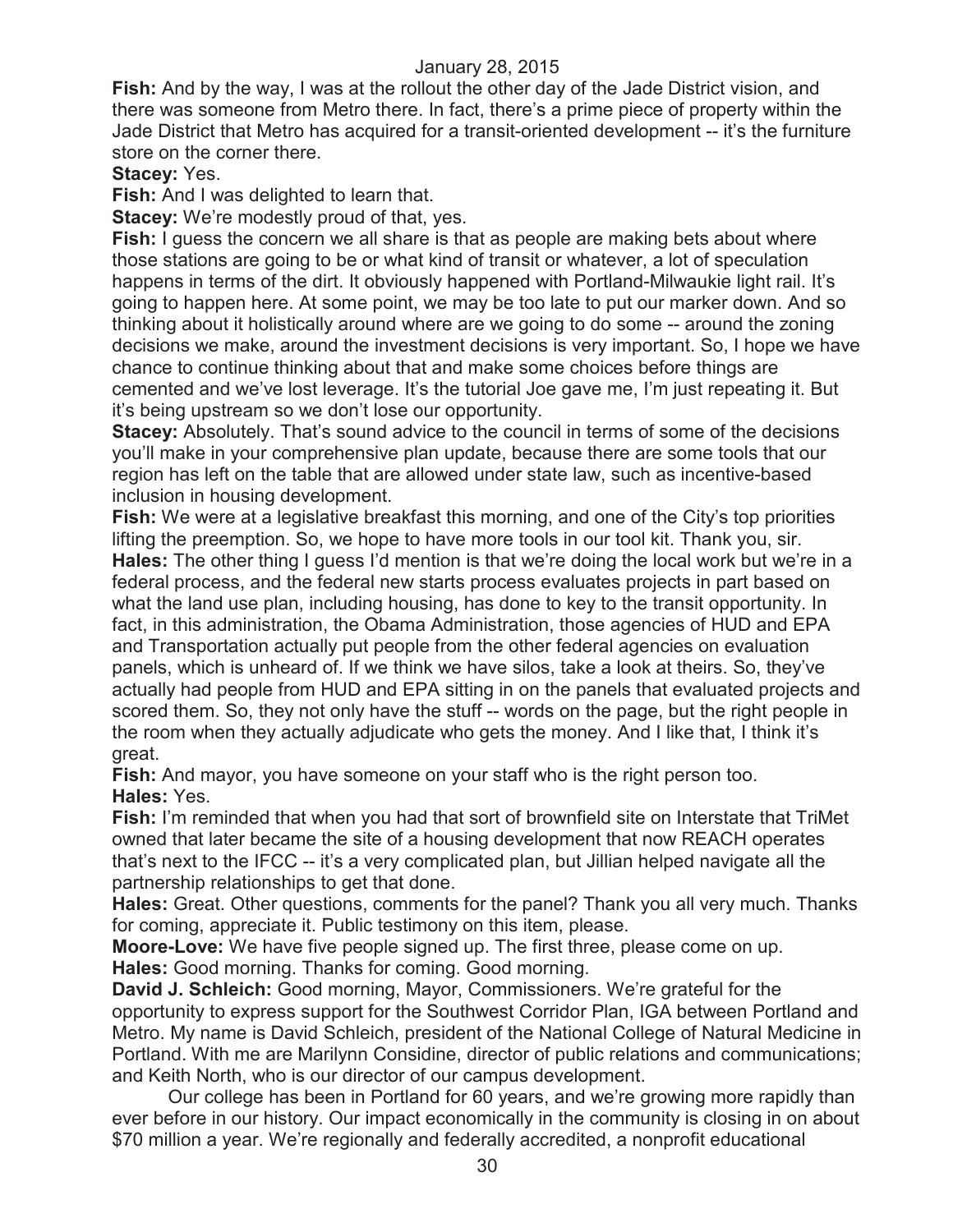institution producing physicians and experts in naturopathic medicine, nutrition, integrated mental health, global health, and very soon we'll be adding undergraduate programs probably in this year.

In addition to those daily programs that draw over 640 students to our campus every day, we have a robust clinical presence with last year alone upwards of 35,000 patients to our teaching clinic and facilities. NCNM has an increasingly national reputation in the integrative medicine sector, and we want to stay strong in this work and do our city proud.

NCNM's master plan commits us long term to our location, and that's one of the reasons we're so supportive of this initiative not only for our growing student population - which will soon climb to as much as 800 -- but also for those patients. That growing patient population is such that we've had to in fact spread to Beaverton recently.

We also have a research institute and community education facility that's growing more customers, more patients, and also of course more clients, and it's on our footprint. We conduct an increasing portfolio of research that involves lots of visits from interprofessional groups. So safe, environmentally-savvy, supportable transportation solutions are very much part of our strategic planning and daily operational routine.

For example, we provide free bus passes for everybody -- our students and staff at the college. We encourage carpools, cycling, walking, running, in my case -- sometimes. As our very neighborhood friendly campus footprint knits together within the master plan approved recently, which includes not only new buildings but gardens and the upcoming seasonal whole life market that we're planning and our year round educational and patient care operations, transportation in and out of the Lair Hill area is a key component.

We're very grateful to be part of those conversations and planning which can bring about enduring solutions in our rapidly-evolving corner of a city which is nationally known as progressive and trend setting. I just call on my colleagues to add to those comments, particularly about safety and our experience with Metro and the groups doing this planning. Marilynn?

**Marilynn Considine:** Thank you, Mayor and Commissioners, for having us today and giving us this opportunity.

NCNM has had a keen interest in transportation issues around our college for many, many years. And we have developed very good relationships with Metro and other agencies -- TriMet, PBOT, ODOT -- and the Southwest Corridor Plan we're looking at with a great deal of interest because we're isolated in the small five acre section of Portland that we're in. We're actually cut off from Lair Hill, which is our neighborhood. We don't have direct access to the waterfront and to our associates at OHSU, or PSU, for that matter.

A couple of you have been to our campus and know that it's very difficult to get in and out and find. Particularly, Naito Parkway is very unsafe. It's a superhighway for that matter, right across the street from our school. In addition to being noisy, which comes with traffic, it's very dangerous. There are no stop lights, no way to cross that street except for a bridge way that most people don't use because the switch backs extend so far and they're very hard for handicapped access. I've actually seen a blind person with her seeing eye dog accidentally step into traffic on Naito Parkway without knowing it. The dog got her safely back.

So, we have a lot of interest in safety and accessibility not just for our students, not just for our faculty, not just for our staff alone but also for the nearly 40,000 patient visits that we have coming into our clinic right on campus.

We have had a very good working relationship with Metro, as I mentioned. They were just at our school yesterday talking about the options --Barbur Boulevard and Naito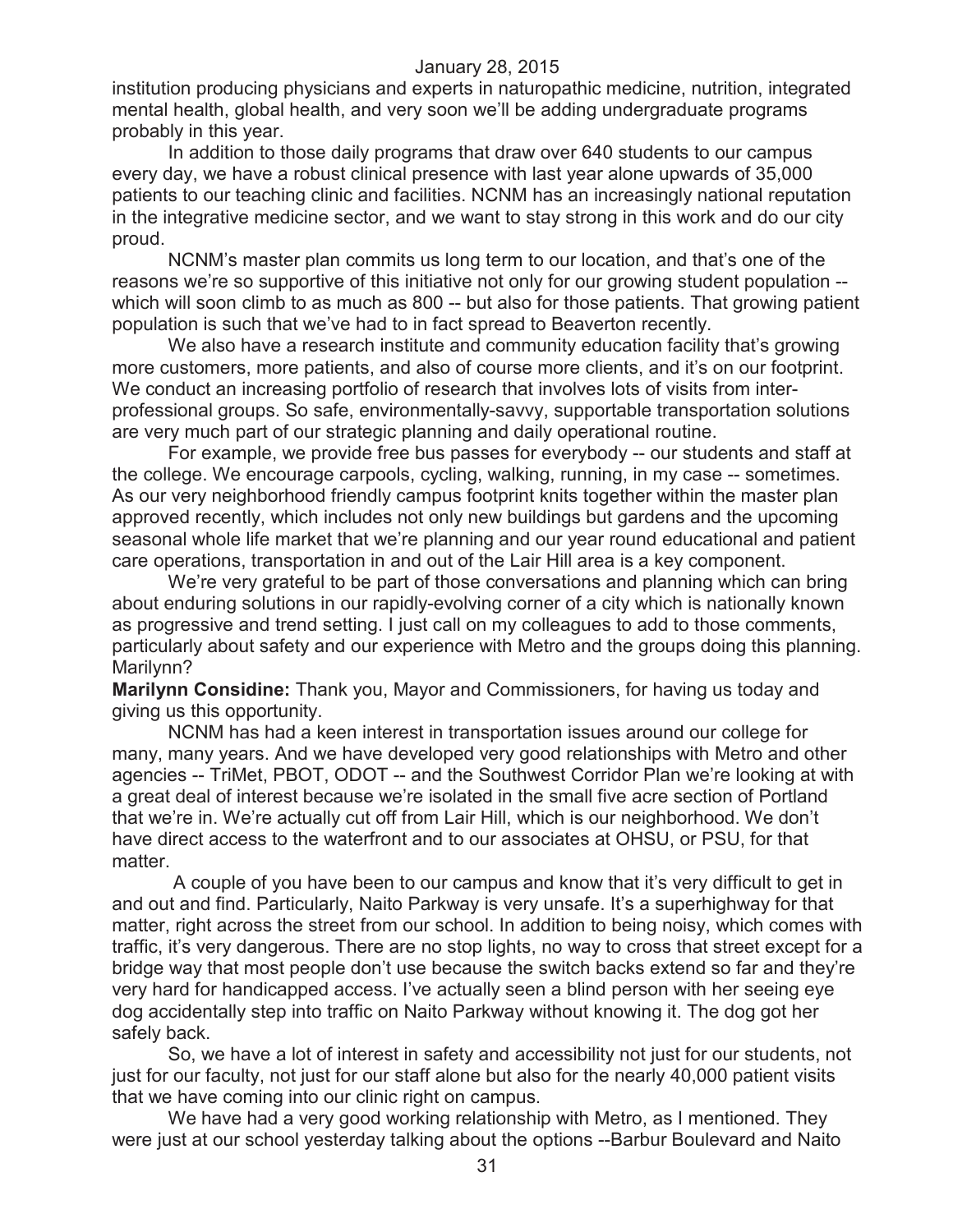Parkway -- as it affects our college. We truly appreciate their reaching out to us that way. So, I wanted to offer these comments to you and thank you very much for having us today. **Hales:** Thank you.

**Keith Thomas North:** Good morning again. My name is Keith Thomas North. I'm the director of campus development and part of the strategic planning team of the college.

I want to concur with my colleagues about the future of rapid transit down either Barbur or Naito Boulevard to help support our school. Part of what we're planning for future with the enrollment opportunities that we see coming is how we solve parking. Parking, as we all know, is a commodity we just don't have the luxury of having enough of. In planning for the future, we understand how this will eliminate a lot of issues we know will become a problem in the future.

I also wanted to lend support today to the Metro and PBOT agencies. I've had the opportunity to sit on several different committees with both PBOT and Metro, and I can speak from my experience with them that they are the right choice in moving this forward. They have some great leadership within those departments and those agencies that I learned a lot from in my times on those committees. So, I have a lot of respect for them. In particular, I won't mention Art Pearce's name, but -- [laughter] -- I wanted to again thank you for letting us appear today. We fully support rapid transit down the Southwest Corridor. Thank you.

**Hales:** I just wanted to say thank you. This long planning process is a big commitment of time on the part of people who do have other responsibilities, like the three of you, and we just appreciate you being engaged. Whether we like it or not, these projects take years to plan and these are big, long, complex documents like environment impact statements that have to be produced in order to satisfy the federal government. Even if we wanted to do it more quickly, we couldn't. So, the fact that you're in it for the long run as a community member is very helpful. Thank you.

**North:** Thank you.

**Hales:** Thanks very much. Come on up. Good morning.

**Linda Degman:** Good morning. I'm Linda Degman representing Portland Community College. I'm the director of the bond program for the college district, and I'm here on behalf of the college to show support for the City funding for the Southwest Corridor Plan.

Several of us at the college have been very engaged in the process, attending committee meetings, meeting with TriMet and Metro and City of Portland staff on what's been going on. So, we really appreciate all of the time and energy they put towards this project.

As far as looking at this working with them at the best options to meet the future needs of students and staff with a variety of transportation investments that support future plans for PCC's growth in the future. And as Malu alluded to, this is our largest campus. We serve about 30,000 students annually at this campus -- and that's a lot of trips. And a lot of our students do use transportation options to get there.

It's difficult currently coming from Beaverton out to Sylvania. It can take about a 60 to 80 minute bus ride to get there, which is a long time for somebody to sit on transportation. So, we're hoping that this will help mitigate that somewhat.

We're excited about this, and serving the campus directly would be clearly our best option for us. We're working with the staff continually. We have meetings set up this afternoon with them. And so, we are excited about continuing those dialogues. Thank you for your support of this project. We appreciate it.

**Hales:** Thank you, Linda.

**Marianne Fitzgerald:** Hello, my name is Marianne Fitzgerald, and I've spoken several times in support of the City of Portland allocating funds for the Southwest Corridor project -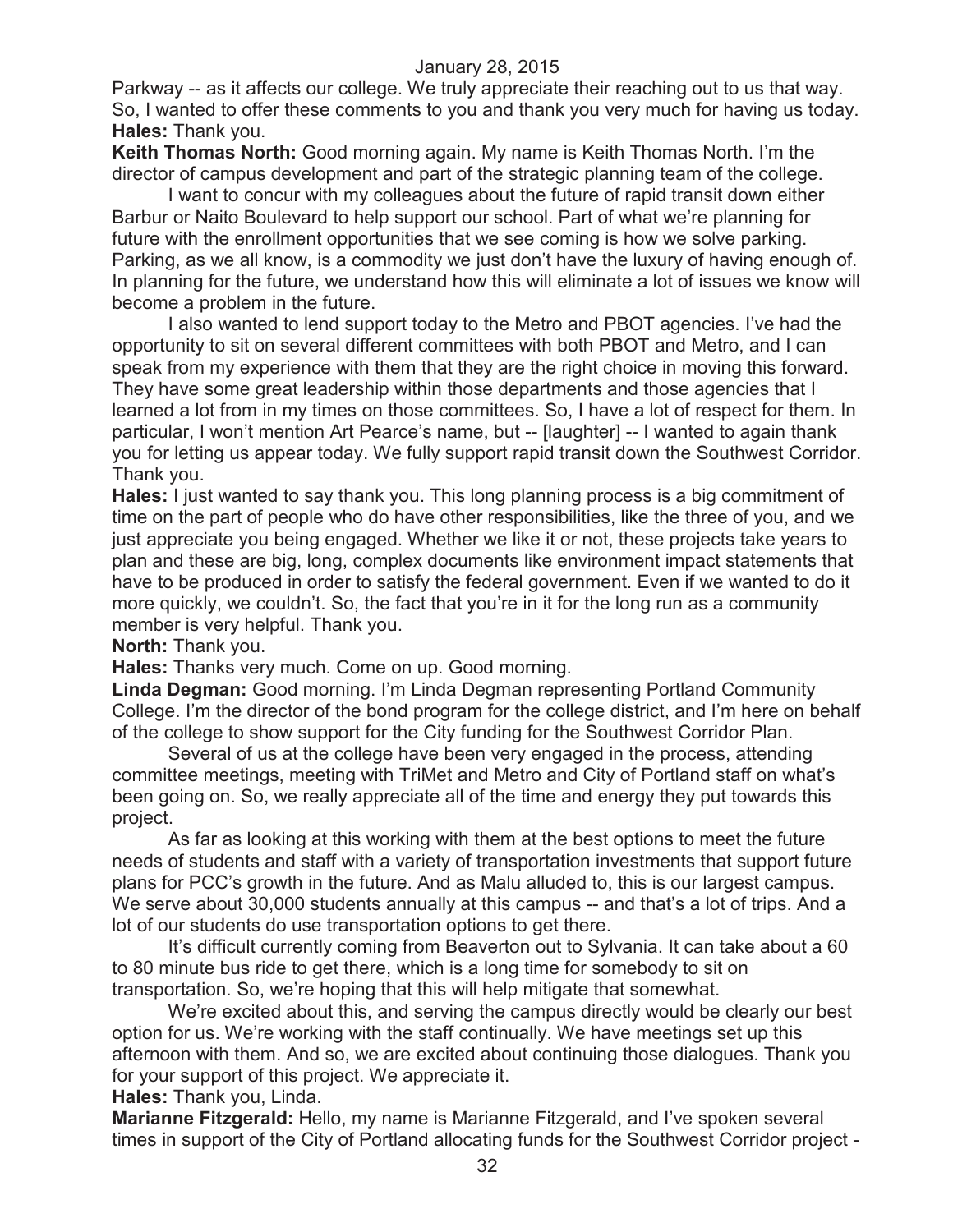- specifically on October 9, 2013, and April 8, 2014. But SWNI has not taken a position on the intergovernmental agreement because we only received it this weekend along with the other City Council items. I'm just sharing some preliminary thoughts, but these are my personal thoughts.

When the committee adjourned on June 9 of 2014, it was our understanding the next phase would be the draft environmental impact statement phase; and on December 8 of 2014, they changed the schedule and said that it would be a new phase called focus refinement before proceeding with the draft environmental impact statement. I looked in the dictionary for the definition of refinement and it is the process of removing unwanted substances from something or act or process of making something pure. So, my personal main concern is that during this next phase, this focus refinement phase, we will not be able to get enough information to make recommendations from the citizen perspective.

We originally were told that would happen in the draft environmental impact statement, but as recently as January 15 of 2015 -- two weeks ago -- I was told it was not publicly available yet. So, I'm really urging you to really take a look at the IGA and the partnership between the City of Portland and Metro and engage the citizens and interested stakeholders -- I mean, not everybody is going to want to delve into the details, but I can name at least 15 people ready to. And we need that kind of information well in advance of meetings, well in advance of when decisions are made so we have time to read them, talk about them, and make our own recommendations, because neighbors are looking to neighbors to understand what this means as much as they are looking to officials.

With that, I'll just conclude and say that the citizens and the Southwest Neighborhoods board believes this project has potential to provide the people of Portland and Metro with greater access to jobs, education, and services -- as you've heard over and over this morning. But the public needs information before the important decisions are made in this focus refinement plan and whatever this locally preferred alternative is. So, Southwest Neighborhoods did support this budget year funding but now that we're just entering the next budget cycle, we'll reevaluate and decide whether to continue support for planning. Thanks.

## **Hales:** Thank you.

**Fritz:** So, you haven't had an opportunity -- the SWNI transportation committee or any of the neighborhood groups -- to look at this proposal and decide whether or not SWNI or neighborhoods are in support of it?

#### **Fitzgerald:** The IGA?

#### **Fritz:** Yes.

## **Fitzgerald:** No.

**Fritz:** And your concern is that it's proposing to make the preferred alternative decision with inadequate public input.

#### **Fitzgerald:** Right.

**Fish:** Marianne, I'm just looking at the exhibit A in our packet. It has a public involvement provision at paragraph three under key elements of the process. Is it your concern that that's not robust enough, or you haven't had a chance to make that determination? **Fitzgerald:** I haven't really had a chance to make it, but based on the vagueness of it, my concern is that it would be a lot of fancy documents that have a lot of bullet points, but not the in depth analysis you may get in something like a draft environmental impact statement.

**Fish:** So, the preferred alternative will ultimately come back to Council for further discussion. Is there something in the nature of guidance you want to us give to our partners about the level of public engagement we expect?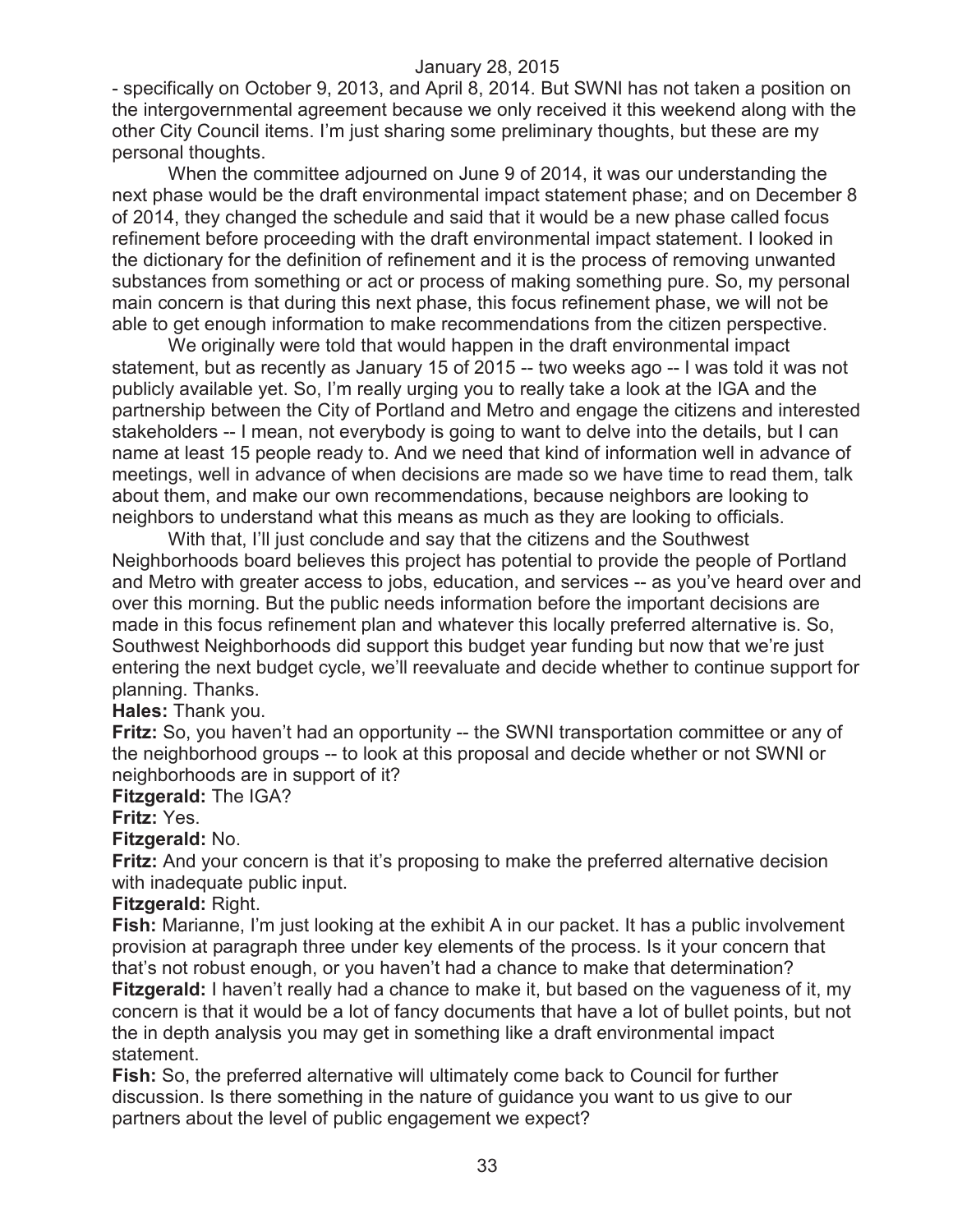**Fitzgerald:** Yes. I added a few things that we would like more information about. One of my personals concern is that they used the term integrated land use and development strategies, but I've been told verbally that it may not include specific station locations. And I don't understand how you can make decisions about projects and about alignments without making decisions about station locations. They all tie together. So, that's the kinds of thing. We did -- I was a participant in the Barbur concept plan and that had very good public input, but I first learned of the station locations in this phase one or two, whatever it was, at an open house in Tualatin. And I walked in and said, where did these come from? And they said, well, fill out a comment card, thank you for your input. I think we need a more robust decision about the station locations. We know that there's a ton of pros and cons and it's not going to be an easy decision. And I appreciate you'll be making that, not the citizens, but we want to be able to advise you from the neighbor perspective. **Novick:** Colleagues, I talked with Marianne last night and I committed Councilor Stacey to something I haven't talked to him about yet, but I'm sure he'll be amenable -- [laughter] - at some point, I was hoping in the next few weeks we should sit down with Marianne, with appropriate staff, with other advocates and talk about the public involvement process will look like in the next year or so when we're going through this identification of the preferred alternative.

**Hales:** Yeah, that sounds like a helpful step.

**Fritz:** Actually, Commissioner, I'm not comfortable voting on this today given this concern that the neighborhoods were not aware that this was coming. I wonder if you would be willing to have that conversation between now and next week. We could defer action on it, leave the emergency clause on it, but have that conversation in short order. Because I participated in the steering committee for a few months in between the transition between terms, and I was concerned about the level of public engagement, the ability of citizens to affect the steering committee members' choices, because there was pretty limited testimony from citizens at the end of the meeting rather than being an integral part of that steering committee. So, I want -- before we vote to change the process and to go with the steering committee developing the locally-preferred alternative, I'd like to have a better concept of how the community is going to be engaged, not just informed about what the steering committee is doing.

**Novick:** Commissioner, I mean, the point of this IGA is to transfer money that we've already agreed to transfer to Metro for a process, and I don't think that the shift from doing a DEIS first to a locally-preferred alternative in and of itself has impact on level of public involvement. I suspect that Marianne would have the same concerns of public involvement if we were still going down the DEIS path. We do need to address the issue of how much public involvement there will be, but I don't think that by adopting this IGA we're endorsing a lack of public involvement.

**Hales:** Yeah, I want to second that thought in that it's how it's done that matters. And at the risk of geeking out a little bit on you, I spent the last 10 years of my life doing projects in this order because that's how most metropolitan areas do it. They do the LPA work first, and then they dive into the details of the DEIS process. So, it's different for us but the question is can you have a bad or good public involvement process obtains in either case. You can either do a good job or bad job of it. So, this conversation about what public involvement process looks like and how people engage and what level of data is available to people who do geek out and want to know a lot -- and there are quite a few of them involved in this process -- that's really important. But doing the compliance exercise of the DEIS document is not the only way. So, I do think this is a smart way to proceed in the mechanics of the process, but then how the public involvement process fits into that and what level of information you and other volunteers -- the colleges that have been here,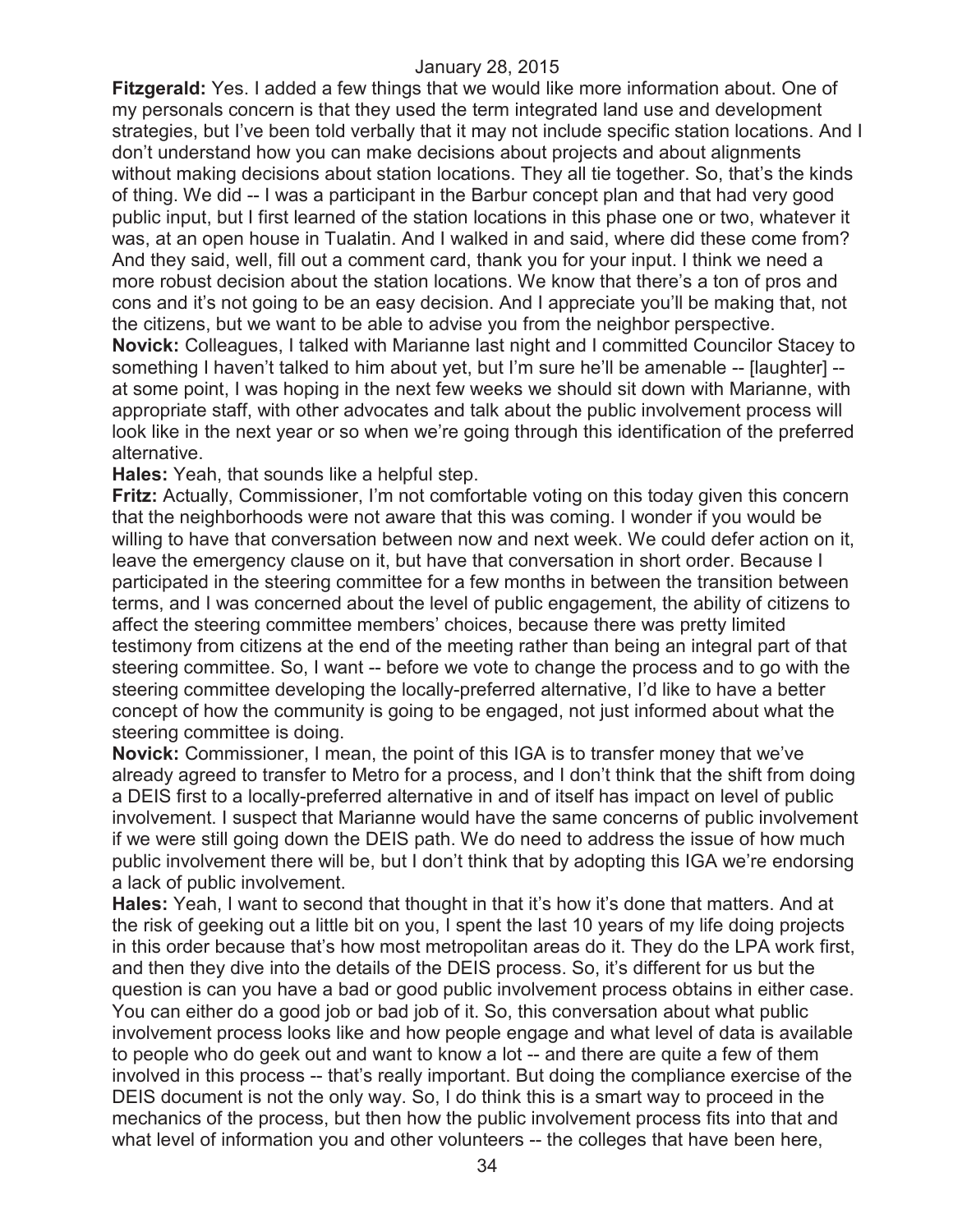anyone else, has -- really important, but frankly this process is so technical that a lack of detailed data will probably be the least of your worries.

**Fish:** Commissioner Novick, can I just ask a procedural question? This is an emergency item, so it requires five votes to pass, I think. So, is there -- if we don't have -- if there is some desire to set this over a week for purposes of having a preliminary conversation -- it may be just agreeing on the boundaries of future public involvement -- does that adversely impact the project? That's an important question for me.

**Novick:** Let me ask, do any of you want to talk about what the practical implications could be?

**Fish:** Does a one-week set over with an emergency clause change any of the timelines that you're operating in good faith under?

**Stacey:** Mr. Mayor, Commissioner, I don't think the set-over that the Commissioner has proposed would cause any undue effect on the completion of the work under the IGA as long as it is a seven to 10 days. I've had my own conversation with Marianne Fitzgerald recently. She shared similar concerns -- I take it -- to those she shared with Commissioner Novick. I shared those because I join in her concern that we have adequate data early enough for community participants to understand, communicate to other community folks, and to formulate their own views, and that we need time at the steering committee to learn about alternatives in public, hear testimony, and then come back at later time to make a decision on that item whether it's a station location or a mode. And that's a commitment that I'm confident the steering committee would make. We should have the conversation that Commissioner Novick has agreed to, and if further temporary stay of your decision is necessary to ensure that, we don't object.

**Fritz:** And let me just be clear. One of the things that I'm concerned about is that you continue down this road, we then have a hearing on a locally-preferred alternative, we get a boatload of people in saying this is not our preferred alternative, we're then told, well, everyone else has agreed to it, City Council, so you have to too, and that's not a good process. That's not going to get us to where we can move the project forward.

So, I'd like to leave the emergency clause on and set it over for a week. I want to be really clear that unless the Southwest Neighborhoods folks are comfortable with property posed plan forward, I reserve the right to not support it next week either. But I think given how invested Southwest Neighborhoods have been and given that they are able to act quickly when pressed to do so -- and I know that you are all wanting to do the right thing - it's a project where everybody wants to do the right thing, and I appreciate the leadership of it, Commissioner Novick. I hope you can get somewhere next week where Marianne can come in and tell us, yes, we're comfortable.

**Stacey:** Ms. Fitzgerald is already on my schedule along with other representatives of SWNI. We could invite Commissioner Novick or, more likely, adjust our calendars to his. **Fish:** Councilor Stacey, just one other thing. We were prepared to vote today, and appreciate the presentation and the good staff work. Marianne is often in the position of coming to Council with the approach to wanting to get to yes and helping us do the heavy lifting. So, I appreciate that maybe the extra conversation and creating some framework that gives her the confidence about what that process will look like so that she and likeminded people can be especially constructive is probably helpful to the process. I hope we could come back next week and move this forward.

**Stacey:** Folks in Portland who are following this process and engaged in it and the institutions you've already heard from are the most valuable participants we have right now. And we hope to build that kind of confidence and participation in the suburban communities that are also part of this process. So, shame on us if we can't continue what we have.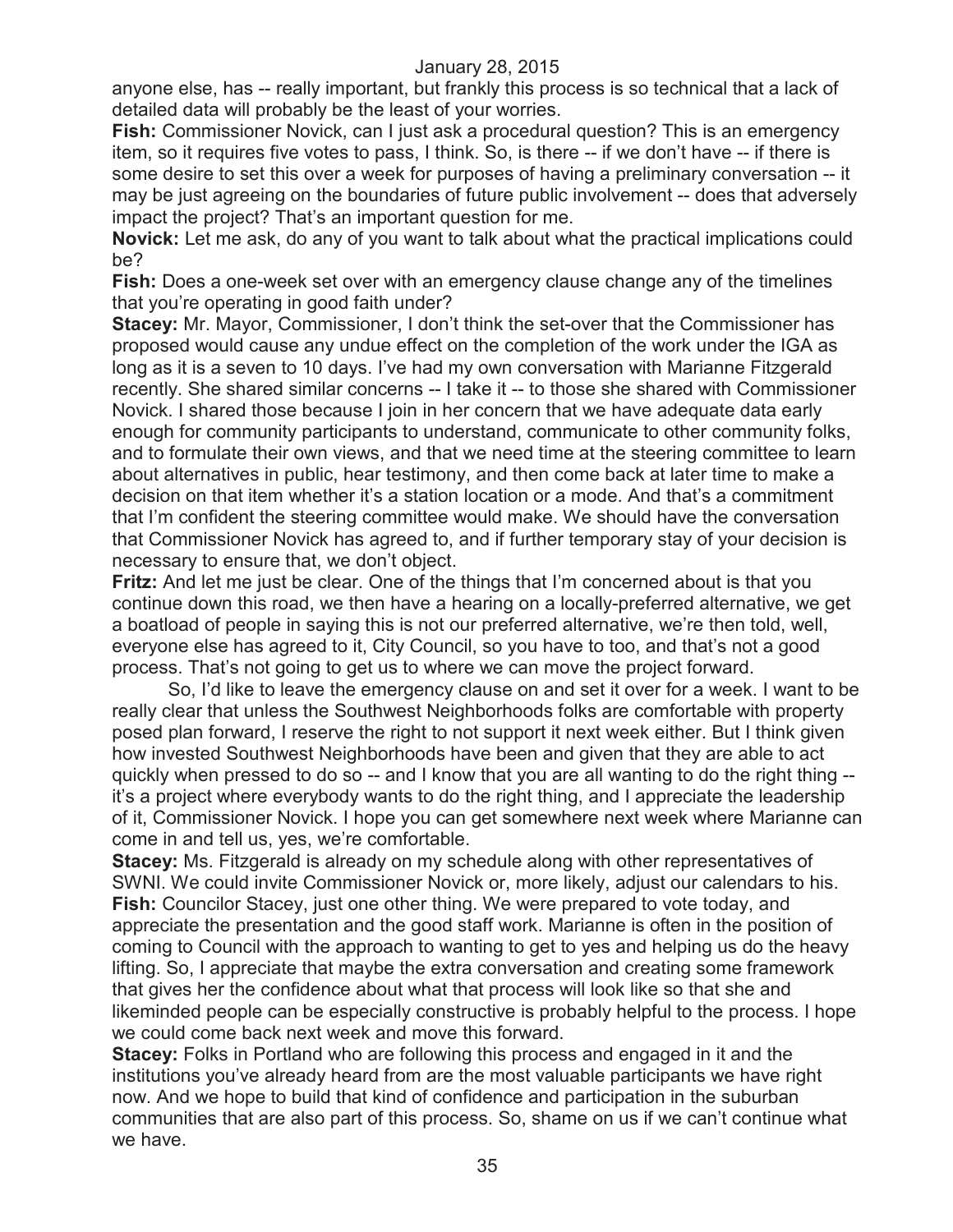**Fish:** By the way, this does look mind-numbingly complicated. Was it more complicated, Mayor, than the tree code?

**Hales:** Yes, unfortunately.

**Fish:** Alright.

**Fritz:** I would beg to differ on that one.

**Fish:** I was going to say, Marianne spent many years helping us get to yes on the tree code. So, we appreciate that.

**Novick:** Commissioner, having had a recent personal experience with the tree code, I would be appalled if this was more complicated than that.

**Fitzgerald:** Thank you, Council. We'll be back next week.

**Hales:** Thank you, Marianne. Anyone else want to speak? If not, then I will set this over and continue this for one week. We'll take it up then. OK. We're now at one item we pulled off the consent calendar and the regular agenda. Since we have people in the room, I think it'd probably be good to take item 105.

#### **Item 105.**

**Hales:** I know this is an issue that's of interest to everyone on this Council. We have a lot of immigrants in this country who are in limbo and who may be eligible for help under the executive action that President Obama has taken. We as a city -- as with other cities around the country -- have a real vested interest in the defense of the president's authority to do his job and to provide relief to people within his authority.

I think that this action will fuel economic growth, it will also have a human impact that we might just hear a little bit about today, but I think all of us have met people and talked to people and have friends and neighbors and family members and coworkers all of whom are affected by this. So, this is an issue where again, I think we as a community have stood up and done the right thing within our authority and where the President has done that as well. And I'm proud to say there are a lot of other communities around the country -- as I saw last week at the U.S. Conference of Mayors -- that are taking the same approach that we are to say, these are the right things for a president to do, and that's what this amicus brief will put Portland on record as saying. With that, let me turn it over to Harry Auerbach, our Chief Deputy City Attorney who can explain this a lot better than I just did.

**Harry Auerbach, Chief Deputy City Attorney:** Thank you, Mayor. I certainly cannot do that. Before we get to the good parts, let me just make two disclaimers for the record. One is -- and they're both based on the same thing.

This came up rather quickly to our attention. We got called -- it was brought to us from Government Relations, so we didn't have time to get this resolution before we had to sign on to the brief. So as we disclosed in the impact statement, we've actually already done it based on feedback from your offices that you were going to support this resolution. So, if you have changed your minds, I will apologize for having jumped the gun and we will take steps to remove ourselves from the process. But we believe that staying on board is consistent with the City's approach toward people in our communities regardless of their immigration status.

The brief was in fact filed on Monday, and there were 33 cities who joined it. Just to give you the -- let me give you the other disclaimer. I had understood this to be an executive order we were supporting -- there isn't actually an executive order, and it's an executive action by the President, so I'm sorry for the default in my civics. But I don't think you need to do anything about that. The brief has been submitted. It's a very good brief. It was written by a firm in Los Angeles.

To give you a little bit of the context, a number of states -- 25 I believe -- brought an action in the United States District Court in Texas to try to enjoin the President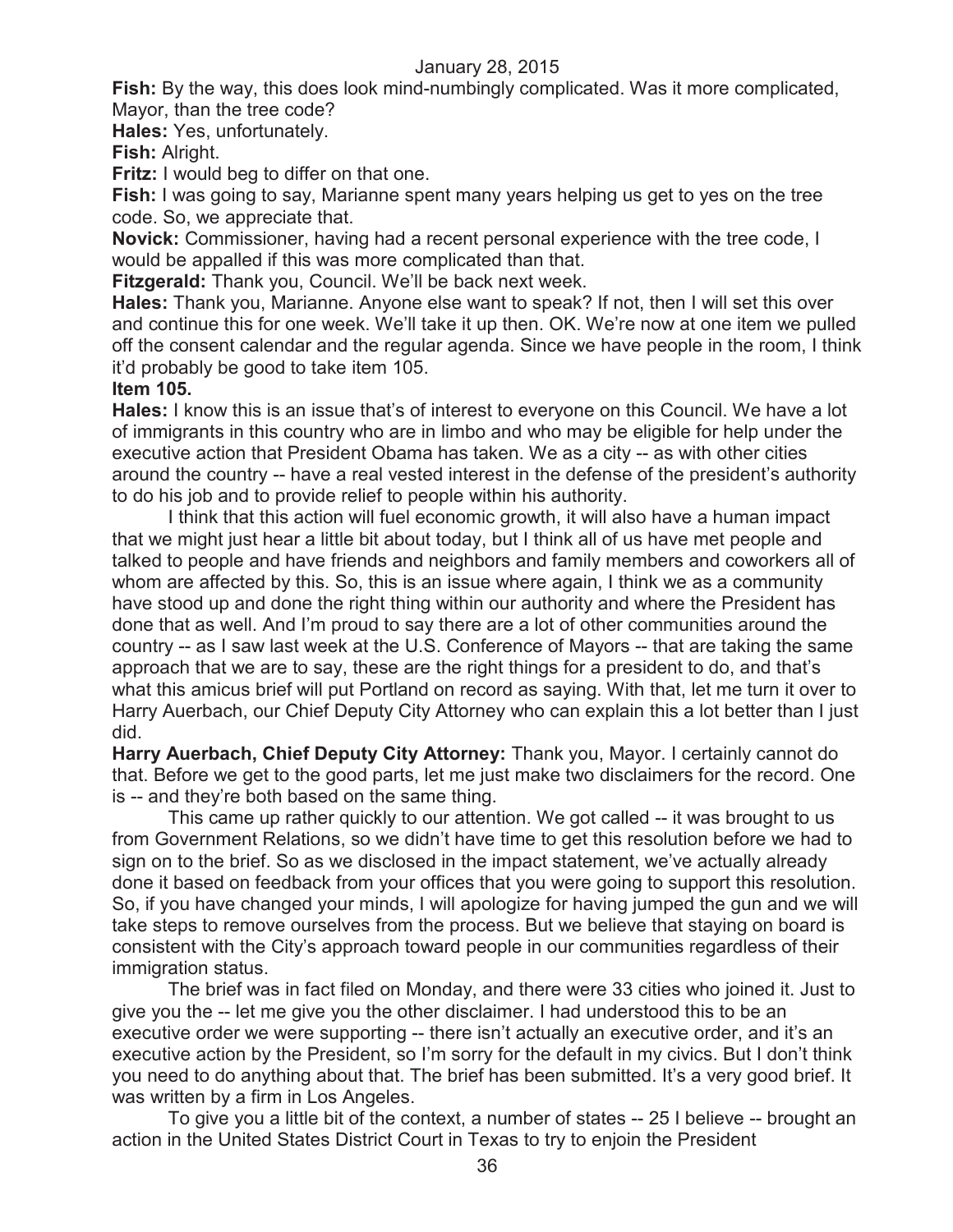implementing his executive action to grant limited relief to certain groups of undocumented immigrants. So, what's on the table right now is the motion for a preliminary injunction, which would prohibit the President from going ahead with this action while the case is being litigated until there's an ultimate determination on the merits, which -- as anybody who's been in court can tell you -- it can be anywhere as much as a year or two from now and longer if the thing gets appealed -- which, I anticipate, it will.

So in granting or denying a preliminary injunction, a judge exercises discretion, and the federal courts have adopted a balancing test to help guide their discretion on whether or not to grant temporary relief. And they balance such factors as the likelihood of success on the merits; the balance of hardships, whether the person seeking the injunction would suffer more from not having it against the person against whom would suffer if it was granted; and then the overall public interest.

The only reason I'm walking you through this because the brief that we joined - which was joined by 33 cities -- focuses only on that last element, the public interest. And as Mayor Hales points out, makes a very good argument on roughly three bases why it's in the public interest not to enjoin this action at this time.

First, because of the economic impact of immigrants in our communities, regardless of their immigration status.

Second, because of the disruption to families and communities -- particularly you have a family where one parent is legal and one parent is undocumented or you have parents who undocumented and children who are born in the United States. This creates tremendous impact and hardship on families if members of the family are removed from the country. And also, the police community is very concerned about the impact of being able to have effective communications for community safety and law enforcement investigation when people are hesitant to talk to them because of fear of their immigration status. So, from a law enforcement perspective -- local law enforcement perspective -- this makes sense because it will help us better engage with the community to try to help make their community safer and to perform law enforcement functions.

So, that's basically what I can tell you. I'm happy to answer any questions. The resolution is before you to formalize our support of this amicus operation.

**Hales:** Questions for Harry? Maybe there will be more later. I know we have Andrea Miller and Yuri Hernandez here to talk about this and others as well. But, please. **Auerbach:** Thank you.

**Hales:** Thank you. Welcome.

**Andrea Miller:** Thank you, Mayor Hales, Commissioners. Thank you so much for having us here. Good morning. Thank you for the opportunity to provide testimony in support of your amicus briefing that does support the President's actions on immigration.

As you know, I'm Andrea Miller, the executive director of Causa, which is Oregon's statewide immigrant rights organization. We have supported immigration reform for the past 15 years, and played a major role in the implementation of Deferred Action for Childhood Arrivals in 2012.

Needless to say, we were elated when President Obama made his announcement on November 20th of 2014, stating that his administrative changes would allow the parents of U.S.-born children and legal permanent residents to receive deferred action, which, as you know, allows them temporary relief from deportation and a work permit.

We were thankful because we've seen the kind of impact that deferred action has had for young undocumented students, such as Yuri. Now, the same opportunity will be granted to the parents. And in Oregon, there's about an estimated 64,000 people who will be eligible for the expansion of deferred action.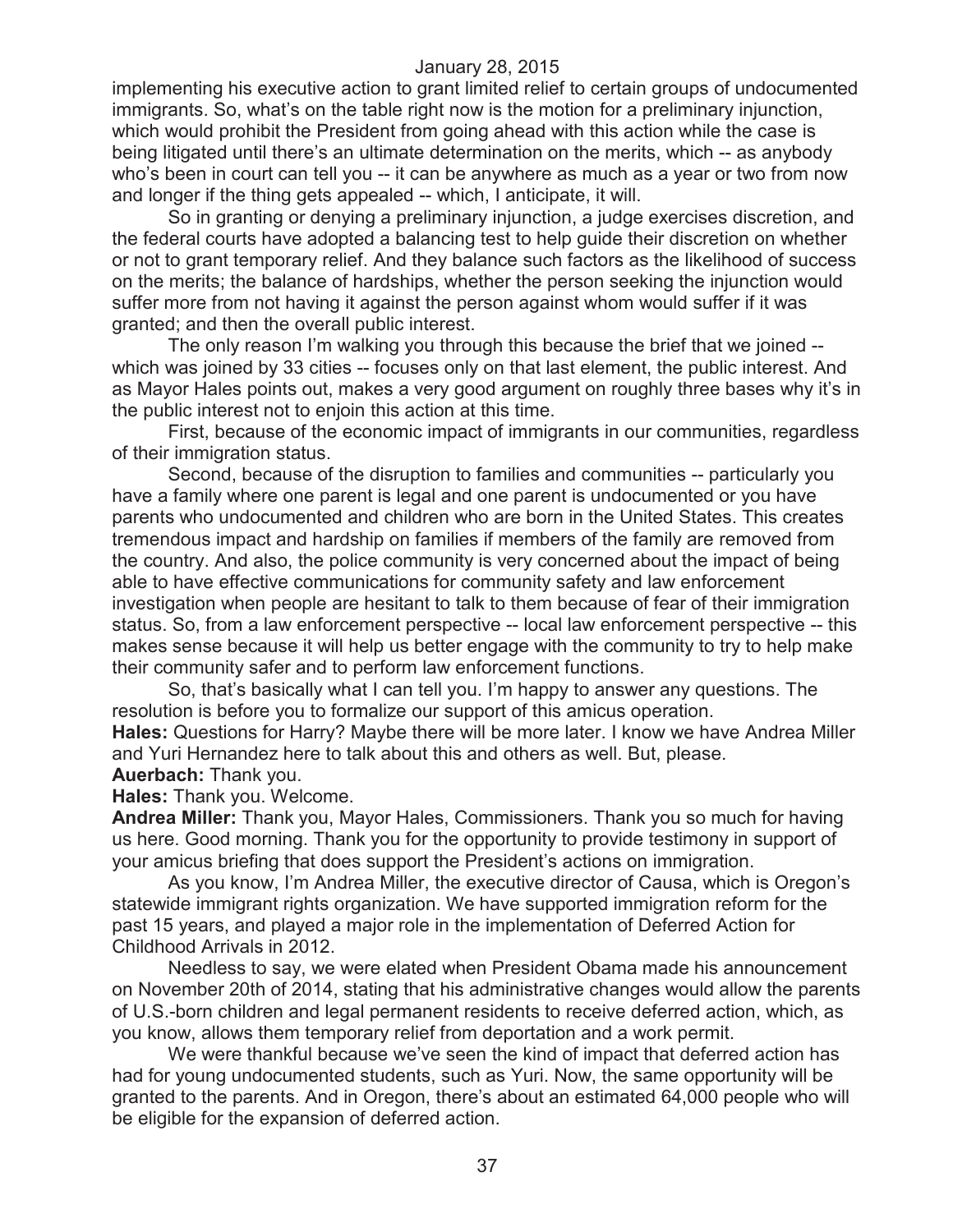I want to make a note that it's not just the parents that are going to benefit. The impact is exponential, because -- as the attorney said earlier -- there's children, there's spouses, and so the economic opportunity, the family stability, and the reduction of stress actually is more than the 64,000 -- it's times however people are in each of their families. So, it's huge for Oregon.

We know these administrative changes are currently under attack through the lawsuit. And this is putting at risk the chance of thousands of families to improve their lives for the better. And so, we're incredibly concerned about this lawsuit.

It's obvious that we fully support the council's resolution for this amicus briefing, and I thank you for your obvious support of this. Needless to say, as Congress stalls on passing any serious immigration reform effort, it becomes more and more important for local electeds to stand up for immigration issues, not just in the city but also statewide, and we appreciate your support. As you know, this impacts our economy but also our families' stability and reduction of stress and fear which impacts people's health. So, thank you, Mayor Hales, Commissioners, for your support of this, and I really look forward to continuing to work with you to enhance the welcoming policies that you all have placed in Portland.

**Hales:** Thank you. Welcome, Yuri.

**Yuri Hernandez:** Hello. My name is Yuri Hernandez, I'm a social work student at the University of Portland -- my last year at the University of Portland.

I'm here to give you a little bit of my story, put a face to the issue. I was brought here at the age of three and have been continuously residing in Oregon. I lived in Coos Bay and when I was accepted to the University of Portland, made a move to Portland. So, four years now in Portland – a great city.

Before ACA there's -- the effects it had on my life I can't sum up in three minutes, but before the DACA program, I lived in constant fear. I was unable to work. I was not able to drive. So, paying private university tuition is very expensive and a very hard burden on my family financially. So, when I qualified for DACA, that opened up tremendous stories for me. I was able to do undergraduate research at the University of Portland, I was able to work on campus. I was able to drive, which is a very simple but necessary need for me. And luckily, through this program I was given all these opportunities and was able to take advantage of them. And now, my last year at the University of Portland -- I have just been accepted to the top program in the nation for social work, as well as Portland State. So, I'm very excited about that.

I'm here to tell you that this program has real effects and is very beneficial to my community as well. It's not just my successes, it's for my family. My dream is to be a social worker and I'm one step closer to doing that because of this program. So, I'm here to thank you for your support and also reiterate the fact that it's affecting families and the expansion of DACA will give parents the ability to work and drive as well, which is a big need. So, I'm here to say thank you and to have you continue to support programs like these. **Hales:** Thank you. Thanks for coming today.

**Miller:** Thanks for having us.

**Fritz:** Which is the top social work school in the country?

**Hernandez:** University of Michigan.

**Hales:** Well, no matter where you go, we hope you'll come back to Portland.

**Fish:** I thought you said top program, comma, Portland State University. [laughter] I

thought it was redundant, but now I hear there's a competitor --

**Fritz:** We hope you will come back to Oregon to practice.

**Miller:** I think I'll stay in Portland.

**Hales:** Look forward to having you back with that credential.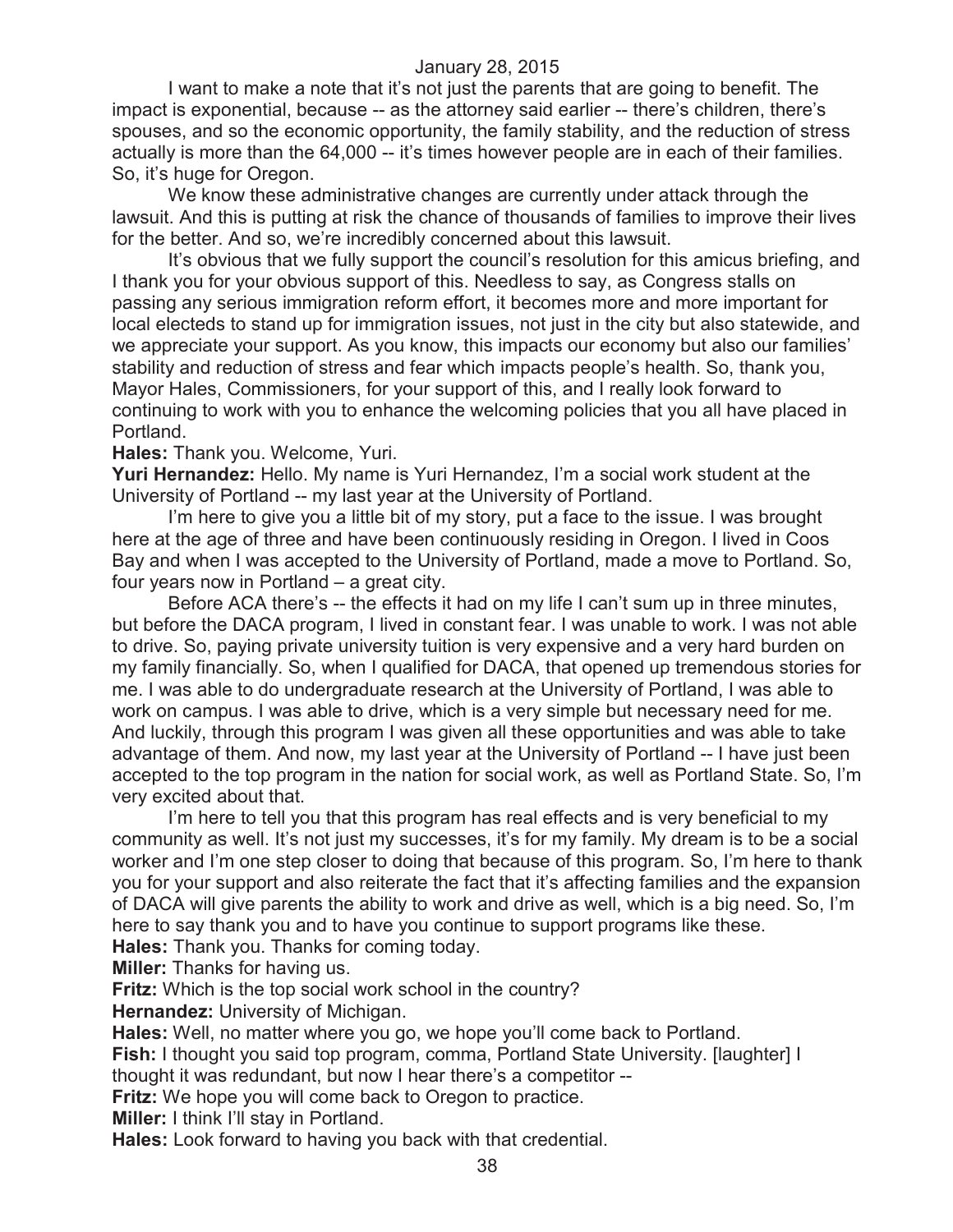**Fish:** Go, Pilots.

**Hales:** Thank you both. Are there other folks interested in testifying on this? Come on up, please.

**Joe Walsh:** My name is Joe Walsh, I represent individuals for justice. We came here today to pull 105 because we fully support it and we didn't want it to go through consent agenda and be unknown. We really want you to brag about it. And you have. And that's good because you're on the side of the angels on this one.

I'm just going to read you one line from supporting paperwork, which I think is very significant in this issue. It says, under the authorization given the City Attorney the right to appear -- it also says, whereas the City of Portland supports the humane treatment of all persons regardless of their immigration status -- and then it goes on. That's a perfect description of Portland, Oregon. Those words -- whoever wrote them should be congratulated because it encapsulates the entire battle that we constantly have here about equality, about justice, about immigration -- all the issues that we deal with and fight over and get angry over are very valuable issues, and this one you should be proud of.

It's not often I come before you and congratulate you on anything. And this afternoon I will be yelling at you again, but on this one, you're on the side of the angels and we congratulate you. And you all stand tall on this one and with the other cities and with the President of the United States. Thank you.

**Hales:** Thanks, Joe. Thank you very much. Anyone else? If not, then let's take a roll call on the resolution.

## **Item 105 Roll.**

**Fritz:** Thank you very much, Mayor, for leading us in this. It is a very important resolution. I love our president. I think he's doing an amazing job, and I'm especially proud of this as an immigrant myself. Came here on a student visa when I was 19 years old, changed visas multiple times. I would be an illegal immigrant if I had not been trained as a nurse because when I got married to my husband in 1982, the rule was if you were here on a student visa and you married an American, you had to leave for 10 years. And we could never have afforded to have done that -- certainly not have been apart for 10 years, and I think the rules may still be the same which illustrates that we need fair, reasonable, compassionate, enforceable immigration laws. And until we have those, mechanisms like this are absolutely necessary. We need to be compassionate to people who are here and wanting to do good things for our community. I appreciate Yuri's testimony. I think of Hector Lopez who was a Milwaukie High School student at PSU, who we were able to save from being deported. These are individual people who deserve what other immigrants like myself had when we came to this great country of immigrants and of Native peoples who have been welcoming and who understand what it feels like to be now a minority oppressed community. So, thank you, Mayor, for leading us in this. Aye.

**Fish:** Thank you, Charlie, for bringing this forward. Joe, thank you for pulling it, if you pulled it.

# **Walsh:** The Mayor pulled it.

**Fish:** Oh, you were going to pull it. Thanks for your testimony. My wife is the daughter of a first generation American, and this is very important. And 32 years ago, I worked in Washington D.C. Some people in this room may not have been born then, but 32 years ago in Washington there was a bipartisan consensus on immigration. And every year, the ranking Republican member of the immigration subcommittee worked with us with the Democratic chairman to set the preferences at a very high number. I just don't understand how we have fallen so -- we've moved so far away from those days when we celebrated immigration in this country to a time now where some people see political value in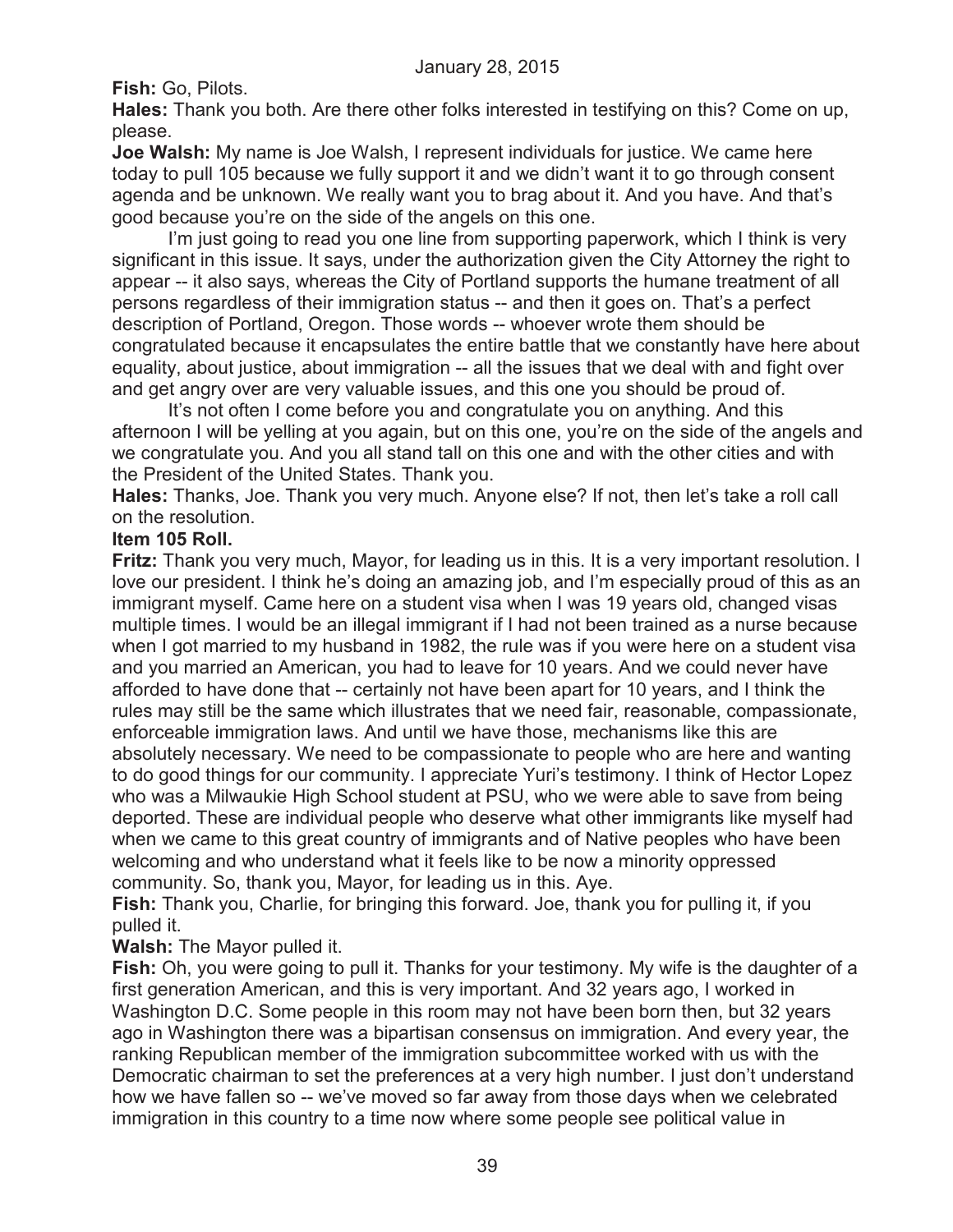demonizing immigration. It happened in 32 years -- my lifetime. Thank you, Mayor, for bringing this forward. I'm very honored to vote aye on this friend of the court brief. **Saltzman:** Thank you, Mayor, for bringing this issue to us. I'm pleased and very proud to support it. Aye.

**Novick:** Thank you, Mayor, and thanks to the City Attorney's Office for bringing this issue to us. Ideally, I think the test for admission to the country should be very simple. We should simply ask, are you tired? Are you poor? Are you now or have you ever been part of a huddled mass? Have you ever been tossed by a tempest? Do you yearn to breathe free? But until we get to that point, I'm proud of the President's efforts in this area and I'm proud to support them. Aye.

**Hales:** Thank you all very much. Harry Auerbach, thank you for good work; and Nils Tillstrom and the Government Relations team for fast work for us to join in. I gotta tell you, I was really proud to be able to not only be there with other representatives and cities around the country -- because both the U.S. Conference of Mayors and National League of Cities joined into this brief -- but I was able to tell the story about how our community came together to support Francisco Aguirre. And now, we have Yuri's story -- if you don't mind - to add, because I think it's so important to tell the stories of individual people and how this matters. So, thank you for being here today.

You know, there's that line in Casablanca where Claude Rains says, round up all the usual suspects. And maybe that would apply to the other side of this argument. But I stood there with not only the mayor of New York and the Mayor of San Francisco but also the mayors of Houston and Galveston, who all come like I do from a community that has heart in this issue. So, it was a proud moment for me as a representative of this Council and this community, and I think it's a proud moment for our country that the President has taken the action that he has and that rest of us are gathering around him to support it. Thank you all. Aye. OK. Fun and wonderful stuff. Thank you for being here. Let's go win that case. Let's move to the regular agenda and take item 112. **Item 112.**

**Hales:** Commissioner Fritz, would you like to make some opening remarks? **Fritz:** Thank you, Mayor. In the 2014-15 budget, the council asked bureau asset managers to work with the City Budget Office to look at how resources could be allocated to address major maintenance and replacement of infrastructure needs. Based on the recommendations in a report delivered to Council in October, this resolution would do what that group suggested and dedicate 50% of ending fund balance -- money still left at the end of the fiscal year -- and also add 50% of all projected one-time money identified in the budget and allocate it to maintenance of capital assets owned by the City.

I certainly became even more aware of the challenges of infrastructure maintenance as we looked into the parks bond measure with the citizens last year. And although we greatly appreciate the \$68 million that bond measure will provide, it did not increase the tax rate and therefore we still have a funding gap of about 300 million -- at least \$20 million a year.

And so, we need to start being very dedicated and disciplined in setting priorities, and that's what this resolution attempts to do -- or begins to do. The resolution would replace the one passed by Council in 1988 that directed 28% of utility license fees to be dedicated to Transportation needs, which is a policy that was followed by Council for only two years after it was adopted. I would like to turn it over to the City Budget Office staff and Andrew Scott, Director, to give us more information about what is being proposed and why.

**Andrew Scott, Director, City Budget Office:** OK. Thank you, Commissioner. Again, I'm Andrew Scott, Director of the City Budget Office. Jeramy Patton, the Assistant Director, is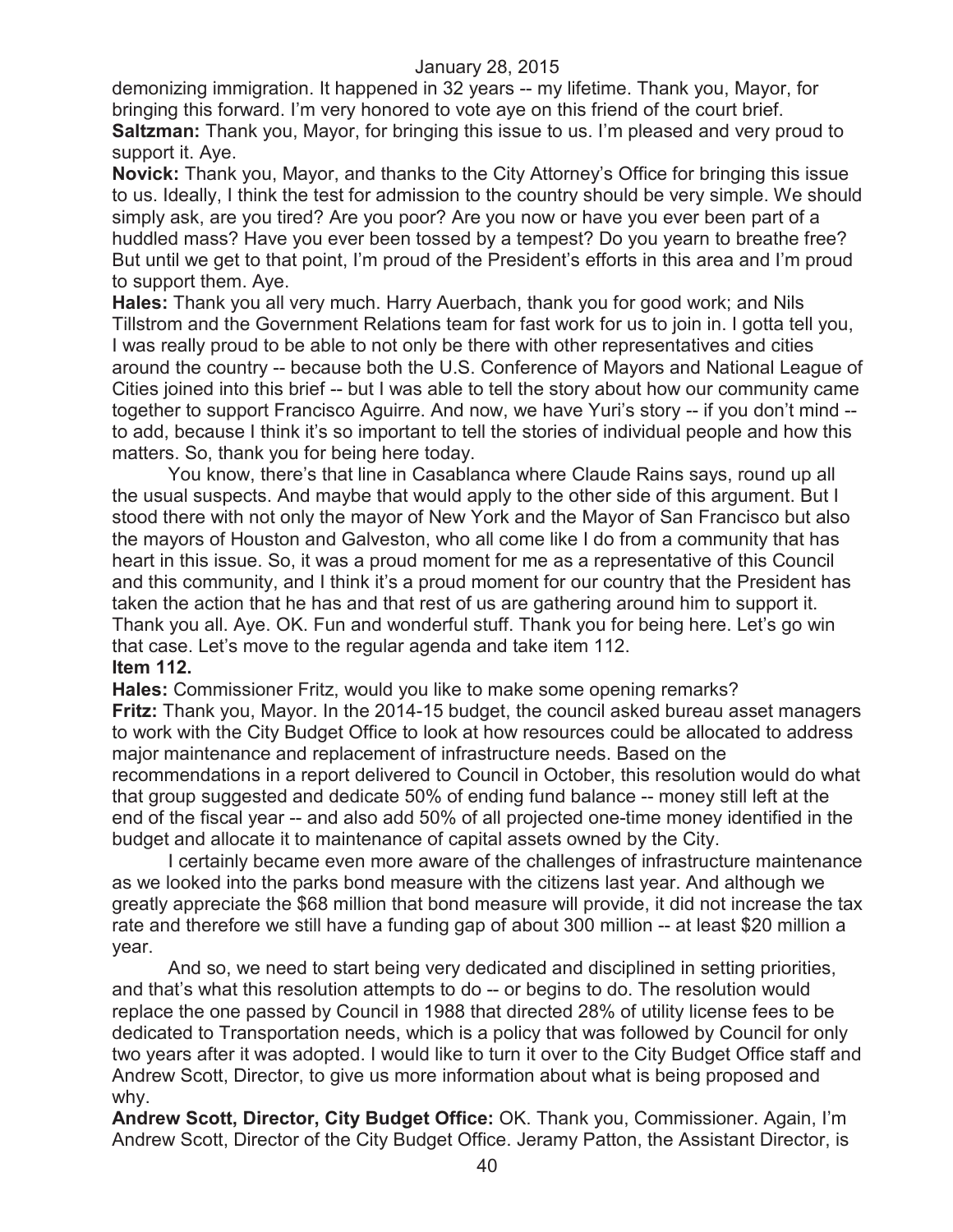with me as well. I will be relatively brief because Commissioner Fritz covered most of the background here.

Just as a reminder, last fall actually as part of the 14-15 budget process, the Mayor and Council passed a note directing us to work with City asset managers to develop these funding options, and the report came back to you last fall. What I'm passing out now is just a summary of the recommendations in that report. What we've done is highlighted those things in red that are either done or in progress -- and this is one of the actions.

In terms of the 14-15 recommendations -- increasing the general fund bump allocation for major maintenance and replacement. The mayor's proposed budget in the fall did that. We didn't quite get to 50%, but we were close 42%. And obviously, pursuing new revenues for PBOT is an ongoing task as well.

The resolution before you today in 15-16 is the first one there in terms of enacting some policy revisions and reestablishing some general fund capital set-aside using onetime general fund dollars. And then below that, the debt financing and fuel system infrastructure replacements again was in the mayor's proposed BMP last fall and Council has approved that as well.

The other things on here are worthy of discussion as well, and we're going to be bringing those forward as part of the budget process just to continue looking at all the options. What this capital funding group did in their overall report -- and they really said we're laying out a menu of things, no one solution will get us there, even all the solutions on this list will not necessarily take care of the problem, but at least it begins to make some progress towards that.

What this specific resolution does -- as the Commissioner laid out, we have an existing policy that sets aside 25% of excess balance from the prior fiscal year that at least 25% should be spent on capital infrastructure maintenance and replacement. This increases that to 50%. Again, that process happens in the fall BMP every year.

It also adds a new provision that 50% of one-time resources that are identified in the City's five-year forecast for the next fiscal year would also be dedicated for capital infrastructure maintenance and replacement. And again, that's a floor. A minimum of 50%. Council can go above that as well. So relatively straightforward. It does amend the financial policies to include that in policy --

**Fish:** Andrew, just to make sure I understand something you just said -- one-time money is identified in the five year forecast -- five year plan -- but is that the same as whatever the actual one time is that we are taking up?

**Scott:** Yeah, so we always have a December forecast, which is our planning forecast, and then in the April forecast will be the final number. Then that would be the actual number -- **Fish:** We're talking actual.

**Scott:** It would be the actual forecast number -- that would be what we would budget. As with everything -- I mean, we forecast \$400 million of general fund discretionary. It may be 395, maybe 405. There's lots of mechanisms to deal with that throughout the year, but these would be budgeted projects that would receive funding as part of the budget. **Fish:** OK, thank you.

**Fritz:** And you're going to be continuing to discuss the concept of developing ongoing general fund CAL target changes to adjust to the needs.

**Scott:** Yes, one of the other recommendation there -- the bottom one on the 2015-16 column -- there are a number of -- within our bureaus, above and beyond the regular daily and weekly operations and maintenance, but below the sort of major system replacement, there are those major maintenance projects that are often unfunded. So, what this proposal was -- but bureaus don't have necessarily a good sense of what they are and how much those dollars are. So, the recommendation is to direct that work group to go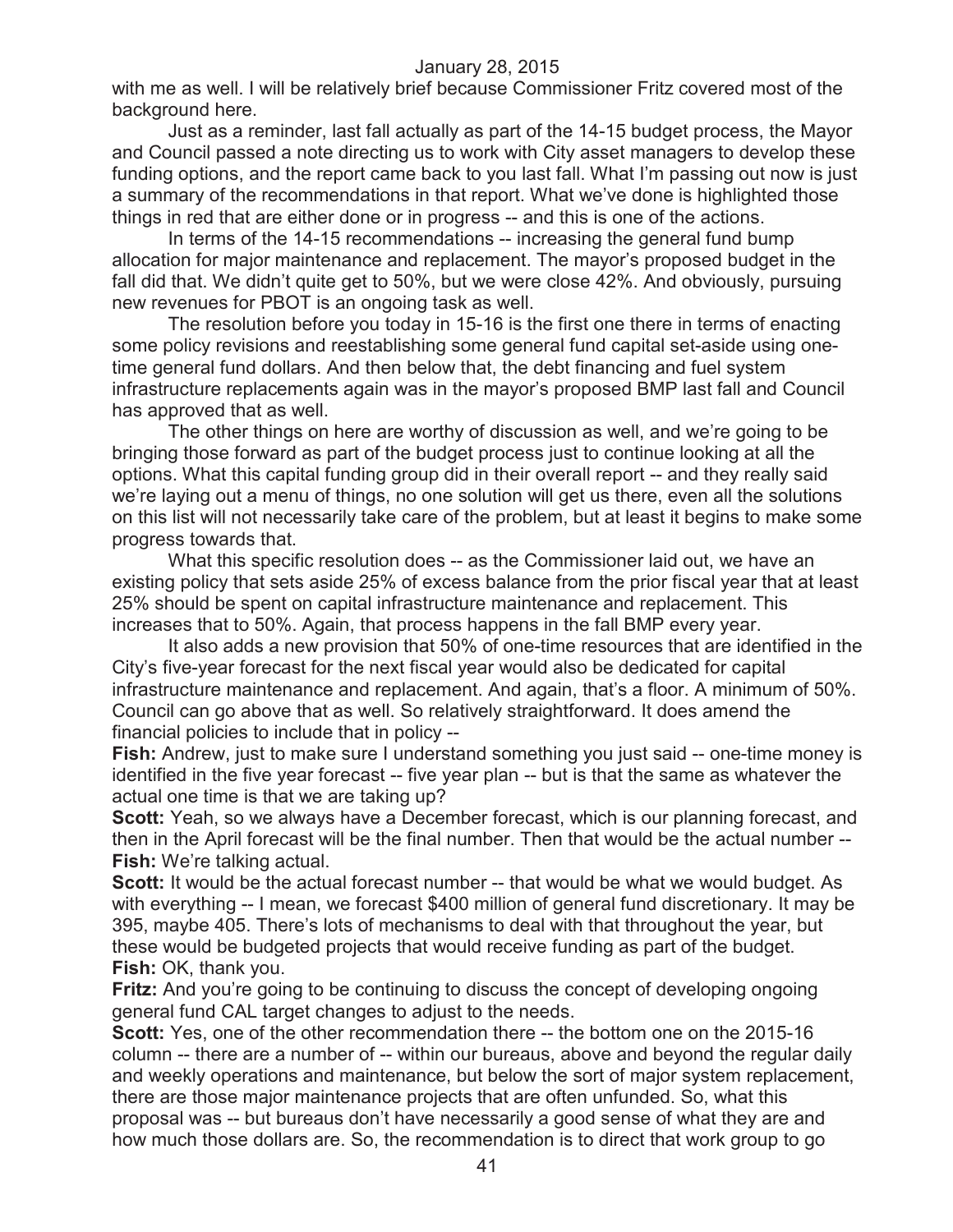back and those individual bureaus to calculate those amounts would be and bring them forward to this 16-17 budget process to talk to Council about increasing current appropriation level targets to adequately fund those.

**Fish:** Can I follow up on one additional point? Andrew, you are the head of the independent Budget Office, which means you sometimes agree with us, disagree with us, but you give your best advice. So, could you just briefly explain why as a general matter you're not so keen on dedicated funding like carve outs that are dedicated for a particular purpose, but this approach is something you can support.

**Scott:** So, the set-aside for infrastructure funding in general is again -- it's not getting at specifics. It's saying as a City, we have a backlog, and it's important from a policy perspective. One-time funding should be spent on one time projects. Infrastructure are the best example of that. So, from that standpoint, it's really saying Council -- because of the infrastructure backlog, that's a high priority, we're going to set that aside. Again, I think that's a really good policy.

We do in the Budget Office have concerns about allocating to specific things just because we don't know what the situation two, three, four years is going to look like. As Commissioner Fritz -- in this resolution dedicating for emergency preparedness, parks and recreation, transportation -- there are a number of projects in those that ranked very highly on our list in this last ranking process. So, I am quite confident we can find projects for at least 50% in those areas.

My concern from an overall standpoint would be dedicating that again in future years. There may be higher priority things that come our way that Council may want to fund in future fiscal years.

**Fritz:** And that's why the specific interest areas are being funded -- that piece would sunset after four years. So, the policy of 50% set-aside for capital asset maintenance would continue in perpetuity, and then the council will have a discussion as far as are those three areas still the same ones that we need to focus on in 2019.

**Fish:** Thank you. In addition, your general preference is that when we are allocating onetime or ongoing general fund dollars, that we apply the dollars in some strategic way. So, ranked and we look where we get the most mileage. As crafted, does this approach give us within that 50% carve out the flexibility you'd like to see for making decisions as to which projects get funded and some kind of prioritization?

**Scott:** I think as we go through the budget process every year and bureaus submit these projects, we will continue in the City Budget Office to do the ranking which we just started last fall -- again, at the mayor's direction -- to rank the capital projects based on some consistent criteria. I think the challenge will be if a project ranks very highly on that list that is not in the three areas, I think that's a challenge that Council will need to consider as part of the budget process. Now, I will say this is a floor. So, to the extent Council wants to dedicate more money towards infrastructure, that's one way to deal with that -- 50% to these areas, these other high priority projects would be funded from the other 50%. **Novick:** Andrew, speaking of the scoring process, we wanted to raise a concern PBOT staff had -- I'm comfortable about this, but I wanted a chance to air it. We have found that your current scoring process for capital allocation does not rate street preservation very highly among other PBOT assets. The PBOT projects that score highly are bridges, retaining walls, and signal rehabilitations, because CBO use high risk from a life safety perspective, not the financial risk we have with roads, which we like to see have more weight in the process. Now, it's my understanding from reading this resolution that this resolution does not bind the council to only spend money on maintenance projects that score highly in your current scoring rubric. You can still go through your rubric and make recommendation, but this did not require us to follow the current scoring procedures.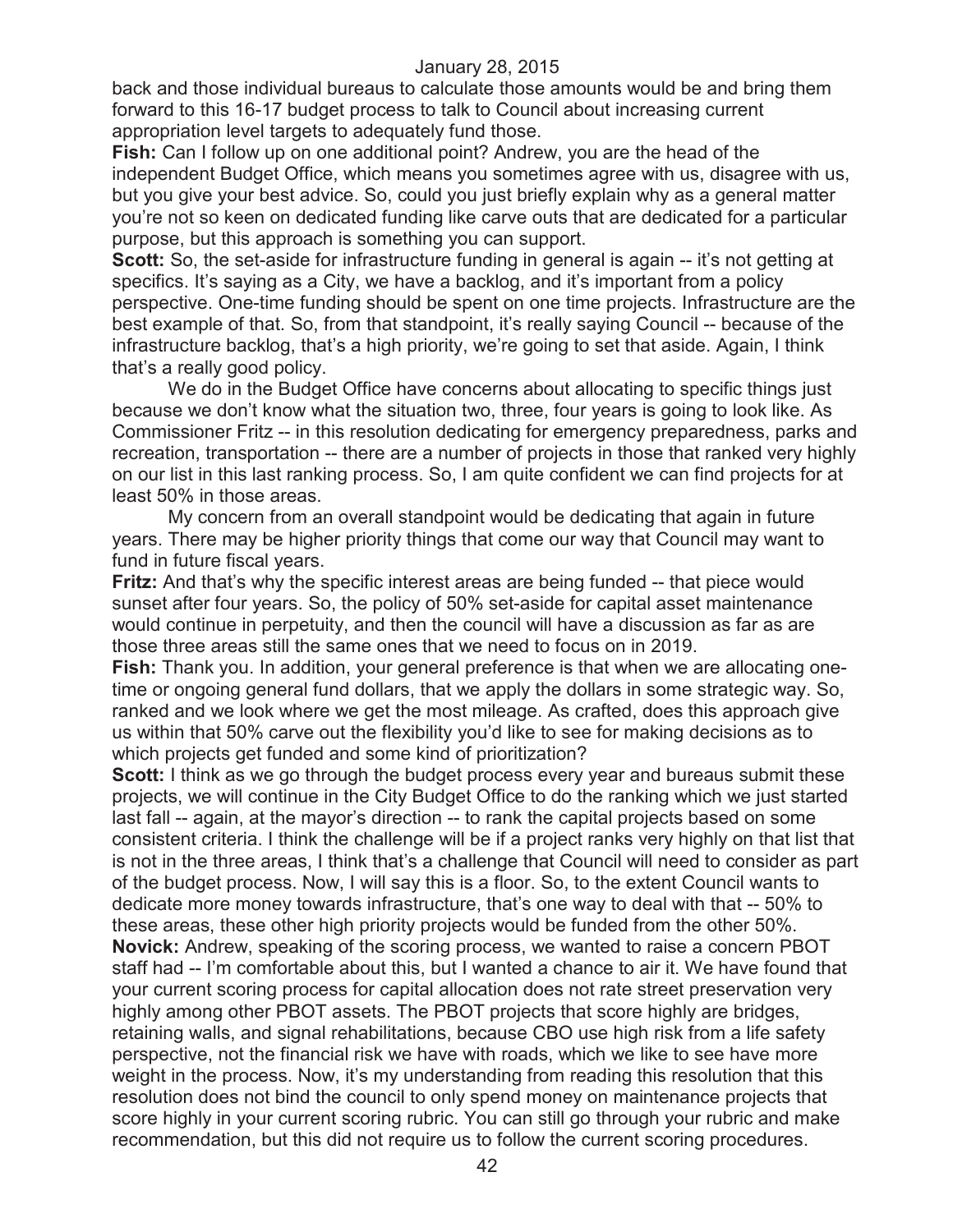**Scott:** That's right, and I would actually point out that you never would have been bound to follow those procedures, they are just advisory in terms of that scoring. Just in terms of the specific process, PBOT has been heavily involved with multiple staff on this task force and work group, and they have raised these issues. I think some of the discussion we have had among all the asset managers though is, what is the appropriate weight that risk should have when applied to projects? While street preservation hasn't ranked as highly compared to those other projects, I think there's really good reason for that, and I hope that that's something Council takes into account as well.

Street preservation has been something we've talked about a lot. It's obviously a hugely important issue with huge financial risk. If one of PBOT's bridges falls, it has a much different risk, and that is the reason why it has ranked higher. I think there's actually an argument to be made which doesn't devalue street preservation, it actually says PBOT has so many assets that are so important that even street preservation -- which does rank -- those projects do rank in the top 20 of those submitted in the City, maybe the top 10, I can't remember exactly -- it's just some of the bridges and retaining walls that would have a more catastrophic effect if they failed ranked even higher.

**Hales:** OK. Other questions for our team? Anything else you want to add? Thank you very much. Do we have anyone signed up to speak on this?

**Moore-Love:** We have four people signed up. The first three, please come on up. **Hales:** OK, come on up. I think you're on first, Lightning.

**Lightning:** Yes, my name is Lightning, I represent Lightning Watchdog. One of the things that I found a little bit confusing on this -- are you still planning on implementing the utility fee at this time? It's my understanding you were planning on possibly rescinding that or -- **Hales:** We've set aside action until after the legislature acts on transportation funding.

**Fritz:** But we're not -- which utility fee are you talking about? The franchise fee or the -- **Lightning:** On the utility fee applied toward transportation, a percentage of that that wasn't done in previous years.

**Hales:** Oh, the utility license fee --

**Fritz:** This resolution does not change that.

**Lightning:** Does not.

**Fritz:** No. We will continue to be having the utility license fees.

**Lightning:** OK, very good. The other issue that I had on this is just that this amount - does this have any effect on what we call the surplus budget dollars that are considered surplus?

**Fritz:** Yes, it allocates the so-called surplus.

Lightning: It's actually a set-aside, not an actual allocation is my understanding. It's just setting it aside.

**Fritz:** No, it says that the council will allocate it -- 50% of the so-called surplus. Council will then have a discussion about which areas to fund projects in.

**Lightning:** OK.

**Hales:** But it kicks in when we have ending fund or one time funds.

**Lightning:** OK, so I have an understanding on that. And one of the main things that I wanted to just I guess state from my position is that we know the concerns on transportation -- especially on maintenance and the paving of the roads -- and I would think that a tremendous amount of money or large percentage would be automatically allocated in those directions.

Now, I understand other bureaus are looking at those dollars very close, and I would just think that would be the top priority. It sounded to me like there's going to be kind of a test on who actually gets those dollars and that'll be determined. I can't see why transportation wouldn't be at the top of the list on that unless of course as you know we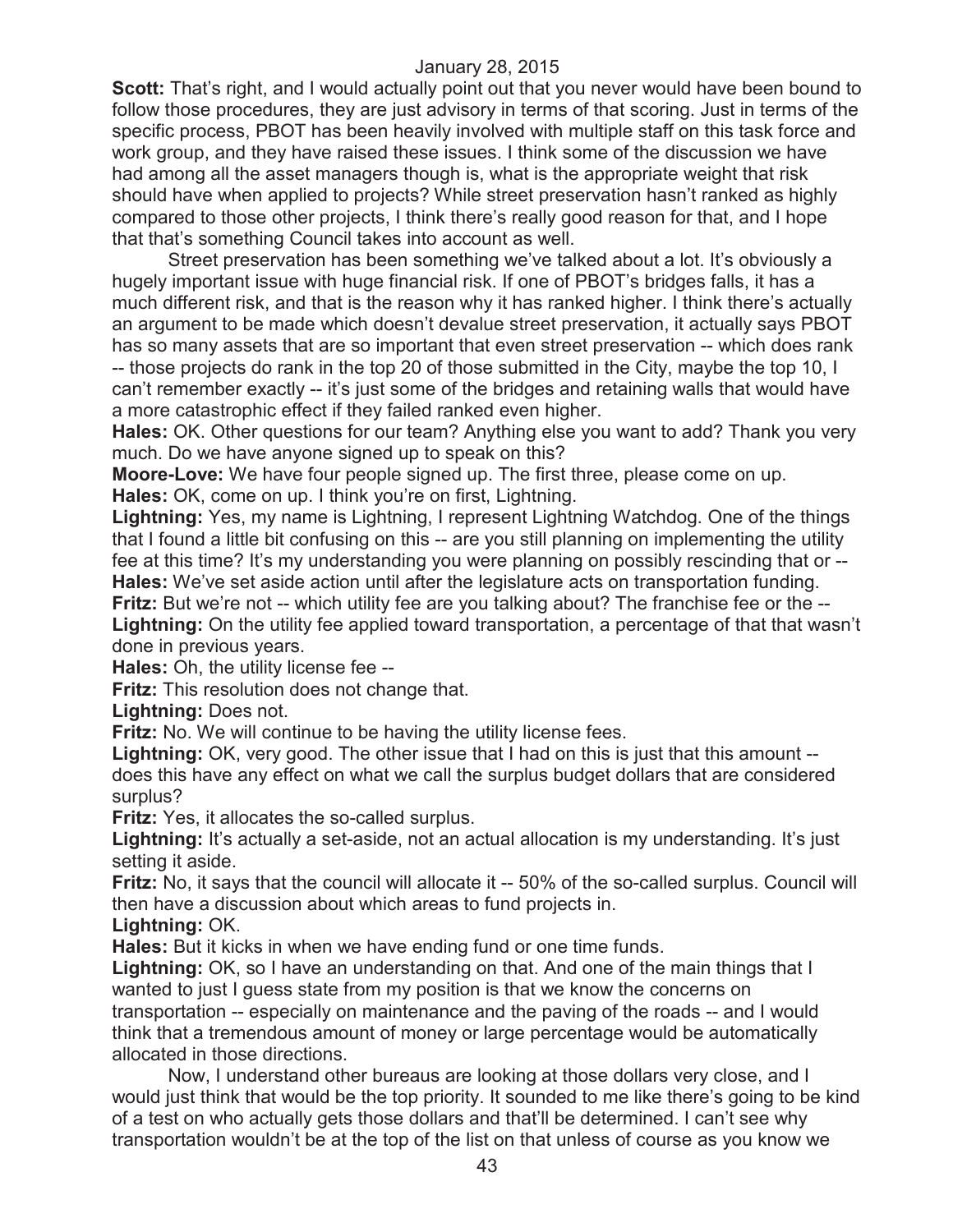see what happens on the gas tax or vehicle registration fees or anything other types of revenue that can go in that direction. So, I'm just looking that trying to have an understanding that I think the top priority needs to be transportation and allocated in that direction, and that's just my opinion on that. Thank you.

**Hales:** Thank you. Good afternoon.

**Joe Walsh:** Is it afternoon?

**Hales:** It is.

**Walsh:** Good afternoon, my name is Joe Walsh, I represent individuals for justice. When we looked at this, we had some concern about the percentage -- that you're moving from 25% to 50%, which seems to a lot to us. Now, our understanding also -- and please correct me if we're wrong on this, because the budget is probably our weakest subject -- you're going to take 50% of the moneys and then argue about who gets what? I mean -- you're going to move from 25% of funds that are over budget, correct, that's surplus, and you're going to take 50% on under this ordinance, but you're still going to remain under the same rules and regulations from the 25%? You're just adding it? Or would you change the rules also?

**Hales:** We're changing it from 25 to 50.

**Walsh:** OK. Then our question is, how do you divvy up the money?

**Fritz:** In the budget process with public input.

**Walsh:** So, you fight over it.

**Fritz:** So, the public has input into what they want, what you want.

Walsh: OK, but you're going to fight for your bureaus. I mean, that's one of the negatives about this form of government -- that you guys are going to fight over this. Say it's \$100 over -- that's an easy figure to screw around with. How do you do that? Do you say, well, transportation is a mess and we need all this money, and Parks is doing OK. Not so good. The police department, not so good. How do you decide and you say people will have input on how we spend the money during the budget hearings? **Hales:** Mm-hmm.

**Walsh:** Not during Council hearings but during the budget --

**Fritz:** Both.

**Walsh:** OK. So, we were taken back by that a little bit. I really appreciate the answers. Thank you very much.

**Hales:** Remember, Joe, this fences us in a little bit says at least 50% from now on has to go to infrastructure. The first time that this opportunity of spending ending fund balance came along, during the time I've been here as Mayor, this Council decided to put about 80% -- I think it was about 80% of that money -- into paying off old general fund debt. And I think that was the right thing to do, and obviously we did as well, because that's what the Council decided to do with those funds.

Now, we don't have a lot of general fund debt laying around at this point, so dedicating at least half of these moneys when they come available in the future to infrastructure seems to me a reasonable parameter for us to set. What within that 50% what gets what? You're right, it's still subject to debate what. Do we do with the other 50% is still subject to debate. As Andrew just pointed out, we could dedicate that to infrastructure. Too. But this says there's a baseline. At least half this money will go into taking care of stuff we own that needs maintenance and investment.

**Walsh:** I have one more question, then I'll shut up. Is this a reaction to the bureaus, especially Transportation and Parks, being in deficit? I mean, is this reaction to that? **Fritz:** It's a partial solution to that -- it's recognizing that we have a problem.

Walsh: I'm not criticizing, I'm just curious. I mean, that's the way I would look at it. There's a problem here, we can move some money over here and we have to up the ante to 50%.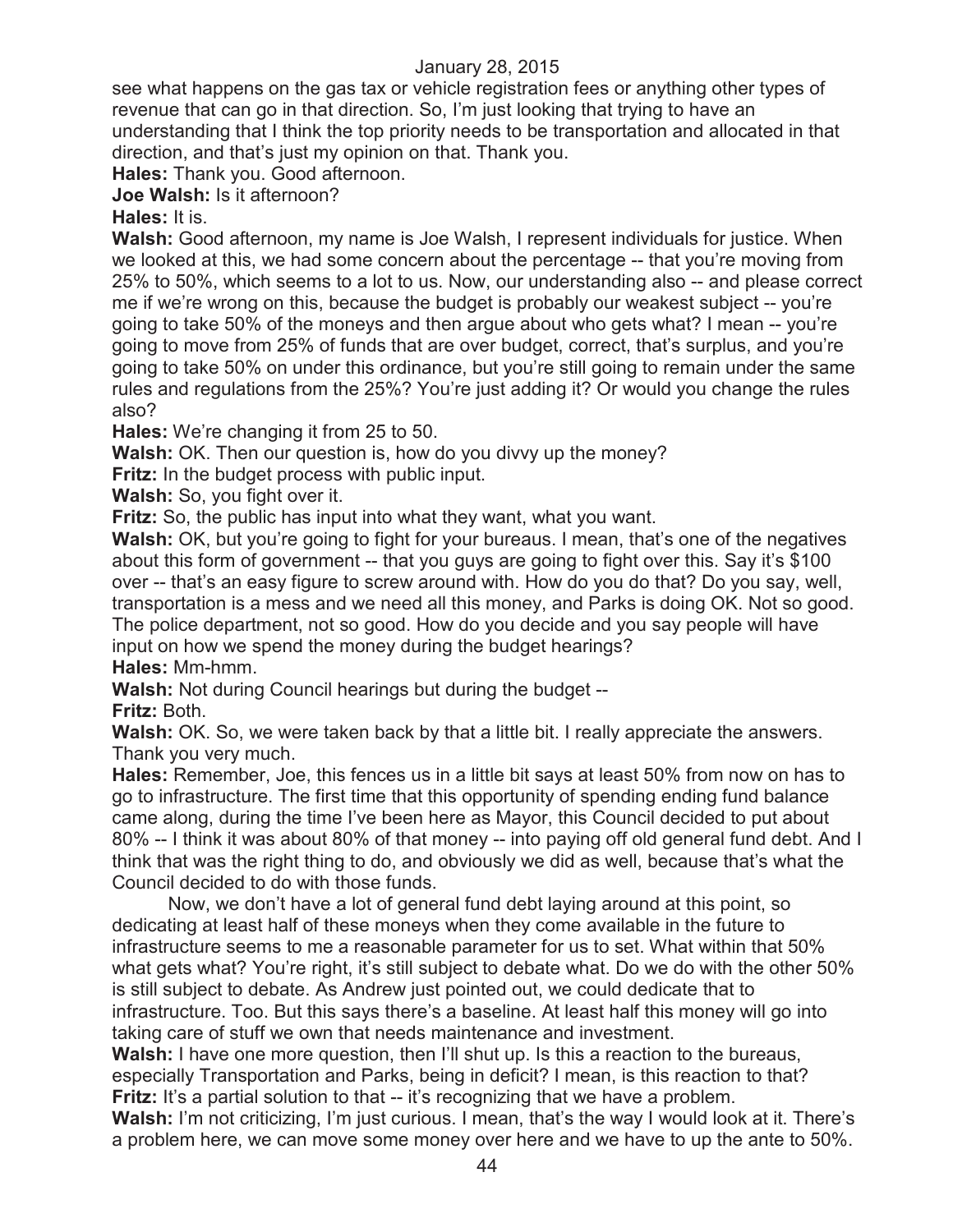**Fritz:** Yeah, and the challenge in the budget process is that -- as Commissioner Novick has said -- people rarely come in and say, please cut this. People come in and say, please fund this. So, there are always way more worthy projects than there is money available, and something like paving tends to not rise to the top of the wish list for most people. This is an attempt to be more disciplined and focused.

And from my experience after six budgets looking at these -- there's actually four areas grossly under-funded in the City: Parks, Transportation, Emergency Management, and Housing. I had originally discussed having housing in the mix. Mayor Hales pointed out the City doesn't own the housing. We help manage it, we help provide it, but this resolution is focused on how we take care of City-owned assets that you, the citizens, owned. So, we certainly need to be looking at the other 50% for how are we going to help with the housing crisis, but this is about let's be disciplined putting the money where we know the greatest infrastructure needs are, and putting it to these three areas for the next four years. After that, we'll have another discussion about where the most important needs are for infrastructure maintenance.

**Walsh:** OK, appreciate the exchange. Thank you.

**Hales:** Thank you. Good afternoon.

**Craig Rogers:** Good afternoon. Craig Rogers, and I am definitely in support of this item 112. I came across something that I thought was significant that I'd like to share with you for your consideration. It was in the week back in December and it's under best columns in the United States. A Country that Can't Fix What's Broken by Lawrence Summers of the Washington Post.

For two years, said Lawrence Summers, a critical bridge over the Charles River in Boston has been under repair, and the work will continue for two more years. Why does it now take four years to repair a bridge when the empire state building was constructed in two years? General George Patton took one day to build several bridges over the Rhine sturdy enough to carry a tank column. It's a little wonder Americans have lost faith in the future and in institutions of all kinds. Both the public and private sectors are failing the competency test. At busy LaGuardia airport in New York City, for example, a private airline escalator has been broken for six months and won't be repaired for six more. For this sorry state of affairs to change, Americans need to be much less accepting of institutional failure. We have to demand that public officials make our existing infrastructure work before spending billions on spiffy new high speed rail systems. Fixing roads, escalators, and bridges may seem like small stuff, but if Americans have faith in the future, government and private institutions have to get the small stuff right.

**Hales:** Great, thank you very much. Thanks. Next? Good afternoon.

**Marianne Fitzgerald:** Hi. Marianne Fitzgerald -- back again -- this time as a member of the PBOT Budget Advisory Committee, but once again, I'm testifying on my own behalf because we just got this Monday.

So, the PBOT Budget Advisory Committee has been recommending more of utility license fees go to the PBOT budget, and this is I think the seventh year in a row that we'll be including it in the letter that you'll get with the budget package next week. So, I'm very aware of all the maintenance needs in Parks and Transportation and all the bureaus. I think using the surplus funds is a good idea. But the gist of my concern is rescinding resolution 34423 without time to deliberate it among the bureau Budget Advisory Committees and during the budget process seems a little premature.

So, my main concern is that the utility license fees for using the right-of-way that PBOT owns will be yanked from any dedicated funds. Right now, it's only 2%. In the letter you'll see soon, we're asking for more for street maintenance but this essentially takes it away. That's it.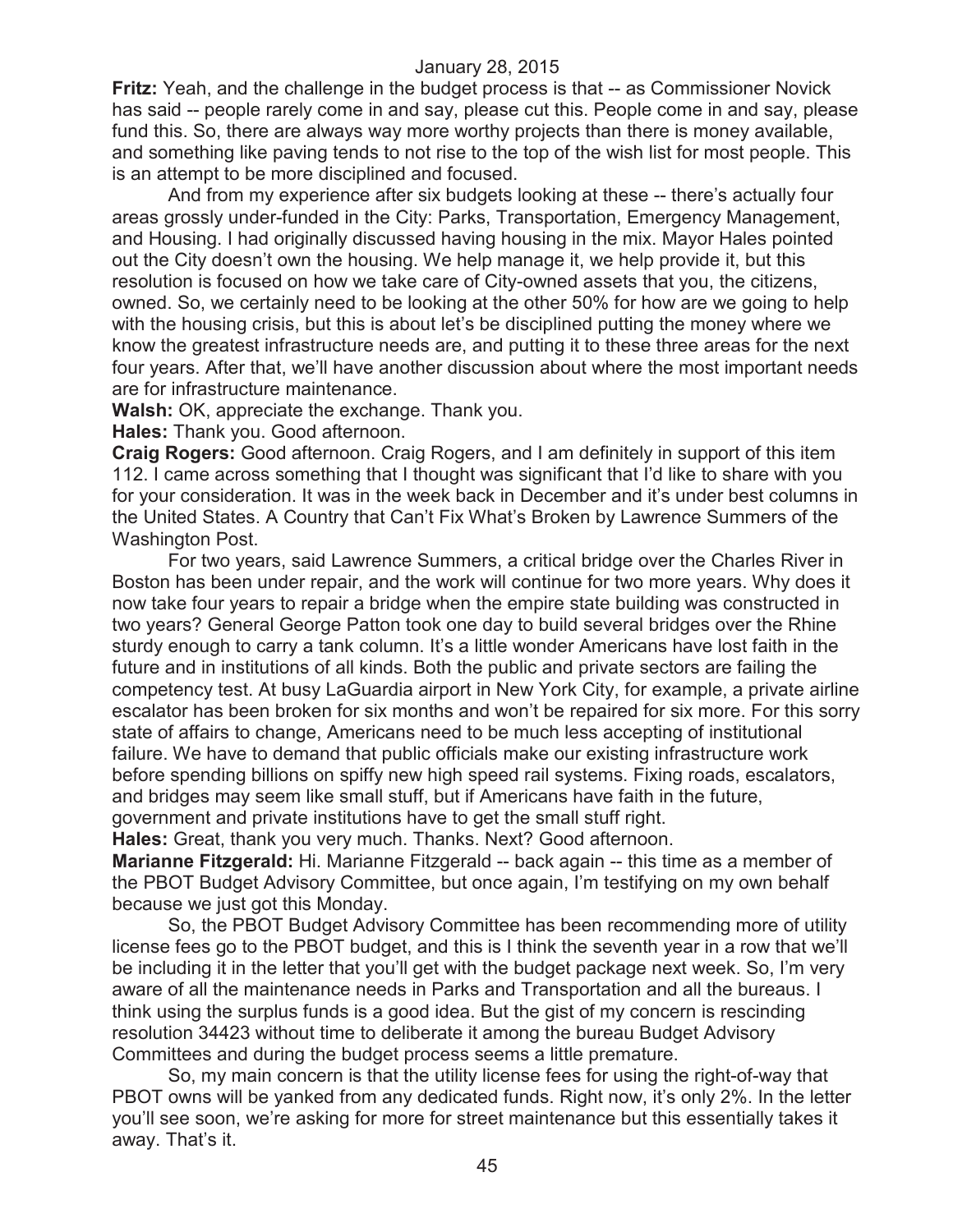**Fritz:** That's a very fair criticism in terms of the resolution. I did put a press release out a couple of weeks ago that outlines this concept.

**Fitzgerald:** We didn't see that.

**Fritz:** The utility fee license dedication would require \$13 million to be going to PBOT this session, so that would require cuts somewhere because we don't have \$13 million. That then would be the question, and this to me -- my reason for proposing this and I think the reason that my colleagues are supporting it -- rather than aspirational policy that we haven't met for 15 years at least, let's have something that we can stick to that is realistic, that is reasonable. And so, that's the reason for it. I agree there could have been more public discussion. We're heading into the budget cycle, so I think it's -- the budgets have to be submitted on next Monday.

**Fitzgerald:** Well, you'll get the --

**Fritz:** So, I wanted to make the policy reasonable before we head into the budget process and that's why. But it's a fair criticism.

**Novick:** Marianne, I very much appreciate the BAC's support of Resolution 34423, for which I have a personal affection. The problem that we've seen is that 34423 said that PBOT is supposed ask every year for 28% in utility license fees but did not bind Council to actually providing that. And it's the last part that has been harder for the past 27 years. So, given Commissioner Fritz's proposal that Council should commit to actually spending a chunk of money each year on combination of parks, emergency preparedness, and transportation maintenance, I thought that was a better deal than maintaining this aspirational goal.

**Hales:** Yeah, if this ordinance had a slogan, it would be "get real." That measure was passed in 1988. Two years later, voters passed Measure 5. So, that's part of the history. By the way, Denis Theriault is still here -- if you haven't read his column in last week's Mercury about the history of these things, it's worth reading. But the reality is the council passed this and two years later, the voters pulled the rug out from under public finance in Oregon and it became an aspirational goal as you just described it. Thank you.

**Laurie Benoit:** Hello, my name is Laurie Benoit. I would like to impress one thing right now, and then something later. Overlays. You need to do overlays on your street. My husband has more than 30 years of designing streets in this state. He retired last year after 27 years. We've been looking at your streets. He's designed streets, sewers, gutters, and sidewalks, bike paths. You're going to be turning your streets in this town into bike paths, which I don't have a problem with and my husband doesn't have a problem with. We're retired, so it doesn't really matter and we take bikes all the time. But if you don't do overlays, you'll be putting a lot more money into your streets because you'll have to rip them totally up. The CRC don't even think about that. You know, more MAX stations. If you don't start doing your overlays and other bridges other than the I-5 one, there's going to be major problems. People are just going to have to ride more bikes, which we love, but if you don't want to spend the money in transportation and make that a priority. The other issue is housing. Definitely, that needs to be a number one issue. And transportation right behind it. Thank you.

**Hales:** Thank you. Anyone else? Any further questions or discussion? Let's take a vote on the resolution, please.

## **Item 112 Roll.**

**Fritz:** Thank you to all of my colleagues who have been involved in this discussion for several months since the bureau committee put together their report. And I very much appreciate the discussions that have refined this resolution and made it better, and appreciate those who have signed on to co-sponsor it, particularly Mayor Hales for being the first to ask. That was very helpful.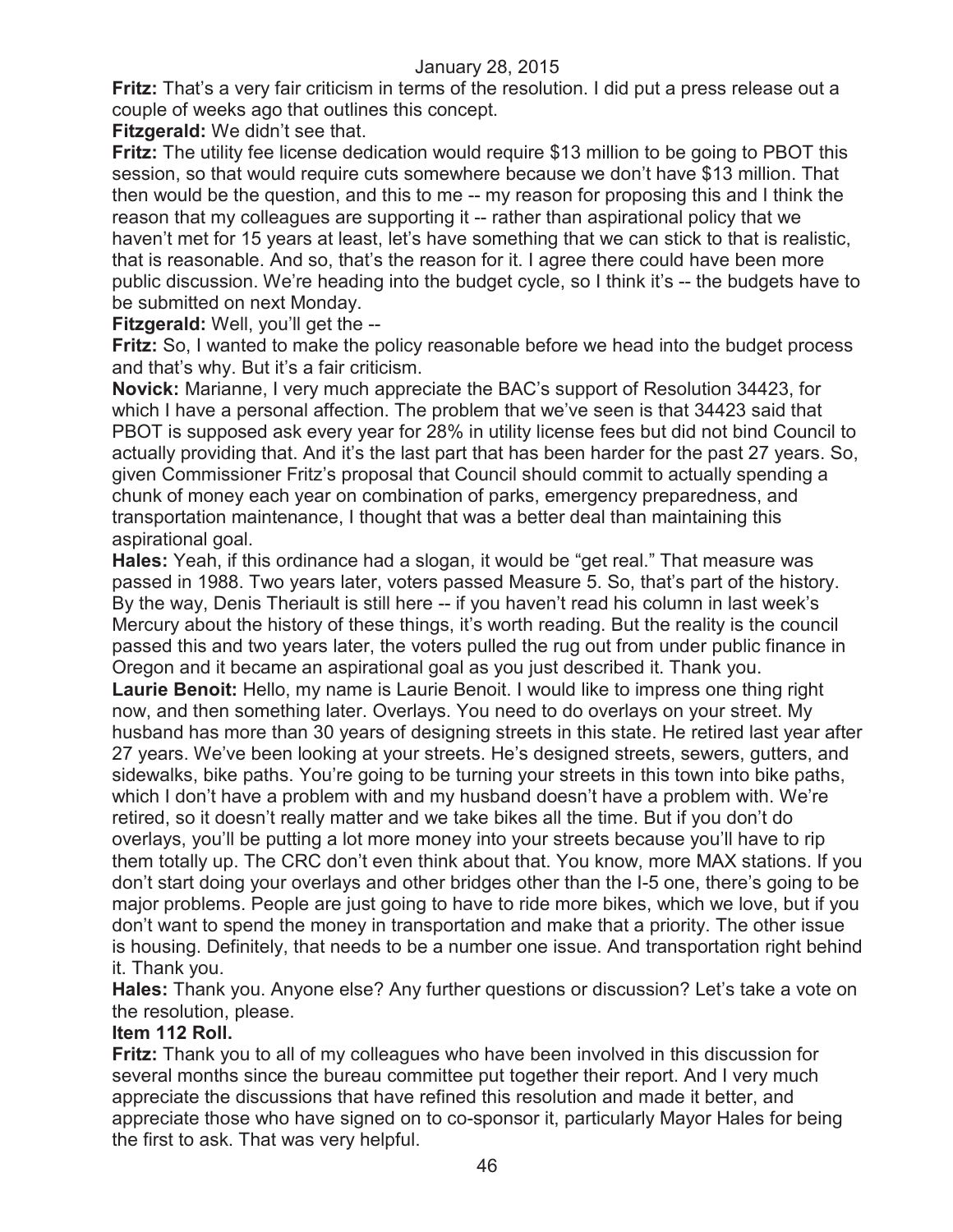I want to discuss Mr. Walsh's concern that flaw of the commission form of government is that Commissioners only advocate for their own bureaus. Actually, knowing that the one power that the mayor has by him or herself is to assign the bureaus, I certainly am always aware that the bureaus I have today may not be the bureaus I have tomorrow, and that ones I get assigned tomorrow might be even more poorly funded than the one I have today. So, we do tend to -- we certainly are responsible for advocating for our bureaus in the budget process. We're also very aware of City-wide needs.

And that's what this resolution speaks to is that we know that there are some priorities that we very much need to focus on, and I personally commit to supporting allocation of this funding in the budgets that I have the privilege of voting on. Aye.

Oh, by the way, thank you to the City Budget Office who were very helpful in crafting this. People have asked why it's different from the previous one the Council ignored. The answer is because we have the City Budget Office who brings us information and tells us whether we're complying or not with the City budget and makes it much more transparent and accountable. So, I appreciate that too. Aye.

**Fish:** Pleased to support this. Thank you for your leadership, Commissioner Fritz. Andrew, thank you for reminding us this is a floor, not a ceiling. Aye.

**Saltzman:** I guess I do find irony in the fact that we are considering resolution to repeal one City binding policy that was ignored and replacing it with a new binding City policy which equally has the potential to be ignored. But we're setting ourselves up to be criticized, because one again we passed a policy saying we're going to commit investments in three categories for four years at a minimum, and if something comes along like a Measure 5 which happened in 1990 which upsets the apple cart or a library district gets passed which upset the apple cart in this budget, we are going to be faced with the position of having to make some tough choices.

And I don't mind making tough choices. I feel that's what we were elected to do, to use our best judgment and make tough choices and not to artificially concern ourselves to a particular set of priorities that we may not be able to fulfill. I don't have the ability to predict the future. I cannot tell what our economic climate is going to be like one year from now, let alone two years, three years, or four years or whatever unexpected financial dilemmas this City may face and needs the flexibility to be able to respond to it.

So while I understand the popular appeal of this resolution -- I mean, infrastructure - - if there's one thing we have learned over the past 18 months, infrastructure resonates with a lot of people. Maybe how to pay for it doesn't, but the need to do something resonates. So, I understand the popular appeal but I just do not think it's a wise policy. Therefore, I vote no.

**Novick:** First of all, I'd like to take note of the concern that was raised about this resolution by Lore Wintergreen and [indistinguishable] last night. They came to me and said, this resolution dedicates 50% to maintenance and replacement, and in terms of transportation in East Portland, we don't have enough infrastructure to maintain. So, they are concerned that this resolution might limit the opportunity to get money for safety programs in transportation. And I understand that concern. What I told them is that as has been stated a couple of times, this is a floor, not a ceiling, and it's certainly not a ceiling on the overall investment in infrastructure.

This does not mean some of the 50% that's not dedicated cannot go to infrastructure projects that are not maintenance, and it's certainly my intention in this budget -- or PBOT's intention -- to propose investment in transportation to be divided along the 56% maintenance/44% safety lines we've discussed in the context of the street fund. And 56% to come from the dedication, and the 44% from remaining pot of money. **Fritz:** [inaudible]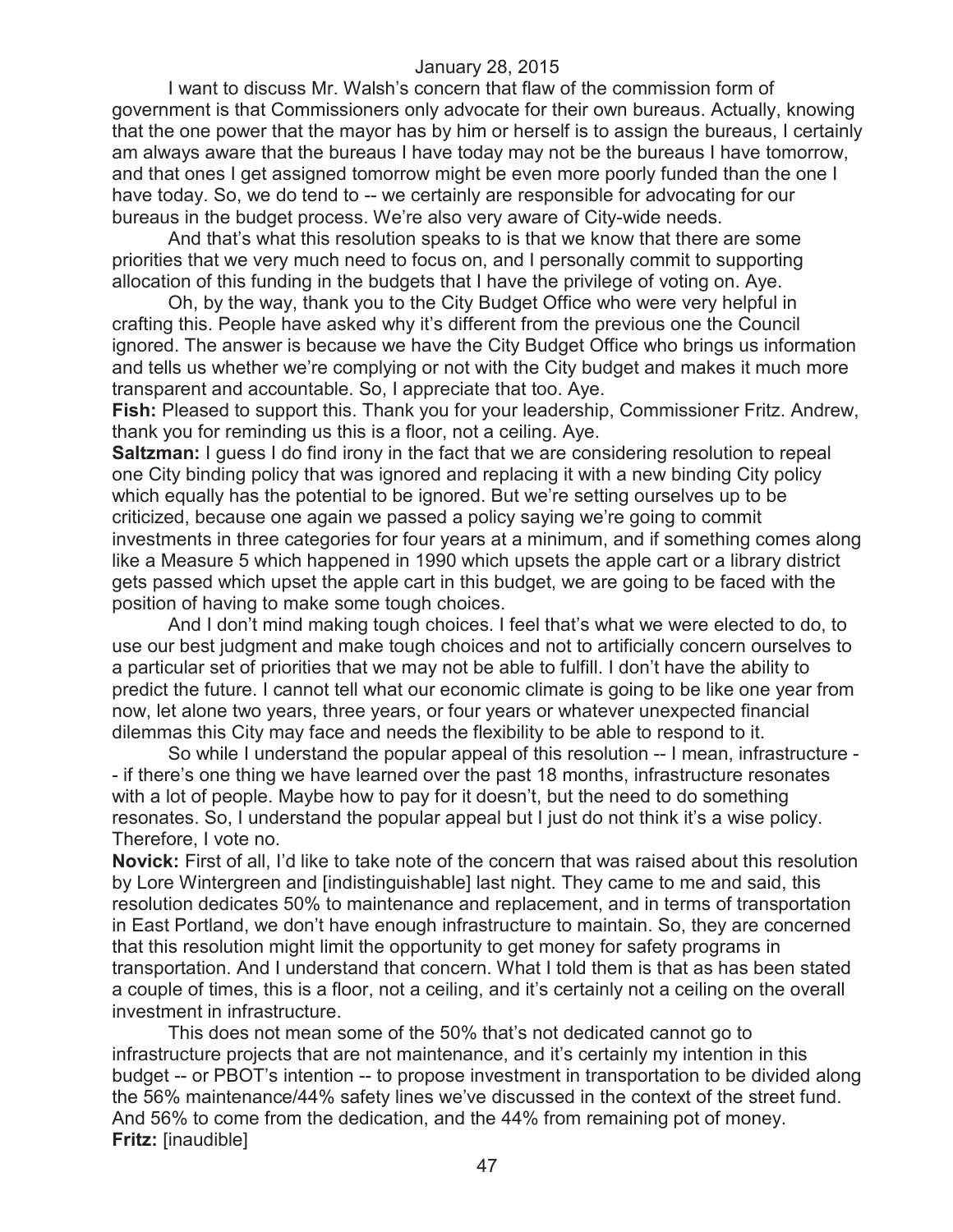**Novick:** I think we talked about 56-44.

#### **Fritz:** Really?

**Novick:** Commissioner, you're just trying to grab a couple extra percents. [laughter] So, I wanted to appreciate EPAP's careful attention to this issue and wanted to bring that point forward. In addition, I wanted to note that a few days ago, one of the headlines about this issue asked the question, can Amanda Fritz bring sizzle to maintenance? I think the obvious answer is that she can. However, there's nothing that lends sizzle to a subject like a song. It is a classic song that addresses the importance of maintenance, so I could play just a few seconds of it. Ladies and gentlemen, I give you Frankie Valli and the Four Seasons. [music playing] ["Let's hang on"] [laughter] Thank you very much, and I'm pleased to vote aye.

**Hales:** I was wondering, Steve, how you were going to top your introduction of Ms. Wilkerson and Mr. Zehnder when last time they were here you said we should skip to my Lou, then return to Zehnder, but you have managed to top that. And thank you for that.

Again, I think the message is this is get real, both because there's plenty of maintenance and replacement to do in these bureaus over the next four years. I would love to have as much one-time revenues and ending fund balance as it would need to meet a half of those requirements. We will of course only address a small fraction of our backlog in these areas with what we will have available over the next four years. So, we ought to get real that way.

The second way we're getting real is that this resolution is dedicating one-time revenues. The previous policy dedicated a portion of an ongoing revenue stream. This is much more realistic to do it this way. Every now and then when the economy is good and our management is good -- and those are the conditions right now -- we'll have some extra money. This says, take care of what we own first with that extra money, and I think that's the right way to proceed.

We still have plenty of flexibility about how the other 50% gets spent while we're following this policy, and as we've discussed here today, there's quite a bit of flexibility about which projects within 50% get funded. But I think it's good stewardship, good management, and good financial policy. So thank you, Commissioner; thank you, staff, Andrew, your team for putting this together. Aye. OK, let's move into the remains of the regular agenda, and then give people a little bit of a break. **Item 113.**

**Hales:** Ms. Wesson-Mitchell.

**Deanna Wesson-Mitchell:** Hi, good morning. As you all know, we signed the contract earlier this year --

**Hales:** Just put your name in the record, Deanna.

**Wesson-Mitchell:** Sorry -- thank you. Deanna Wesson-Mitchell, I work in the Mayor's Office. The City signed the contract with the Compliance Officer Community Liaison in early January and agreed to do be responsible for administrative costs. Part of that was office space, and the COCL team had made clear that they needed space that was not inside of the City building. We agreed to do that, and we actually need an exemption from a City -- an admin rule to allow us to lease property that is not in a City building to comply with that. So, that's what this resolution would allow us to do per the COCL's request.

It is the Rosewood Initiative, out on 162nd and Stark. And this location -- the lease would be a month-to-month agreement to see how -- it's not a long-term lease. If this location doesn't work out, they may need a different location, or they may need to reserve space for other meeting purposes, and we would like to not have to come back to Council every time. So, this resolution would cover the entire time of the contract, which was a fiveyear contract to make sure that they have the autonomy that they're supposed to have.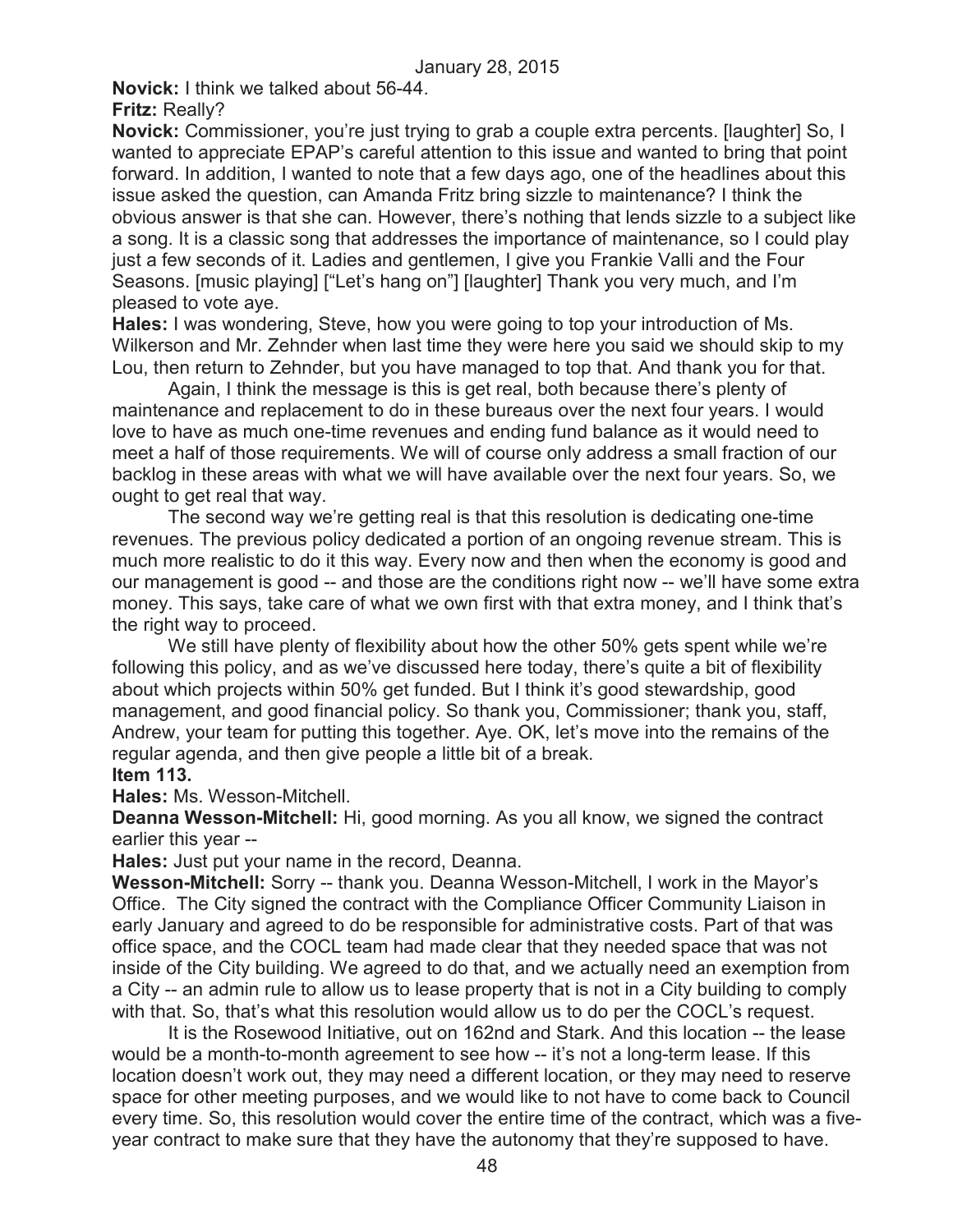**Hales:** Thank you.

**Fritz:** Does it set a dollar amount then, since it's so flexible?

**Wesson-Mitchell:** No. The current lease -- this is Pauline Goble with our leasing office. The current lease at Rosewood Initiative as \$700 a month. The overall budget for the COCL team related to administrative costs is quite flexible at this point. We're still trying to figure out how much it will cost to operate the COAB and all of the COCL's responsibilities. As we said last time we were here, we're hoping to have a more set amount in the next few months after we get the first -- hopefully by the end of this budget year, we'll know more accurately how much it will cost to manage the administrative needs of the COAB and the COCL team.

**Fritz:** But how will the Council -- that's the council's responsibility is to pay for that, right, not within the COCL contract?

**Hales:** Materials and services side, isn't it?

**Wesson-Mitchell:** Yeah, so there's three different accounts that were set up. One is for the actual contract. One is for the administrative costs, and then one is for -- [indistinguishable]

**Fritz:** There is a set amount set up for the administrative and that would come out of that? **Wesson-Mitchell:** Yes, there was a limited amount that was approved in the early January budget amendment, and it will come out of the existing funds.

**Fritz:** So, in the unlikely event that the COCL decided they wanted a swanky penthouse suite in a downtown office building, you would have to come back to Council to authorize additional money for that, because the amount doesn't cover a swanky penthouse suite. **Wesson-Mitchell:** Yes, and that would be highly unlikely.

**Fritz:** I was using a [indistinguishable] example, but -- I was not aware, and I appreciate you daylighting the fact that this is a flexible contract that we're approving today.

**Hales:** Thanks. Questions for Deanna or Ms. Goble? OK. Thank you both very much. Anyone else want to speak on this item? If not, then we'll take a roll call.

# **Item 113 Roll.**

**Fritz:** Thanks very much to Deanna Wesson-Mitchell for your work on this. I also want to put in the record my thanks to State Representative Lew Frederick for his facilitation of the selection committee that came up with an excellent group of community members to be part of the community advisory board.

I want to note here that if I were making the decision about where to put an outfit, it would not necessarily be right on the border with Gresham. And I do think the COAB and COCL are going to need to have a discussion about how low-income folks, people with disabilities are going to be able to access this facility. It is on light rail, but could be challenging for people to get to. I'm mentioning that as an example of I'm trusting this community process, I'm trusting the COCL and Justice De Muniz in particular to make decisions that are in the best interest of the community. And I as a City Council member who wants them to succeed will support their decisions.

I appreciate knowing that it's flexible, so if it turns out that facility, while a wonderful location in outer East Portland isn't convenient for some people in North Portland, for example, to get to, that you would be looking at either moving it or adding additional meeting space to support that purpose. Thank you very much. Aye.

**Fish:** Aye. **Saltzman:** Aye. **Novick:** Aye.

**Hales:** Thank you very much. Aye.

# **Item 114.**

**Hales:** Because of an impending potential settlement, this is rescheduled to February 4th. **Item 115.**

**Hales:** Commissioner Fish.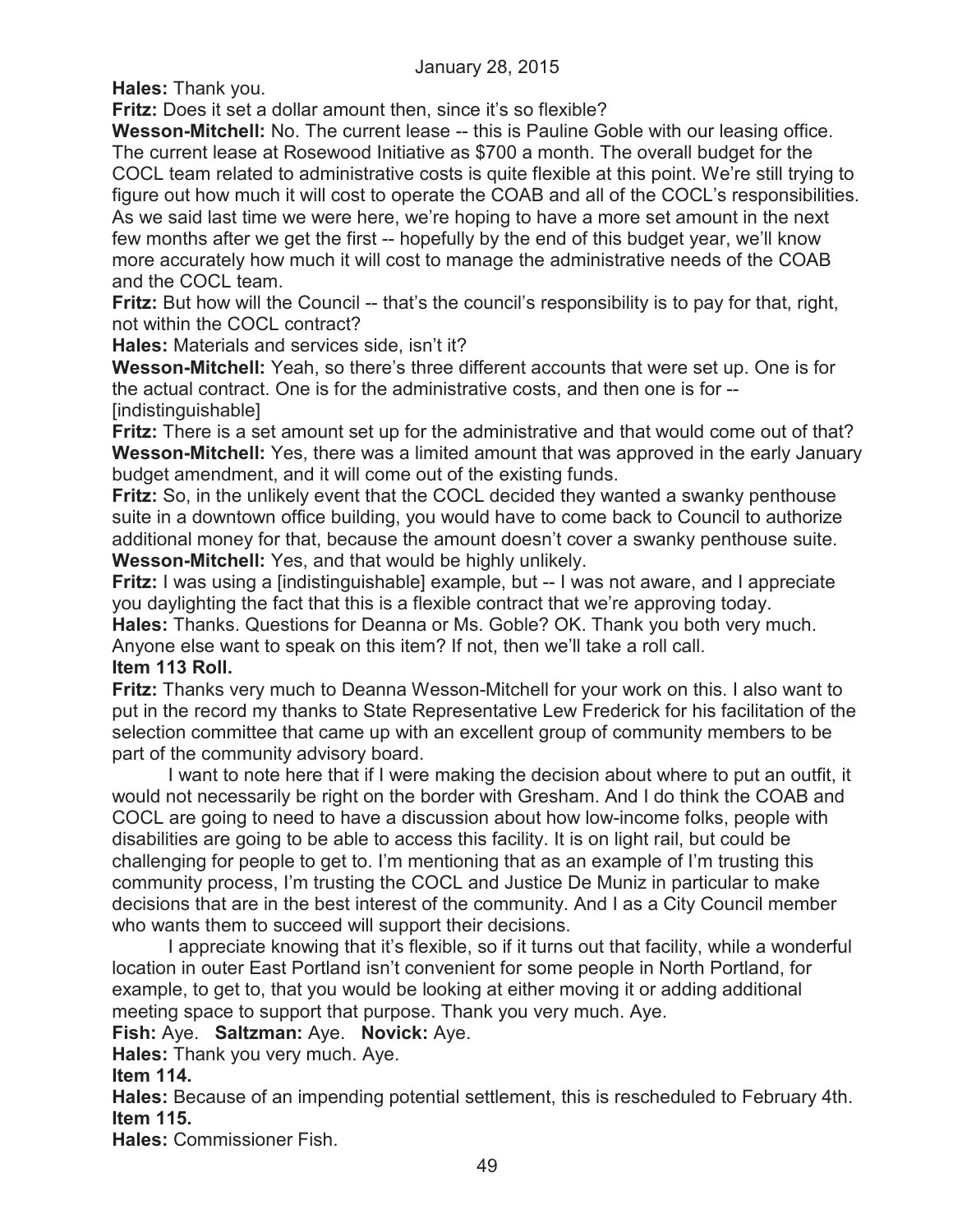**Fish:** Thank you, Mayor. Welcome, Scott Gibson and James Allison from the Bureau of Environmental Services. I have a very brief introduction.

This item would authorize four on-call contracts with engineering firms the Bureau of Environmental Services will use on sewer system and stormwater facility construction projects. Projects that the bureau may use these contracts for are already in the BES budget, and authorizing this ordinance will not alter in any way the bureau's budget.

Each contract would be for a three-year term, and let me just give you a preview of something Scott is going to highlight in his presentation. The MWESB numbers in these contracts are off the chart. And I'll reserve some special thanks at the end for the extraordinary outreach work to get to these numbers, because it's very impressive and it builds on some work that the bureau has been doing every couple of years now for some time. Scott, take it away.

**Scott Gibson, Bureau of Environmental Services:** Thank you, Commissioner Fish. Good morning. As the Commissioner, said we are here to ask for approval for four on-call consulting contracts.

The selection process was conducted in accordance with Chapter 5.6 A of the City Code. The firms -- HDR was actually awarded two; Parametrix and GreenWorks were selected based on their qualifications. These firms have together a diverse team that include 26 certified minority, women, and emerging small business consultants; and we are looking at 41% participation by those firms throughout the duration of the contracts.

These are on-call services. They're very routine contracts, but they basically will cover work that's already approved in the CIP, and we use them for workload balancing, surprise projects, things that didn't come up in the advance planning, more routine tasks, and then we do individual procurements for projects that have very special requirements - most of the larger projects we procure a specific contract for those based on their qualifications.

And as Commissioner said, James Allison is here. He'll be the contract administrator for us. He's a senior management analyst, and if you have any questions we are here to answer them.

**Hales:** Thank you. Questions? Well, maybe you will answer this in your comments, Commissioner Fish, but how did you get those great levels participation? **Fish:** I called Sam Brooks yesterday at OAME, and he gave me the long version, and it was very effusive of a partnership where a deep commitment to this work -- which started long before I had the honor of leading these bureau -- and that involves OAME, the Oregon Association of Minority Entrepreneurs; MCIP, the Metropolitan Contractor Improvement Partnership; BDI, the Business Diversity Institute; and NAMCO, the National Association of Minority Contractors of Oregon. So, great partners, real intentionality, a lot of upstream work. And Sam Brooks was just effusive of the praise of the BES folks at the table with him.

There are 30 subcontractors identified in this proposal before the council. The MWESB participation is 87%. And for those of my colleagues who remember the last time we took up the disparity study and we looked at where in the MWESB are the categories that we are doing well and not so well, you'll be pleased to know that the 27% of the subcontractor opportunities are going to minority-owned firms -- 27%. That is substantially more than women or minority women, close to where emerging is.

So, the hard work of getting the area where we often have fallen short -- which is not women-owned, not the emerging, but the minority owned -- is highlighted in this. And I have to say, from the briefing I got, these numbers have improved over time. So, this is a commitment that my predecessors, including Dan Saltzman and Mayor Adams, had a deep commitment to. We have great partnerships, we have people at the bureau that are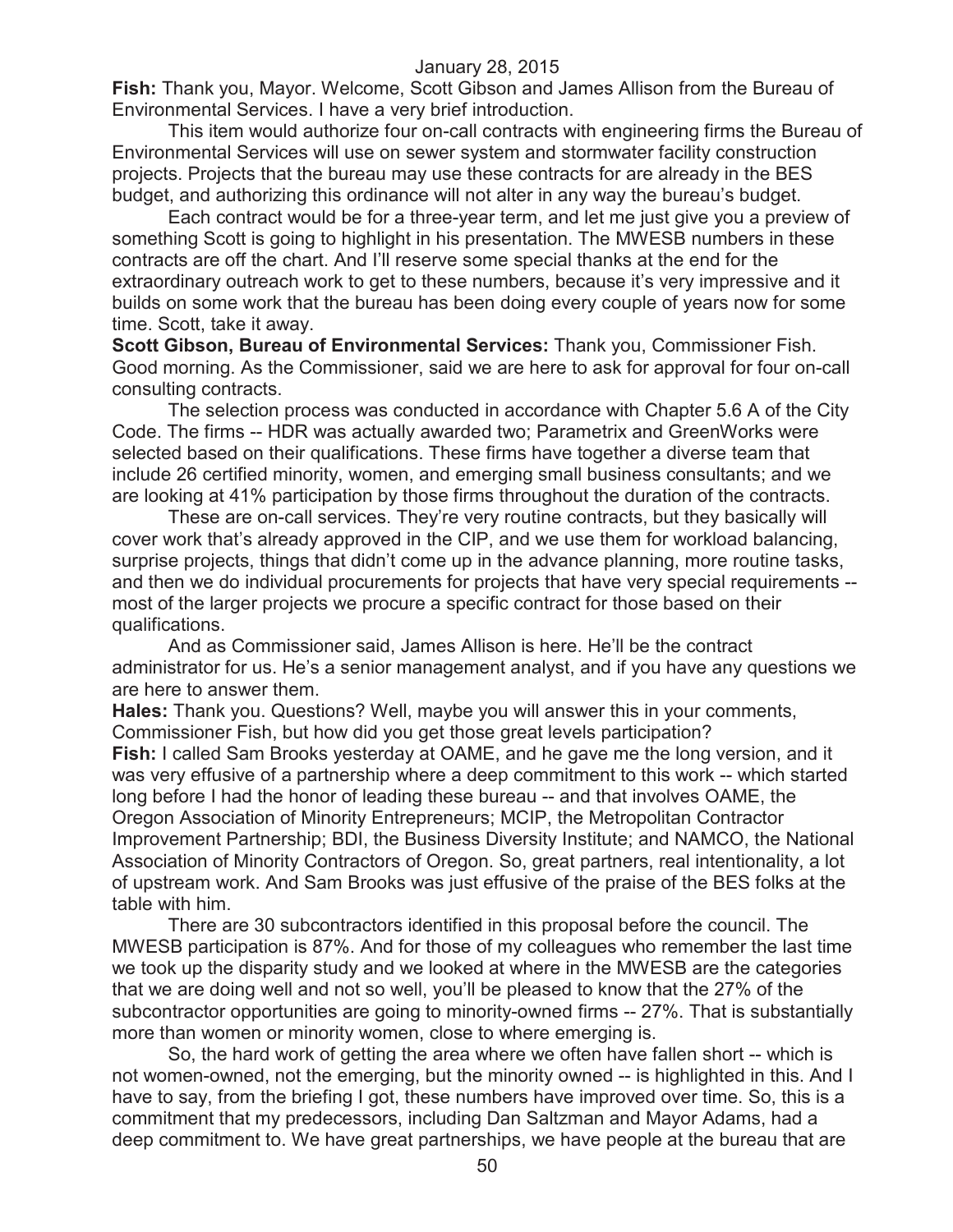committed to making it work. The numbers have been getting better. And these are really extraordinary numbers, but what's -- how would you answer that, Scott? **Gibson:** Well, there are a couple of things that we did in preparation for this procurement that we've found to be successful in the past. We obviously changed the scoring for minority participation to be 25% of the total scoring, and that helped us signal to our partners that this was very important to us. And we've been doing this for a long time, so they've been able to establish their own relationships with the sub-consultants so bigger firms build these partnerships so that they are comfortable working, they know how to work them into their organization, which tasks are appropriate for them, and they can find opportunities to bridge that.

The other thing we did through outreach was we held the pre-proposal meeting at OAME. So, the staff went up to OAME and all prime contractors were asked to come. We coordinate sort of a networking opportunity so that minority firms have access to the primes and to the people who are proposing. In addition, we give them a good discussion of what we're going to use the contracts for, what we have done in the past, we give sample projects so that people can see how their business might fit into the work that we have got in these contracts. And that combined with the bureau's commitment long term, through others at our organization to build ties and open communications with the community, I think, is sort of where -- why we ended up where we are.

**Fish:** Just to put a fine point on this -- I asked, Mayor, to see the comparative data the last time we went out for this solicitation, and we're talking about a four-fold increase in subcontractors that have minority ownership.

**Hales:** That's great. That's really good work.

**Fish:** It's a very intentional process and there were some changes made in how we do the scoring. And I think we also have to acknowledge the bureau of procurement has been a great partner in helping us administer this and in pushing us to get to these goals. But this is -- I just have to say on behalf of the bureau, we're very proud that this team has hit the mark like this.

## **Gibson:** Thank you.

**Fritz:** Thank you, Commissioner Fish, for your leadership and for your diligence. I appreciate the step-by-step explanation of how you got to the numbers. I also appreciate these flexible contracts. I've become more accustomed to them with Parks, and we've just had with Transportation. Knowing how challenging it can be to do individual contracts and come to Council. It takes a long time. This kind of a flexible contract agreement with a rotation so that everybody gets a fair share of the work allows more businesses to participate because they only have to go through this process once rather than every single time. Thank you very much. Thank you Commissioner Fish.

**Hales:** Thank you both. Anyone else want to speak on this item? If not, it moves to second reading.

## **Item 116.**

**Hales:** Commissioner Fish.

**Fish:** Mayor and colleagues, at the legislative breakfast this morning, there was some talk of how we bridge the urban-rural divide, and Commissioner Saltzman's leadership in this area. I guess this fits generally under that category -- not perfectly -- but this ordinance will execute the remaining five years of a 10-year contract with Madison Biosolids to landapply Portland's biosolids on eastern Oregon dry land agricultural ground. That's quite a mouthful. Biosolids produced and processed at the City's waste water treatment plant are a valuable soil amendment. This agreement will continue, if approved, a cost effective way for Portland to beneficially reuse this renewable resource and Greg Charr from Environmental Services is here to give you a quick update. Greg?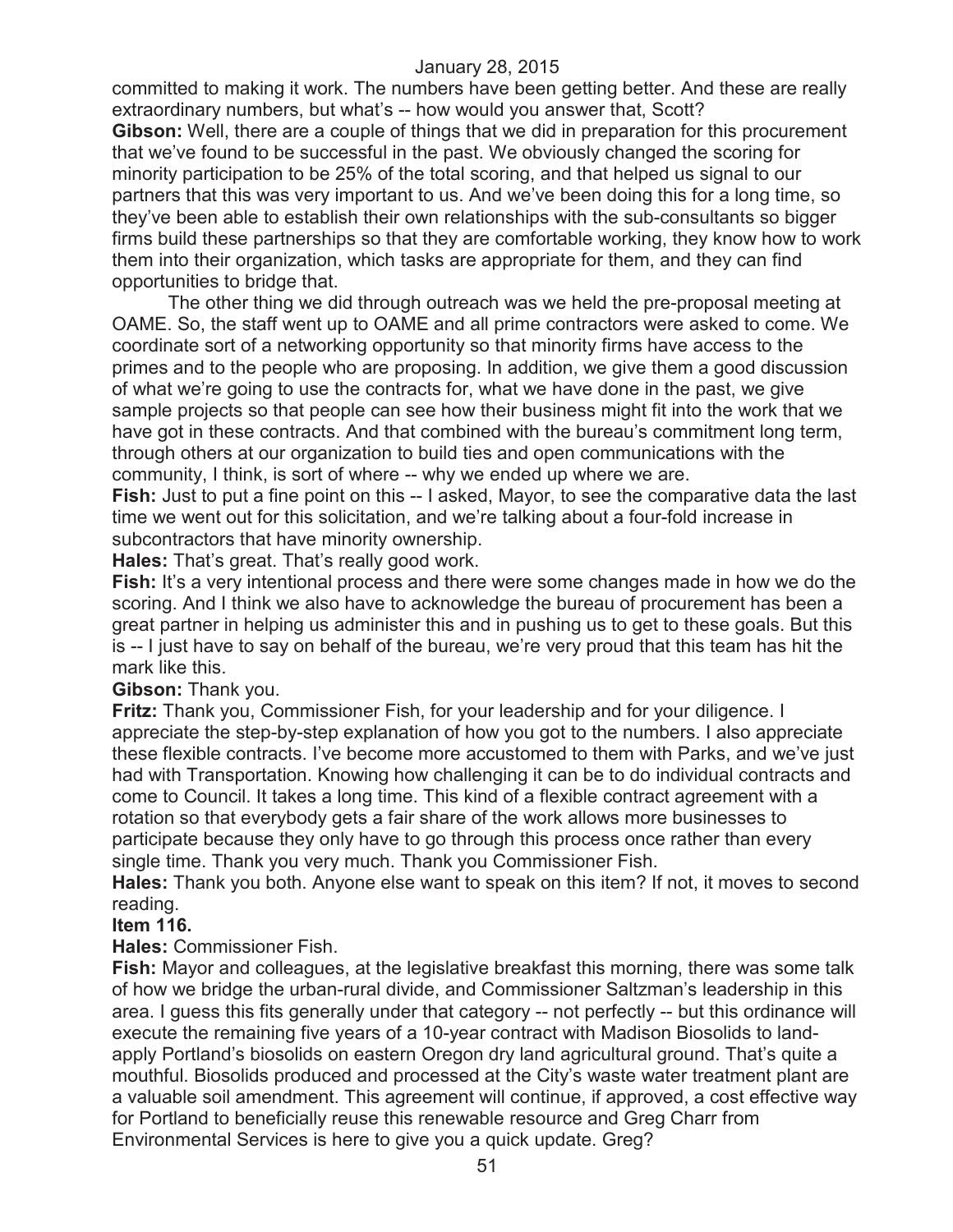**Greg Charr, Bureau of Environmental Services:** Just a little bit more background information of what's in front of you today. The City of Portland beneficially reuses approximately 75,000 wet tons of biosolids or treated wastewater residuals from the Columbia Boulevard Wastewater Treatment Plant. Approximately two-thirds of this amount are beneficially reused at the City's primarily land application site at Madison Ranches near Echo, Oregon. The contract for this project was unanimously approved by Council in December of 2013.

The remaining one third of biosolids goes to sites in the Wasco area of Sherman County as part of contract 31000149, which is the topic of discussion today. This contract has reached the end of its initial five-year term. An amendment to the contract is needed to extend the contract for its remaining five years.

This contract was unanimously approved by Council in 2009 with a provision to extend the contract and additional five years if mutually agreed to by both parties. This contract resulted from an extensive request for proposals process which was conducted by BES and procurement services in 2009-2010. The aim of the process was to examine ways to strengthen, enhance, diversify the City's existing land application program, and explore opportunities for cost savings and possibly reductions in fuel consumption.

The successful offer was Madison Biosolids, Inc., who proposed seasonal land application of City of Portland biosolids in the Wasco area of Sherman County, Oregon. Madison's proposal scored the highest when looking at factors including cost, experience, environmental benefits, community impacts, and company diversity.

The reference contract resulted in an approximate annual cost savings of \$280,000 per year. Based on the 120,000 wet tons of biosolids that have already been successfully applied in Sherman County, this contract has already resulted in cost savings of approximately \$1.3 million for rate payers. Also, it has reduced transportation distance by approximately 54,000 road miles per year, and reduced diesel fuel consumption by approximately 17,000 gallons per year, which represents a reduction of CO2 emissions of approximately 200 tons per year. And finally, it has benefited local Oregon farmers by providing a soil [indistinguishable] and fertility source that replaces commercial fertilizers which are produced through energy-intensive processes. I'm here if there are any questions.

**Hales:** Just one. The fuel efficiency stuff work is great, but under the structure of this contract, given the historic fall in fuel costs that we've just experienced, where do those savings accrue? Do they accrue to the contractor? Do they accrue to us?

## **Charr:** Accrue to us.

## **Hales:** OK.

**Charr:** So, there is basically an escalating and deescalating factor for fuel. With fuel being cheap right now, this is even a more cost effective program.

**Hales:** That's great. Good. Thank you. Other questions?

**Fish:** By the way, we use a lot of fancy language about how this is used as fertilizer for other things down the road. What is grown with our final -- with our biosolids, which is essentially the solids from our wastewater --

**Charr:** Sure. For this particular site in Sherman County, we are growing predominately a crop of soft white winter wheat, which is predominately exported to Asia for use in noodles and crackers, that sort of thing. For our primary site at Madison ranches, it's mostly dry land pasture or grass, which is used in a cattle grazing program.

**Fish:** So, it's not a stretch to say the next time you flush your toilet, you can say thank you that's contributing to the noodles that you are going to have when you have a bowl of noodles at your favorite Chinese restaurant?

**Charr:** Absolutely.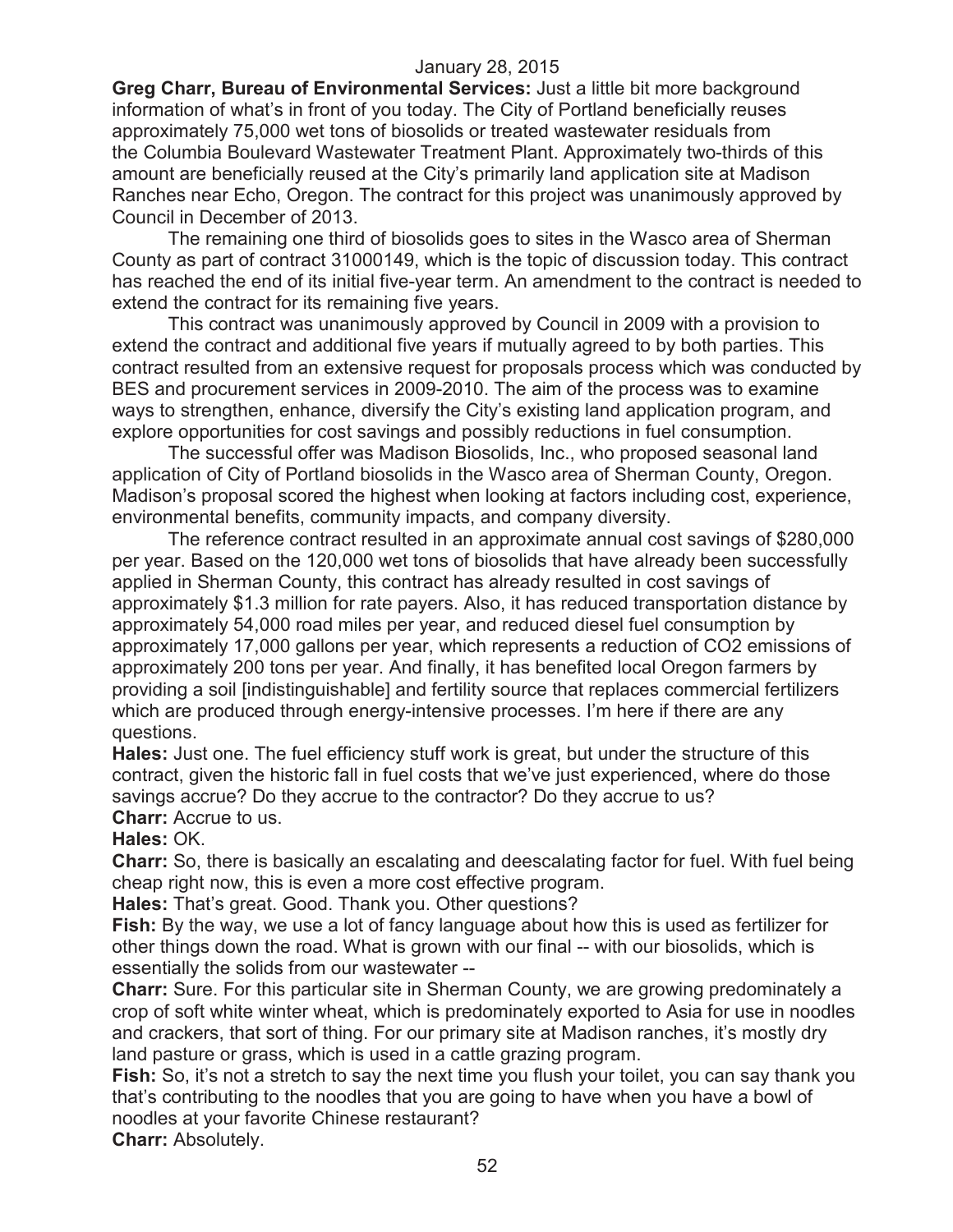**Hales:** Anyone want to speak on this item? Lightning? Can't resist.

**Lightning:** I do like what -- my name is Lightning, I represent Lightning Watchdog. I like what I'm seeing here. I have a little bit of a concern here.

You said that a smaller percentage is going to this company in Sheraton. When I talked about this issue before, I wanted to make sure that we shortened up the travel distance. So, obviously from my position, I'm looking at working with companies that are obviously closer to the plant itself, and that was one of my biggest concerns.

As you know, our fuel prices have dropped so we're showing that savings, but I hope in the future that we also consider companies that are closer to the plant to save costs. And another issue I do have on some of these bids is that when we look at the overall cost on some of these jobs, is there a way that we can also look at the possibility of doing some of this in-house as far as on having certain trucks that the City owns and also having land in doing this within the City's budget itself? And can there be cost savings gained by doing that? I haven't heard a lot of talk on that. I was hoping maybe we could have some analysis on that to see if we could save cost by more having the City of Portland doing these type of projects. When we get into the larger dollar amounts in some of these projects, I've always wondered if we could possibly do that and save some costs. Thank you.

**Fish:** Great question. Lightning, I'll follow up with you with some data. One of the benefits of this program is it is the low cost option. And so, taking biosolids to dumping areas within the metropolitan area turns out is a lot more expensive than reusing it in this creative way in other parts of the state. We would be happy to show you the analysis and you can come to your own conclusion on that.

**Lightning:** Thank you.

**Hales:** Thank you. Come on up.

**Laurie Benoit:** To me, that seems like a lot of money.

**Hales:** Just put your name back in the record -- sorry.

**Benoit:** My name is Laurie Benoit. It seems like there's other -- like Lightning was saying, things that you could do closer with resources here in the City and methane gas, you know, using that. I know that there's a lot of farms that are close -- and I'm not real familiar with this particular place, but it seems like it is pretty far to be taking that and a lot of money.

**Hales:** Thank you.

**Fish:** Thanks for the comment. Again, we'll always be looking for the most cost-effective option, considering also our climate action plan goals. And we are actually generating electricity from methane gas at the site which is used in part to offset our energy costs. So, good call, and we are contemplating expansion of that program, so you will be hearing more about that.

**Hales:** Alright. This will pass to second reading. I think also just address a question -- it has always been my understanding that the distance to eastern Oregon was necessary because no matter what the source of the fertilizer, you can't spread it very well on fields in Willamette Valley in the winter, because you lose the trucks up to their ankles in the mud. Maybe now that the climate is changing, that won't be the case anymore. But I think the programs always had to take material to eastern Oregon because you can still get out in the field. I think that's the answer.

**Fish:** It's also -- we do open solicitations and it turns out there's a specialized interest in this and there are other challenges with this product, not the least of which is odor. **Hales:** Thank you very much. This passes to second reading.

# **Item 117.**

**Hales:** Second reading. Roll call.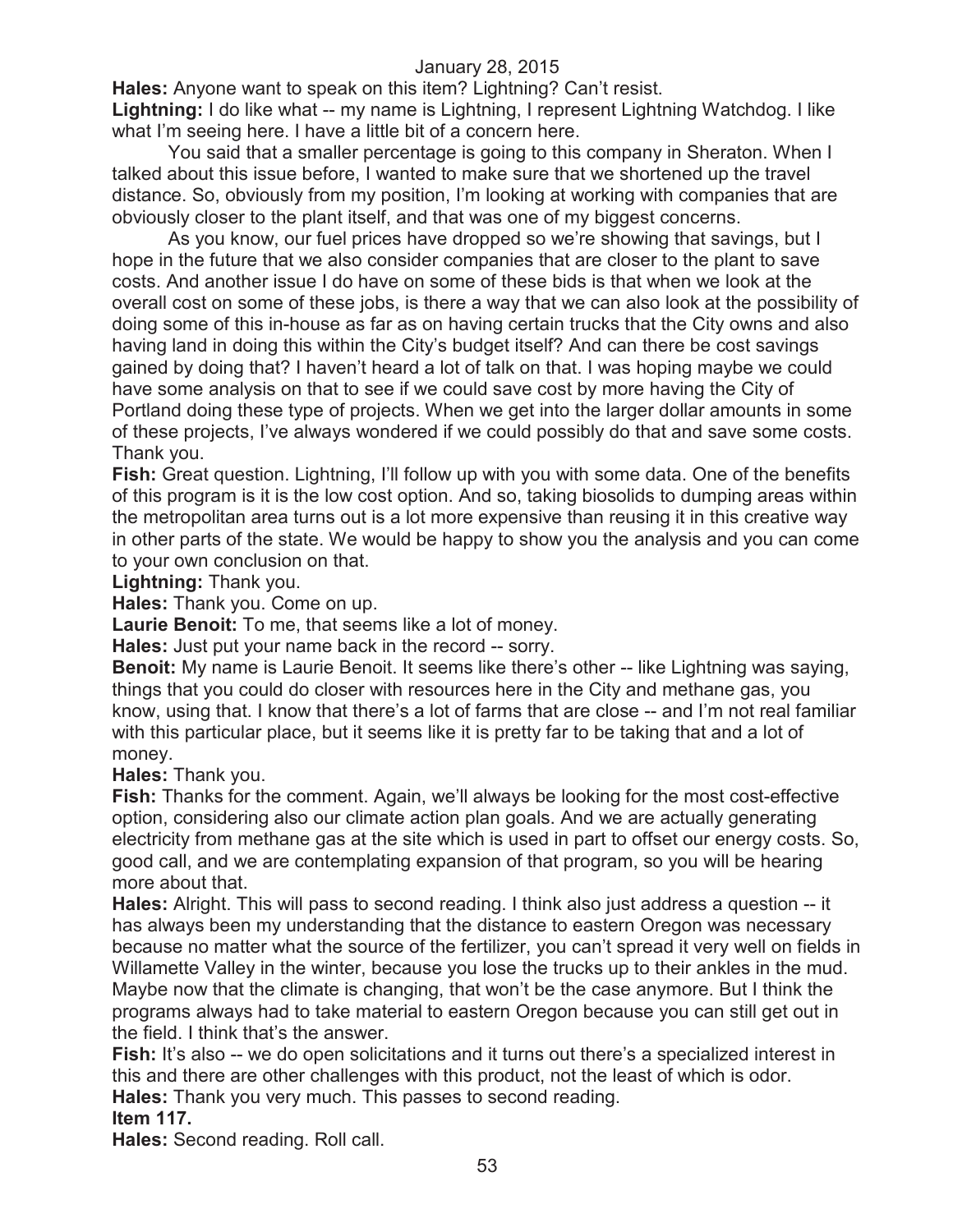**Item 117 Roll.**

**Fritz:** Aye. **Fish:** Aye. **Saltzman:** Aye. **Novick:** Aye. **Hales:** Aye. **Item 118.**

**Hales:** Commissioner Novick.

**Novick:** Colleagues, the City and Multnomah County provide public safety, health, and infrastructure services to a population of approximately 766,000 residents and 75,000 businesses over a 431 square mile area. This shared responsibility dictates the need for a shared emergency notification system designed to be accessible to City bureaus and County departments for emergency management, emergency communications, fire and rescue, law enforcement, and water and utilities. The City's current system, Public Alerts, is supported by a vendor whose contract with the City will expire in August 2015.

PBEM, in conjunction with the Portland Water Bureau, BOEC, and Multnomah County Emergency Management wishes to select a new vendor via a competitive RFP process before the current contract expires, thereby continuing to ensure public emergency alerts are disseminated to residents and emergency responders. I'll turn it over to Dave Blitzer for further details.

**David Blitzer, Portland Bureau of Emergency Communications:** Thank you, Commissioner. Good afternoon, Mayor, Commissioners. I'm David Blitzer, I'm the operations manager for the Portland Bureau of Emergency Management. Thank you for your time today.

Emergencies often happen without warning. Sometimes, the public must take immediate action to remain safe such as evacuate, stay inside, or boil water. One of several methods Portland and Multnomah County use to communicate urgent safety messages is the Community Emergency Notification System, or CENS. The public name for this system is Public Alerts.

Since 2009, residents of Portland and Multnomah County have been able to visit the website publicalerts.org to sign up to receive emergency alerts on their landline phones, mobile phone, and at email address. We've been using the vendor First Call since that system was first launched, and we reached the end of the contract period with First Call.

The ordinance in front of you today will authorize the Portland Bureau of Emergency Management to work in partnership with Technology Services, procurement services and users of the system, including Police, Fire, Water, 911, and Multnomah County to seek a new vendor.

The new contract will be approximately \$900,000 over five years. Multnomah County has agreed to fund 25% of this contract total. The remaining 75% will be funded by us, the City. That's all I have. Thank you again for your time and I'd be happy to take any questions you have.

**Fritz:** I'm interested in the numbers. It seems to me that the ongoing funding that you have is \$100,000 a year, and yet the contract is for \$900,000 over five years, and Multnomah County is only paying a total of \$125,000. Where's the rest of the money coming from? **Blitzer:** So, this is the over five years. Essentially, we are appropriated at \$100,000 a year, and Water Bureau and Police Bureau have agreed to make up that difference at each year.

**Fritz:** And is that already budgeted?

**Blitzer:** They fund the current system that way, and they have agreed to fund the future system that way as well.

**Fritz:** Thank you.

**Blitzer:** You're welcome.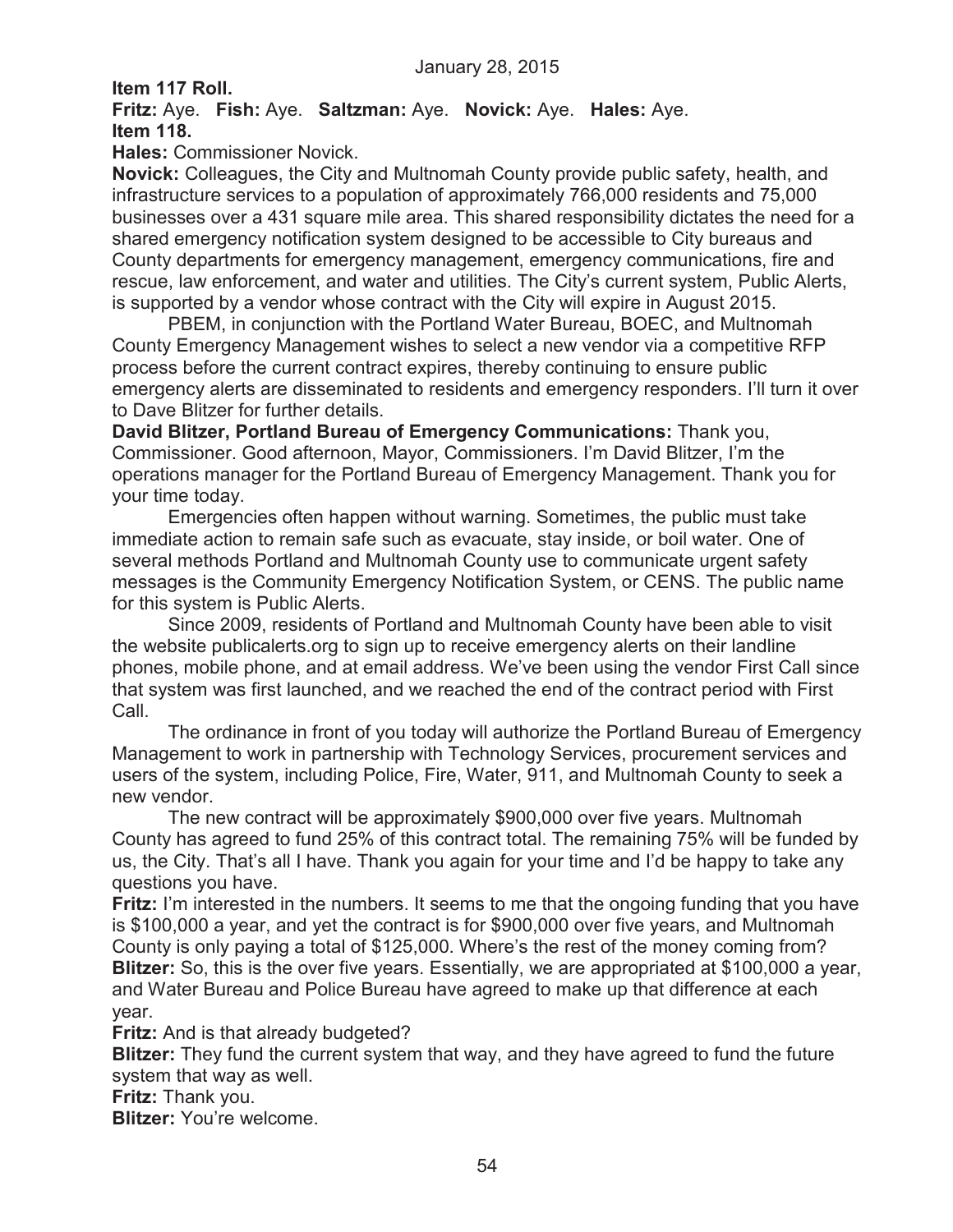**Fish:** Question for Commissioner Novick. Steve, maybe I'm mixing apples and oranges, but in the last winter storm, my recollection is one of the challenges with either this system or another system was if we sent out a notice, we couldn't limit it just to Portland residents -- it over-alerted. And so, we had to balance that against the desire -- is that still a challenge with this system or can we tailor it just to Portland residents? **Novick:** Let me defer to Mr. Blitzer on answering the question.

**Blitzer:** Different system. The wireless emergency alert system provided by the federal government was the system we used during that event, and that did have some leakage into Clark County and other areas of the region. This system can be very specifically tailored to neighborhoods and even smaller areas within Portland.

**Fish:** Great. Because I remembered that concern that we were going to send out a notice that went to a larger audience that we wanted -- like a boil water notice or something -- and therefore that might cause some havoc. So, this system allows us to target more efficiently?

**Blitzer:** Very much so.

**Fish:** Thank you.

**Blitzer:** You're welcome.

**Fritz:** And how might this tie in with the future 311 system?

**Blitzer:** I think one of the most obvious connections would be we give people the ability to enroll their information, and I think that would be a prompt we could work into the scripts of 311. So, when you call about certain issues -- particularly, emergency preparedness - great, here are some things about emergency preparedness we can tell you to do, but hey, have you already registered for the public alerts program? It's a good way for us to give you information during an emergency.

**Fritz:** Would it require affirmative sign-up or can we make it a default that you get signed up unless you ask not to be?

**Blitzer:** I think that is a policy we could certainly explore. We do have landline data that we buy and upload about citizens for citizen information. However, we don't have people's cell phones; so, we really want people to agree with that. We can ask them to enroll their information, or we could talk about a policy that sort of mandates it.

**Fritz:** Well, perhaps as you're going forward with the solicitation, I would appreciate it if you include that discussion of how your system might interact with 311.

**Blitzer:** Be happy to.

**Fritz:** Thank you.

**Hales:** Other questions for David? Thank you very much. Anyone else want to speak on this item? If not, then we'll take a roll call, please.

#### **Item 118 Roll.**

**Fritz:** Aye. **Fish:** Aye. **Saltzman:** Aye.

**Novick:** Thank you, David. Aye.

**Hales:** Aye.

#### **Item 119.**

**Hales:** I understand there is a request to refer this back to your office, Commissioner Novick. Without objection, we're doing that.

#### **Item 120.**

**Hales:** Second reading and roll call, please.

## **Item 120 Roll.**

**Fritz:** I very much appreciate the discussion last week and the testimony of Dan Bower. I'm going to support this on the understanding that the contract is open for bids and there's no guarantee it will continue in a new contract. I would suggest that part of a new contract ought to be that the contractor provides their own janitorial services. We have City offices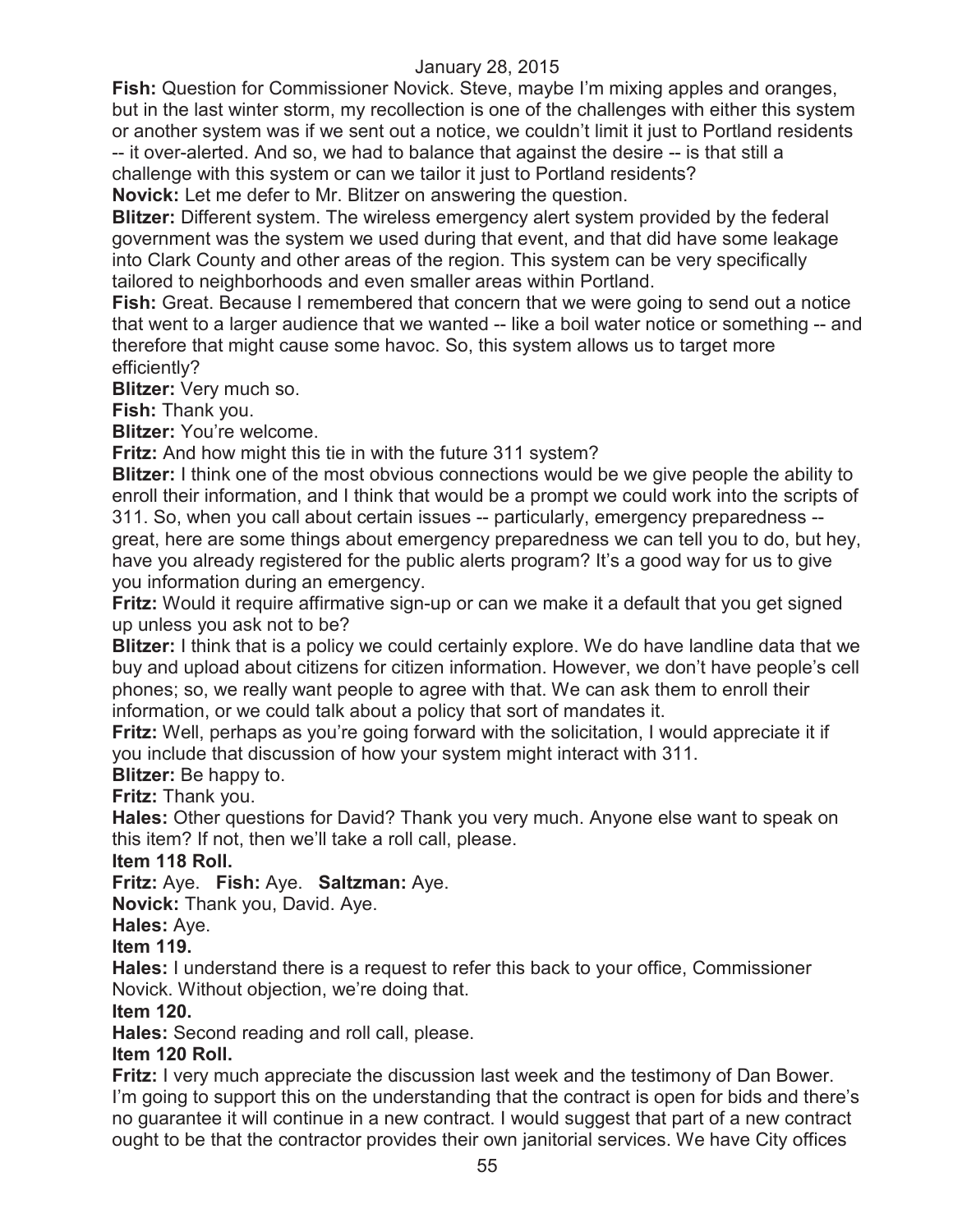that don't get janitorial services, so it's -- but it's a small amount, and I appreciated the discussion last week. Aye.

**Fish:** Aye. **Saltzman:** Aye. **Novick:** Aye. **Hales:** Aye. **Hales:** And we're recessed for one hour until 2:00 p.m. Thank you.

At 1:02 p.m., Council recessed.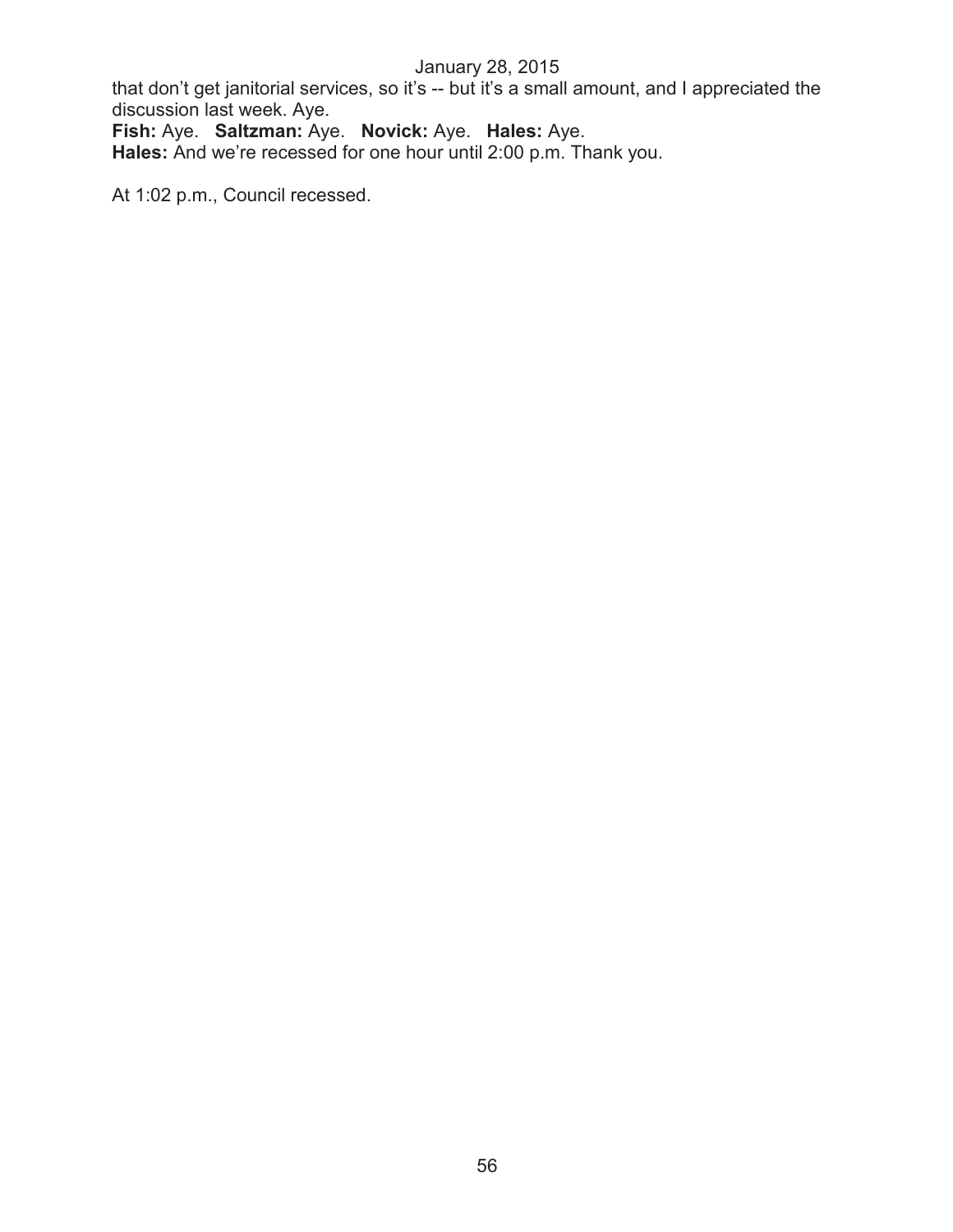## January 28, 2015 **Closed Caption File of Portland City Council Meeting**

This file was produced through the closed captioning process for the televised City Council broadcast and should not be considered a verbatim transcript. Key: **\*\*\*\*\*** means unidentified speaker.

# **JANUARY 28, 2015 2:00 PM**

**Hales:** Good afternoon, everyone. Welcome to this afternoon's session of the January 28th City Council meeting. Would you please call the roll?

**Fritz:** Here. **Fish:** Here. **Saltzman:** Here. **Hales:** Here.

**Hales:** Welcome, everyone. We've got a couple items on the calendar this afternoon. As always, we'll typically have testimony once we get done with presentations about these items in three-minute blocks for those of you who came here to speak. Because this body likes to hear all points of view, we ask if you agree with somebody you give them a wave or a thumbs up, but that we don't have any vocal demonstrations in favor or against our fellow citizens as they have their say. With that minor limitation -- and the other one, which is if you're a lobbyist for an organization, you need to disclose that when you speak -- we'll get started with item 121. Let the record show that Commissioner Novick is here, as well. **Item 121.**

**Hales:** Let me say a couple things and then hand this over to my colleague, Commissioner Saltzman. There's a lot of good work that has been put into what's going to be discussed this afternoon. There's also a lot of heartache from the past and from the present that we're trying to address.

I saw recently a copy of this map from 1950 of the distribution of African American families close in eastside, before Memorial Coliseum, before the freeway, before Emanuel Hospital. Frankly, it's just shocking to look at that history. This is one way to see it -- there are a lot of stories that make it more human than dots on a map -- but when you see that graphic change from then to now, and you see the change that's around us right now, I think all of us are in this room because we want to manage change to a better result. That's why we're here and why there are some volunteer activists that have put a lot of time into this issue -- and we appreciate them -- and why the people on this Council and the people in the bureaus that report to us have put a lot of effort into housing issues as well. With that, let me turn it over to Commissioner Saltzman, the Commissioner-in-Charge of the Housing Bureau.

**Saltzman:** Thank you, Mayor. Last year, Mayor Hales took a bold step to increase affordable housing and to address displacement in North and Northeast Portland by allocating an additional \$20 million in funds for housing in the Interstate Urban Renewal Area.

The Portland Housing Bureau was tasked with reaching out to the community to create a strategy for this additional investment, and this strategy that you'll hear today is the culmination of more than seven months of work by the Housing Bureau and community partners. It's also an opportunity to improve the way we do business, to craft policy in partnership with the communities we serve, and to redress imbalances that continue to echo from our past.

This strategy is about helping to keep people where they are -- or, in some cases, helping them come back to the neighborhoods where they grew up, where they worship, where they have community ties. An attempt to factor in the needs of an entire community, from the elders who want to age in place and one day pass down their family home to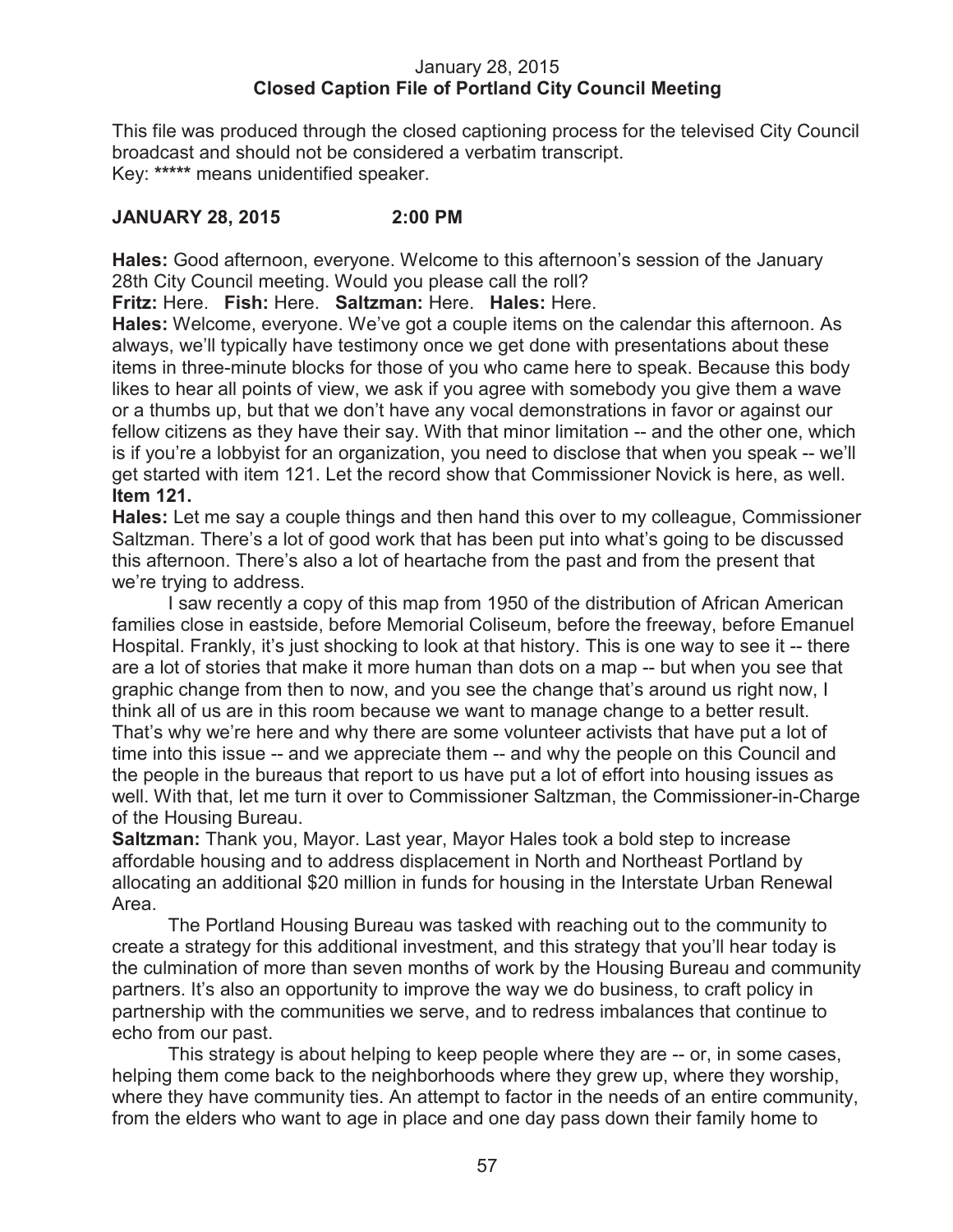young renters wanting to find housing that they can afford near family and community to those wanting the security of buying their own home.

Before we get to the details of the Housing Bureau's recommendations for how we will achieve that, we need to acknowledge two things. First, there's an important history -as the mayor was just saying -- that brings us to this moment. It's a history that has resulted in gentrification and displacement.

Second, it was the resolve of community members and leaders that made this possible -- made this investment plan that you're going hear possible. So, we will begin today's presentation with Portland Housing Bureau Director Traci Manning, and also Bishop Steven Holt. And Bishop Holt will give us a sort of historical overview of displacement in North/Northeast Portland, and Director Manning will queue up the recommendations. And then we have several invited guests after that, and then we can open it for public testimony. Director Manning?

**Traci Manning, Director, Portland Housing Bureau:** Thank you, Commissioner. Mayor, City Council. So, since you allocated these funds last year, PHB has been engaged in a process with the community to ensure we steward these funds so they have a real impact on the community that you asked us to serve.

We have a map up here -- we'll have a few maps to go along with that of that the mayor -- and this is our study area. It aligns with the URA boundaries in Interstate, but it also corresponds with historic red-lining and displacement historically.

As a starting point, we reached out in a number of ways, including four community forums that attracted 451 participants; and a gathering of faith leaders serving North and Northeast congregations. To us, this outreach was really vital, because we knew we had to do things differently and so we couldn't go to the community already having answers and plans. Building housing is frankly something that with our partners we're pretty good at, and we could have accomplished that without a lot of process. But to have a different impact, the strategy had to be more about the people, more about the community, and specifically about this community. And the community offered quite clear feedback on what kind of housing would have the most impact. They very generously came and shared personal stories of theirs and of friends and family. They sent in written notes and they spoke of the reality that they are living in the community every day.

During our early planning stages when we were reaching out to understand how to best get this information from the community, we were incredibly fortunate to meet Bishop Steven Holt of International Fellowship Family and the Eleven45 group, Faith Leaders Engaging in Social Justice Issues.

I will say that the Bishop's willingness to engage his leadership to this process and quite frankly to me have been instrumental in our ability to connect with the community. He has lent his time, his name, and his credibility to shepherd this process because he needed to see that it was true to the people that we're trying to serve. And Bishop Holt's role in facilitating our community forums, he presented the historical context this work is based in and how displacement has more recently impacting the community of North and Northeast Portland. And so now, I will turn to him to share that history again with us here today.

**Steven D. Holt:** Thank you, Traci. If you will look above at the screen, it talks about something I call a backward glance and a forward look, meaning we took a moment to look back to take a view of our history, take a moment to learn from our past, and then take a moment to look back so that we don't repeat our past.

Mayor, you already identified some of the displacement events: the Vanport flood, the I-5 freeway, the Coliseum, the Central Albina study, Emanuel Hospital when it broke ground, and then the Interstate Urban Renewal Area. All of these events impacted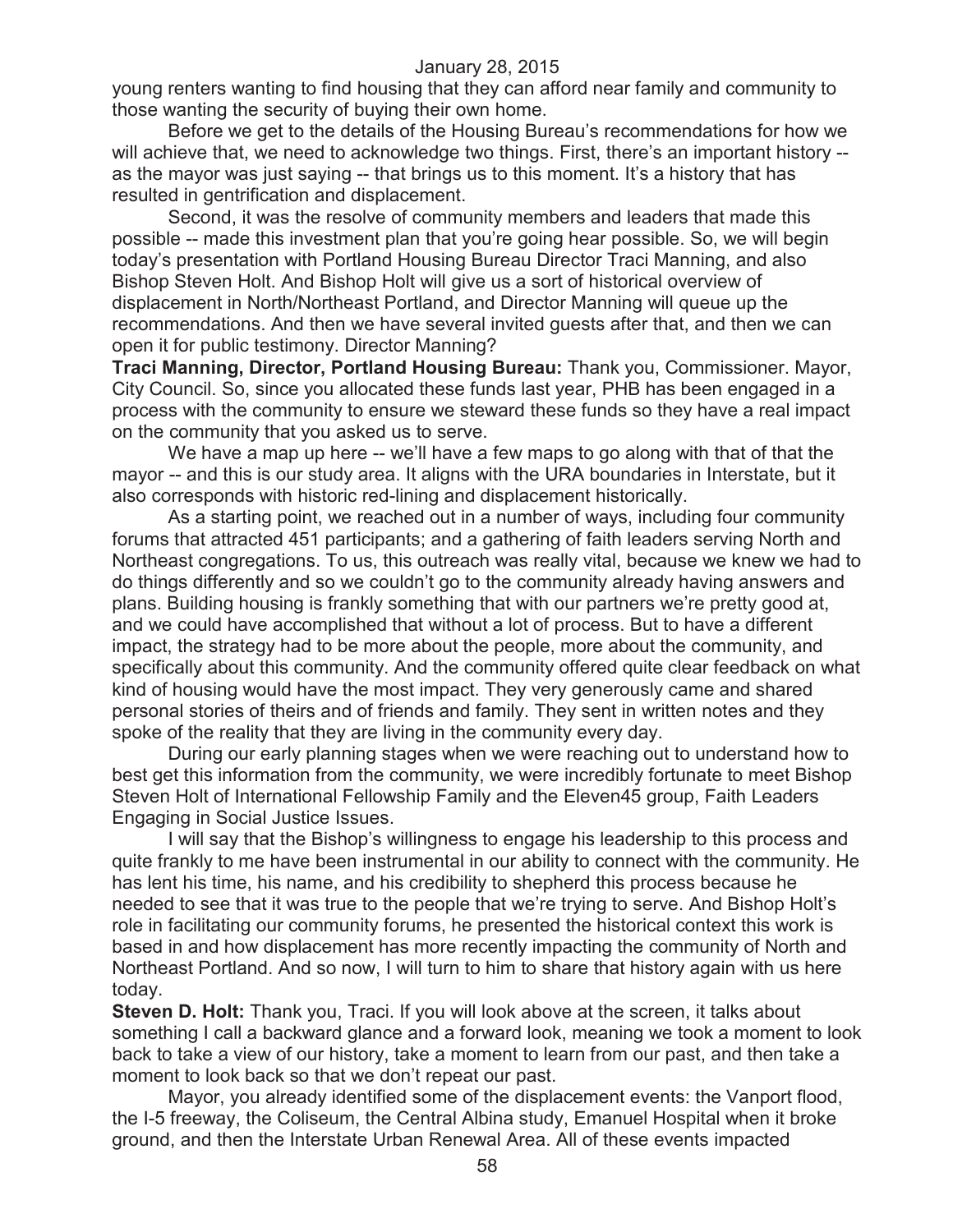thousands of families and thousands of households and caused what we're calling gentrification or intentional displacement that left significant emotional and relational boundaries.

The next portion of what we're going talk about or what I want you to see -- the slides that we're going show are from 1970 to 2010. It is also the area of study, and each one is in a decade increment. So, 1970 to 1980, 1980 to 1990. It's color-coded to illustrate where the concentration of where African Americans lived during this period. As you're seeing them switch, we have 1980. 1990, you see what I call the dark chocolate extending. And then we see 2000, there's a switch -- not as much. Then 2010, there's almost an absence of the dark chocolate, or where African American s were concentrated. As you know, it's gone from 31% of people of color who lived in that portion of City to less than 13%. It's been a significant impact.

During the period of transition, there have been promises that have been made and weren't kept. What we're trying to do is make sure that doesn't happen again. I'm a native to the city, I've been here all my life. I don't want he see it from a distant position, I saw it from a direct impact. I also was one who lived in that area -- no longer. My family lived in that area -- no longer. Businesses that were there -- no longer.

There's something we have to do, and I'm excited about our opportunity to do something in regard to that that brings us to this moment. And so, we look back but we don't look back to stay there. We look back to learn, we look back to change, and then see what we can do as it relates to going forward.

To that extent then, we've got some community people here to talk about currently how the impact of gentrification and displacement is happening or what it has cost. **Saltzman:** So, I'd like to ask now Andrew Colas of Colas Construction, who is a longtime member of the Portland Housing Advisory Commission where he's played a lead role in the Housing Bureau's equity agenda. And we will also hear from Dr. Mark Strong, lead pastor of the Life Change Church in North Portland; and Katrina Holland, a community member who was a passionate advocate for this funding from the very beginning. Andrew, why don't you go first?

**Andrew Colas:** Thank you very much. Good afternoon, Mayor, Commissioners. I'm very happy to be here today. I just wanted to talk to the commission and the folks in the room today just a little bit about why I'm here and kind of what role I've played in this.

I've been -- as you said -- on the Portland Housing Bureau Advisory Commission. It's an advisory role. It's a committee, but we all every single month meet for two hours and we talk about these kind of problems that Bishop Holt spoke to you so eloquently about earlier. And I've been on that for five years. And I've constantly -- we've gone through a tumultuous time as far as our economic situations. We went from a time where there were zero dollars, banks weren't lending to anybody, housing wasn't an option for anybody to now where you see 23 tower cranes in the area. You see a bursting economy right now. And for me -- I'm the president of the National Association of Minority Contractors -- I want to make sure that while there's these huge development opportunities, that we're creating opportunities for our minority businesses. It's about economic development for me.

So, I'm happy that we've gotten to this point today. Is this the solution? No. But I think this creates a really good template and model. One of the biggest things that I'm excited about was the process that we went through. I think it was a very inclusive process. I commend Director Manning for her outreach. She has some great people that work in that organization. Specifically, I'd like to mention Nate McCoy, Leslie Goodlow, Karl Dinkelspiel. They were very involved in this process -- and it was a very engaged process. There were four community meetings that took place, and we got some really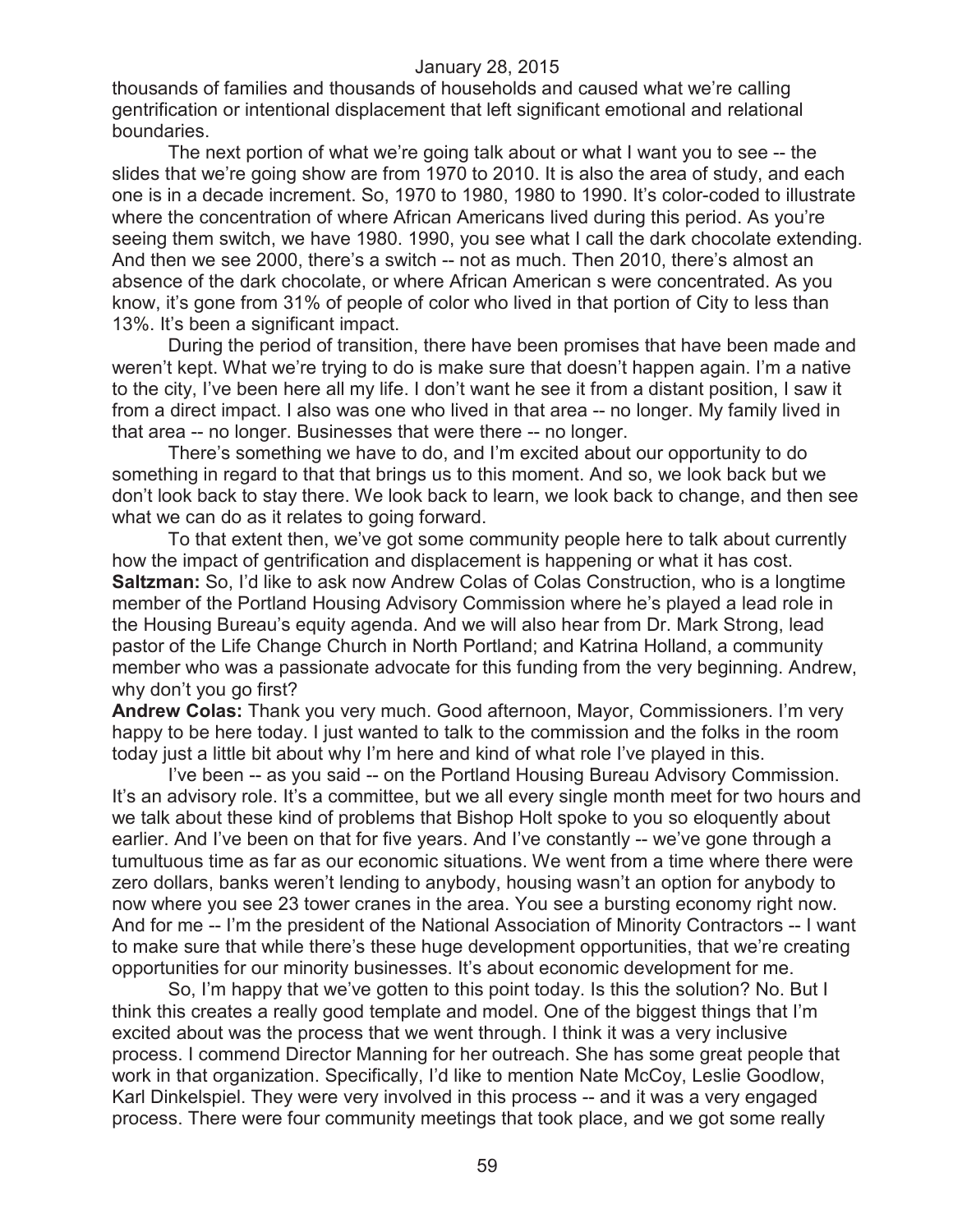good feedback from a lot of different members. So, I feel good about hearing lot of different voices because it's important that we hear various voices in the community.

For me, I look at the fact that right now, they've identified 120 homes that they want to make sure -- 40 homes to be built, and hopefully we can create those opportunities so that African American s and Hispanic Americans and Native Americans and other communities of color have opportunities to live in those homes, and then making sure we retain 80 homes. So, that's not a huge number -- it's 120 homes -- but if you think about it, the average cost of a home in that area is about \$250,000. So, if you do the math on that, you're looking at right around \$30 million.

Over the course of the next 20 years, I believe that the price of homes in that area will double with the amount of people that are moving in. The key to economic success in the United States is home ownership, and it's so important that we invest in this. 120 is not enough but it's a start, it's a template. These aren't the only dollars that are going to be deployed from the Portland Housing Bureau, but these dollars we're going look at, we're going to have community members that provide oversight, and I think we're going to create a template of how dollars in the future should be deployed. So, I'm very excited about that opportunity.

In regards to NAMCO, making sure that we create opportunities for our businesses to grow. We have over 30 members of this organization. I think we played a key role in bringing together communities and putting together this petition to hopefully get to this point today. And for me, looking at creating opportunities for businesses like Affordable Electric, Professional Minority Group, Ray Moore Construction -- just to name a few -- City of Roses -- there's a lot of great contractors out there -- Primo Construction.

So, when we make sure these dollars that are going to be deployed -- \$20 million - actually impact these businesses that employ diverse communities, again, we're touching on economic development. That's how we make sure that people within our community have the opportunity to purchase these homes, have the opportunity to maintain in this neighborhoods.

It's so important that we focus on that as we deploy all funds, not only out of the Housing Bureau, but every bureau -- making sure that we're really creating real opportunities for these businesses. I feel very strong about the group that's at the Housing Bureau, and I believe in them and I know they're going to listen to the oversight. There's some been great people that have been at the table and they will continue to be at the table, but we need to push this forward and make sure that we do create these economic opportunities for all these businesses so that our communities can a part bring more prosperous in this city that we have been for generations.

Thank you very much for hearing me today. I look forward to hopefully moving forward to some positive outcomes.

**Saltzman:** Thank you, Andrew. Dr. Strong?

**Mark Strong:** Good afternoon, everyone. Just appreciate this opportunity to kind of share a little bit of some of what our experiences have been.

I've been a pastor in the Williams corridor area for close to 27 years. A pastor in Life Change. And to say the least, there's been quite a bit of charge that's happened in our neighborhood and in our community. It's a whole 'nother world than when we started.

I think one of the impacts that some of the changes had on our congregation has been that, for one, you can't get to church unless you have a place to park. People have not really had the ability to speak or influence in terms of what's been going on in the community. And it just kind of creates a lot of angst, emotion, and frustration. And so, part of my responsibility as a pastor is to care and love for the people, but this whole gentrification piece has created a whole other entire issue. It's almost like a loss, or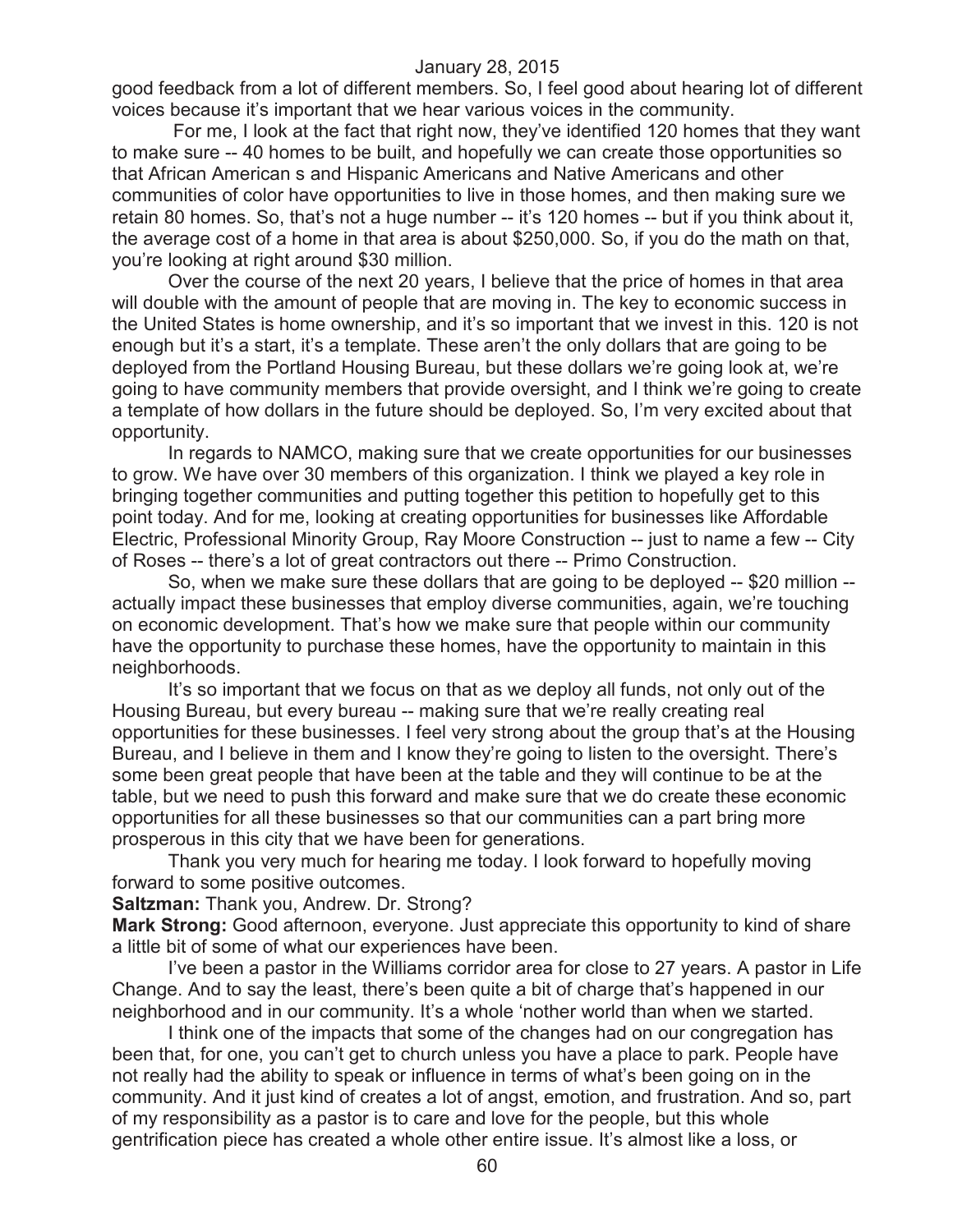someone who's grieving because something that was there prior is not there anymore. And grief -- if you don't have the proper outlet to be able to find the support or sometimes just to talk, it makes it difficult.

That's why I appreciate the process that the Housing Bureau is going through that gives the community an opportunity to share some of the pain, the frustrations that the faith community has experienced.

I think to kind of sum up what some of that angst and some of that psychological pain the community has experienced -- just two conversations I had. One was with a young woman who went to our church. She was probably 23 years old. I was having lunch with her, and she says, Pastor Mark, you don't understand. She said, when you guys were growing up in this area, you guys had places where you could go to, places where your friends hang out that you called your own. We don't have that here anymore. There's no park that's our own, there's no place that we can just hang out and say is ours. And that's true, that has been kind of obliterated with some of the changes that have taken place.

And the other conversation is with my own mother. My mom is 76, my dad just turned 80 this year. He's still in good health, he still works every day. Still sober minded. And my mom just began to open up and pour her heart out. She says, you know, your dad is like a lost man. She said he comes home from work, he sits around, and he's just lost. There's been so much changes that's taken place in the community that he has no place to find his bearings or find his moorings because of all the changes that have taken place.

And so, I think it's important to realize, those are just two conversations but you can multiply that numerous times in terms of what people are feeling in their hearts and what they're feeling in their souls concerning the change that's taken place.

Now, much what has happened has happened, not all of it is bad. But I think that a process like this where the City can come back and say that we are interested in trying to do something to make this situation a little bit better I think goes a long way, as opposed to just saying that it's done, it's over with, and get on with your life. So, I think even this is kind of a compassionate way to put a little ointment on a gaping wound in the faith community and the African American community as a whole.

#### **Saltzman:** Thank you, Dr. Strong. Katrina?

**Katrina Holland:** I also want to thank the Portland Housing Bureau and the City for devoting a lot of their time and effort making this an inclusive process for how we can repair some of the issues we face in North and Northeast Portland.

I'm here to kind of give a perspective of what I see happening with the opportunity that's presented before us, and also kind of give an outlook as a millennial, a young person who is looking to establish roots in Portland and grow and invest.

I would say there's a general sentiment among community members outside these walls -- namely historically marginalized populations -- and it's a sentiment of angst. It's a skepticism mixed with hope that this time, things will be different. And as we sit here and stare at the frankly horrific history in Portland, ridden with racism, with shame, targeted displacement, we also sit -- I feel -- at a fork in the road that presents new paths that are untrodden to some really incredible opportunities.

I could sit here as an African American young woman, a soon-to-be graduated student, a mother, and I could tell you the troubles I faced despite many hours toiling through education, through efforts of economic advancement in several career sectors, and the shameful struggle I've had in trying to find a decent house for my daughter and I that doesn't cost \$4850 just to move in. That's real. But I feel like you've heard these stories time and again, the stories of skyrocketing rents and move-in fees, ungodly wait lists, and overcrowded multi-family units -- stories of unnecessary instability.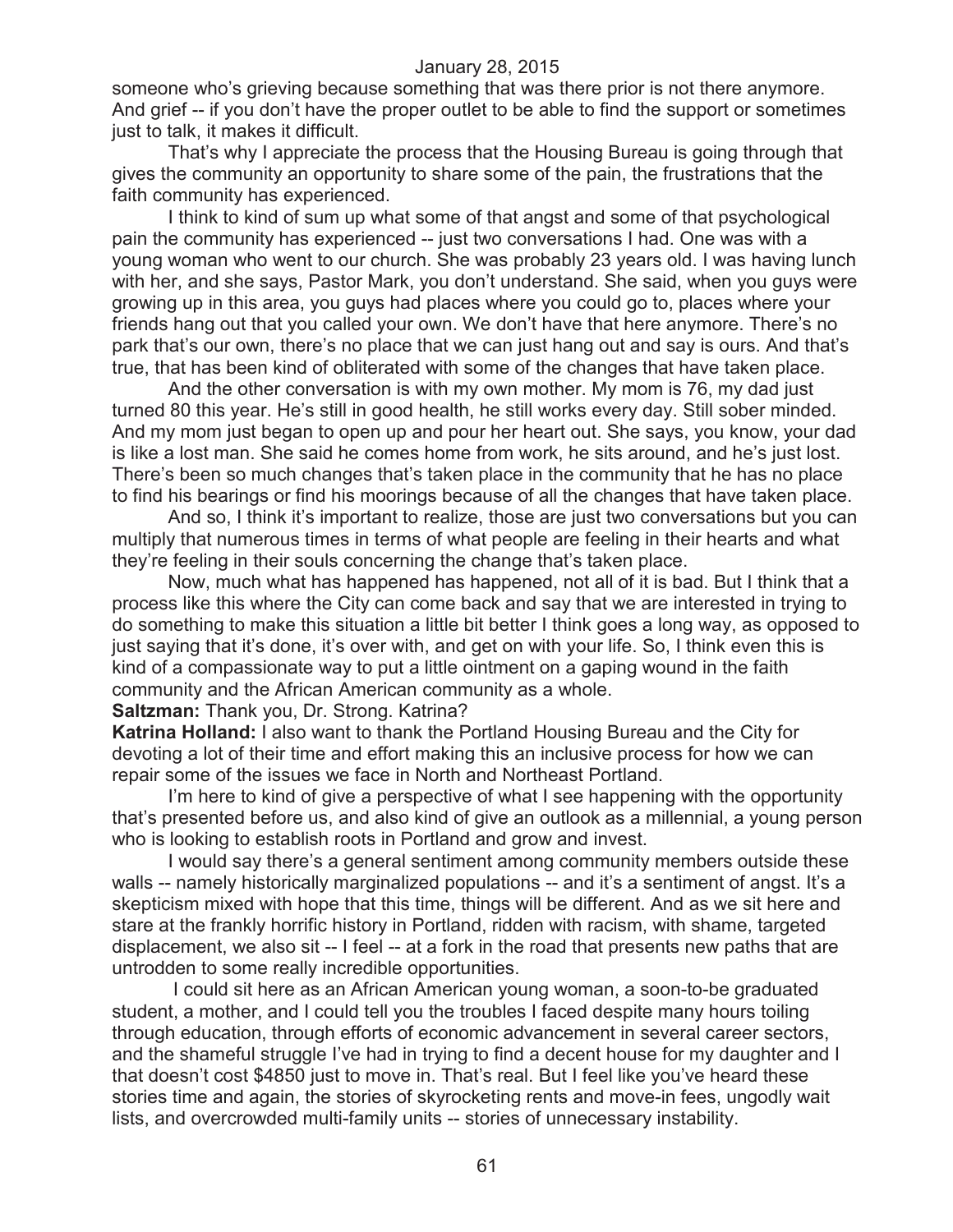Instead, I want to talk about the opportunity that I see. The opportunity we have in adding to our great reputation of microenterprise culture, world leadership in sustainable green living, international recognition for our innovative transportation policy and planning. This addition lies in executing true equity. And I don't say equity defined as the means of achieving the ends to achieving the ends of diversity or equality, but equity defined as the infrastructural modification necessary to achieve the ends of justice, of enhancing accessibility to opportunities for the socioeconomic stability and advancement that Andrew was talking about, and to achieve ends of simply living.

This opportunity is about fully realizing our potential in our city by investing in those who have been historically alienated -- folks who give major contribution to our city's wellbring in so many ways, and have for many generations. When deciding how to spend this money in this proposal and coming dollars, I do implore you -- not for the sake of appealing to your heartstrings, but for the sake of realizing what's really before us -- to keep in mind the following realities.

One -- I don't know if anyone remembers the process, but we are on a national stage with just this little bit of money, due to its symbolism and how it came about.

Two, we cannot wait for and rely on the private sector to raise wages enough to support some of the changes that have happened in North and Northeast Portland, and we cannot wait on the rental market to crash to make units affordable again. Lack of demand may bring prices down, but again, the stakes and damage control on such conditions are way too high. Not only that, but people are paying these astronomically high rents, so there's really no reason to change them. And if these changes were to happen, I don't think none of these phenomena are going to happen anytime soon. However, the demand is now.

We can't wait because people like myself, millennials attempting to build our socioeconomic foundations are staring at unjust scales. I mean, we have to make decisions between health care, food, paying rent or the mortgage, building a family, career choices, caring for our loved ones as they age, student loans, and more -- and I really think that's unfair -- despite doing all we were raised to do, which is go to school and have lofty career aspirations.

So, I support the plan that comes before you today. Like Andrew said, I don't think it's a complete fix, but I think it's a step in the right direction. As you hear this proposal, I ask that you keep this fork in the road that I've attempted to bring to the forefront of this discussion. We can continue business as usual, investing in things we've done previously, increasing our risk of stifling advancement towards true social equity and justice, or we can stare history in the face and say, "no more" -- and I think we have that opportunity.

We can be an example to the state and to the nation because of where we are with this process. We can show them what equitable and impactful economic development looks like. I challenge you to not look at this proposal as not just another series of line items in a budget, but as the catalyst to a driving force that is going to promote equitable enforcement for all Portland citizens, especially the historically disadvantaged. **Saltzman:** Thank you.

**Holland:** Thank you.

**Saltzman:** Thank you all.

**Hales:** Thank you.

**Saltzman:** Our last panel member before we bring Traci Manning back up to walk through the details is the Reverend Dr. T. Allen Bethel, President of the Albina Ministerial Alliance; and Cat Goughnour, who is with the Portland African American Leadership Forum, a group that was instrumental in bringing this proposal forward. Welcome, Dr. Bethel.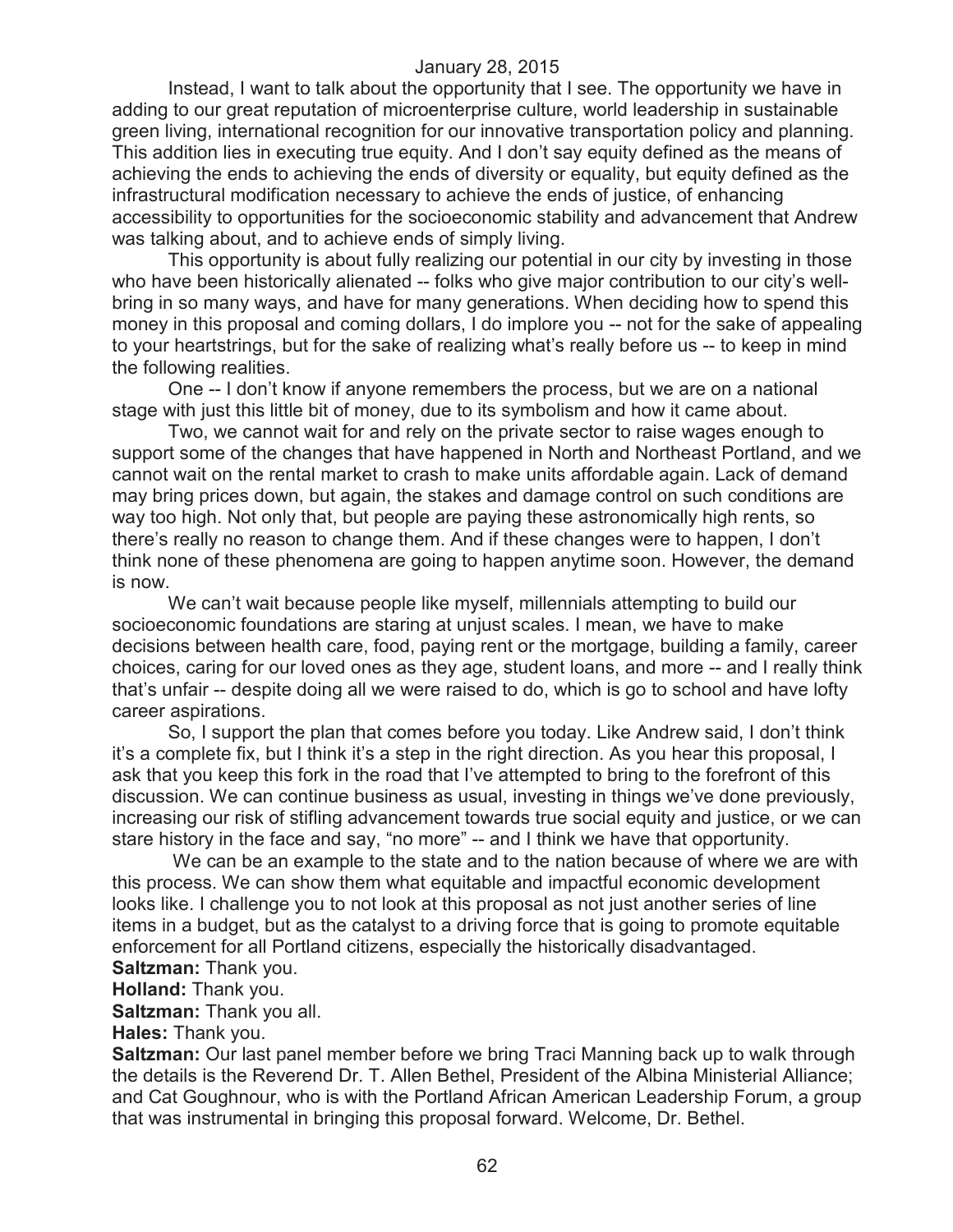**T. Allen Bethel:** Good afternoon. Dr. T. Allen Bethel; Senior Pastor, Maranatha Church; Albina Ministerial Alliance President; and a member of PAALF. I am a Portland resident. Thank you for the opportunity to address the council today in representing the approval of the North/Northeast Neighborhood Housing Strategy and the Interstate Urban Renewal Area tax increment financing, as well as general fund dollars.

While it remains true that the African American Black population in Portland and Multnomah County has been identified as one of the most vulnerable and most at risk for continued displacement or loss of stability in the Portland Housing Bureau study area, the gentrification factor -- which has and still does impact the North/Northeast community -- is still a concern. Mayor Hales and some PDC members and perhaps some Housing Bureau members may remember October of 2013 of a tour hosted by PAALF to view those gentrification impacts on the Williams and Vancouver Avenue corridor, and a conversation at Legacy Emanuel Hospital about the community concerns and some specific requests of the mayor and the PDC.

Subsequent to that date, due to the significant role that PAALF played in hosting community forums, etc., which led to the announcement of the additional \$20 million that we are discussing today -- and in fact, we need multiple 20 million dollars to adequately address these issues.

Now, the proposed distribution plan contains items that are conducive to rebuilding the North/Northeast neighborhood community. And yet, the amounts do not go far enough to address long term housing stability. What other funds can be leveraged with this small amount of \$20 million? Are there funds in the affordable housing set-aside? What other funding streams are available from the City? From federal funds? How will these funds and others address and benefit long-term stabilization, home ownership, low-income affordable housing? Realizing that this \$20 million is a budgetary shift of funds from PDC to PHB, and that there's no expected or forecasted increase in the urban renewal area budget, are there other funds that should be included in this discussion and the North/Northeast Neighborhood Housing Strategy?

I ask further that as these funds are distributed, invested, used for banking, that the opportunity for housing, construction, planning, designing and development opportunities - but not limited to those -- be made available, openly, fairly, equitably, to guard against any single source individual firms. That we further work towards a comprehensive plan that includes self-determination, where the people of the community have a stronger vested say in how their community is developing.

This comprehensive plan or a people's plan will help address the long-term solutions for the \$20 million over the next five years that will yield a response when these systemic issues that have affected North/Northeast Neighborhood will rise again -- and I believe that some of them will -- that the response will be we -- speaking on behalf of the City -- we did do, we did give, but it does not go far enough.

While the issues still remain for housing issues in North/Northeast, we remain unabated to remediation and the elimination of these issues. The critical work of moving these policies to practice is our utmost priority to ensure that the mistakes and shortsightedness of the past are not repeated, and to directly address current realities for the Portland's African American and Black population.

This is a marathon, it's not a sprint. We join you on the marathon to design with the people's input, and rebuilt our North/Northeast neighborhood. And I remind you -- what's going to be different about this? We want to hold you accountable. As you said, it's going to be the way we go about doing it. Let's go about doing it the right way so we can eliminate these issues, not repeat what was in the past, and see a fruitful North/Northeast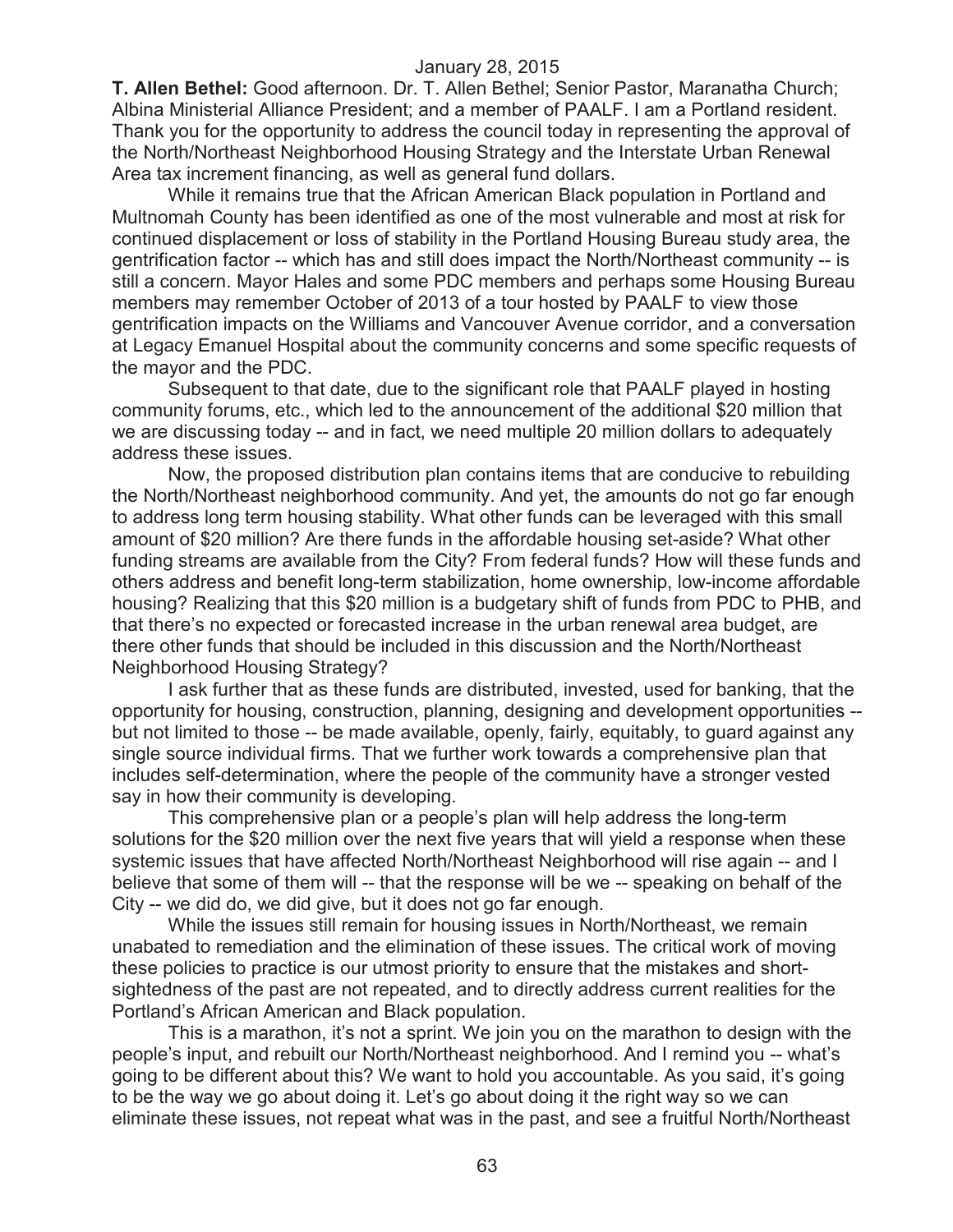community rebuilt, reliving -- that's not a correct word, but you get my point -- that we can go together hand in hand and achieve a great community in the Portland area. Thank you. **Hales:** Thank you very much.

**Saltzman:** Thank you, Dr. Bethel. Ms. Goughnour?

**Cat Goughnour:** Good afternoon, Council. Thanks for providing this opportunity to weigh in on the North/Northeast Neighborhood Housing Strategy discussion. I'm Cat Goughnour, and I'm a graduate from the Portland African American Leadership Forum. I'm also a community health worker and an equity consultant. And today, I serve as an advocate for the Portland African American Leadership Forum for our people as a steward of the process to stabilize and heal Portland's Black African American community.

First, I did want to echo Dr. Bethel's points and the points made by all the other panelists about the impact of displacement and gentrification on our community, and lift up the urgency of the issue we face. I also really want to commend the responsiveness of the City to PAALF's advocacy in 2014, which lifted the needs of our community to the national level. It facilitated the beginning of a difficult and long-overdue conversation about the root causes and upstream solutions available to overcome Oregon's racially exclusionary path.

Through this good faith effort, we see the promise of a long-term City-community partnership to continue allocating resources based on need. The individual and community impact of multigenerational disinvestment and displacement for any people is trauma. Dr. Strong spoke to this. It's a pain, a suffering, loss of community ties, loss of place, and loss of belonging.

In 1993, we had created the Albina community plan in conjunction with the City, and it was a comprehensive, proactive, community-led, anti-displacement, anti-gentrification planning document which promised to stem the impact of hyper-investment in the Interstate corridor Urban Renewal Area.

The purpose was to bring the benefit to the residents, not just redevelop sticks and bricks.

An area that was segregated, red-lined, disinvested in, and whose peoples' equity was stripped through the housing crisis. However, over the past 15 years, our people have not been able to take advantage of the renewed investment. Therefore, we think a healthwealth strategy is needed.

By investing in the most vulnerable and excluded, we can achieve multiple returns on investment including both regional economic prosperity and well-being. As Katrina outlined, the returns on investment are exponential.

Therefore, we need to aggressively tackle the root causes, which concentrates poverty and which at this point is moving our community members out to underdeveloped parts of the city and concentrating poverty again.

To this end, we believe our right to return policy to areas of high opportunity makes a lot of sense. We believe the \$20 million allocated to the City marks a sea change in budget and policy practices and bodes well for future policy interventions to stem disparate impact and different treatment that our community has faced and continues to face.

At this point, we do need -- as Dr. Bethel said -- exclusive assurance and commitment that this \$20 million will be the seed that catalyzes strategic system change to close the gap between those who are thriving and those in need, and it's not just a one-off. We need to leverage this investment many times over to address the long-term housing stability, home ownership, community development, and place-making for our community members.

PAALF's advocacy made plain the push-pull factors and showed market forces were one of the main determinants of where our people are living. Therefore, housing choice was not the thing that moved our people around the City, desegregating this area.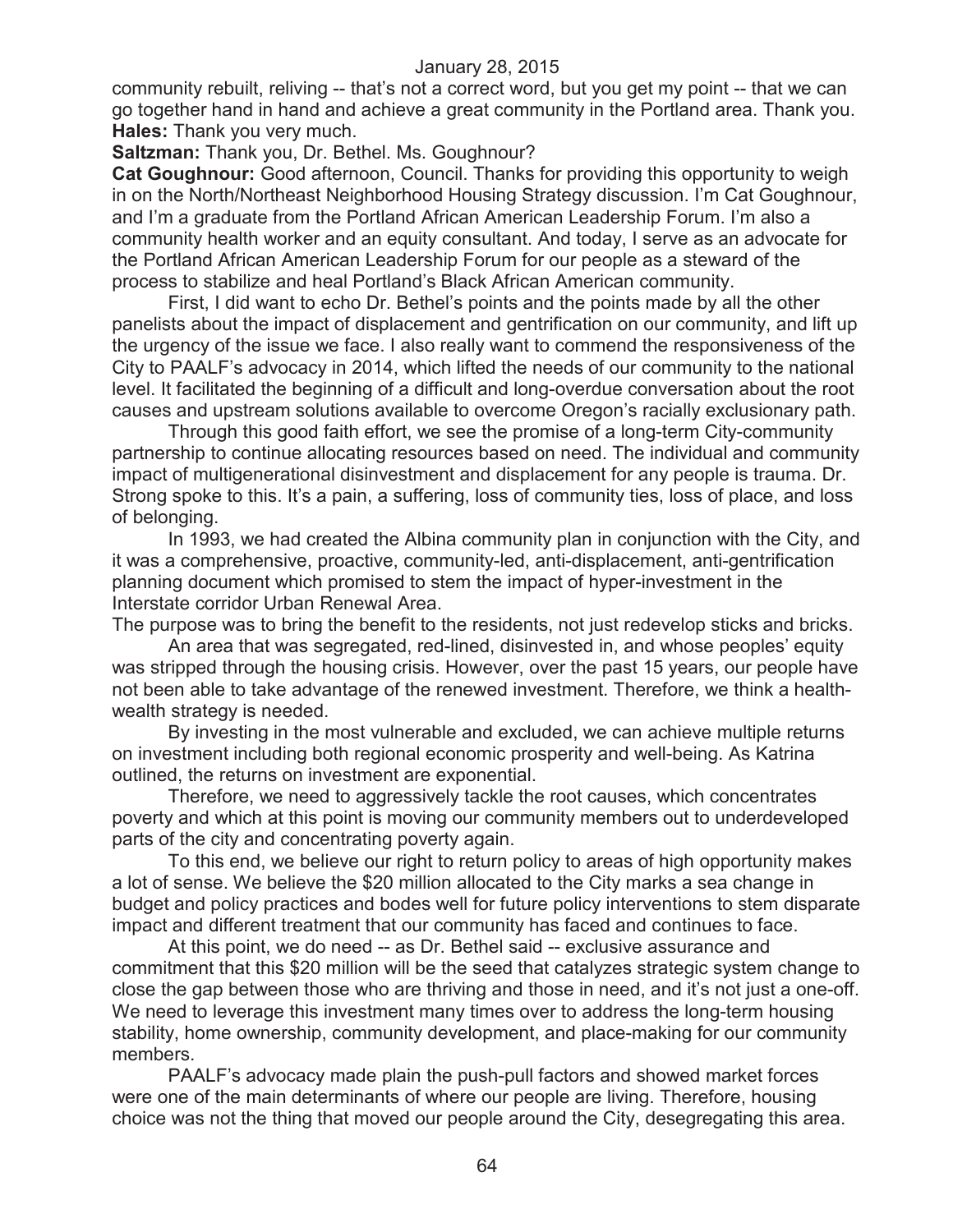The affordable housing dollars made available through the City's 30% set-aside from tax increment financing -- we'd like to know what amount has been captured to-date. It was always meant to be a floor and never a ceiling. So, we're curious as to what antidisplacement resources are truly available in this strategic stabilization policy.

As Dr. Bethel mentioned, PAALF has just been given funding to go forward with our people's plan, which will be another community-led community development plan. It's a whole-system comprehensive approach addressing and redressing the critical social, environmental, and health issues facing our community.

We do think it's important to say there are differences of opinion within our community, we are not a monolith. However, we all agree that \$20 million isn't enough. We all agree that promises have been broken. We all agree more can and must be done, and we want to work in collaboration with the City to create a holistic community development strategy and action plan. I'm not sure how much time I have. I'm probably at the end. **Fish:** May I ask a question of Dr. Bethel quickly? Dr. Bethel, you said a lot of things that struck me, but one was you raised a cautionary flag about how the moneys are distributed. **Bethel:** Yes.

**Fish:** And so, that goes to the whole question of transparency and integrity of the process. You know, sir, that the Housing Bureau uses a Notice of Funds Available process, where they advertise their dollars and they solicit proposals. Then they rank them -- and use a value system to rank them -- and under Director Manning's leadership, equity has been raised to a more prominent place. That's created some conflict with some of our partners, but. What specifically in that system do you want to us pay particular attention to, sir? **Bethel:** Thank you for the question. I wish you would pay careful attention to the ranking, the questions asked, and the persons who do the ranking. I'm familiar with -- in several organizations, not only for the City, for TriMet, and other groups -- that when do you the ranking, based on who's sitting there and relationships with a particular firm or individual that you've had history with, say, for five, 10, 15 years, there is sometimes an inherent bias when you set down that I know what this company can do. And so, sometimes they are ranked a little higher and the other companies are ranked a little lower.

I think we need to have a comprehensive look at that to try to guarantee that we don't end up with the same company or companies always getting the contracts and then talking about we are going subcontract something out, and we get some subcontracting - very little -- to low-end jobs, or we get subcontracting to a front. Those are issues that we know are there. We've just got work to eliminate them, and especially in North/Northeast Portland and its redevelopment.

**Fish:** Thank you, sir.

**Saltzman:** Thank you both. Now, I'd like to ask Traci Manning to come back up and she'll walk us through a PowerPoint, the details of the plan. And Leslie Goodlow -- played a big role.

**Manning:** Anything that goes well is her doing. So, thank you very much. Really appreciate the commentary of our guests. Registered very true, I'm sure, to our own experiences -- certainly to what we heard in the forums. And hopefully, these recommendations respond to what we heard from the people who are living these experiences every day.

As part of those community forums, we asked people to fill out comment cards -- 300 people agreed to. Nearly half of the African American homeowners said they were at risk of displacement, and a common reason they listed was an inability to afford costly home repairs. So, the first strategy that we are recommending is to spend \$4 million on keeping people who are still in the community from losing their homes through the provision of home repair loans and grants, an already successful strategy.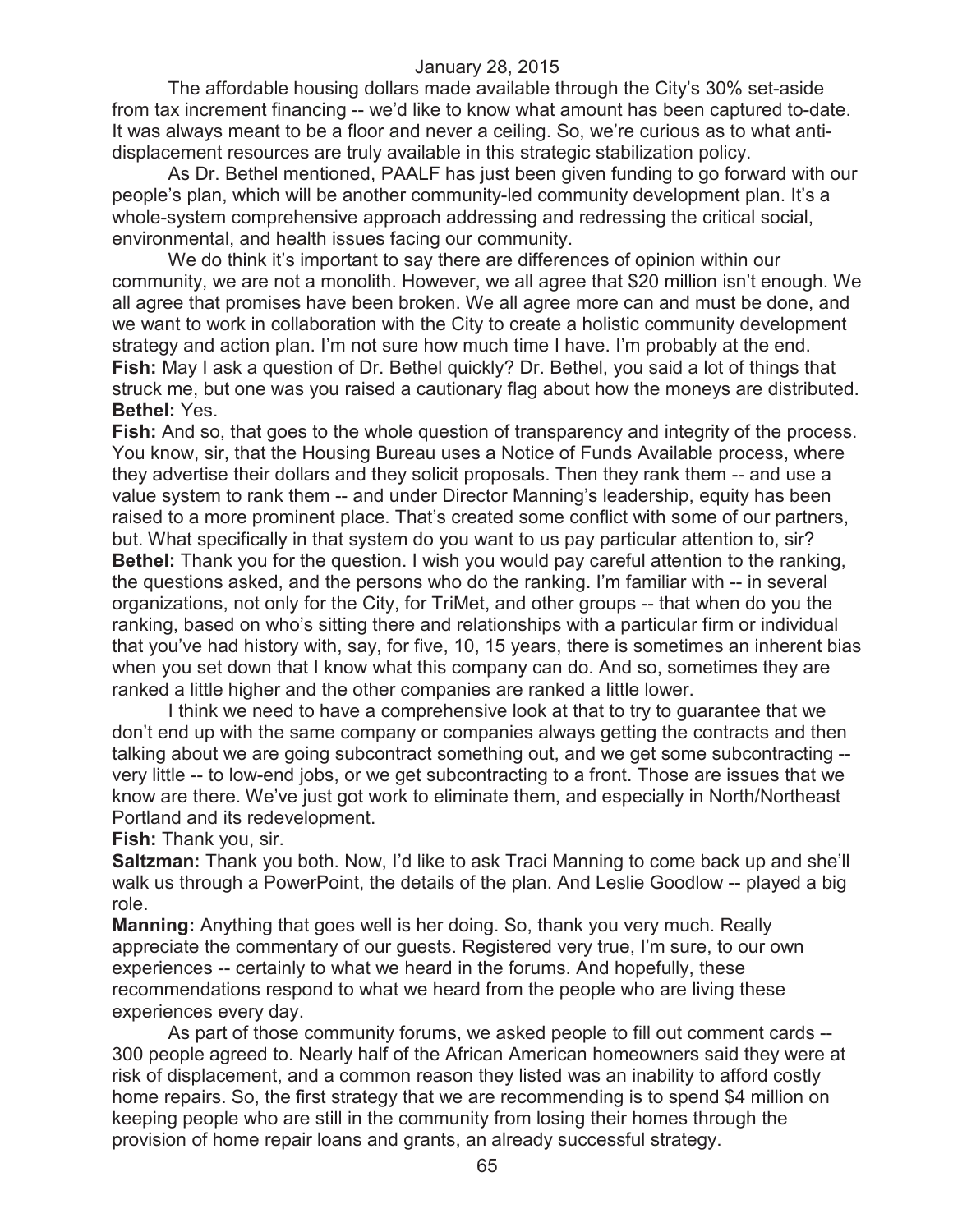Another common theme -- and one you've heard today -- was the need to help people become homeowners. Studies have shown that one key driver in the wealth gap between African Americans and whites is the years of family home ownership. So, we're recommending allocating \$5 million over two different strategies to increase home ownership opportunities in the area. First is to assist first-time home-buyers -- 2.4 million would allow to us move an additional 40 households into home ownership, and an additional 6.2 million to develop new affordable housing homeowner stock in the area.

We're also recommending the creation of rental homes. We found through comments at the forum that 83% of all of the renters who attended those forums responded saying they were at risk of displacement, and half of those were people of color. So, we are recommending that we invest \$4.5 million, plus land that PHB owns currently on the east side of Martin Luther King, Jr. Boulevard just south of Fremont. This is something, as all of these strategies are, that we can put in place immediately to increase the supply and availability of affordable rental units. This investment will allow us to build 40 to 80 new units, depending on size. And one of the other things we heard very strongly at the forums was the need for family-sized units that were worked with family amenities.

Another thing we heard a lot at the forums was about mixed use developments, that there should be a space in the ground floor of this building to support neighborhood businesses. Something that Bishop Holt, as well as a number of the panelists talked about -- those economic opportunities accruing back into these communities. And so, partnering with PDC and a number of the folks we met through this process, I think we can identify local businesses to be part of that development.

Next up, after that project, we've identified an additional \$3.5 million to assist a second development. PHB owns a second piece of land at Rosa Parks and Martin Luther King. TriMet owns a piece of land, Multnomah County owns and piece of land that they have expressed real interest -- and they attended all of the forums with us to hear from people what they might want them to do with their land. We've also been approached by three different nonprofit organizations that own land in the district. So, we know there's a lot of potential there.

And finally, we received really strong support from the community for a strategy of land acquisition and so, we have recommended \$3 million of the money be used to acquire land.

I was very compelled by the thoughtfulness that came up with this strategy. It's very important to us to get this money on the ground quickly. And when I say us, Commissioner Saltzman and Mayor Hales have felt very strongly that we need to move very quickly, and I appreciate that prompting. But we also know five years is really a very short period of time, and acquiring land that can be used in the community is a way to have a longer term plan, a longer term strategy, and frankly have faith in the people who have been part of this process and have said they want to step up and figure out how to get that land developed. **Fritz:** Is this in addition to the previous list you just gave us of the PDC --

#### **Manning:** Yes.

**Fritz:** It is. And is it multifamily properties?

**Manning:** To be determined. Land that would be for affordable housing development, guided by the community.

**Hales:** May be mixed use with --

**Manning:** Mixed use, certainly, always when it's on the main arterial streets, which [indistinguishable] most of the Urban Renewal Area is.

**Hales:** And that would mean PDC putting in additional resources to make sure that the commercial side of it worked.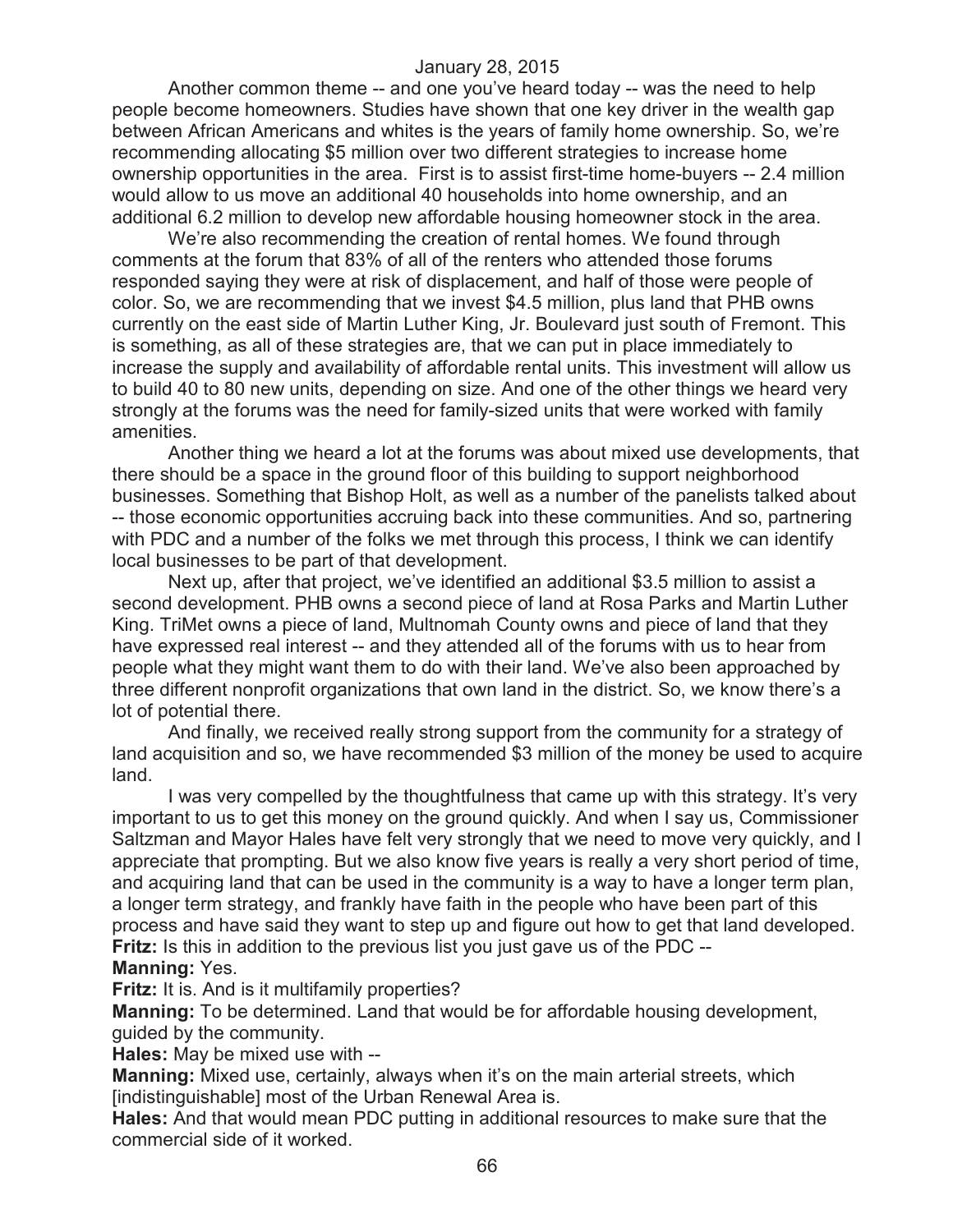**Manning:** Yeah, that would be fabulous. Yes, they've worked with us closely on that. Something you heard from the panelists and something that we heard and challenged ourselves with all the time is, how is this really going to be any different? The community has offered feedback in plans before, and previous public processes were developed with outcomes that are yet to be fulfilled. So, we knew we had to answer that question. And much of what you've just heard is in fact not that different. These recommended investments expand a number of our existing effective programs to fund affordable housing development.

The strategy often includes several new practices and policies that will impact how we do our work, shaped by the stories people have shared. During the forums, a lot of what we've heard also had to do with the access to housing -- again, part of the testimony you've just heard -- as well as the economic forces that have shaped this community.

So, there's a number of practices outlined in the full report, which I will not go into all of them, but do I want to highlight a few. Fortunately, very early on in the process, Commissioner Saltzman expressed an interest in whether we could create a priority in the housing we'd create for people who have been displaced or at risk of displacement from this community. Since we had that extra time to work on it, we've been working with the City Attorney's Office. We were able to reference similar policies that have been successfully implemented around the country in New York, Massachusetts, California. So, we now know that it is legally possible to create a preference based on a geography. So, people who have previously or currently live in that geography. So, we will work with community members as well as the Attorney's Office so we can craft the mechanics of the police that will really, truly impact the people that we're trying to serve while meeting legal criteria.

Economic opportunity -- you've heard a lot about that, we certainly have as well. Maxine Fitzpatrick has been reminding me for years and years that housing development is economic development. Andrew Colas speaks very eloquently and persuasively over the years about how vital it is that the economic benefits that will accrue to this work stay in the community.

So, as part of our strategy we will continue to partner with PDC to identify those community-based businesses that can be commercial tenants on the ground floor of these developments and others to come. We'll increase our MWESB -- minority, women-owned, and emerging small business -- subcontracting goals, expand them to include professional services and focus on our minority contracting. And we'll work with PDC and communitybased organizations to assist some long-term property owners who are interested in developing their land or offering housing. It was something that we actually heard quite a bit during the forums from people who said, I have land, I'd like to help, I don't really know how, I don't trust.

It's frankly not something that we as a big government bureau are great at. We work on bigger scale things. So, we're going to take a little time and work with some folks in the community who can be good at to it help us figure out how to help these smaller property owners do what they want to do with their land for the benefit of their community.

So, next steps. PHB is also including two decision packages in the budget that I understand is due on Monday that are responsive to the needs you've heard about today. One would extend these successful programs that keep homeowners in their homes to the balance of the study area. Right now, of course, TIF can only be spent within the URA; our study area is larger. Keeping people who are still there in their homes is a huge priority.

A second decision package would extend the strategy of land banking to combat displacement and gentrifying neighborhoods citywide, including in North and Northeast Portland. And again, we've heard very persuasive arguments about land banking. TIF is a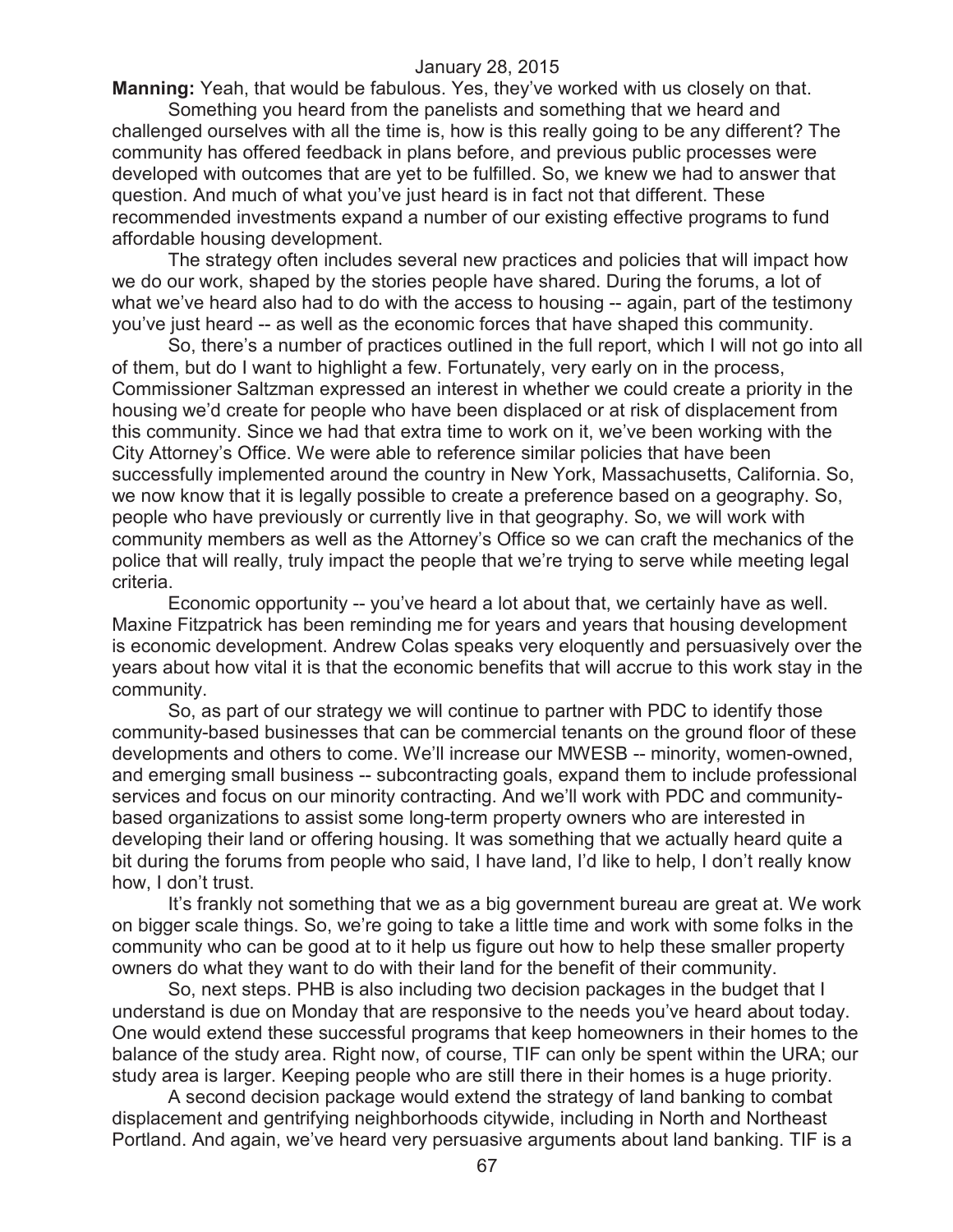somewhat imperfect tool for that. General fund -- we have already talked to -- and you'll see when you get our budget -- banks and foundations willing to match a general fund commitment for land banking in areas experiencing gentrification at least one-to-one.

Next, we were asked in a variety of forum about where the citywide place is where strategies are being discussed to on a citywide basis mitigate involuntary displacement. The Portland Plan actually does a really good job of outlining the need and some of the next steps for some of these strategies. We're asking to you ask Portland Housing Bureau, the Office of Equity and Human Rights, and the Bureau of Planning and Sustainability to convene our sister bureaus and work on strategies to recommend to you that would be citywide strategies to mitigate displacement. I know a lot of your bureaus are already working on things like an equity lens for capital investment, and so really just bringing those efforts together.

And finally, no matter how good these recommendations are, their impact will depend on how they are implemented. So, we've been working with Commissioner Saltzman and the mayor, and you've heard about this oversight committee, this issue of accountability back to the community. We are well aware that this is just a plan at this point -- no matter how well-intentioned -- and how we implement it makes all the difference in the world. And the people that frankly we feel like we owe most explanation to are out in the community. And so, Bishop Holt has agreed to help us organize this committee. We will report to them annually, as will anybody funded under this initiative -- we will report to them more than annually, they will report to you annually about how we're all doing and what they've seen. And so, with that transition, I will turn it back to Bishop Holt. **Holt:** I will wrap it up by saying thanks to all the presenters -- extremely clear in the articulation. I think we all are very clear on the need. It's now, how do we handle it on the back end? And our goal, our commitment, our desire is to see that what has happened historically is not repeated. This isn't much, but it is a significant step. So, thank you. Thank you for beginning the process. And with the opportunity to leverage relationships, other resources, and networks, I think something significant can happen.

The goal of putting the group together would be to pull some of the best minds and thinkers -- some of which you heard -- voices I'll be talking to about being a part of this group, part of this Council to do our part to help this relationship come to pass. We want to see something great happen. So, thank you. Thank you for this opportunity.

**Saltzman:** Thank you both. Questions?

**Fish:** Traci, could I ask two questions?

**Manning:** You can ask as many as you like. [laughter]

**Saltzman:** Andrew Colas talked about a menu of home ownership, which is wealth creation. And yet, one of the concerns we had that's been identified is seeing people priced out of their homes -- an affordability problem.

So, there are some models we use like land trusts and other things which maintain permanent affordability in home ownership but work against a little bit against the idea of wealth creation, because you're limited in how much you can make in order to maintain an affordable unit. I know this is a big question, but how do you reconcile those two in inner Northeast -- the desire to have homes that are affordable and accessible, and also the desire for someone to achieve the American dream of a home and potentially growing wealth through that home?

**Manning:** Well fortunately, we don't have to just rely on what comes out of our own brains. We've got many really able partners who understand that both of those can be co-equal goals. There obviously -- you can't have everything obviously, so it's about striking that balance.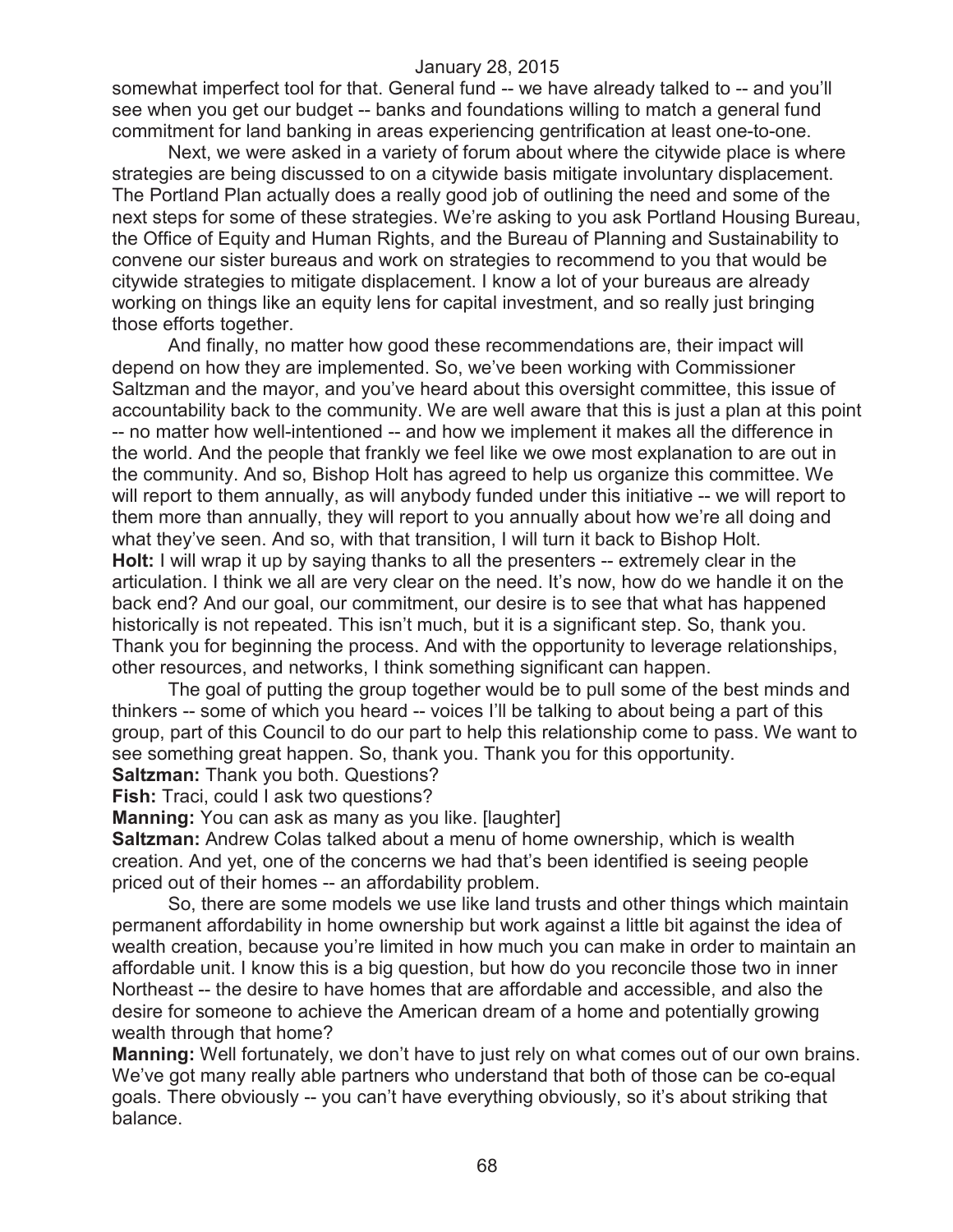For instance, I think the land trust folks would tell you that in their model -- and because of the funds they can leverage, as can other folks who do home ownership in the community -- that while some of the equity stays in the home to keep it affordable for the next family, because the family's paying less during the course of their home ownership, they have the ability to accumulate wealth not only through the appreciation of the home, the structure, but also through lower payments on an ongoing basis. They're not paying mortgage insurance, the mortgage payment is less. There's other models out there, but there certainly isn't a perfect solution. But you know, it's our job to set the outcome out there and certified smart people behind me to tell us how they can meet it. **Fish:** And it's also I think the community's role to figure out the mix of that, because there are different values.

The second equipment to ask has to do with the right of return. The federal Fair Housing Act -- which, for people who follow that law closely, the Supreme Court has taken and case and is poised apparently to gut it and say that disparate impact cases would no longer be actionable, which would just be in the pantheon of civil rights decision one of the all-time worst. But there are some rumors to that effect. The Fair Housing laws say that you have to take race out of equation when you're deciding to rent to someone. So, in an instance like this where disproportionately race is at the heart of a displacement story, how does a right of return work where race can't be explicitly a part of criteria for exercising that right?

**Manning:** Right. So, we've spent -- thanks to the City Attorney's Office and I think Linda Law has been working with us on this -- she may be her, as well. So what we've learned - you're right, we cannot call out any protected class. But we can call out a geography. This is a geography that has historically been the heart of our African American community. And so, folks who lived in that geography are not exclusively African American but certainly have historically been in large numbers. But it's about the geography. And that's why we can -- and there's certainly nuances on how it gets rolled out that we have to be careful with and thoughtful about. But because if it's about the geography and not a protected class, and at least for the moment doesn't disparately impact a protected class - which this would not as long as the geography is this geography -- then we're OK.

**Fish:** Do you have a sense in terms of the new units that you hope to bring online through these investments, put aside the leveraging -- we've heard folks says let's leverage and do more -- but for these investments, do you have a sense of the number of units that would be eligible for this right of return?

**Manning:** I don't know if there's a proportionality to the preference. We would say that all of the developments that are funded under this proposal will be subject to a preference policy.

**Fish:** All the new --

**Manning:** Right. And whether it can be every single unit -- that's a nuance I think we still have to figure out.

**Fish:** Thank you.

**Fritz:** I'd like to follow up on those questions. Let's hope that the strategy is successful that, we are able to use geography to help folks stay in the neighborhood and bring back folks who were displaced and to help folks fix up their homes so they are not foreclosed upon or whatever. What's to stop the same thing happening again in 10 years, when people come along and offer way more for the home in fair market, and maybe people will want to pay for their college career or something? Following up on Commissioner Fish's line of questioning, home ownership is the key to wealth. And if it becomes so expensive - which it already has in some ways to live in North and Northeast Portland -- people may choose to sell out, move to a less expensive area of town. They're still homeowners, so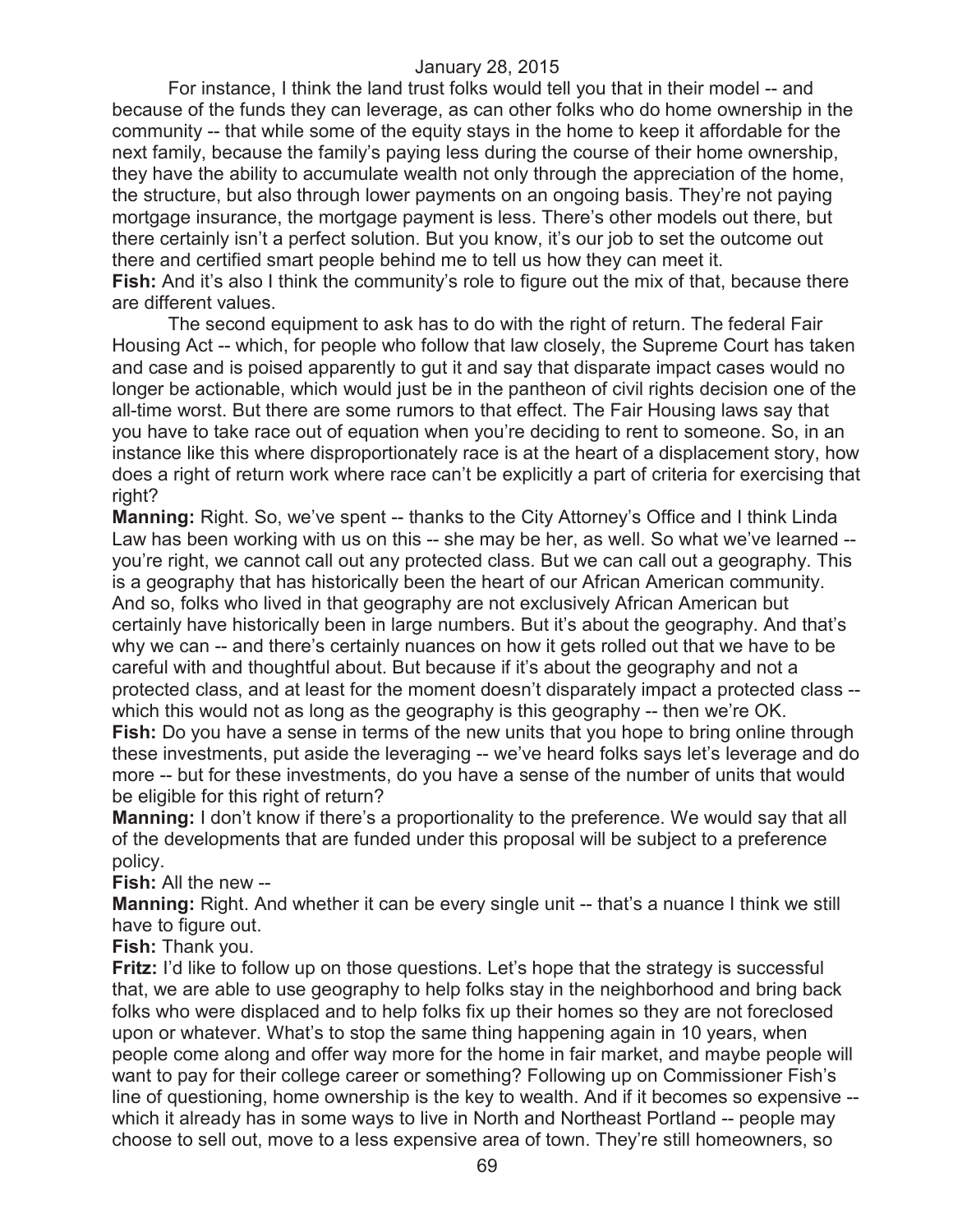they are helping, but then we're still potentially adding to the gentrification of North and Northeast Portland.

**Manning:** Right. So I think there's a couple different ways to answer that. I think an important key that I hear in your question is one of choice. And when we talk about this, we talk a lot about involuntary displacement, which could be about a variety of different things -- predatory lending; we heard a lot about reverse mortgages that people took, not having access just to the basic information about whether or not that was a good choice for them. If somebody chooses to sell their home and use that equity in their life the way they see fit, that's great, wonderful for them.

**Fritz:** But they're not then going to be choosing the person they sell to based on geography.

**Manning:** Yeah, if it's their personal residence, that is true.

**Fritz:** So, that's something that I'm concerned about. I'm also wondering about the home repair loans or grants that then then the home is in good shape. Again, somebody else swoops in and says, that looks like a lovely home and they are not necessarily going to fit with the folks we're particularly trying to help. Was there a discussion of that?

**Manning:** The loans have a 15-year term, so if somebody -- it's not a program designed to help somebody flip their home. So if they start proportional repayment on year 11 and it's forgiven in year 15, if they sell before then, they owe the money back so that we can recycle it into the next home.

## **Fritz:** OK.

**Manning:** You know, can we permanently stem displacement and people wanting to leave? That may be more ambitious than I can commit to.

**Fritz:** Is there something like that with the home purchasing assistance, also? **Manning:** Yeah, and I think that's the question Commissioner Fish was referring to. There's a bunch of different mechanisms in home ownership that helps to retain permanent affordability or recycle of the money. And there's different mechanisms -- **Fritz:** Or continue to help folks of a targeted demographic to be the ones who buy the home.

# **Manning:** Right.

**Fritz:** And how are you going to get the word out to people who are already displaced that they're able to come back?

**Manning:** That's a great question. It's actually a question that we specifically asked people in the forums. And I don't know if, Bishop, you want to refer to that. That may have been one of the questions in your group that you facilitated. Certainly, I would say what we have learned overwhelmingly in the process is it's about who we work with and what their connections in the community are and not what we think is the right way to communicate with people.

**Holt:** One of the things we're trying to do is make sure that the information that's being talked about is being disseminated through community groups, churches, organizations where people are meeting. Those who've been displaced, impacted, where they are getting current information and the opportunity to access. One of the goals is making sure that the information is getting to the people who can benefit from it and who should be benefiting from it.

**Manning:** I would also like to give another shout-out to PAALF. They put a tremendous amount of energy in their community conversations and trying to locate and reach out to people that have been displaced. When we did the forums, we mailed 72,000 postcards, and some of those covered all of the zip codes in the study area but they also covered zip codes that -- since the state and other information that we got where we think people had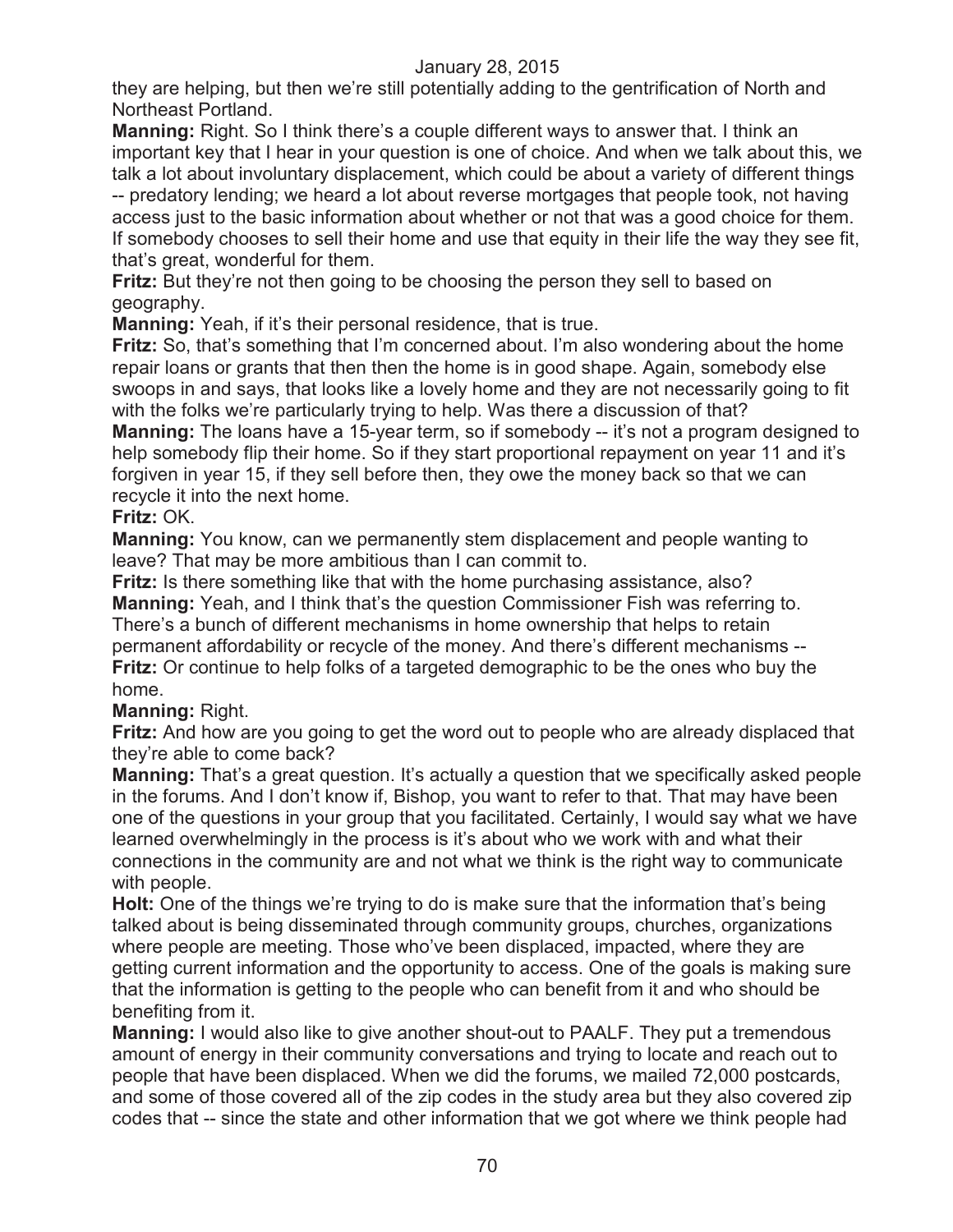predominantly been moving to. I'm not we didn't capture them all but there's some geeky data ways to help with that as well.

**Fritz:** OK. And then my final question relates to Dr. Bethel's testimony and that of PAALF in terms of needing to leverage more money. The program that I know of that I'm thinking of that leverages the most money is the East Portland Action Plan, where for \$279,000 a year there is a huge investment of organizing their own committees and working in different action areas, \$100,000 in grants that they decide who gets the grants and they do the projects and such. Was there any discussion having a North/Northeast Portland Action plan that could -- the great work that you've done in involving the community -- is there a way to empower community members to come in, rather than having these be completely government programs where it's the majority of the administrative work is done by either Home Forward or the Housing Bureau. Is there a way or was there any discussion of more community empowerment?

**Manning:** Yeah, lots, and I would take any of your suggestions and East Portland Plan's, because I know they have been experts. A lot of the conversation was how these benefits accrue to the community.

So, one thing that government and others have been guilty of in the past is asking our community partners to help us do outreach for free. And frankly, that's not really fair and it's not within the means of some of the smaller organizations that are truly connected to the community. So, I think in terms of sort of who does the work, yes, we would love to figure out a way through the oversight committee, and through the partnerships we've developed and the ones we'll develop tomorrow -- for them to do some of the work directly. We anticipate that, you know, if we ask them to do that, we need to pay them to do that.

I would also make reference to and confess not having a deep knowledge but have learned from our partners about the People's Plan, which I think that's more along the lines of that comprehensive nature that you were referring to and I know it's coming much more close to fruition. So, I would defer to their expertise a bit in how we can mesh. I think that's kind of an open question -- how we continue to make those connections? So there's the Housing Bureau and PDC, and you know, there's all this other work that's happening and for us to be doing it in silos and in isolation would be a real fail.

**Fritz:** I appreciate that those answers -- \$20 million is not enough to do everything that needs to be done. \$20 million is a lot of money. I'm wondering if a portion of it might be dedicated to having the City hire a community advocate like we have in East Portland Action Plan, and maybe a small grant or something where the community themselves would decide how they want to use that. It's just -- they have been able to do it in East Portland the East Portland in Motion Plan, which then leveraged a lot of state transportation dollars and other Metro funding and such. It's more of a community organizing empowerment mechanism, and I would encourage you to look at -- is there anywhere in any of these allocations that you could have a further discussion with the community about perhaps we don't put all of it into these grants for loans, perhaps a small portion of one of those buckets could get allocated for exactly what you just talked about Traci -- not expecting people to do community organizing or outreach for free and in fact having a dedicated person whose job it is to focus on the Interstate Renewal Area, the North/Northeast Portland area, and then do lots of good work in the community. You know, the Office of Neighborhood Involvement looks after the contracts and such in the East Portland Action Plan, but most of the work is done in the community by the community for the community.

**Manning:** And you know certainly that's how we work. Most of our money -- you know, the \$100 million in our budget every year goes directly to the community. We don't do most of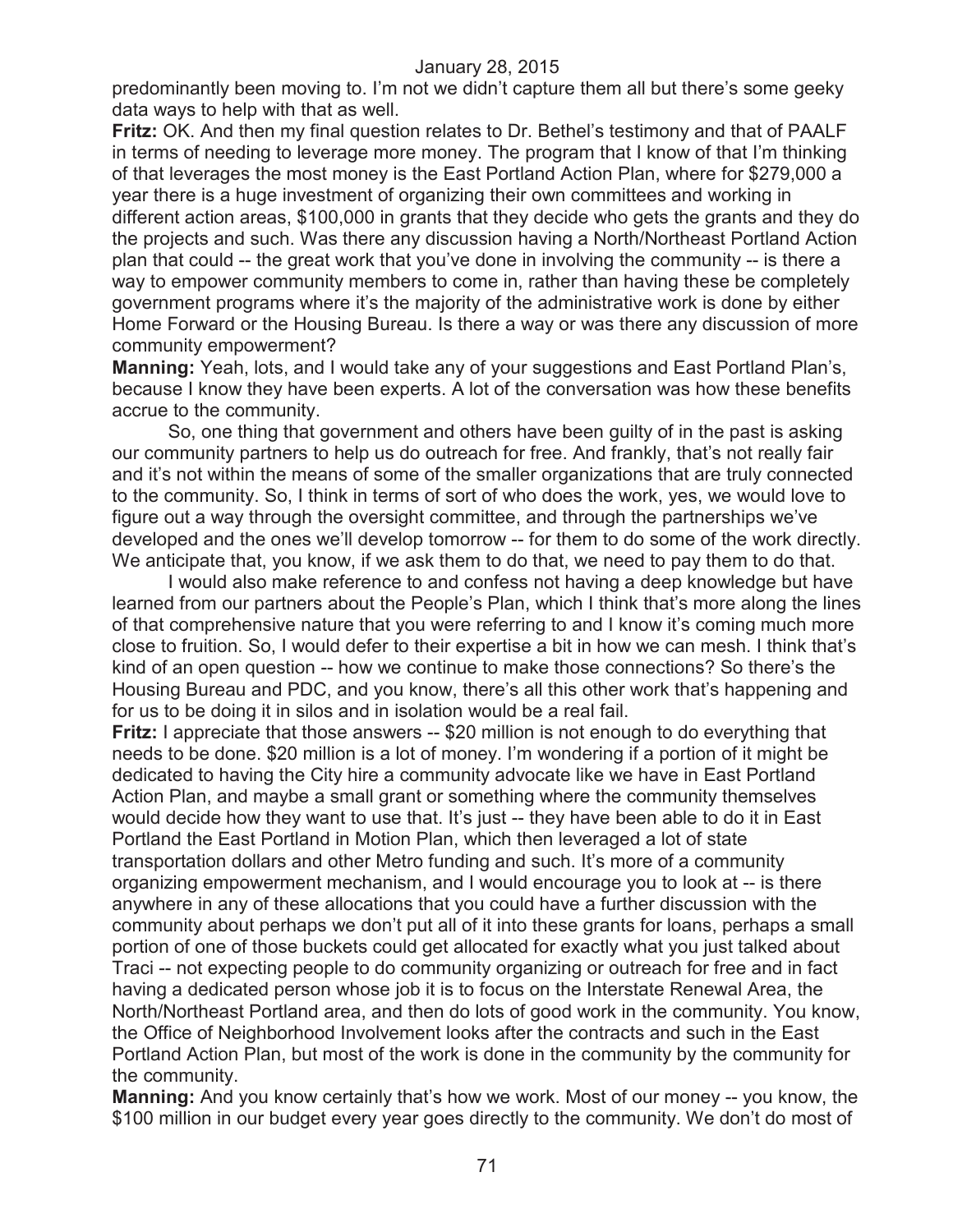the work directly. TIF is tough to spend on staff unless it's directly connected to a project, but I think your call for creativity is heard and we will take those as marching orders. **Fritz:** Thank you.

**Fish:** When we talk about leverage -- we've heard that from several people testifying -we're really talking about CDBG, Home, other sources of funding that can be leveraged. And so, that's part of a larger conversation. Because \$20 million is a piece, but every year we have these allocations. And that's a citywide conversation because we have policies in place that decide where that money goes. So, that's probably the next big part of this discussion is how we get additional leverage by targeting these other discretionary resources. But that's where the real money is -- obviously in the allocation we get through entitlement or through discretion.

**Hales:** We might also be talking about private philanthropy which is also where there is real money that we haven't leveraged enough of.

**Fish:** Yeah, although I would say, Mayor, Traci Manning has done an extraordinary job with leverage generally. The preservation strategy that she oversaw -- our public investment was a very small amount and the overall leverage of private equity, philanthropy, all these other things was a huge amount. If anyone knows how to find an extra dollar somewhere, it's Traci. But the question about matching it with other federal funds is going to be a big question. I hear a number of people saying they want to leverage. I want to go back to the rental housing for a second.

**Manning:** Mm-hmm.

**Fish:** So, the community has been clear and you've been clear that the rental housing will be targeted to families of 60% median family income or below.

**Manning:** Correct.

**Fish:** So it'll be what we call the 30% set-aside guidelines.

**Manning:** Yep, 60% at the most.

**Fish:** 60% at the most. So, this is where there's a lot of need and we've heard repeatedly - - and these are the families priced out of the market right now in the most acute way.

Dr. Bethel in his testimony raised again this concern about how we allocate the money. I think the NOFA process that you have refined and developed has been pretty good. And since you have to rank people, you're never the most popular person on the day you have to tell people they didn't make the cut. But I'm just interested -- are you thinking about making changes to the NOFA process as part of this, and if so, how do you -- are those things you're looking at system-wide or just for the target area?

**Manning:** Yeah, I think we are -- we haven't defined particular changes. I think we have heard very clearly as the Reverend Doctor referenced that -- and Andrew referenced - keeping the benefit of these dollars multiplying, leveraging in the community is really important. And so, making sure that those processes and -- I saw my team taking notes when Reverend Dr. Bethel was speaking -- making sure who selects, and relationships matter and really prioritizing this process and that depth of experience with this community as a priority.

We are blessed with a lot of development talent and capacity in this community and firms that can do the work. And so, asking as part of that -- as you really well outlined - accountable and transparent process, how those community connections will help them develop this project I think is something that folks have lifted up as a recommendation to us that makes good sense.

**Fish:** So, for example, you may decide in your new scoring system, that extra points if you choose a prime contractor that is minority-owned?

**Manning:** Sure, that would be an example. Yes.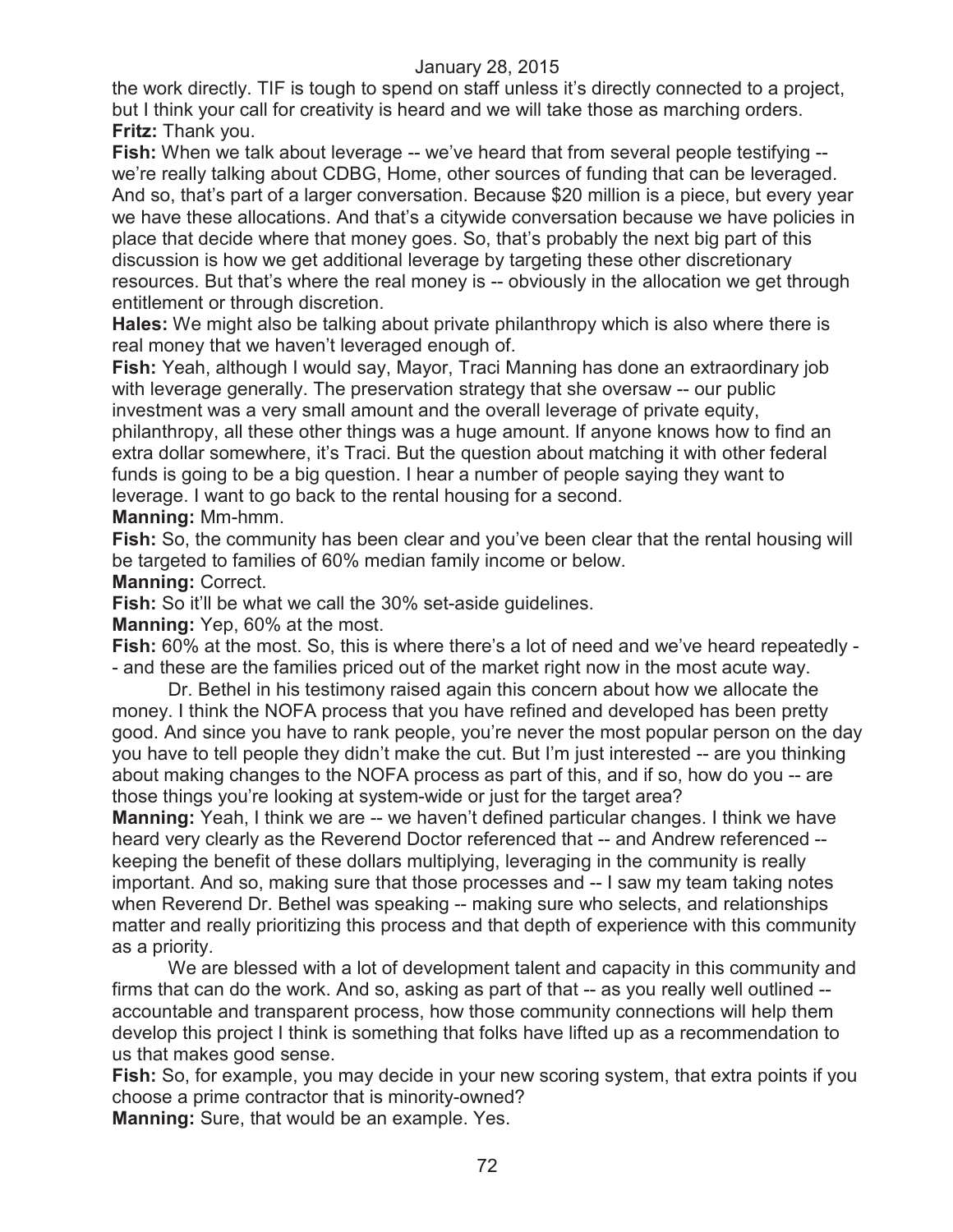**Fish:** I think the Colas Construction company will be the first prime construction company to have a substantial piece of work on MLK. So, that is one way that we move the dial. We've had some success with subcontracting, but with the contractors maybe not as much as you would like.

**Manning:** Yes. I believe Dawson Park was an excellent example.

**Hales:** Excellent presentation, excellent discussion. We should move on I think. **Novick:** Actually, Mr. Mayor, can I ask just a couple questions. One is, do we know what percentage of people who have been displaced were homeowners and how many were renters?

**Manning:** I don't think we know that. No. I'm getting a lot of head-shaking, no, I don't think we know that. Hmm? I'll see what we can get.

**Fish:** My uninformed assumption has been that given in part our weird property tax system, even when value goes up property taxes don't drive people out of their homes. So although there are predatory lending, I would assume that forced relocation were renters rather than owners, but I would be interested in having statistics.

The other question -- and I imagine this may come up later, as some of these folks here we'll hear from later -- but as you know, we got a letter from a large number of respected organizations and individuals really strongly endorsing the land banking strategy. They didn't put a dollar amount as far as I can see on the letter about how much of that \$20 million should be dedicated to that, but I'm just curious as to whether you've had conversations with them whether \$3 million is an appropriate amount. **Manning:** I have, and I also found that a very compelling letter. I know a lot of those folks,

as well, and there are others I'm looking forward working with.

I have had conversations with several -- certainly not everybody who's a signatory to the letter. And they've had everywhere from declining to give me a number to very different answers about that number. Some people who signed the letter have seen out recommendation and are OK with it. I think some people completely -- full disclosure - some people are not, they wanted to see more. We do have a decision package the general fund ask. I can use that money for leverage, and I find that's a lot better source, but I completely respect that sentiment and regardless, really look forward to taking them up on their invitation to working together. I really believe -- and Dr. Bates has provided us with some studies that demonstrate -- that there is a really intriguing long-term play there about efforts to mitigate displacement.

**Novick:** Thank you.

**Holt:** And I want to just say this in regard to your question about displacement. Displacement wasn't simply driven by home pricing or taxes. It's also when you begin to close African American-owned businesses. And so, when economics are hit and those who owned those businesses no longer have them and pricing is changing, then they can't access that. We're talking about not just a housing issue, we're also talking about economic development. But since this is specifically around housing, we've got to focus on that at this moment. But there are other elements we must talk about and think about. **Hales:** Yeah, and that's why I mentioned PDC earlier -- we've gotta synergize what we're doing on the house side with PDC. Each though the two agencies are separate, actually, we're creating a working group between the two bureaus to make sure we know how to get mixed-use projects delivered even if there's different pots of money being blended to make the project happen.

# **Holt:** Yes, sir.

**Hales:** Because what the community wants is both opportunity for business growth and housing. And frankly, I don't think we have any excuse as a City to only meet one of those objectives, particularly on property that we own.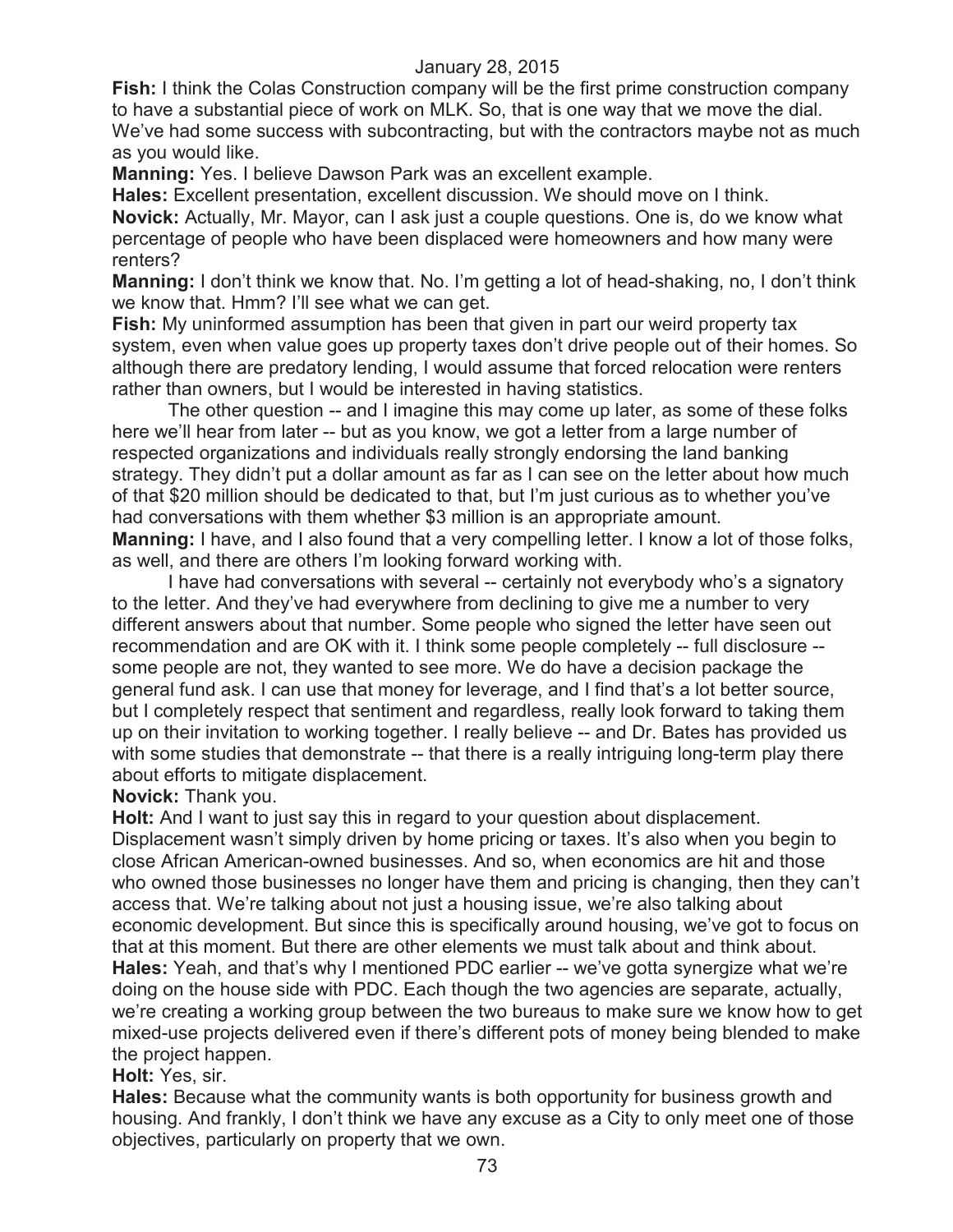**Holt:** Agreed, agreed.

**Hales:** Thank you so much for your leadership on this, Bishop Holt. Thank you both, and we'll move on to public testimony.

**Moore-Love:** We have 11 people signed up. The first three please come on up. **Hales:** Come on up. Ms. Krueger, I think you're on first.

**Alyssa Isenstein Krueger:** My name is Alice Krueger. I am a real estate broker with Living Room Realty, and I'm also a partner broker with the Portland Housing Center.

I submitted a proposal for increasing home ownership opportunities for people of color, North/Northeast Portland, and I wanted to share that. I would like to see \$3 million of the \$20 million allocated to be used for a \$35,000 silent loans -- which is basically a loan somebody receives but they don't have to make payments on it -- to assist moderate income first-time home buyers with historic ties to the community in purchasing a home in inner North and Northeast Portland.

The loans can be used to help with the down payment, closing costs, and needed repairs, and if the home is sold within five years of the purchase, a pro-rated share of the loan must be repaid by the homeowner. And Portland Housing Center would be the administrator of the loans.

Priority for the loans should be given to buyers whose can demonstrate three of following criteria. One is resided eight out of the last 25 years in inner Northeast Portland. Those eight years do not have to be consecutive. Attended either Roosevelt, Jefferson, or Adams High School. They could -- the other option is they've completed the Getting Your House in Order class taught at the Portland Housing Center. They are affiliated with have family affiliations of either a faith-based institution or a community-based organization in the URA, and that they make no more than 130% MFI.

Additionally, buyers much have asset caps before and after purchase, and that includes liquid and non-liquid funds. The buyers may receive no additional gift funds for the down-payment assistance and the sales price should be capped.

With the \$20 million affordable housing initiative in North/Northeast Portland earmarked for helping prevent additional displacement of long-time residents and address a long history of institutional racism in the Interstate corridor Urban Renewal Area, now is the time to set aside money to be used solely for the purpose of increasing home ownership, particularly among African American families with moderate incomes - between 81% to 120% MFI.

Rents are rising at astounding rates and oftentimes a mortgage payment will be less than what a family pays for rent. Plus, a mortgage payment provides tax benefits that renting does not.

Many of the community in the community forum summary that I read -- [beeping] - ah I'm not even -- spoke to the fact that there is no assistance for folks making over 80% of MFI.

I also -- I work at Living Room. We did a survey of our 52 brokers; 26 of our brokers answered this survey. It was, how many first-time home buyers have we worked with over the last year? The answer was 148. How many of those used gift funds to buy their homes == which is how most first-time home buyers are able to buy in North/Northeast Portland - the answer was 62, which is 40%. 59 of those 62 were white. The average gift was \$42,000 and the average home purchased was \$305,000. So, I've much more but I submitted it in testimony.

**Hales:** Thank you, thank you very much, thanks. Good afternoon.

**Tony Jones:** Good afternoon, Mayor Hales, Commissioners. My name is Tony Jones, I'm the executive director of Metropolitan Contractor Improvement Partnership. Our mission is to build the capacity of minority and disadvantaged contractors that face disparate in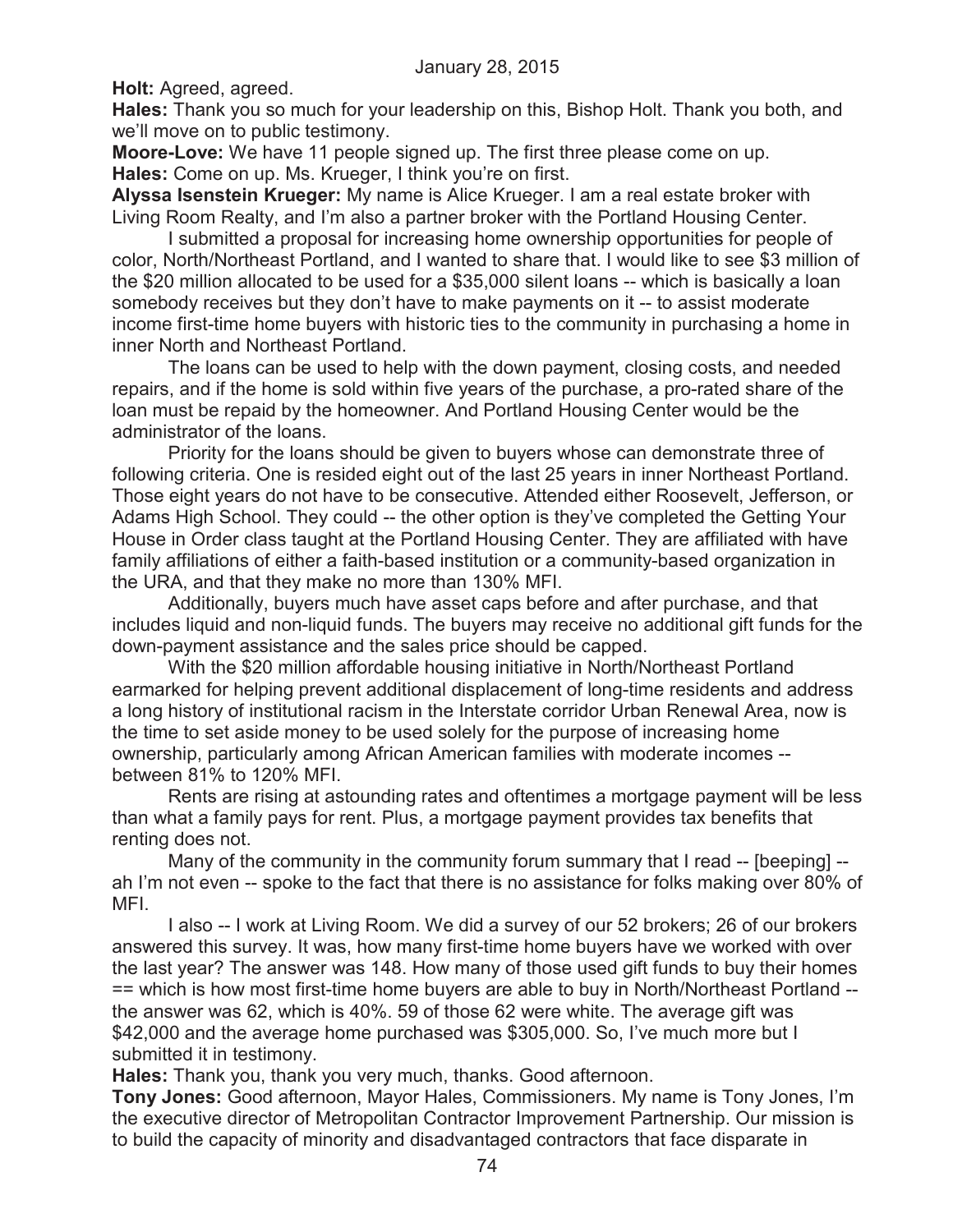utilization of contractors in our city in our region. How we do that is we have a plan center that provides information about contracting opportunities, we provide workshops, and we also do one-on-one coaching with those businesses. We work with about 45 contractors a year and diversity across the board -- African American, Hispanic American, Native American, Asian, and women.

We support the North/Northeast investment strategy to guide the \$20 million over five years to serve those historically impacted by displacement. I have a few comments I want to add -- I know a lot of comments have already been shared.

We fully support the oversight committee. We encourage them to use best practices that can be used to serve the people that have been impacted by displacement, and the monitoring is extremely important. I want to encourage the Portland Housing Bureau to also make sure that their staff is trained so as they are working with developers, contractors that may want to utilize these dollars that, they understand the real intent dollars -- it's just not another buck to build another piece of housing.

One of the things that I think is important with this oversight committee combined with the council is frankly having some sanctioning power. Really, it is important to make sire if you're going to set these goals, they need to be met. If they are not met, consequences need to be had. And the goal really is to take a positive approach to make sure these things happen. But if they're not happening, we need to stop and see that we're not meeting a goal and address what the challenge is to meet the goals that are set out.

The other thing I want to encourage is that the Housing Bureau consider with these dollars to increase the utilization goal to somewhere in between 30% to as high as 50%. I know there are some projects particularly that are of the scale and in the location of North/Northeast Portland that have been done recently that have been able to achieve those utilization goals. I know PCRI in their recent homeowner renovation project, they have achieved those goals as well as Innovative Housing, and the Erickson Fritz renovation are achieving those types of goals.

We also want to talk about specific MBE targets because we think if you're targeting African Americans, you've got to talk about that you're targeting minorities and not emerging small businesses. As Andrew talked about, there are MBEs capable of doing the work. One of the things that is a best practice is when an organization like ourselves or other organizations work in collaboration with the bureau and the contractor to help bring other emerging contractors to these opportunities to do the work. So, these are some suggestions or recommendations of how to move forward and achieve equity. Thank you. **Hales:** Thank you very much. Good afternoon.

**Steve Messinetti:** Good afternoon. Mayor Hales, Commissioners, thank you for your careful work on this issue and ongoing commitment to helping Portland become a city where everyone has a decent and affordable place to live -- which, in fact, is the mission of the organization I represent. I'm Steve Messinetti, I'm the Director of Habitat for Humanity here in Portland.

Habitat between 1990 and 2002 built 110 houses in this North/Northeast focus area that the study focused on. Those 110 houses went to families who are on average earned about 40% of the median income. Over 80% of those were minority households. I'm proud to share that most of those family resource still in those homes. In fact, as I was walking out door at 1 o'clock today, Alice Green walked into my office, and she was there, I recognized her, she bought her home about 20 years ago from Habitat and she was there to make her final mortgage payment. I asked her what her plans were and she said she's never going to leave. She loves her home and she's planning to stay.

Home ownership is the most effective anti-displacement tool. And I'm here to share that home ownership can be a solution to break the equity imbalance in our city. And even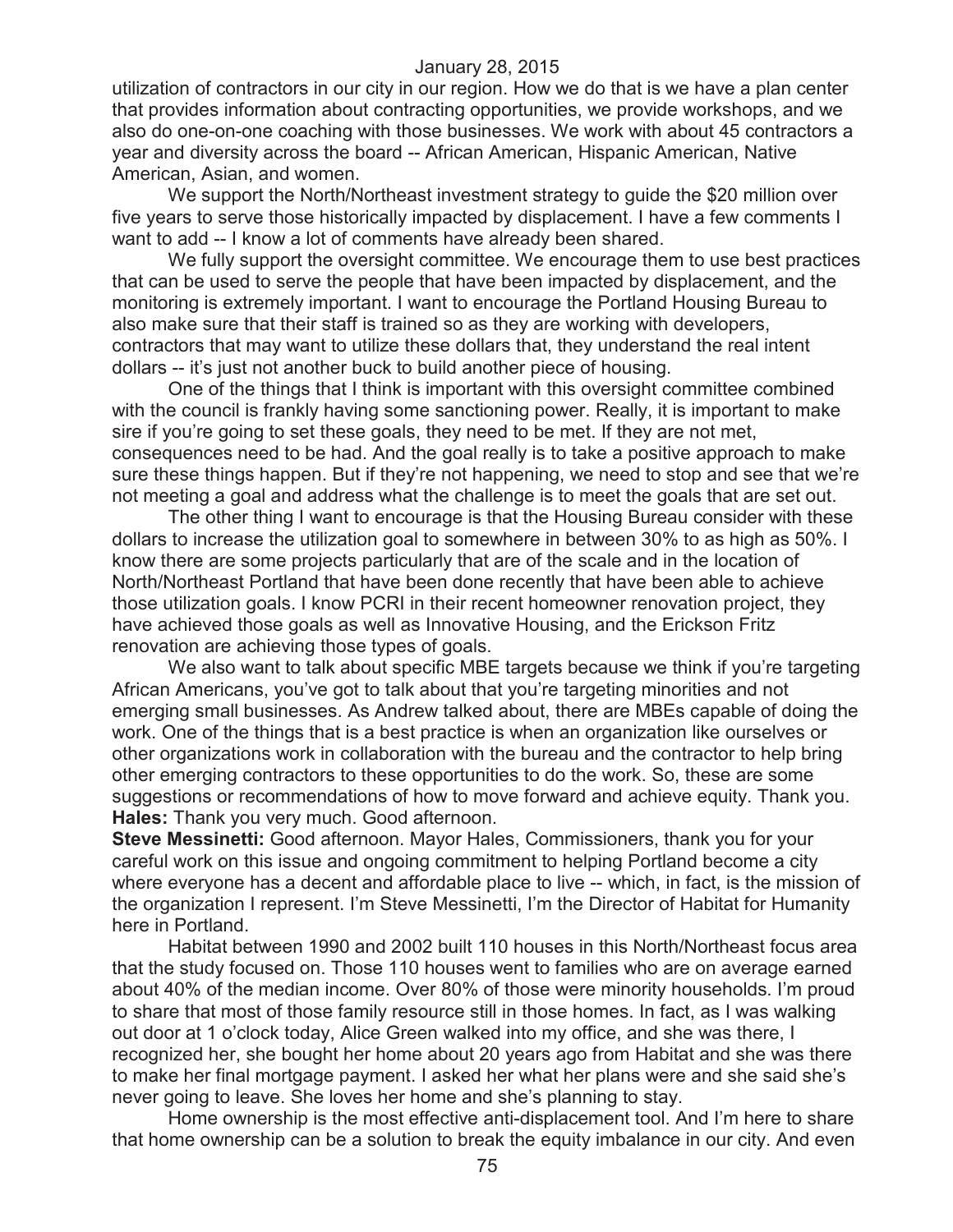for very low income households, this is possible. We need to continue to find a way to create more opportunities for households of color to buy homes.

It is time to end this racial disparity between those that own property and therefore have the decision-making and power that comes with that and those who don't - especially now that our City is made up of over 50% young people of color in our schools.

I've been the Habitat director for about 10 years now, and in those 10 years, our city has seen a 65% increase in house costs, which puts us in the top 10 in the country of the highest increase in house prices. Home ownership is becoming more and more out of reach, which makes it even more important for us to act now as it becomes more and more difficult to close minority home ownership gap.

I applaud this proposal and recommend it, especially the commitment of 25% of these funds to help people buy homes, as the typical annual City budget on housing allocates about 3% for this purpose. And the great thing about funding home ownership is that it not only helps the family that's being served with those funds, but it moves a family out of a rental unit that is freed up. Typically in our case, it's a rental unit that's subsidized that there's a long waiting to get into. So, you're really serving two homes for every one you support through home ownership.

I encourage to you support this proposal but throes consider funding home ownership as other opportunities arise.

**Hales:** Thank you, thanks for the work your organization does. Thank all three of you very much. OK, the next, please. Good afternoon, welcome.

**Diane Linn:** Good afternoon, Mayor, members of City Council, it's great to be with you here today. To jump right in, I'm Diane Linn, I'm the executive director of Proud Ground, we're formally Portland's community land trust organization established by the City of Portland 15 years ago. I've also been involved with Steve Messinetti and others to help facilitate what we call the partners for affordable home ownership. So, we're all working together to talk about this question of leverage and how we really get the biggest bang for the buck with the community.

I want to start by thanking Commissioner Saltzman, his staff, your staff, Mayor, the members and staff of the bureau, and the community leaders you've heard from today who have been incredibly eloquent in explaining the critical importance of this issue going forward.

The proposed investment in home ownership -- as Steve just referenced -- from the resource promise the community and together with the housing resources from the URA, the set-aside, is an extraordinary move in the right direction. Commitment to the rental units is also helpful. And together -- as Steve mentioned -- there is real hope for support of a continuum of housing that's more holistic.

We look forward to working with you, the City, to implement these measures if passed and want to continue to discuss the highest and best targeted use of these critical and precious public resources. We are very hopeful that in fact we can focus more on the permanently affordable component, as I think Commissioner Fish referenced, as did Commissioner Fritz. That really, we can in fact achieve families that will build more wealth, save money along the way -- as Traci mentioned -- and also save that asset for the next family down the line, whether it's five, 10, 15, 20 or 50 years down the line so these neighborhood can stay economically diverse going forward and we can really commit those public resources to that long-term leverage.

Elements of this proposal -- from funding the home buyer assistance to land acquisition and new development, keeping people in their homes -- also very important. Obviously here to support this proposal, but I want to take a minute to share with you a letter from one of the homeowners, an African American single mom who -- I'm going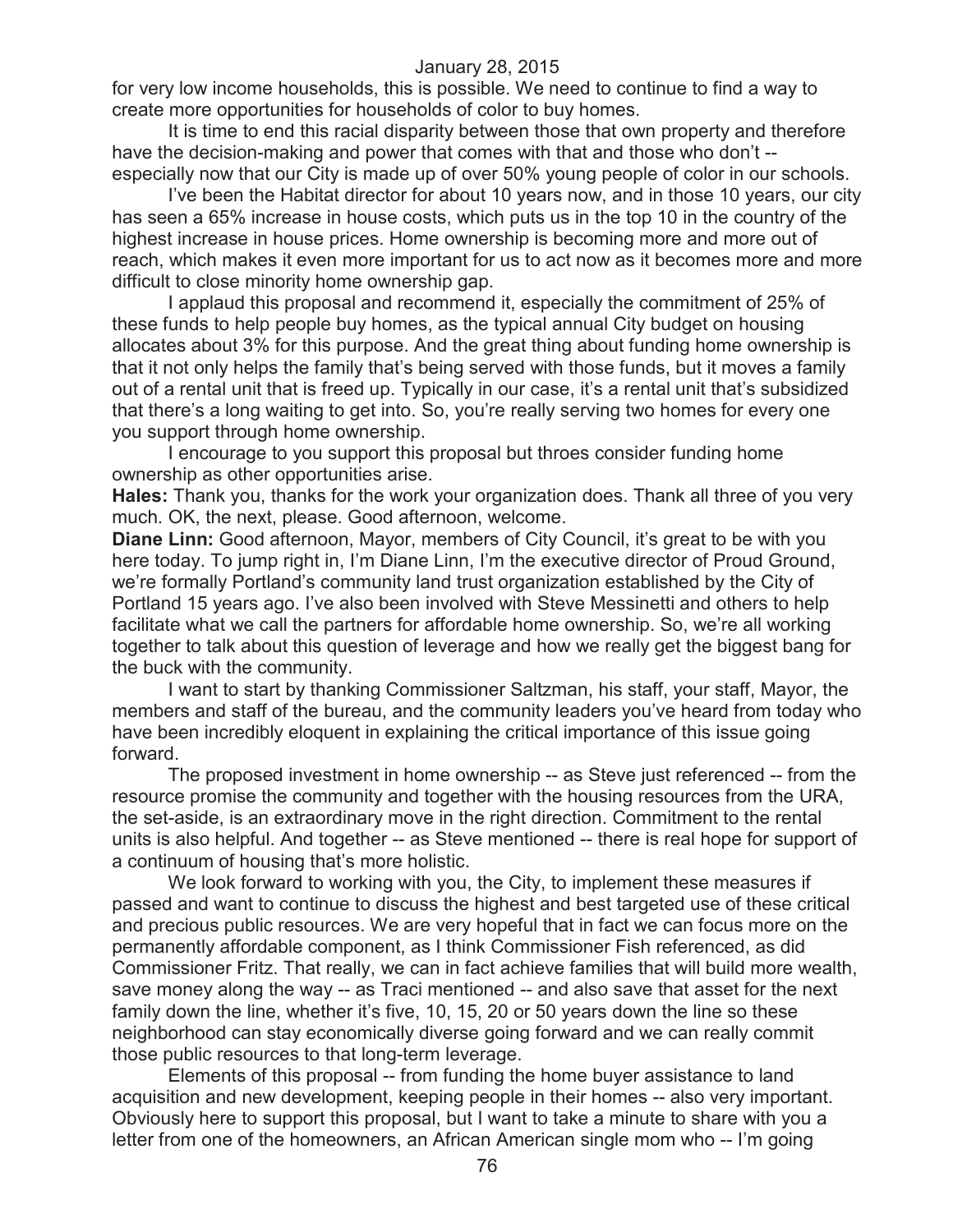paraphrase, thanks to the time we have here today -- but she walked into the Portland Housing Center in '08 and was scared to death she had no chance of home ownership in a million years. She left there and came back three years later. Long story short, as of November 2014, she now lives in a three-bedroom, two and a half bath home purchased through Proud Ground. A home where her monthly mortgage is less than the rent on her one-bedroom, one-bath apartment where there was no electrical outlet in her bathroom and mold growing around the place.

I wish she could be here with you today -- [beeping] -- in terms of timing -- just wanted to share with you that I wish you could hear her voice about what the dream of home ownership means to her, her family, her grandchildren. She would tell you if she was here, you would see her tears and her trembling voice to explain the importance of home ownership to her and her family and the cycle of poverty that's broken in her case. I think we're on the right track with this. I look very much forward to answering your questions about the role of the community land trust in the conversation.

**Hales:** Great, thank you.

**Novick:** Diane, it's very nice to have you back in town.

**Linn:** Thank you Steve.

**Ruth Adkins:** Good afternoon, Mayor and Commissioners. For the record, my name is Ruth Adkins, I'm with the Oregon Opportunity Network, and we're a statewide association of community development and community development nonprofits, including a 19 member organization here in the Portland area, Proud Ground and Habitat among them.

Oregon ON just wanted to chime in to add our strong support and thanks for this investment strategy. We really appreciate the community outreach that went into developing the strategy and the City's efforts to address the impacts of displacement and systemic racism.

We're really pleased to see the variety of range in this program, including home ownership strategies, land banking, as well as the multi-family development. It's really important -- as Diane mentioned -- to have that entire continuum.

Like everyone else, we want to thank the commissioner, the mayor, Traci and her staff and the entire community for all the good work that went into this plan to invest in the desperately-needed affordable housing and homeowner support in North and Northeast. As everyone has said, as so much damage has already been done, this still is a really crucial opportunity to help mitigate the devastating impacts of displacement, and we share the urgency of getting investment into the community as soon as possible.

As always, we urge the City to work closely with community partners as you move into the details of implementation. It's vital to stay in touch and be ready to make adjustments as you go as needed. Our members are mission-driven non-profits working in the community, and we all want to see the best and most effective use of this new investment in housing opportunity.

And finally, just to step back to the larger picture citywide, we believe -- and we hope you do as well -- that the City's housing portfolio is an important public asset and part of our public infrastructure. We recognize that unlike our parks and roads, the PHB portfolio is not wholly owned by the City, but the portfolio does represent a significant public investment in and a vital commitment to our collective goal of ensuring that all Portlanders of all income levels have a place to call home.

As we move into budget season, I just wanted to thank you for your past and urge your continued support for budget investments and policy and support of housing opportunity. Thanks so much.

**Hales:** Thank you.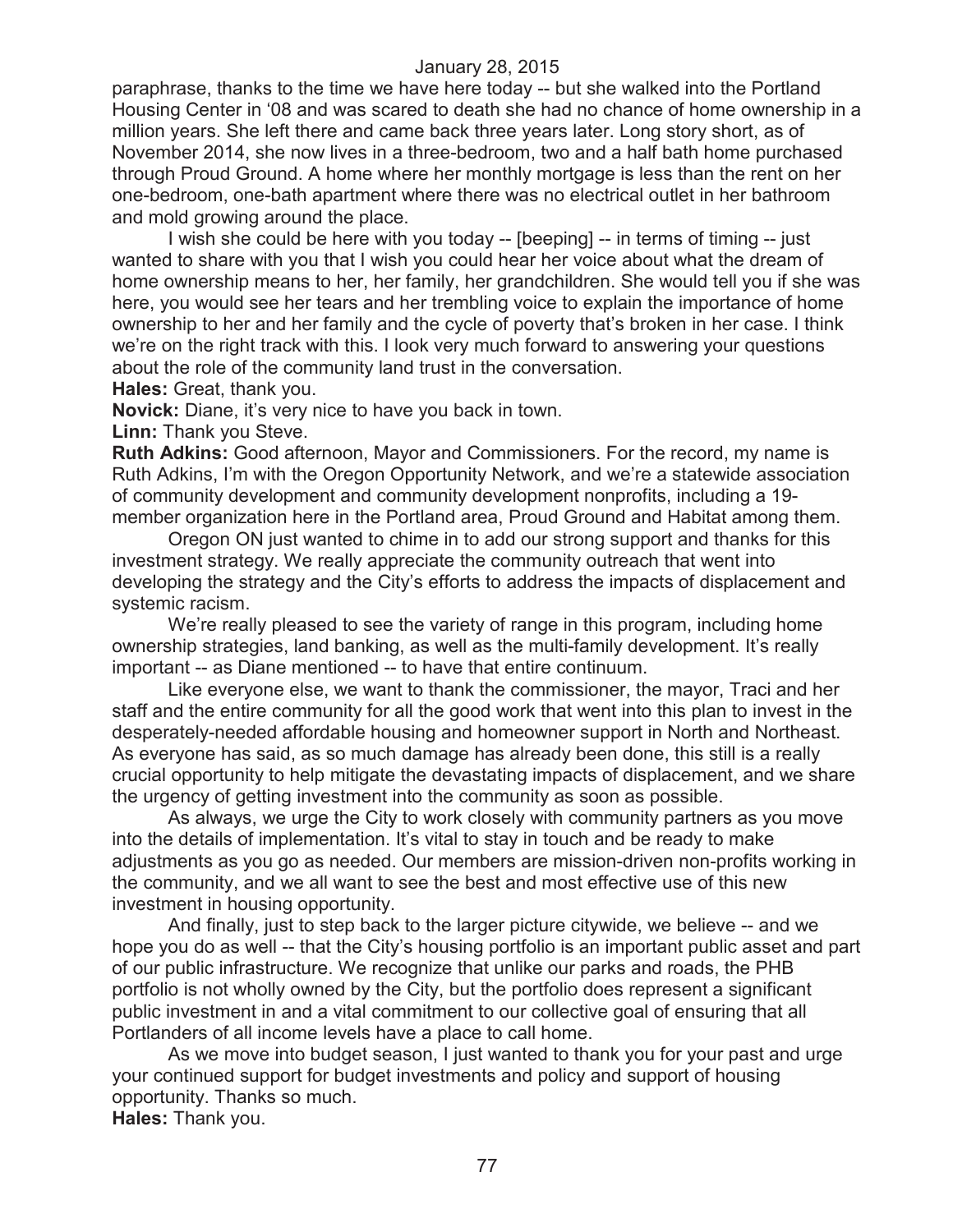**Fish:** Ruth, I also just want to thank you. In the fall, you took a crack at looking at how to extend the Water Bureau's discount program to low income renters. And that just fired up again yesterday --

**Adkins:** Great.

**Fish:** And the groundwork which you laid is informing this new process of how can we get those discounts to more people, but particularly people who live in apartment buildings that are low income but for the fact that they don't have a separate meter and would get a bill would be eligible for the discount program. So, we hope to get that right but we thank you for the groundwork that you laid on that.

**Adkins:** Well, thank you for your leadership. Really appreciate it.

**Hales:** Questions for these two experts while we've got 'em? More questions for you later. The leverage question is one we'll keep throwing back up in the air.

**Fish:** I have one question for Diane more. Steve has been on the Council a consume years. We've had our good days and bad days -- what was he like when he worked for you? [laughter]

**Linn:** Don't get me started. [laughter] But I'm very glad to be home. Thank you. **Hales:** Yeah, that the Fifth. Thank you. Next, please. Come on up. Welcome back. **Laurie Benoit:** Yes, thank you. Laurie Benoit. Diane Linn is actually a friend of mine from grade school, we lived than 30 seconds from each other here in Portland. I lived in Buckman and she did as well, and I also lived in North Portland. And in all these years, I've seen a big change in Portland -- on this side, downtown, all the way to the east side -- and I've seen a remarkably increase in the amount of people that are homeless.

For the nation, there's more than 33% emergency housing. In Portland, there's less than 10%. And I believe that's the correct amount. We need to do something to help the homeless population. We have all kinds of needs, housing is a big one, but I would hope that something would be set from this 20 million for this particular population. I in the last year -- and Diane Linn also, over the years, her family has also had homeless people -- I also, my own home, in my homes have had homeless people. Over last year, I've had five people who are homeless. They have nowhere, no money, nowhere to go. And so, I keep seeing this over and over again. We need to address this and help these people with this issue. Thank you.

**Hales:** Thank you. Thanks for your personal commitment as well. Good afternoon, John. **John Mulvey:** Thank you, Mr. Mayor and members of the council. My name is John Mulvey. I came to Portland 22 years ago, and at that point it was a real affordable city, it was easy to get around, it had an amazing egalitarian mix of incomes in many of the neighborhood, it was just a wonderful place and that's why I stayed.

One of my first jobs was with a prominent local real estate development company, and in that job I worked on developing projects, condominium projects in the Pearl as well as master planning for the South Waterfront project, which we then called North Macadam.

Back then, there was a lot of talk in Portland about livability and compact growth, alternative transportation, walkable neighborhoods -- I'm sure you all remember that. Fast forward to today -- these things are hallmarks of what Portland is all about for some people. Increasingly, these things aren't available to everyone. We're in very real danger of becoming a city with an inner enclave of wealthy people and an outer layer where low income people live. And it would be a tragedy to allow that to happen.

This is a real critical question for I think today's leaders in Portland. Was all the talk about livability 10 and 15 years ago, was that a marketing pitch for million-dollar condos, or was it something more meaningful than that that would be extended to everybody in the community? The City has really done a terrible job in the intervening time of making that livability agenda meaningful for people at all income levels. So, I would ask the council to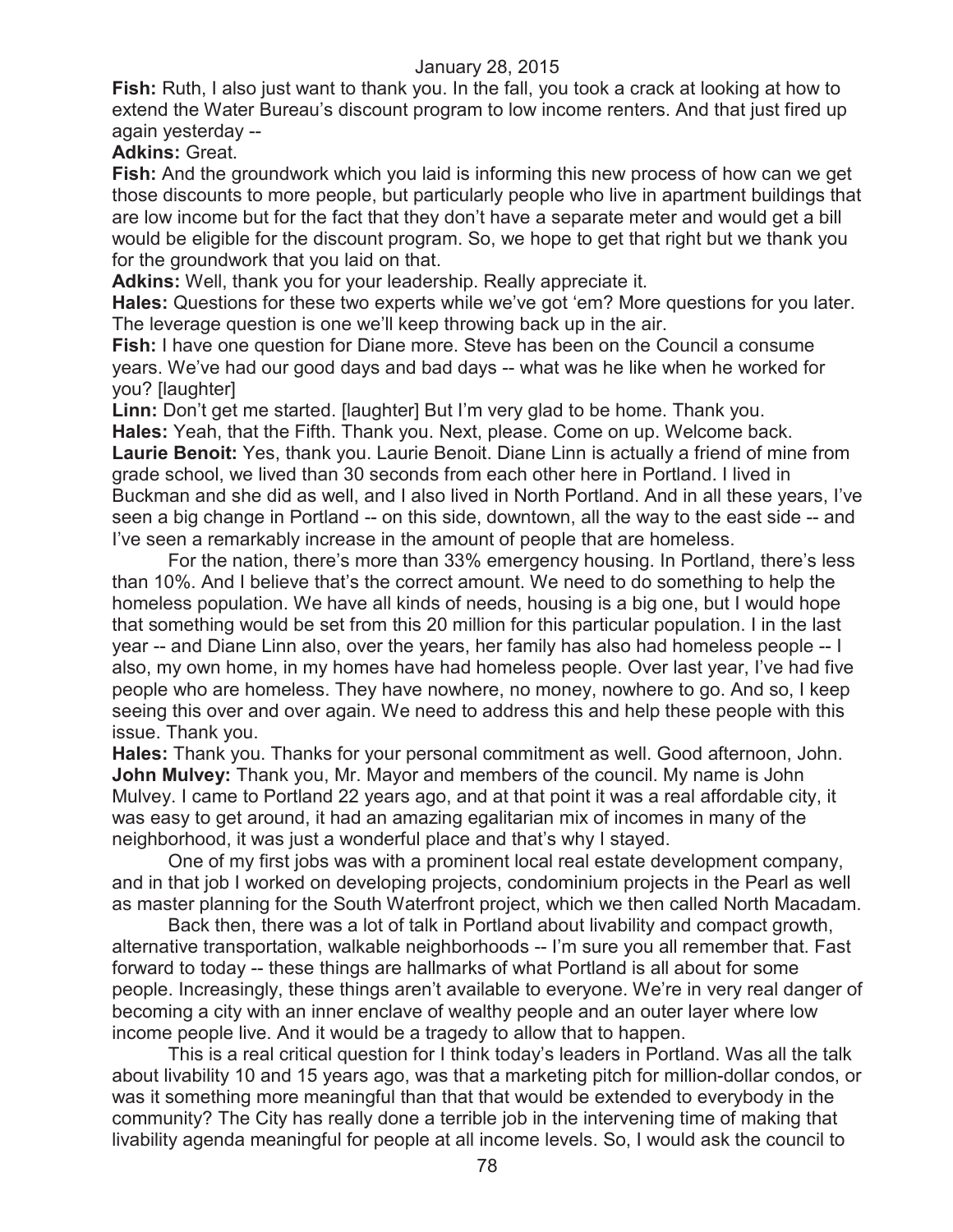recommit to making Portland livable and affordable for everyone. That doesn't just mean adopting the plan in front of you today -- although I very much support it, and I hope you will too -- it also means taking meaningful steps to address the skyrocketing cost of housing in the private rental market, which is where the vast majority of low income Portlanders get their housing. That means supporting an aggressive, inclusionary zoning policy. That means meaningful protection for renters in condo conversions. And finally, it means joining nearly every progressive city in this country and instituting a real rent control ordinance. Portland's really at a critical juncture right now, and I hope you will fight for the city that I know we all love so much because it's really at a tipping point where it could go one direction or the other. So, thank you.

**Hales:** Thank you. Mr. Stull, welcome.

**Barry Joe Stull:** Council, my name is Barry Joe Stull. This month, both Mayor Hales and Chair Kafoury cringed when I raised the issue of PCRI's vacant, affordable housing apartment complex at 4066 NE Grand Avenue.

Unfortunately, body language isn't enough to change this situation in the organized crime I've been exposed to and have exposed. On a recent trip to the Multnomah County Courthouse, I saw Multnomah County Sheriff Civil Deputy Hughes who testified on July 2007 I'd warned him in October 2006 PRCI was going to again destroy my goods, which PCRI had done by then in October 2006 in the amount of \$4775 in musical instruments and tools. I told Deputy Hughes PRCI got away with it.

This whole matter exemplifies government corruption and PCRI's continuing abuses. Among the documents I have shared as PDF files is the certified copy of the entire case file scanned by Portland City Council Clerk Karla in 2010, which includes Dr. Grimm's diagnosis of my having severe pain and severe nausea and Judge Weisberg's October 2006 order stating the contempt of court proceedings could be reopened if PCRI failed to promptly act in good faith to compensate me for the goods removed and destroyed improperly -- which PRCI had its insurance provider issue a check for \$4775 in 2010 - hardly either good faith or prompt. It was also insurance fraud on the part of PRCI.

I'm not one to accept my experience and the current vacant status of the entire complex named Kafoury Court being what PRCI claims through its motto meeting the affordable housing meets of the community. I don't believe the community accepts it either. Continuing, here's an email I sent to Ms. Manning. It's Portland Housing Bureau and PCIR partnership. It's to Ms. Manning and the Community Alliance of Tenants.

Since everyone knows about this issue already, I'm making it clear everyone knows the Portland Housing Bureau is partnering with the corrupt nonprofit PCRI. The attached materials serve to exemplify why we have people sleeping in doorways in Portland while affordable housing is vacant. PCRI destroyed over \$20,000 of my goods in two episodes in 2006 as I was appealing the so-called 30-day no cause eviction.

I came home from work and found I had been locked out of the apartment of PCRI in violation of a state pending appeal as determined by the Oregon Court of Appeals. After PCRI took about a week to destroy my goods in March 2006, PCRI did it again in October 2006.

I see I'm running out of time, so I'll cut to the chase. On October 30th, 2014, Nicole pray [spelling?], an employee of the neighboring Providence Elder Place and Irvington Village told me that during the three years she's worked there, the five apartment complex at 4066 NE Grand Avenue has never housed a tenant. By my calculation, PCRI has failed to collect well over 75,000 in rent in that five-apartment complex at 4066 NE Grand at a time folks can't find housing and their Section 8 vouchers expire. We had Crystal Elinski here this morning say she's got a Section 8 voucher, she can't get into housing. You're partnering with PCRI. We heard Maxine Fitzpatrick's name at least twice at least today.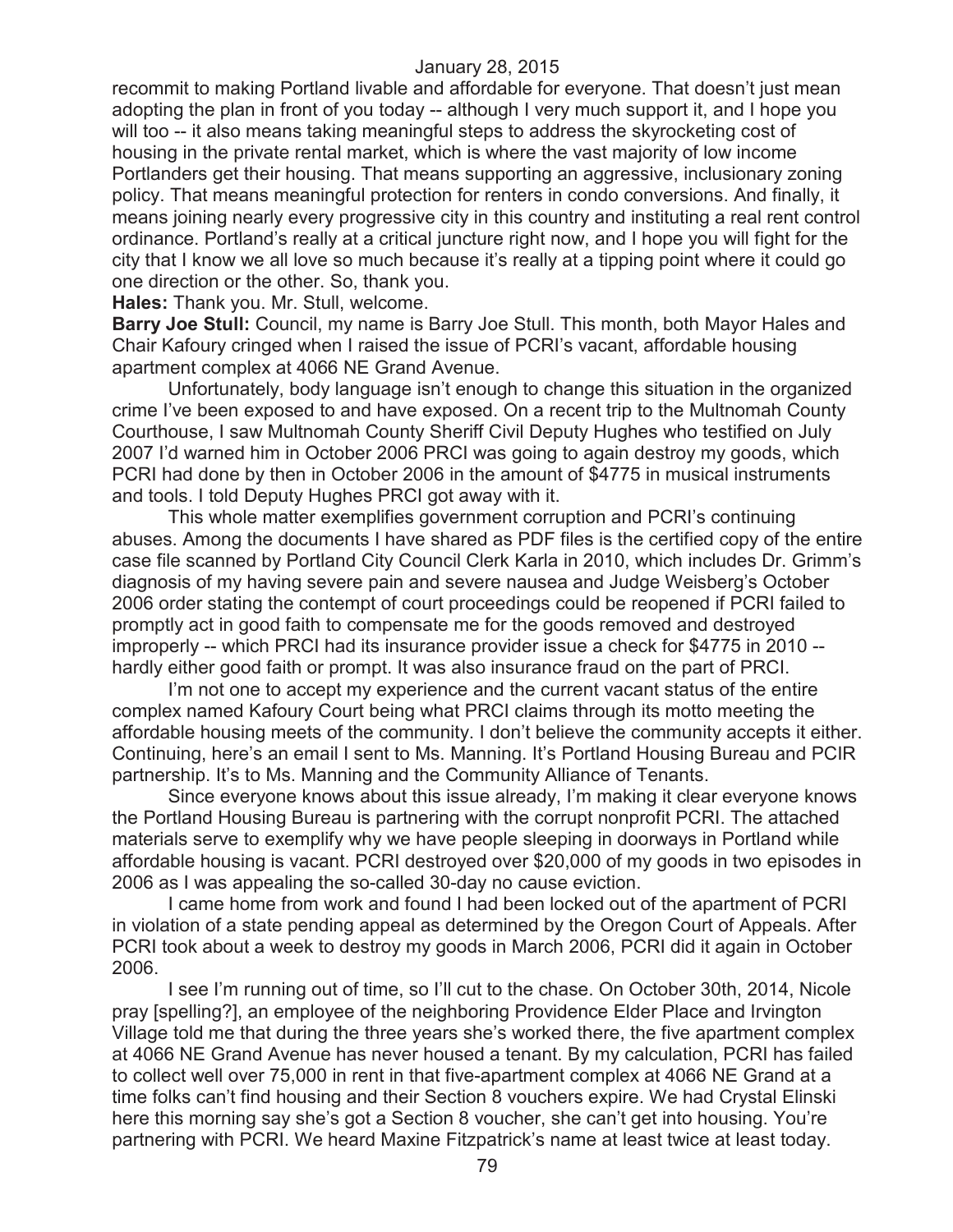These people are absolutely corrupt. Chief of Police, are you still over there? Go get 'em, tiger.

**Hales:** Thank you, Mr. Stull. Alright. Next three, please.

**Fish:** Mayor, we do celebrate the First Amendment in this body --

**Hales:** We do.

**Fish:** But when people come forth and make reckless charges that impugn the integrity of people that we partner with, I think we have to call that out and ask for some decorum. And if someone makes a claim -- you're finished, sir. You are finished. If someone -- **Hales:** You are finished, Mr. Stull.

**\*\*\*\*\*:** [inaudible]

**Fish:** You're finished.

**Hales:** You are done.

**Fish:** If someone makes a claim that someone is engaged in illegal behavior, then they should be required to present that evidence either to you or the Police Chief and document it.

**Hales:** Right, there's a process for that.

**Stull:** I'll do that.

**Hales:** Go do that. OK, let's call the next. And Mr. Johnson wants to speak. Go ahead. You're up next.

**Charles Johnson:** Good afternoon, Commissioners. My name is Charles Johnson, and I think the issue has been adequately discussed and we're looking forward to stronger action to assure that people who traditionally have strong ties to these neighborhoods are able to maintain and increase homeownership there. But I was recently distressed with the elected government officials' response to the last citizen. As many of us know, this issue of this particular property has been addressed by Mr. Stull before. And we've never heard actual accountability. We've heard you try to silence people, but we never hear real answers from you. So, if you don't have anything to tell us about why the property is not empty or how it's not empty or all of the other wonderful things PCRI is doing, then just stay shut up, please.

**Hales:** Thanks. Good afternoon.

**Sara Long:** City Council members, it's an honor to sit before you today. My name is Sara Long, and I live in Eliot, the historically Black neighborhood, where people of color and families of color are disproportionately impacted by the massive loss of affordable housing.

I am part of the unpaid all-volunteer grassroots group United Neighborhoods for Reform. Our concern is the destruction of sound, loveable, and affordable housing to be replaced with a single house that is two to three times as much in price as the original. Normal people attempting to buy a home cannot compete with developers who often buy before houses is ever listed or outbid regular families looking to buy and to pay cash. Generally speaking, if there's room for two houses after demolition there was room for two houses before, whether next to the existing house or behind it sharing the driveway as an easement.

We do know the reason that the existing house is removed, though. The new houses are hundreds of thousands of dollars more expensive than the original homes were. Those original homes have now been lost forever, the vast majority dumped into a landfill. A much better way would be to find a means to stem the tide of needless demolition of affordable housing in our inner neighborhoods.

Just here in Oregon, the cities of Ashland and Corvallis have found a way to stop the destruction of affordable houses, and we can follow their lead. We have an underdiscussed means and place to vastly increase our affordable rental housing, and that is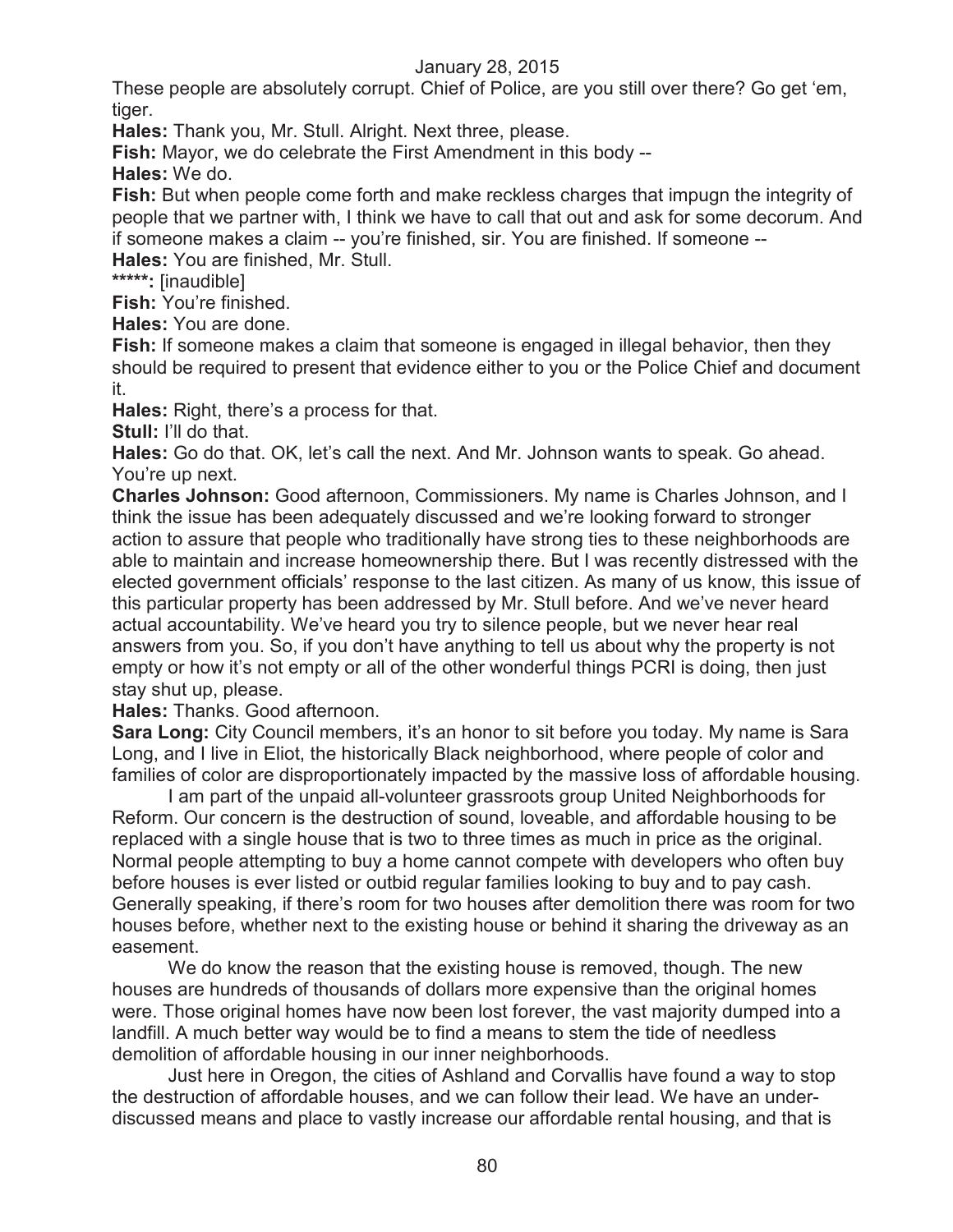accessory dwelling units or ADUs. We're already charging to system development fees until July 2016 for ADUs. That lowers the total cost around 10%.

Promoting ADUs would help lower income homeowners pay their mortgages, keep them from losing their homes, and massively increase density in those inner neighborhoods that are most afflicted by destruction of affordable housing. We could effectively nearly double our density in areas with single family homes. We have other green and progressive cities such as Berkeley to look to as example of how great the promotion of ADUs could turn out to be. I guess that's all.

**Hales:** Thank you. Welcome.

**Barbara Kerr:** Good afternoon, my name is Barbara Kerr. I also work with United Neighborhoods for Reform, but I also lived in Humboldt neighborhood for many years and started a business there.

My concern is -- as I drive down Williams or MLK, I just want to cry. Because it's gone. And the community is gone. And I feel like the problem is that we are just physically removing it. And even with the \$20 million going in and talking about building new buildings you are removing the sense of community. Maintaining a community's connection with history by not destroying architectural fabric. When you remove the architectural fabric, the homes that generations of families and neighbors grew up with, the businesses they frequented and worked in, you remove the story that supports your sense of community and that's what provides stability.

Changing the fabric by building new, removing the sense that things can last, removing the sense that a community can last. It has been there and it will be there is different than, oh gee, it's all new now. Supporting people in repairing their homes and finding ways to boost their financial stability with ADUs and other alternative ways of housing can provide a win-win. You won't lose the community, you will allow people to stay, and you will allow them to maintain their dignity and that's their community, not something people came in and handed them money to build.

To me, it's just one more -- sometimes I feel like I've lived too long -- it's one more government program that came in to Albina and said, look, this is what we want to do. And you're working with the members of the community, I think that's fantastic, but please, don't forget that those buildings -- as material as they are -- represent their history. And I've seen the African American community meet some incredible challenges in those buildings and I'd hate for them to lose that reminder. Thank you.

**Hales:** Thanks very much. Others that are signed up to speak?

**Moore-Love:** That's all that signed up.

**Hales:** Anyone else? Questions for staff?

**Fish:** Mayor, I move the report.

**Hales:** Is there a second?

**Fritz:** Second.

**Hales:** Any more discussion? Then a roll call to accept the report, please.

# **Item 121 Roll.**

**Fritz:** Well, Mayor and Commissioner Saltzman, congratulations on having brought this report with such a high degree of support and voice from the community. Thank you to the community members who took time out of your busy schedules to be here today, and for all the work that you and the Housing Bureau staff have done to bring something good out of the controversy from last year.

Thanks especially to the Portland African American Leadership Forum, both the current leader and previous leaders who have taken ownership of working with the City to help find solutions. Certainly, we're not there yet, but the fact that we've had this constructive, focused discussion on accepting that our previous policies have not had the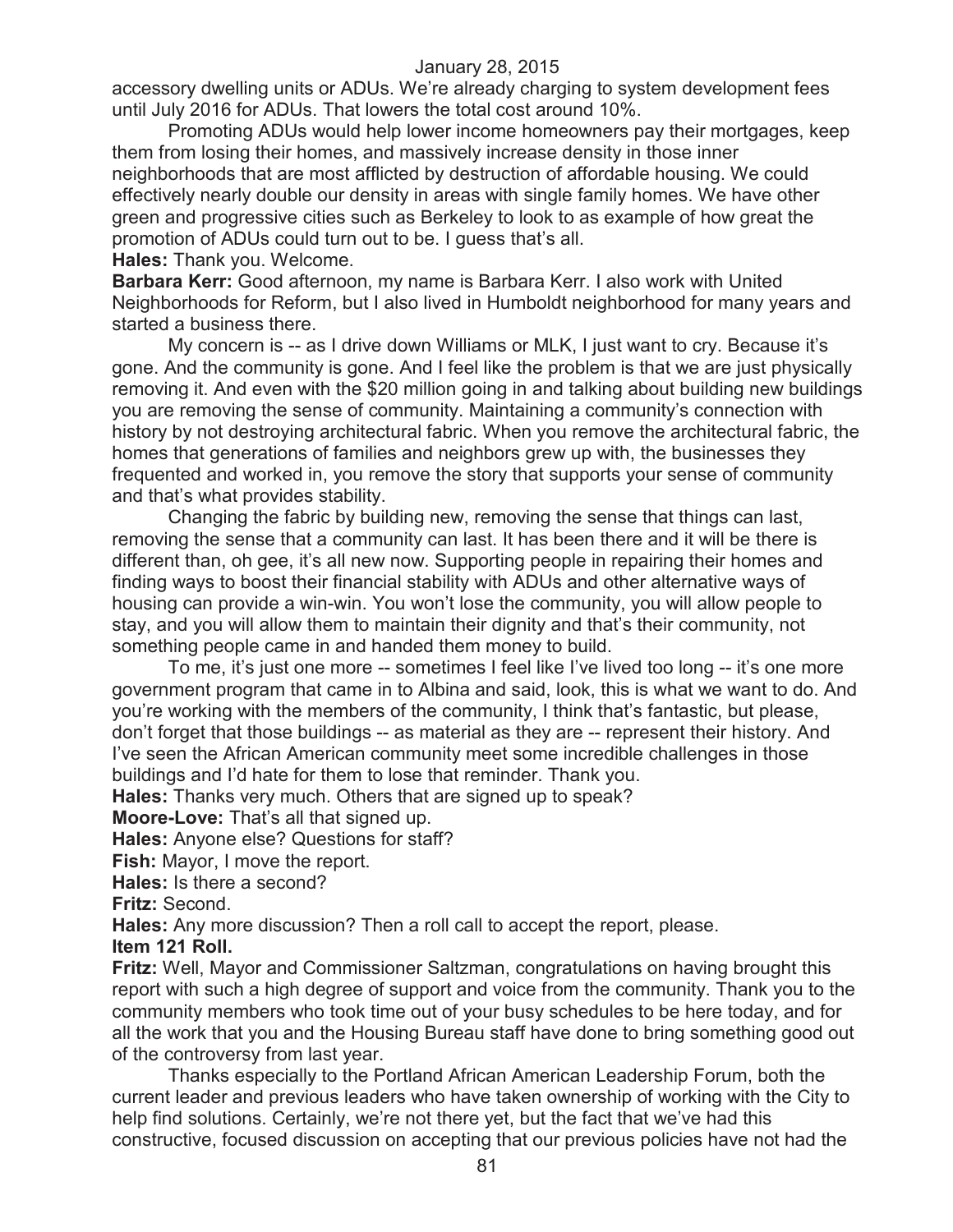outcomes that were desired and how do we change that has been hugely helpful. So, thank you very much for that and for this work. With the support of the community I'm glad to vote aye.

**Fish:** Thank you, Mayor, for your leadership on this. Thank you, Dan, and the Housing Bureau for the process you set up and this report and this presentation. And Bishop Holt - who reminded me last time I met him was at the funeral of a police officer -- excuse me, no, of a great activist in our community who worked with gang-affected youth, Rob Ingram. Thank you, sir, for your leadership. We're lucky to have you in this work.

I'm looking at the page on the PowerPoint where you begin about a backward glance and a forward look. My experience has been we've spent more time on the backward glance than the forward look. And we have to do the backward glance because that's our history, but we're paralyzed if we don't have the forward look, if we don't act. And you've given us a path to action. And I hope it's successful because I think if it's successful, we can make the case for more investments. Thank you, sir. Thanks to a great team. And Dan, this is work that you care deeply about. Even when you weren't the Housing Commissioner, you managed to build housing because you were so passionate and your value system and your record is well established. So, thank you. Aye. **Saltzman:** I would like to thank Mayor Hales for his commitment to addressing displacement and for backing up that commitment with some tangible resources to bring more affordable housing to North and Northeast Portland. I want to thank all of our panelists today for taking time out of their days to come here and share their ideas about the solutions we're proposing and also advocating for additional solutions and for being willing to assist us in developing policies to help us to begin to turn the tide on this table.

I want to thank all the members of our community who attended the community meetings that were held by the Housing Bureau, and I surely want to thank the Portland Housing Bureau staff who worked tirelessly to pull off these community forums and they were very successful and very well-attended, so I want to thank each and every of them not only for the work they have done but for future work they will do in making these strategies come to life.

Special thanks to Traci Manning, Bishop Holt, Karl Dinkelspiel, Leslie Goodlow, Andrea Matthiessen, Nate McCoy, Martha Calhoon all with the Housing Bureau. And in my office, special thanks to Shannon Callahan and Brendan Finn for all their tireless work as well. Pleased to vote aye.

**Novick:** I, too, would like to thank Mayor Hales and Commissioner Saltzman and PAALF and all the other organizations that have engaged in this spirited discussion and thank Traci Manning.

Earlier today, Commissioner Fritz said we have huge deficits in four major areas of the City: in transportation, emergency preparedness, in parks maintenance, and in housing. And this morning, we took a small step towards potentially in the future addressing some of the deficits in transportation and parks and emergency preparedness. It's wonderful to see this kind of investment in housing and this kind of thoughtful discussion on how to spend the money.

One thing I just wanted to note is that we met with some legislators this morning - and among them, Speaker Kotek. The first thing she brought up was inclusionary zoning. And I really hope they will have this as a tool after this legislative session and that that could be used to prevent further gentrification and displacement. So, let's keep our eyes on that as well as what we can do here at home. Aye.

**Hales:** Well, I want to talk about what we're doing and then also how we're doing it. What we're doing is really a piece of what must be a larger, more comprehensive strategy about righting some of the wrongs of the past and creating the community that we want.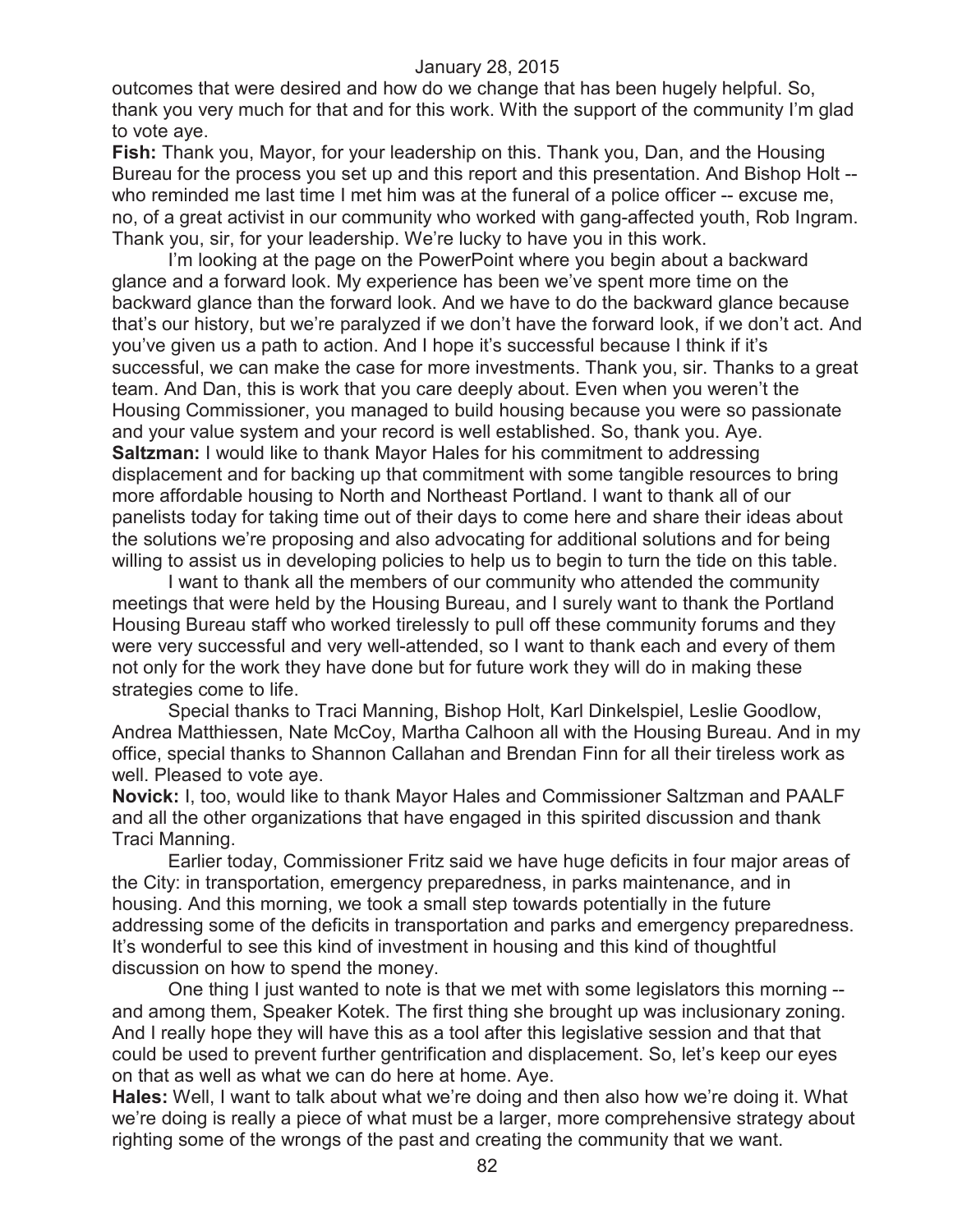But there's a way we do things in Portland, and I think today's hearing and the proceeds that led up to this decision today really illustrates that. One is we really invite the community in to make policy. Yes, the five of us have to try to set a vision for the City and we have to try to align our values as we understand them from the community into the work that we do, but there was a very robust community process in this case, and that was very important. And I'll get back to that.

Then secondly, we align our investments to that vision, and this is exactly what we're doing here. We find the means -- public, private, nonprofit -- and align them, and then we use partnerships to get things done and to expand our efforts. So, policy that's visionary but informed by the community; investments that are aligned with that policy; and then partnerships to make it happen. I think that's a formula that we have shown works in Portland for lots of things, and we're trying to make it work here.

Both Commissioner Saltzman and I had the opportunity -- along with Jillian Detweiler on my staff and other folks mentioned from Dan's office and from the bureau - to attend this those community meetings. Couple things that struck me about those discussions. One, there were a lot of people in the room passionate but weren't necessarily insiders to these discussions -- and I don't mean that with any disrespect to all of us who are insiders, but I thought that was very healthy, that there were a whole bunch of people who had been personally affected by these issues and who wanted something done. And the question that they had for me and for Bishop Holt and for Traci was, is this real? If I show up and tell you what's happened in my life and ask you to make a strategy that will make a difference, is there any chance that what I'm saying here will make a difference?

And I know you felt the imperative of that just like I did. I think we can say today we are delivering on that promise -- that this package has really been shaped by a very legitimate process in which hundreds of Portlanders who aren't insiders got to have their say about what we do.

I know there are a lost people on this dais that want to see that in lots of different formats. And I saw it here. So, I want to commend Bishop Holt and Traci and the others who invited people in and then actually heard from them. For me, that just reinforces the mandate that we really make this work. So, thank you all for a job well done so far. [laughter] Aye. Thank you all very much. We'll take a momentary recess and then take up our last item today.

At 3:55 p.m., Council recessed. At 4:04 p.m., Council reconvened.

**Hales:** OK, we're back in business. Thank you for your patience. Council will come back to order, and we'll have the last item of the day read, which is 122, please, Karla. **Item 122.**

**Hales:** I won't make for a long introduction because it's been a long day and there's important reporting and discussion to come, but there are a number of ways in which I think Portland as a community has distinguished itself in its response to traumatic incidents in our country and how we've addressed those as a community. Not that we all sit in a circle and sing in three part harmony -- because there are vociferous concerns and concerns and even protests -- but I want to say I think this presentation we're going to hear this afternoon is one more sign of health as a community in how we're taking on difficult issues. And I appreciate the two men who are before to us lead this off. With that, Dante and Chief, welcome.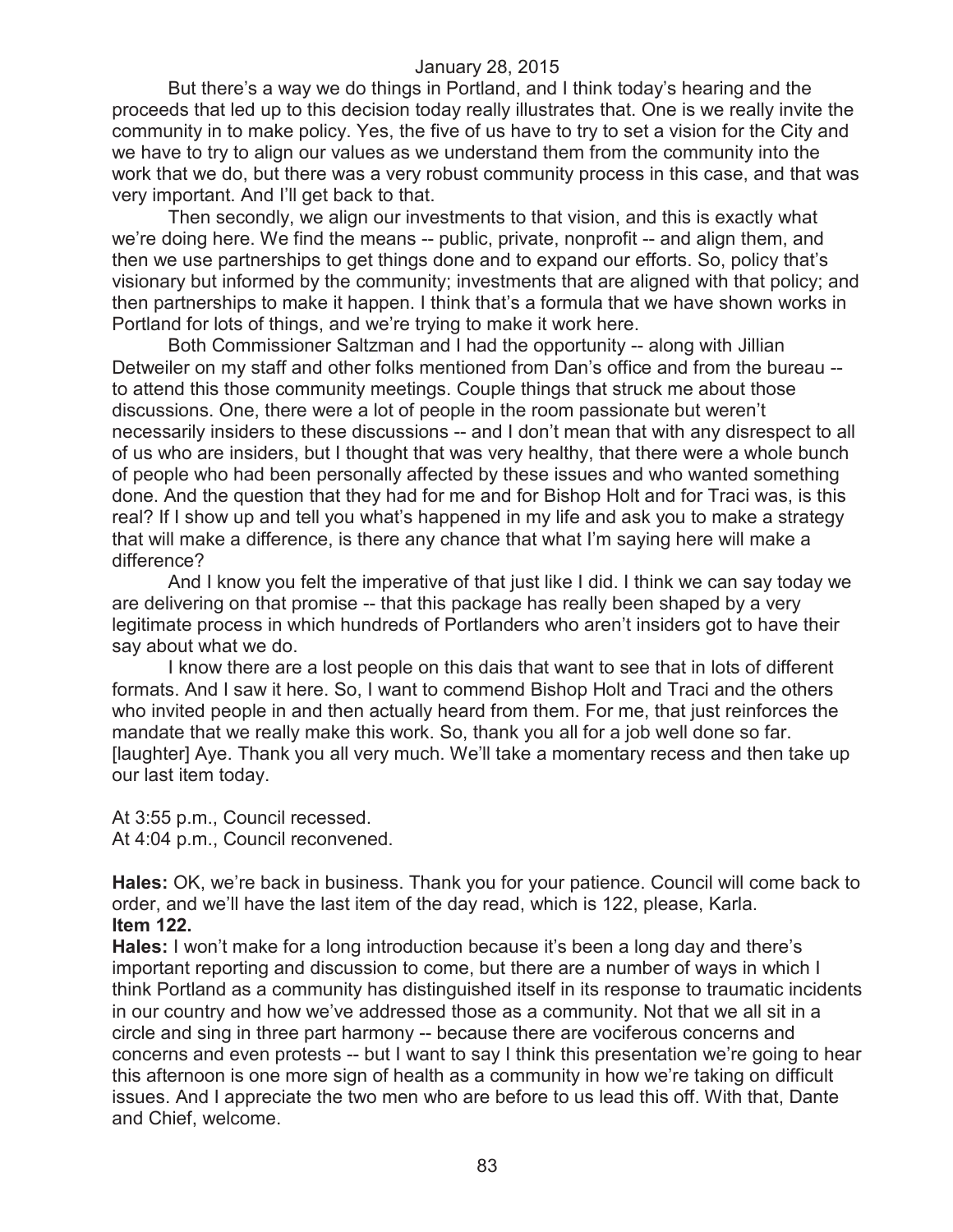**Dante James, Director, Office of Equity and Human Rights:** Thank you, sir. Mr. Mayor, Commissioners, I truly appreciate the opportunity to come and present a little bit about what's been going on or what the office was able to facilitate, and I'm truly pleased that the Chief is here with me. I invited the Chief and he was immediately receptive to coming. The conversations that we had and that you'll see and hear from obviously centered around police-community relations. And so, the idea that I would be here presenting recommendations or suggestions without the opportunity for the Police Chief to be here and comment and offer thoughts I thought would be disingenuous. And so, I'm really pleased he readily accepted the invitation to be here.

On three separate dates -- December 3, 10, and January 7 -- a total of about 200 City employees came together to discuss the aftermath of the Ferguson grand jury decision. The topics of discussion centered around institutional and systemic racism, implicit bias, community-police relations, police training, the feeling by people of color of disempowerment and fear as well as how those issues were created and fostered the tinderbox that exploded in days following Ferguson. And then subsequent to Ferguson and the death of Michael Brown came other deaths in other cities that were high-profile deaths of Black men or teenagers at the hands of the police.

The Office of Equity and Human Rights felt it important to provide a space for voices to be heard and frustrations to be expressed. Conversations were happening at the water cooler, in the hallways, and units and cubes, and just really felt the need to provide a place for those voices to be heard. By and large, the people who attended were not out protesting anywhere, they were your employees who felt the need to be able to speak and just to be able to be present in the conversation.

As I said, the meetings and discussions were attended by a wide spectrum of City employees of diverse backgrounds and races. There were also police officers who were in attendance at each of the conversations -- much respect to them -- with their numbers increasing every time.

The discussion began with thoughts of Ferguson and racism globally, and turned to discussion of Portland and how Portland can improve police accountability in its own community relations.

What I'd like to do first is --there's a short, short video that Jeff Selby from my staff put together that I think really sets the tone and the context for this. And you may have seen it -- and if you have, I beg your indulgence because I really think it's important to go on the record that this really set the tone for the conversation. It's about four minutes long. [video playing] It's not all silent. [video playing]

\*\*\*\*\*: Our goal today is really to allow people to just talk to this from an institutional perspective. The goal isn't to sit here and debate whether somebody did right, somebody did wrong as an individual. Because we didn't want this to be about purely beat up on police day, because police area a part of a large system, and it's not just about one cop and one kid, but it's bigger than that. If we're going to talk about this as a movement, not just a moment in time, it's bigger than those two individuals and any one police department. It's what is created -- the systems and the institutions themselves that create people's lack of trust or fear or whatever it is that's creating the passion that you're seeing now.

\*\*\*\*\*: And then you have this topic, Ferguson, which is so big. And I thought it was great that the City was kind of walking right into it, you know, knowing that it's hitting a lot of people in different ways, and let's just kind of take it on.

\*\*\*\*\*: It's not just about Ferguson. This keeps happening. It's not the first time, it's not the first time in the past year. It is about the fact that there is a structure in place that allows it to happen, and allows indictments to not happen.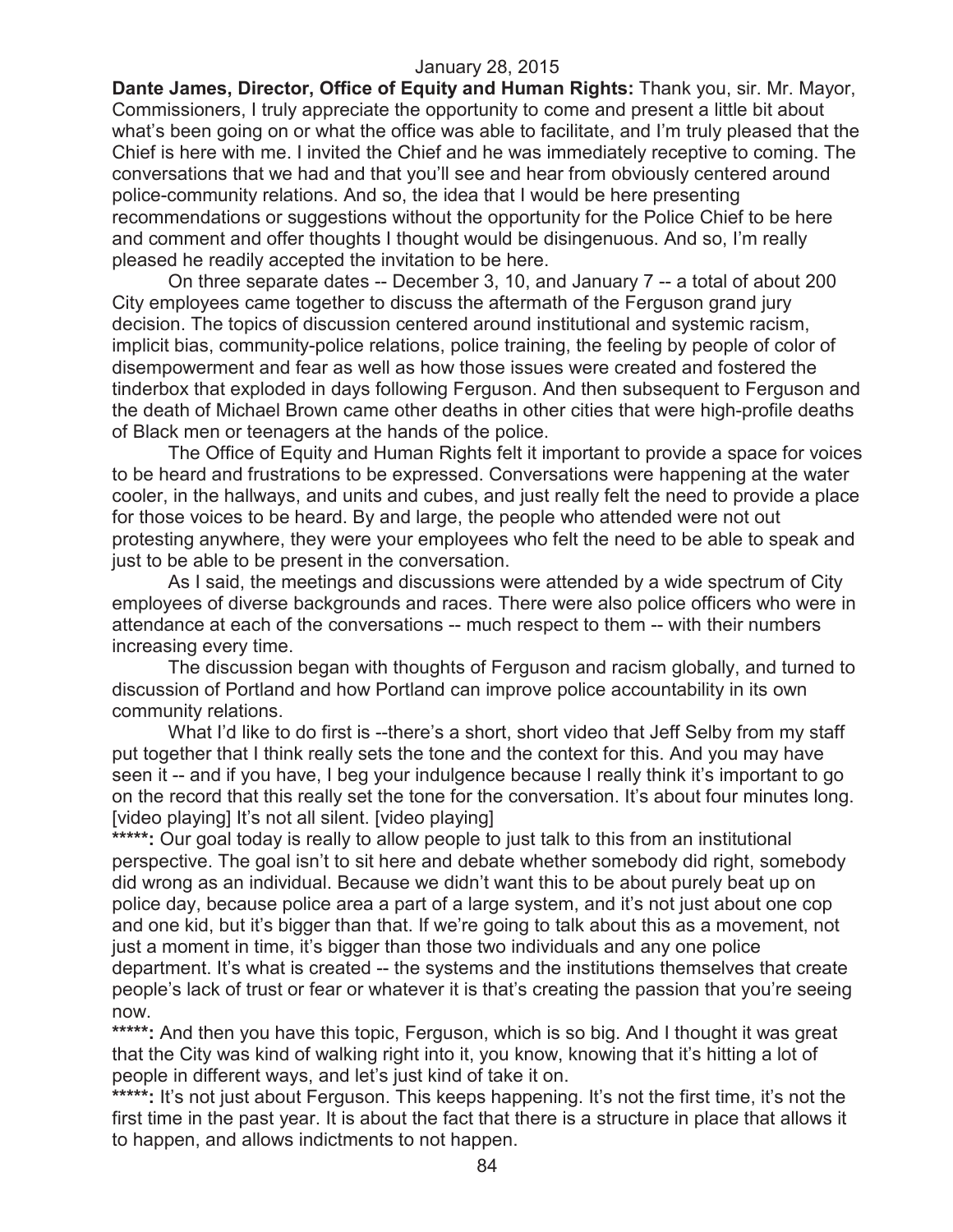\*\*\*\*\*: One of the questions I asked was, how many of you have had a conversation about Ferguson in the last couple weeks? Everybody raised their hand. But then, how many of you have had an interracial conversation about Ferguson in the last couple of weeks? And about 15 out of maybe 70 people in the room raised their hands, and about 10 were Black folks. And so clearly, we're not talking to each other. And that's another example of what needs to happen -- we need to talk to each other so we can better understand the impacts being felt by folks who don't look like us on both sides of the aisle.

**\*\*\*\*\*:** I spoke from the perspective of and I think to the white audience in the room about our role in stepping up and facing history and being willing to take off our blinders -- which we have the luxury to choose to do -- but asking folks that it's really time to lean into spaces that are maybe uncomfortable for us.

**\*\*\*\*\*:** Some of the issues with Ferguson is that yes, there is over 60% Black, but the problem is they don't have the power because they haven't been in institutions to gain power in order to change the rules and regulations that are in place.

\*\*\*\*\*: My commitment is that I would capture this, I will compile it, and I will ensure that it's submitted to and read and heard by each of the City Council and by the Mayor's Office. I just think that's important -- for them to know the impact this is having on employees every day.

\*\*\*\*\*: There was a police officer there, and I was glad to see -- I mean, this isn't mandatory, so it was great to see someone representing law enforcement there.

\*\*\*\*\*: I want to try to understand. There's a lot of people wearing this uniform that want to make a change, that are trying hard to make a change. We're not Ferguson, and we're not perfect, but we're trying to move in the right direction. And I really appreciate everybody talking and speaking from the heart today. Thank you.

**\*\*\*\*\*:** So, I would suggest begin having these conversations. The continuing training that this office does creates a baseline of understanding about some of the issues of the day based on history and historical perspectives and historical aspects to institutionalized racism. And do your own work. Do your own work. It's not always up to somebody else to give you the answer. Do your own work. [end of video]

**James:** This was the first one, then we hosted two more after this one. So what I wanted to do so that I could figure out --

**Fritz:** Are the other two posted online, too?

**James:** No, we didn't video it. This was kind of --

**Hales:** A compilation.

**James:** A compilation of those, yes. Thank you, sir. So, what I said I would do is compile what I heard. And they tended to be in categories.

Initially, it was questions about what is it that is causing distrust? What is this creating the racial divide? So it really broke down into themes. Inequity and bias, policing in the criminal justice system, historical and cultural injustice, denial and fear essentially by the power structure. Breaking those down into some of the specific examples that people offered.

Let me also say this. These were City employees, many who don't have much interaction specifically with the Police Bureau or the criminal justice system. And so, these were their perceptions and I am in some sense channeling them. What's here and what you'll see are not examples or suggestions or recommendations coming from my office at all. I committed to honestly presenting what I heard essentially unfiltered. And so, that's what you'll be seeing through these slides.

So, in speaking of inequity and bias, the concern or the commentary was Portland is not representative democracy in terms of leadership not being reflective of the population. Can City Council fix that? I don't know. But it's just a concern that ran through the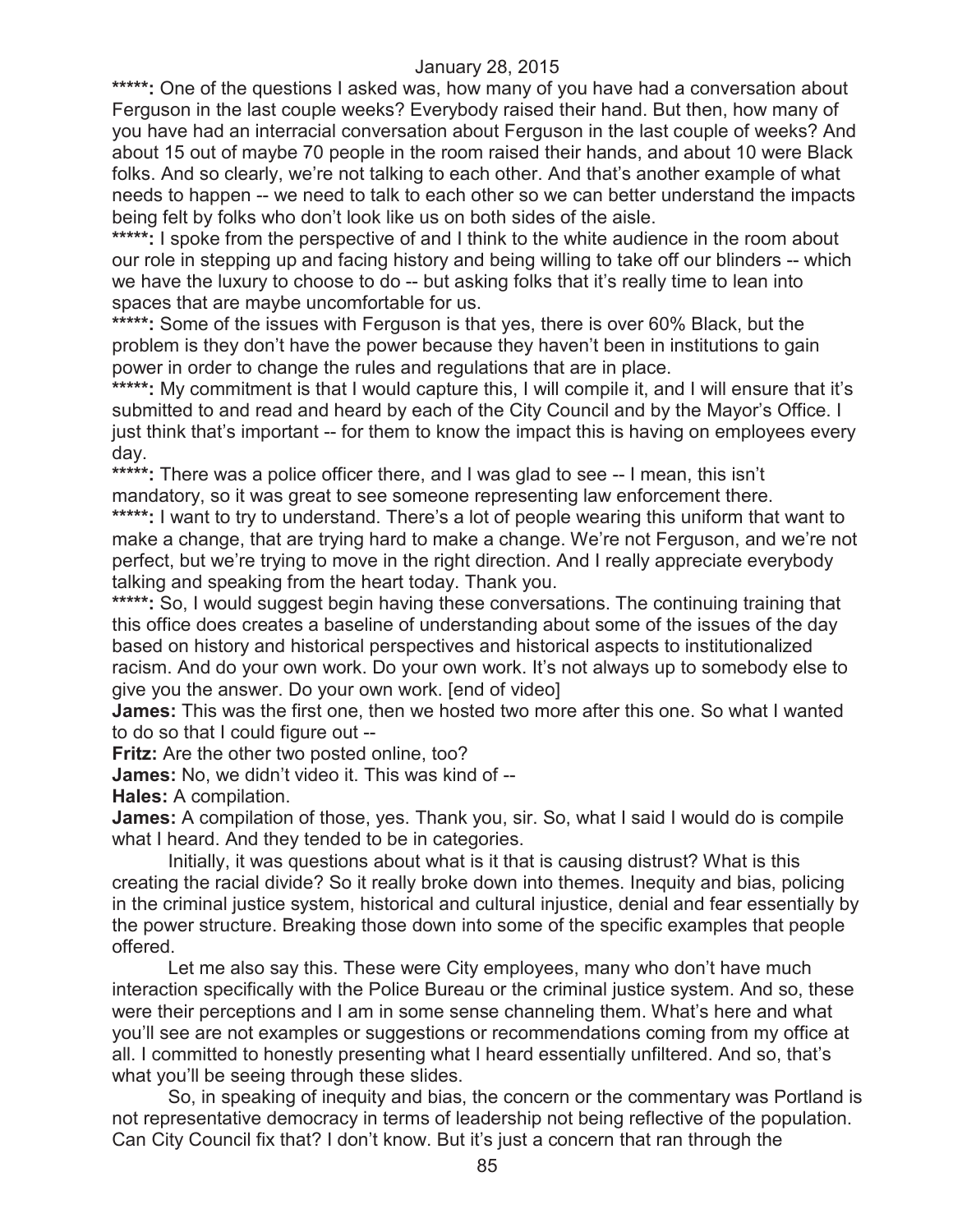conversation. The reason my office exists in some sense is because the concern that system in place continues to foster institutional racism just through policies, practices, and procedures.

In regard to policing and concerns -- that there's a continuing disconnect between the police and community and that the police are not considered a part or feel a part of the communities they police. Concerns about police training being insufficient or inadequate. And that words and images are powerful. And language that is often used is often offensive and dehumanizing. And just better need to understand how we say impacts a large number of people.

In regard to cultural and historical -- often, we don't address our history. Certainly the office does our equity training, it's telling how many people do not understand or know the history of the country and certainly don't know the history of the state of Oregon and/or the City of Portland historically and the injustices and discrimination that existed legally and otherwise.

The media does what it does in the way it does it, which is often slanted or does not address systemic issues, it focuses on one individual aspect of racism or discrimination but doesn't look at it -- it's not systemically aware.

Then, generally lack of cultural integration continues to create our inability to hear each other and interact with each other in a way that doesn't create defensiveness or other things like that.

The denial and fear -- the concern was there's often an inherent fear and distrust of African Americans per se -- just because -- we are, they are there automatically creates fear and distrust. So, a conversation about implicit bias and concern about that in general the denial there is in fact a continuing racial problem in the country. It's a difficult conversation to talk about and it's easy to find every other reason why something is happening. But the denial of the fact that there is a racial problem is a continuing difficulty.

So, I didn't want this -- we didn't want this to be just a venting session, but what could we talk about in terms of solutions. As I said, the majority of the people who were there either don't have a lot of interaction with police or don't really understand the criminal justice system, so a recommendation some of them were recommending - recommendations of things that I know the Police Bureau is already doing, has done, or really just cannot implement. And so, most of those didn't really make it to this slide. I will be offering those to you, but I wanted to really offer suggestions that I thought were specific and something Council could address.

So, the recommendations specific to police about officer training. Bias training is important. Everybody, everybody -- police and everybody -- must accept and own their own bias and recognize that we have it. Have the courage to create those conversations to talk specifically about fear and distrust on the part of both the community and the police, because it's not just a one-sided issue.

And then, continuing education for officers on bias -- de-escalation techniques, and interpersonal skills so it's not just a one-time in service session once a year or every other year -- however those come -- but an ongoing basis for these conversations.

Culture and policy change recommendations. Obviously, the DOJ settlement is highly engaged in this process, but changing policies about engagement and expectations of those interactions.

Internal zero tolerance policies so that officers are visibly held accountable for behavior that is unacceptable. I think it's often that an officer may be disciplined or some type of sanction may occur, but it does not become known. Therefore, the assumption is nothing really happened. So how do we -- certainly understanding personnel issues -- how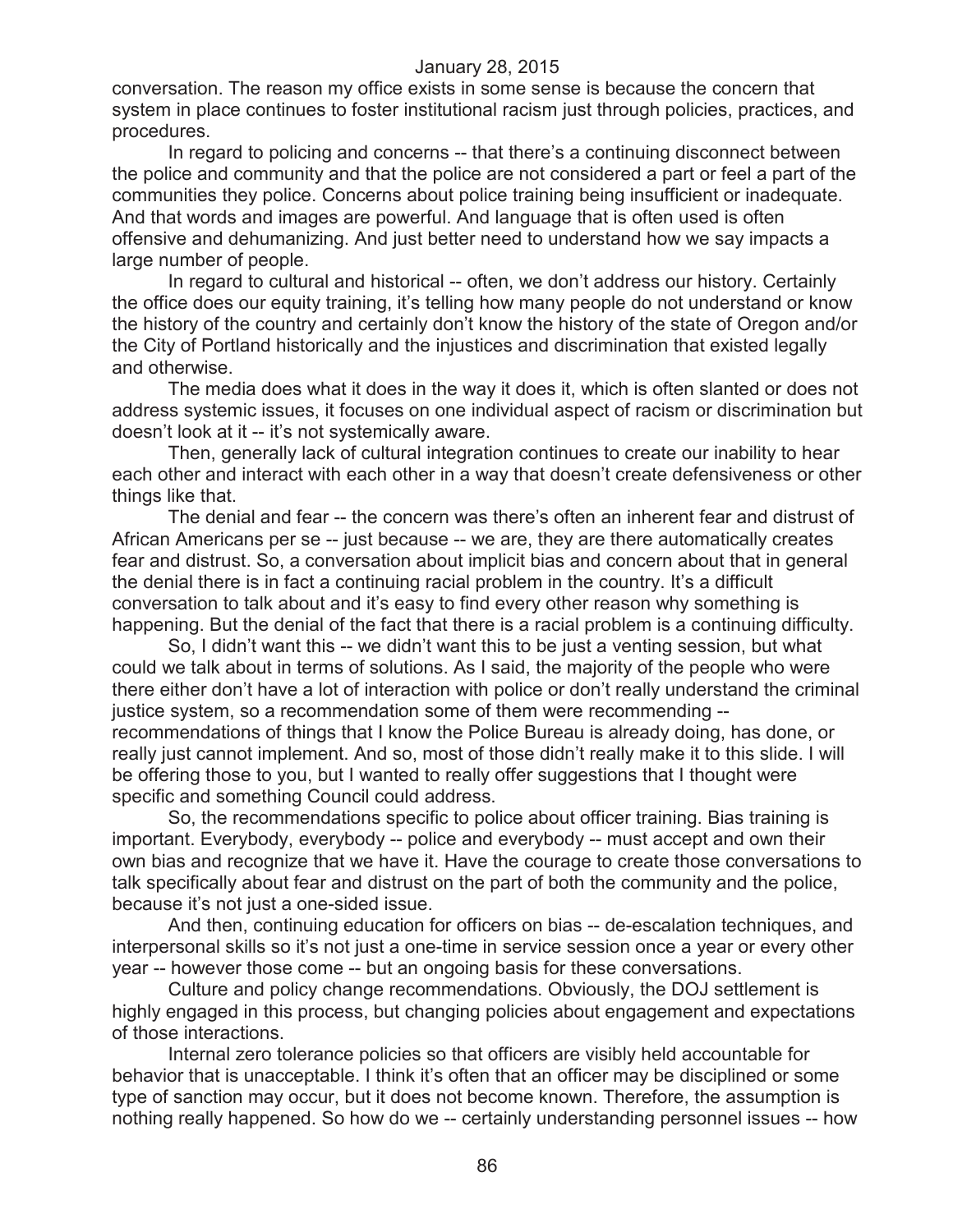do we create more transparency in the fact that someone is in fact disciplined for behavior that's unacceptable?

**Fritz:** Could you talk a little bit more about that? Because you're a bureau director, you know there's a number of personnel issues that if it was somebody in a bureau other than the Police Bureau it might be considered inappropriate to make that transparent that the person had done something wrong and had been disciplined for it.

**James:** Sure. I think -- and I'm sure the Chief can speak to this as well -- there are -- there are, I think, ways internally where someone can be removed from a particular position, transferred to telephone reporting unit in terms of where they are or what the investigation is so that it's felt and seen that there has been some ramification to doing something inappropriate and wrong. And I think there are ways that it can be done that don't have to specifically describe and tell what the discipline was, but there are things that can be visibly seen that tell that story.

Culture and policy change recommendations or thoughts from the employees. Any bureau -- this is the City, I mean, turning the City is a big ship in talking about culture change -- but how do we create an environment where peer reporting does not lead to ostracizing when you try do that?

Conduct psychological exams more often, instead of only upon hiring or after a police-involved shooting in order to root out possible changes in officers' psyches after several years on the job and the work that they -- certainly the hard work and hard interactions they have to go through.

**Fritz:** State Representative Lew Frederick talked about that in our legislative breakfast this morning. He may introduce legislation to require that. Great minds thing alike. **James:** OK, thank you. Community and police relations. Certainly, the Chief has made it top priority to really focus on that. So, much respect to the chief in that regard. Obviously, some of these occurred prior to the Chief even coming into his position.

Speaking about community engagement -- meeting communities face to face regularly, not only after an incident or event but engaging true community policing, no definition provided.

And then create requirements or incentives to police for police to live in the communities they serve. It's my understanding this recommendation used to be in place which was Portland used to have a home-buying incentive for officers who wanted to live in the City of Portland in particular communities. And so, is that an opportunity that exists to create something again similar to that?

Other ideas in terms of using a ranger program or Fire Bureau and create relationships in schools and through other grassroots efforts to attract officers of color. And I know many officers individually do that; I don't know that there's a strategy or structure specifically systemically within the bureau that would create those relationships with schools or through the ranger program to use that as a pipeline for officers. And engage neighborhood structures, organizations, or groups more in the community policing.

Diversifying the Police Bureau. And I know that's always been a huge issue, and there's been a great amount of success in that regard in the last couple of years.

A question about the criminal background investigations, criminal background checks, and policies. And I know this has changed some, so it's not quite as strict as this in terms of -- somebody's example was if my cousin sold drugs years ago, it can prevent me from being hired by the City for public safety jobs. I know the investigators and the personnel department, the personnel bureau are really looking independently on each of those cases. So, this is not an automatic disqualifier as maybe it used to be. **Fritz:** Then we need to publish that, right? Because there's obviously still employees that believe that's still the case.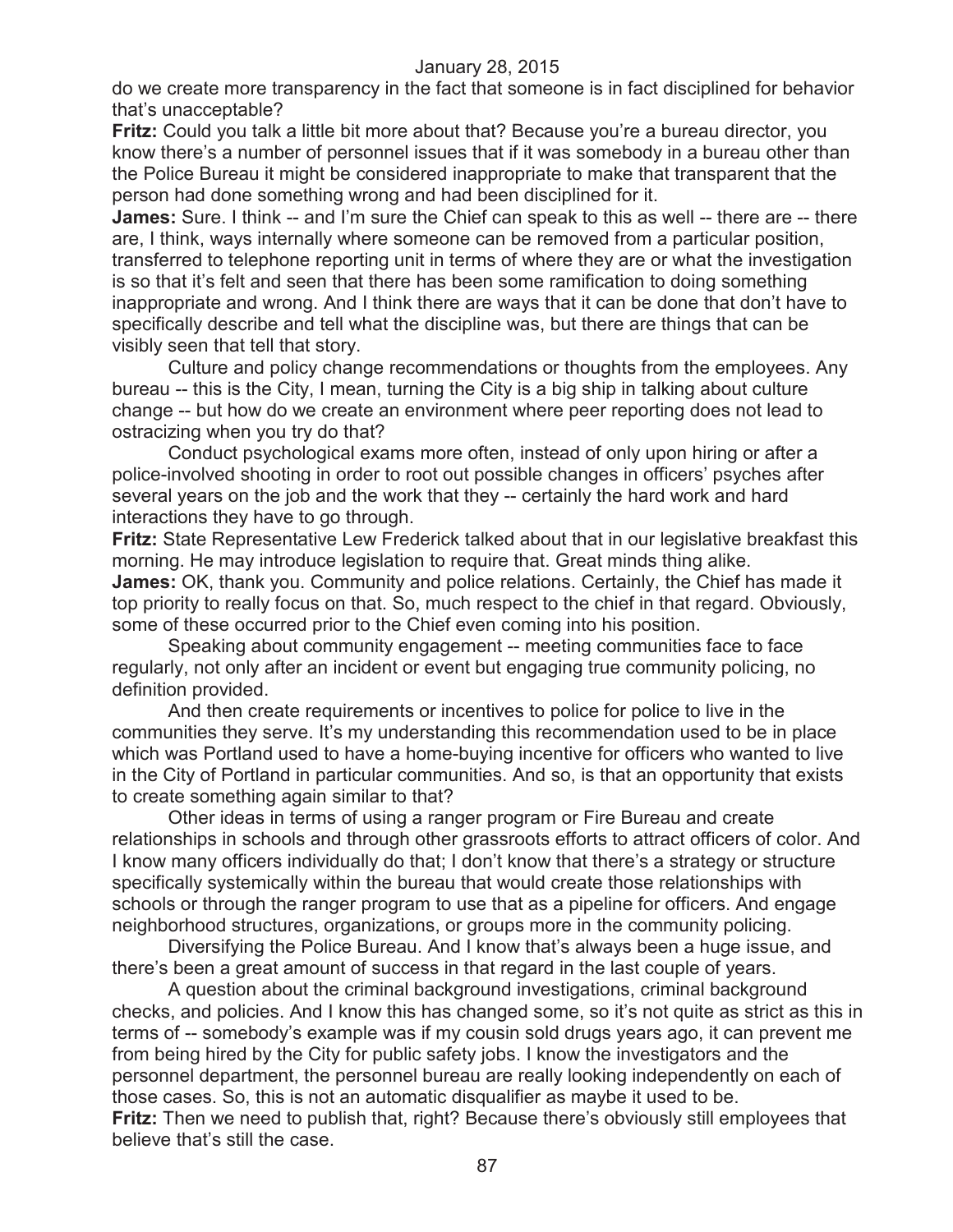**James:** Right. And I think overall, Commissioners -- and I know I said this to the previous chief -- the police don't tell their story well. Many things that are being done well don't get translated into the community's hearing. And so, how do we tell that story better? How do we help them so that folks can have a better understanding of the good works that are happening? If you go to the awards or promotional aspects of ceremonies, you see the good works that happen. You know, buying tires for somebody living out of their car. I mean, it's amazing things that happen. The stories don't get told as broadly as I think they could.

**Fish:** Can I ask you a question about that? Because it goes back to something earlier in the PowerPoint about the views that people you talk to about the media.

My guess is that if this chief had a great story to tell, the biggest challenge he would have is finding someone to put it above the fold on the front page. **James:** Mm-hmm.

**Fish:** I think we get in the habit of saying -- you know, we collectively don't do a good job telling our story, but I'm going to offer slightly provocative twist on that which is how reflective of our community are the decision-makers who decide what goes in the newspapers, the radio, and the TV? You're the head of the Office of Equity, so you would be aware, for example, of distinguished African Americans or Latino leaders in senior management positions of our newspapers, our radio, TV, people with community roots who have an interesting in telling stories that reflect their values, or perhaps people you pick up the phone when you get agitated about something in the newspaper and you want to talk to somebody who is culturally competent and has some history, and you want to have that conversation. I don't know. I've been looking at mastheads lately, I've been looking at websites. It seems to me somewhat hidden.

**James:** Oh, I don't -- it's not hidden, it's not there. [laughter]

**Fish:** So, I get that this Chief -- you could probably say in this environment he's responsible for content and delivery. But why are we as a community accepting of that? That there aren't people with broad range of experiences who are making decisions about what's newsworthy and what isn't, what's important about what he's doing or not? I've always been struck by the fact I don't know why that whole sector gets a pass. I welcome the spotlight on us. I mean, we are elected officials. But we are not -- we have very little control over the filters that deliver the stories about what law enforcement is doing. **Hales:** Good point.

**James:** Great point. I wish I had an answer. We have tried to solicit media engagement with many of the things that we've done, and I'm sure I know the Chief has as well. But good work isn't always sexy, and it doesn't always make it above the fold. So, what do we do with that? You have more of a bully pulpit with the editors than I do. So, I don't know how.

**James:** I just don't know -- I mean, Joe is sending me a signal about freedom of the press. I support freedom of the press. I'm talking about something else. I'm talking about some of the concerns that you're raising, this PowerPoint applied to institutions in our community that have equal standing to the people here or the people at the table that somehow get a pass in this discussion. How do we make it a broader discussion? That's not your job description, I get it. But I'd be curious to talk to you offline about who do you call to talk about a story you think may be rude or insensitive or misses a narrative, and what's the experience of that person that you're able to share and relate to?

**James:** I will get on your calendar, I would love that conversation because I don't have a great answer. I think it's a conversation we need to have. Thank you.

Kind of finishing up -- again, in terms of diversifying -- going back again to the park rangers program, create that pipeline. And also, there was a comment -- because there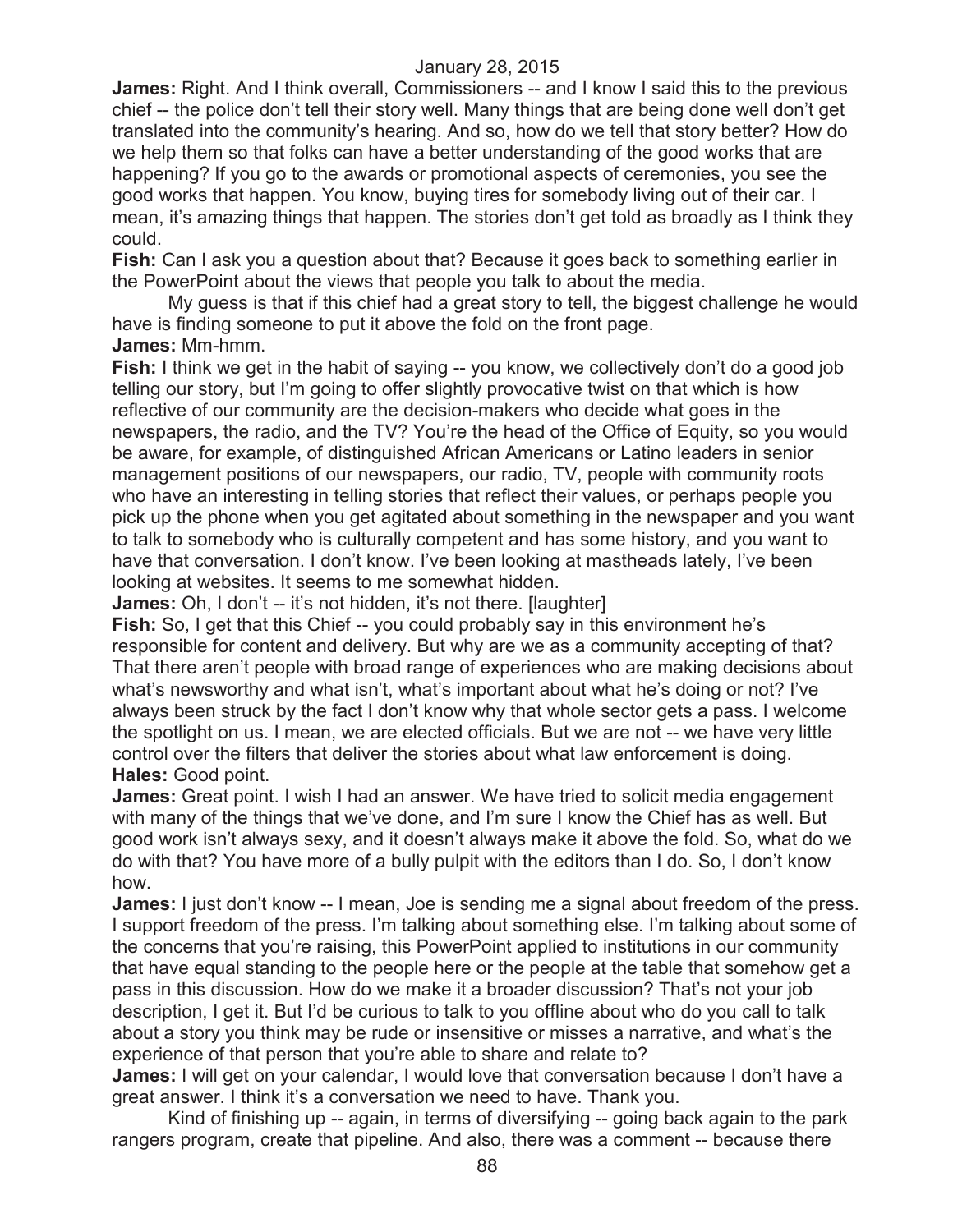were a couple of Park Range there's were in attendance and they suggested the police could greatly benefit learning some of the rangers' non-weapon carrying tactics of addressing difficult situations.

And then there were just a few suggestions that I thought related to all City employees that Council could possibly comment on. An extension of a program to aggressively diversity the entire workforce.

Every bureau has an affirmative action plan but they're not typically evaluated, reported on. They get done, they get handed in, they go on the shelf and they come out again next year. So, what do we do with those? How do we report on those?

And then, hold managers and bureaus held accountable for outcomes in outreach - certainly outreach -- in order to hire more broadly. And then, how do we engage and put performance measures in place for those folks engaged and involved in hiring?

And then, suggesting cultural awareness in the workplace should be evaluated. Bureaus should conduct climate surveys to understand the impact of race at work. Some bureaus are in fact doing that. Some bureaus have in fact done that. And certainly as my office is working now, each bureau will complete its own strategic racial equity plan to be completed this year. So, in some sense, each bureau will be engaged in that, but this is a little bit more of a request for something more in depth -- specifically culture and climate of the individual bureaus.

That kind of concludes the suggestions and recommendations as well as some of the concerns expressed. And as I said, there were about 200 people over the time that came, but there were I think a lot more people having that conversation and didn't know how to engage in it and didn't know who to engage in it with. And so, this was really about trying to create that space for the conversation and it was only expected that there would be one of these meetings. We had three because they asked for more. And we continued to do this because there's that much need for some type of conversation and communication and ability to just be in a space where we can talk about things that we can't usually talk about comfortably.

So again, my goal was to present to you some of the thoughts and concerns and feelings and suggestions from your employees, and I hope some of these maybe resonated with you and create a continuing conversation when we go off of camera.

At this point, I would just like to ask the Chief for his thoughts and comments. He's seen this and I know he has his own thoughts and feelings on this. And he's doing good work and just getting started for all the good work he's going to continue to do. So, I look forward to working with him some more. Chief?

**Larry O'Dea, Chief, Portland Police Bureau:** Thank you, sir. I want to thank Director James for his initiative and his thoughtfulness around hosting these three sessions around the Ferguson event. It really gave a place for City employees to have their thoughts, their pain, their concerns heard. I think all too frequently, the opportunities for those conversations are ignored and it's really time to lean into the difficult conversations and not shy away from them because they can be hard.

This is a transformative time for the country and for my profession. The events and conversation following Ferguson are a clear reminder that our country is still struggling with how race impacts all of our major institutions such as education, employment, health care, housing, and all parts of the criminal justice system to include the police. It's my belief that government needs to get this right; above all, that police profession needs to be at the front line of government getting it right first due to our tremendous responsibility and authority that we have.

Where am I taking the Police Bureau to address this in? My focus for the Police Bureau is to build trusting relationships in all parts of the community -- not just some parts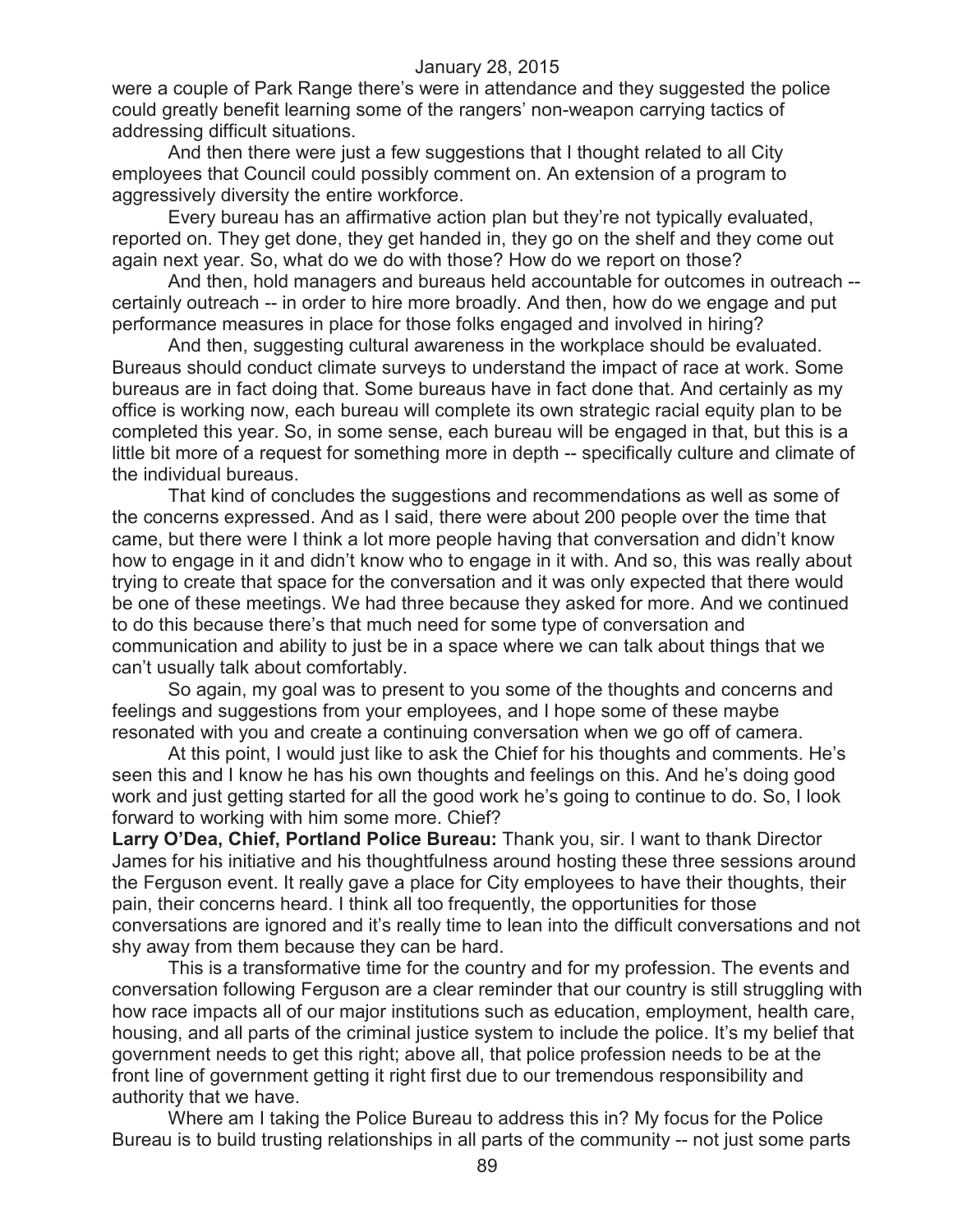of the community, not just most parts of the community -- and have them work together on community priorities together to build safer and healthier neighborhoods.

Another priority for me is to diversify the bureau and diversify the leadership of the Police Bureau, as well as to improve our knowledge and our action around equity. I'm fully committed to the bureau achieving all points in the Department of Justice settlement agreement. I've hired an equity and diversity program manager who are will work directly for me and have the responsibility and the authority to go anywhere in the Police Bureau and advise me on changes in policy, practice, and training that I need to make to ensure that we are inclusive and equitable. This kind of position is unheard of in a police department, but so critical. Our person starts next week.

I'm also hiring an analyst who will be entirely dedicated to looking at all of our stops data. This analyst will have the background to understand some of the nuances behind that data, such as criminal justice inequities and implicit bias, and then together with that program manager, break that information down, share it as we come together as a community to discuss it.

A diverse, well-trained, and educated work force working together on community priorities is our path to continue to build trust in our community as well as meeting the public safety needs that each part of our community needs.

Know that the Police Bureau has hundreds of good, caring members who have dedicated their lives to community service and that I am very proud of them. Every week, they risk themselves while saving lives and keeping people safe. I'm honored to be Chief of Police of an organization filled with such great people who do this work every day and are committed to providing exceptional public service, and I'm confident in the path we've chartered, excited about the future, and ask that all of you be alongside us working with us and helping to make a difference. Thank you.

**Hales:** Thank you both. Questions? Good work.

**James:** Thank you. I don't know if it's appropriate to ask if you'll accept the report. **Hales:** There are probably some folks who would like to speak, and then we'll do that. Anyone want a chance to comment, you're welcome. Chief, Director James, thank you very much. Anyone like to comment on this?

**Moore-Love:** I have nine people who signed up. The first three, please come on up. **Hales:** Good afternoon, welcome.

**Mark Pomeroy:** Thank you very much. Mr. Mayor, Commissioners. I don't take this opportunity for granted. Thank you very kindly. I'm here to --

**Hales:** Oh, just put your name in the record -- I'm sorry.

**Pomeroy:** I'm sorry, Mark Pomeroy is my name. I am here to ask the Portland Police Bureau and the applicable agencies to establish good, effective policies surrounding the use of deadly force. To solve this problem at hand, maybe we insist that the first three bullets in an officer's pistol are rubberized. Maybe this is a bad idea, but it's a compromise to disarming a truly effective community policing agency. If the Police Bureau insists on its cowboy culture, training and education for the officers should include the highest standards of this cowboy culture. For example, when I was young, it was murder one to shoot my little brother in the back with a squirt gun. I ask that the policies be changed subject to the following test. Please think on this, for I think the ramifications go quite deep. As long as it is possible to commit suicide by cop, we still have work to do. Thank you.

**Hales:** Thank you. Ms. Eng, welcome.

**Mary Eng:** Hi, my name is Mary Eng. It's nice to see you all again. A few points I want to hit are Jason Sery, James Jahar Perez, and the OPB interview with the Chief in which he discussed the utility of the white supremacist on the force. And then, I want to point out that Don't Shoot PDX has made it into the Daily Mail, the U.K. newspaper, which to me -- it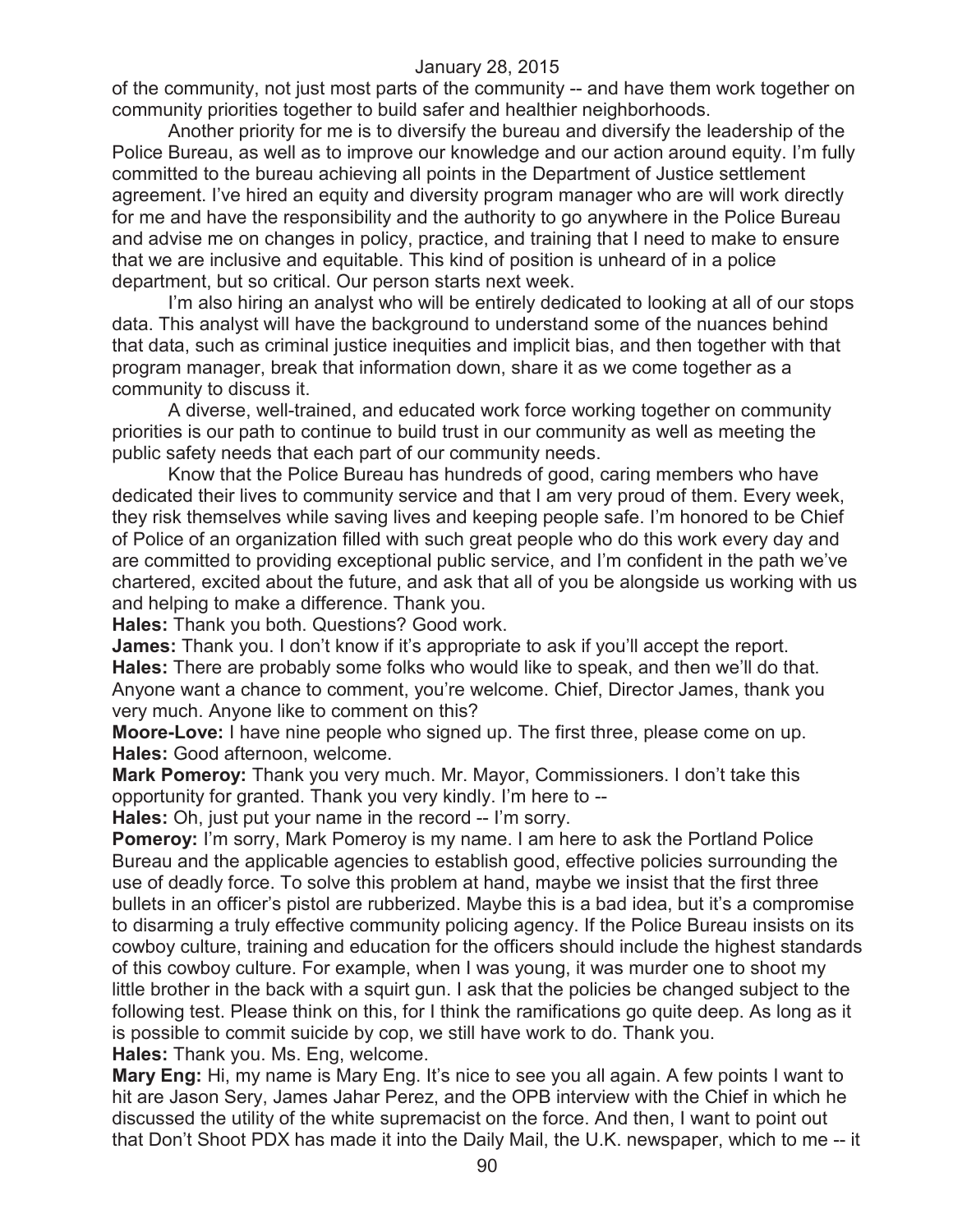really needs to happen there in England. My Black friends in England said that the slaves were deported after they built the beautiful architecture, and that they were chased down the streets of Manchester being called the n-word. And they couldn't have a black barrister, they had to have a white male barrister. And so, I think the fact that Portland is taking an international leadership role on the issues of racism is something we can all be proud of and continue to push towards.

Unfortunately, Senator Wyden's event in Beaverton was secured by a Portland officer who killed James Jahar Perez, the African American here in Portland, and I wanted to draw attention to the larger issue of when we face undisciplined officers and a failure of proceedings towards unjust killings with a racial nature, and then we just sort of dump that officer over in another jurisdiction, we are perpetuating the problem and just sort of displacing it slightly.

I tried to get some accountability from Wyden on how we can guarantee that we have a killer-cop-free town hall in the future, and as the mayor or City Council, I suggest you offer Senator Wyden a prom is that his events will never be secured by an officer involved in killing an African American, because I think it sends a strong message of Jim Crow. I slipped a memory card to Fox news and then Fox News of course did their drastic, terrible spin about Don't Shoot PDX, but I felt like Andy Warhol said, all publicity is good publicity, and it was worth the risk. And it got to the Oregonian, and they called the activist class-less, once again, with Montel Williams jumping into the fray.

The issue of describing the utility of the white supremacist, I think the City deserves an apology. I understand you're dancing around --

**Fish:** Mary, just my edification -- you said the Police Chief talked about the utility of the white supremacist. Who are you referring to?

**Eng:** Our new Chief O'Dea, who -- I like hi.

**Fish:** And just for those of us who didn't hear the interview --

**Eng:** Kruger. It was regarding a character called Kruger who evidently wears swastikas on mountaintops when he worships Nazi leaders.

**Fish:** What did Chief O'Dea allegedly say?

**Eng:** Well, if you'll allow me a bit of little extra time, he described the utility of the officer. I was able to ask your wonderful spokesperson later on about how -- what was meant, and do we all stand by that? And evidently, Kruger works in Drugs and Vice and vice is no longer applicable to that department because that's now in a human trafficking area. But that praising of the officer's work to me is -- to me it just cuts too close to the bone. It gouges us, it makes us feel uncomfortable and unsafe.

And whether or not you agree from a freedom of speech or freedom of thought perspective, think of it as more a public relations nightmare. The Stormfront Neo-Nazi website is promoting Portland's wonderful opportunities for neo-Nazis in policing to me is really disturbing. And we need to be aware that we're in an internet age that these scandals are not going away and that we owe a duty of respect to the people who for the for the civil rights movement. It's not enough to go to a white man diversity retreat. We must renounce our white skin privilege, which the Black Panthers said at an event my brother put on in Los Angeles. And I was really impacted by that. It's not enough to say you care. We really need to renounce the privileges, do away with the at-large system and get some representative government here at City Council, some Black people in leadership. Thank you.

# **Hales:** Thank you. Mr. Walsh?

**Joe Walsh:** My name Joe Walsh, I represent individuals for justice. I would like to congratulate Dante and also the Chief of Police. The report itself I read, and I saw the video a number of times. And it's impressive. Good stuff.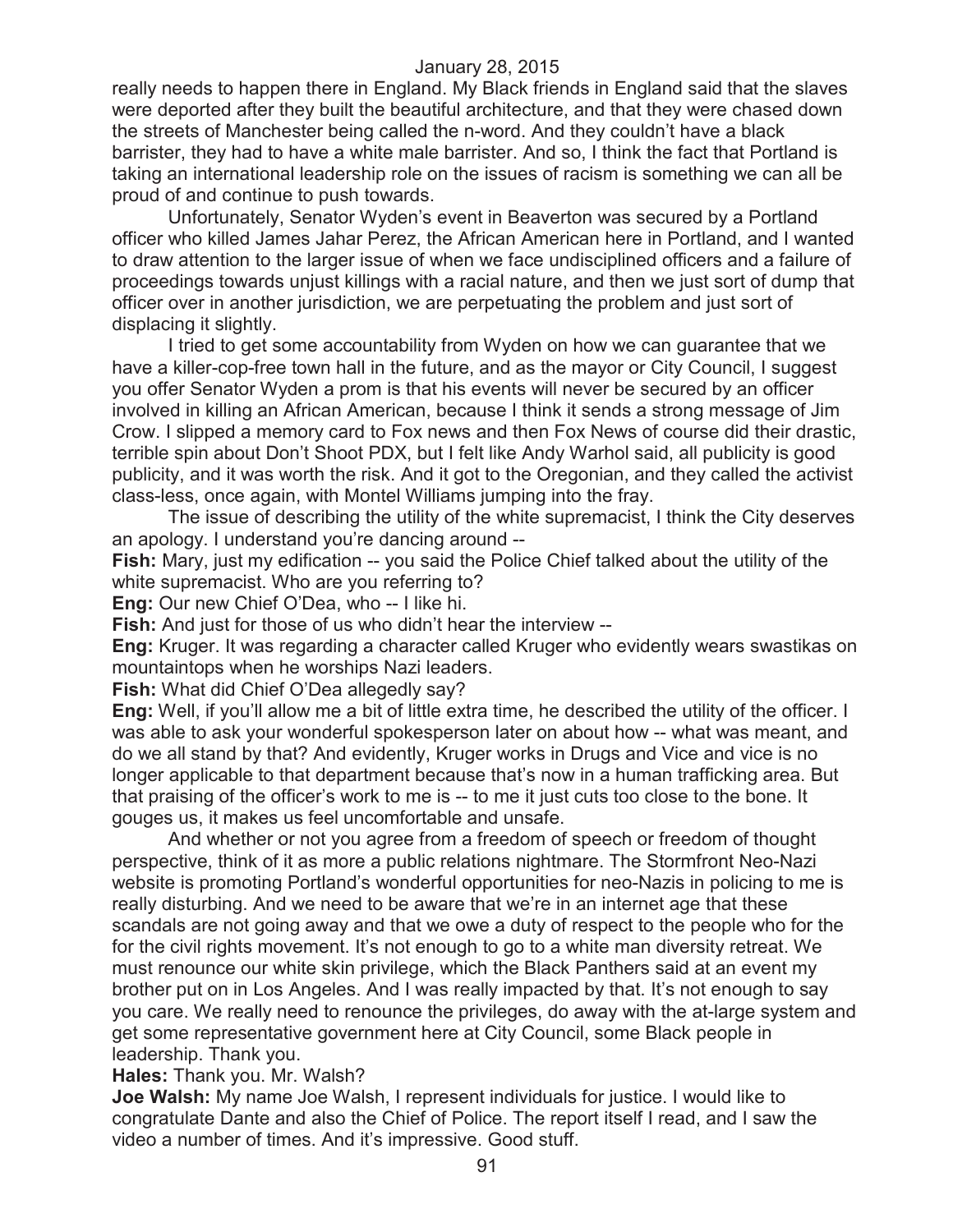Unfortunately, I saw it in 1971. Same stuff. Same video. Except it was not as easy as this time, but we used the same words. We said, we have to have accountability. We have to have police training. These were seminars in 1971 when we sat around and we tried to figure out what's wrong with our police department in San Diego, California. 1971. Just before I was released from the navy. We have moved one inch in what -- 40 years? We're going to have this 40 years from now or are we going to do something?

What we have here, folks, is four white people sitting out there making decisions. That should concern you. We have one woman out of five. That should concern you. We do not have equity here. We have racism. Racism. You have 200 of your employees gathered together who never have any dealings with the police or they'd be fired to tell you what it's like to deal with the police. 200 out of 9000 -- if my math is right, 2%. That's what you got. 2%. And you make these decisions. That's why we can't move because you do these things.

And to answer your question, Mr. Fish, it is the freedom of the press. We don't mess with the press. If you don't like what they write, call them up. "Commissioner Fish, here, knock it off." Look, no matter what I said makes no difference. We have to do something different and this is not it. This is not it. It's not equity, it's racism. All of us have to look in the mirror in the morning and say, where am I in this whole crazy thing? Including activists, including politicians, and including people that are on the streets. Thank you.

**Hales:** OK. Next? Mr. Johnson, I think you're first.

**Charles Johnson:** Good morning, Commissioners.

**Hales:** It is definitely not morning, but --

**Johnson:** Oh yes -- I know, not my usual time. Good late afternoon, Commissioners. For the record, my name Charles Johnson.

I was glad to see the OEHR and Dante and this conversation was facilitated. I think that we can be a little bit self-satisfied that we have hopefully been proceeding better than other jurisdictions -- Ferguson, Staten Island, the whole of New York -- on this issue. Of course, we won't really know unless we go a long period without having anyone but especially people of color killed or injured by the police.

And I think that the conversation may have been even more interesting if particularly you, Mayor Hales, as Police Commissioner, worked with the Chief to have the facts more in our face about the time. You know, in some workplaces, you walk on the job and there's a sign that says certain number of days without injury. I may move to pressure you to work with the Portland Police to have Pete Simpson keep it right up in front of our face how many days the City has gone without having a situation where citizens had to litigate against the police department; how many days we've gone since a citizen was injured or killed by police; and also, how many days we have gone that officers have been kept safe or not injured or targeted by violent suspects. I think sometimes we're caught up in a national drama where we're facing the real serious challenges of racism, but we're not addressing the factual issues. I hope that Chief O'Dea and yourself and other staff there will work to have the information out there so when we have success we can look at it and not gloat over it but see how we can broaden that success to make it stronger and better and have Portland be the community we would like it to be. And I'm sure we're going to hear more specific facts as my testimony yields to Mr. Handelman. **Hales:** Thank you.

**Dan Handelman:** Good afternoon, Mayor, Commissioners. I'm Dan Handelman with Portland Copwatch. I, too, was very glad to learn these conversations were happening and that the end result was published and reported here publicly. I'm disappointed in the turnout this afternoon; I think more people should have heard this, and I'm hoping that there will be a continuation of this discussion. And I hope that the City employees can feel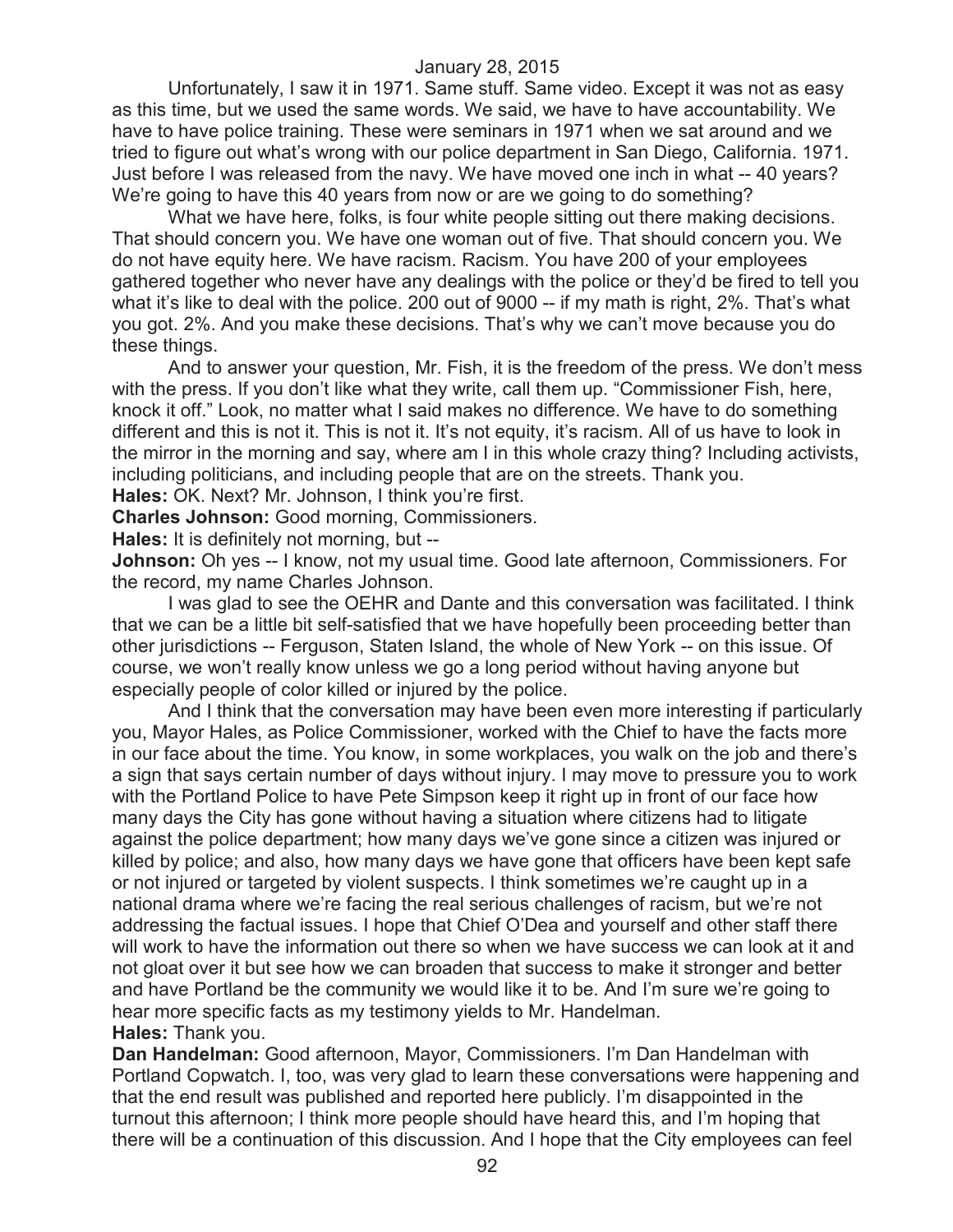comfortable talking with members of the community as well as police officers because I think that a lot can be learned from that.

I think it's interesting that the Chief mentioned the racial profiling statistics that came out shortly after these discussions. I wonder if the discussion would have been any different if people had seen those numbers are not really moving, that 12.8% of traffic stops are still African Americans in 2013 when we've been at that number more or less on and off for the entire 2001 to 2013 period. So, we haven't really moved those numbers despite all these discussions.

In terms of the good news -- unfortunately, Nick Fish isn't here to hear this -- but you know, one of the early things we learned when working on police accountability as an issue was the similarity between police violence and domestic violence where people will say, I know him, he'd never do anything like. And people say that about the police until it happens to them or somebody they know. And so, sometimes it comes off as ignoring the violence that we know the police are doing in the community when we put out these happy stories. So I just want to make sure people bear that in mind, that there's an element of post-traumatic stress out there by people who've been victims of police misconduct and violence when they see any stories about the police.

This morning, you had an item on your agenda about the office space for the COCL, and discussion came up here about the DOJ agreement. As a side note, our group's name is mentioned in the paperwork for that item as people that might testify, but we weren't reached out to by your office, Mayor Hales. I don't know why our name would be mentioned if no one asked if we knew about the agenda item or were willing to testify.

But I need to take the opportunity as always to mention that this appeal is still sitting there in the Ninth Circuit and this paragraph that you, Mayor Hales, held up the last time we talked about this -- it specifically talks about how the judge does not have the authority to hold the annual hearings. And no matter what your spokesperson or staff says to me, I know how to read and I know that's what it says.

Some of the good things in this report include a discussion about park rangers not having weapons and to be able teach the police how to patrol without weapons. Very often in these discussions -- like the discussion we had about the crowd control -- there's not enough focus on police violence. But it looks like City employees weren't afraid to bring up those issues. And they talked about psychological testing after shootings, but there should be more focus on how to reduce the incidence of violence.

In terms of releasing the names of officers disciplined -- there is exemption in state law for when it's in the public interest to release names of employees, so I'm not sure why the City just doesn't take advantage of that and say, this is in the public interest. But the Police Review Board report that came out a couple weeks ago is humorous almost example of redacting information where the genders of people were blocked out. And we played madlibs with that report and we sent out our analysis of that yesterday. I hope you had time to read it.

#### **Hales:** Thank you.

**Steven J. Entwisle:** Hi, Council. My name is Steven Entwisle, I represent Healing Man's Sanctuary, individuals for justice, and 100 million friends.

It's just a shame I couldn't give my other three minutes to Dan Handelman here because he had a lot of good information. It's also a real shame that Nick Fish and Dan Saltzman, our Commissioners, aren't here on this very important issue. I think that tells a lot.

Racism started here in this country in 1492 and has not left. All the infrastructure of America that is loved so much was built on racism. Everything you see in front of you. The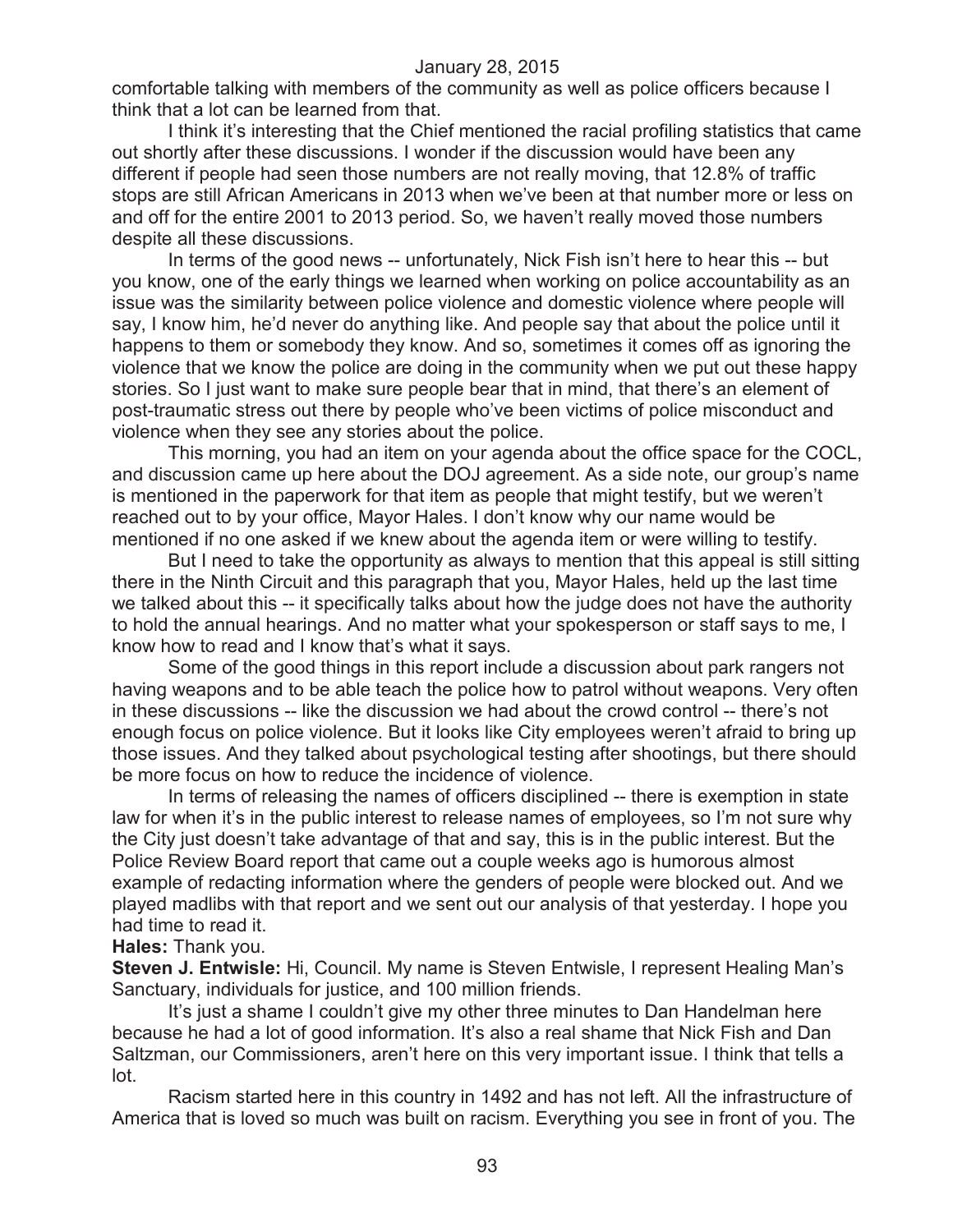clothes that you wear, the chairs that you're sitting on, the table that you're at was built on racism. The racism has not left here. It's still here.

Portland is a racist town. I'll say that again -- Portland is a racist town. Always has been. I have lived here 55 years, I know. I've seen it. Why do I know? I'm a white person -- I just happen to have four Black children and six Black grandchildren. I've seen a lot of.

Also inside, outside. We're on the outside now. On the inside of the system details - - the jails -- where anything goes for these folks. Why are we hiring racism as law enforcement? That does us no good. Do I have to prove it? You don't believe it. You look like you don't believe it. Well, it's true. We're going to have a meeting tomorrow in the county and we're going to expose a lot of this because there's a lot of issues with county jails, county jail system, the whole thing needs to be abolished as we know it. Abolished, not reformed. You can't reform this.

Capitalism equals racism. You guys are capitalists. It's like Noam Chomsky said, let's take a big picture and let's focus it down into one little small little and have a lively discussion on this -- small tiny little point. That's what we're doing here.

Anyway, we've got a wealth disparity here. Billionaires not paying their taxes. You wonder why we have a housing problem. Big corporations so corrupt reform is out of the question. Abolishment of the prison system is absolutely necessary. Politically-motivated racism, new Jim Crow laws are alive and well in Portland, and so is white privilege. Good cops need to blow the whistle on the racist cops. They should not be afraid to. They should not be afraid for their jobs to explain and you shouldn't be afraid for your job to expose racism yourself. All of you. Thank you.

**Hales:** Thank you. Anyone else? Good afternoon.

**Paul Stewart, Portland Housing Bureau:** Good afternoon. Thank you, City Council. I'm Paul Stewart, Portland Housing Bureau. I'm also a member of the Citywide Equity Committee.

First, I want to thank you for your contributions to allowing the conversation to happen that we had over the last couple of months led by OEHR. Appreciate that. And while it may not represent necessarily a palpable change, I think it represents something and it's worth pointing out.

I guess what I want to offer here today was that -- well, I wanted to point out it was interesting that this hearing came after the Portland Housing Bureau's North/Northeast report. That was interesting -- kind of that connection between Ferguson and Portland, a lot of the same things we're talking about here.

What I want to do today is just humbly challenge the City Council to challenge your workforce. I think we can do a better job of bringing you all brilliant ideas, strong analyses. I think you can challenge your directors, senior management, middle management, staff to do a better job of seeing the equity angles, the racial equity angles that exist in all of our work, and to do a better job of normalizing that conversation at the bureau level so that we can ultimately be better partners with the community and accomplish the ends that we really need to get to. So, I think I'll leave it at that.

**Hales:** Thank you for participating.

**Fish:** I think you're officially last person testifying. You're also in the video. **Stewart:** Yes, I am.

**Fish:** And what do you do for the Housing Bureau?

**Stewart:** Financial analyst. So, I should be trying to balance the requested budget, but I felt compelled to be here.

**Fritz:** Thank you.

**Hales:** We appreciate you being here.

**Fish:** Thanks for takin the time.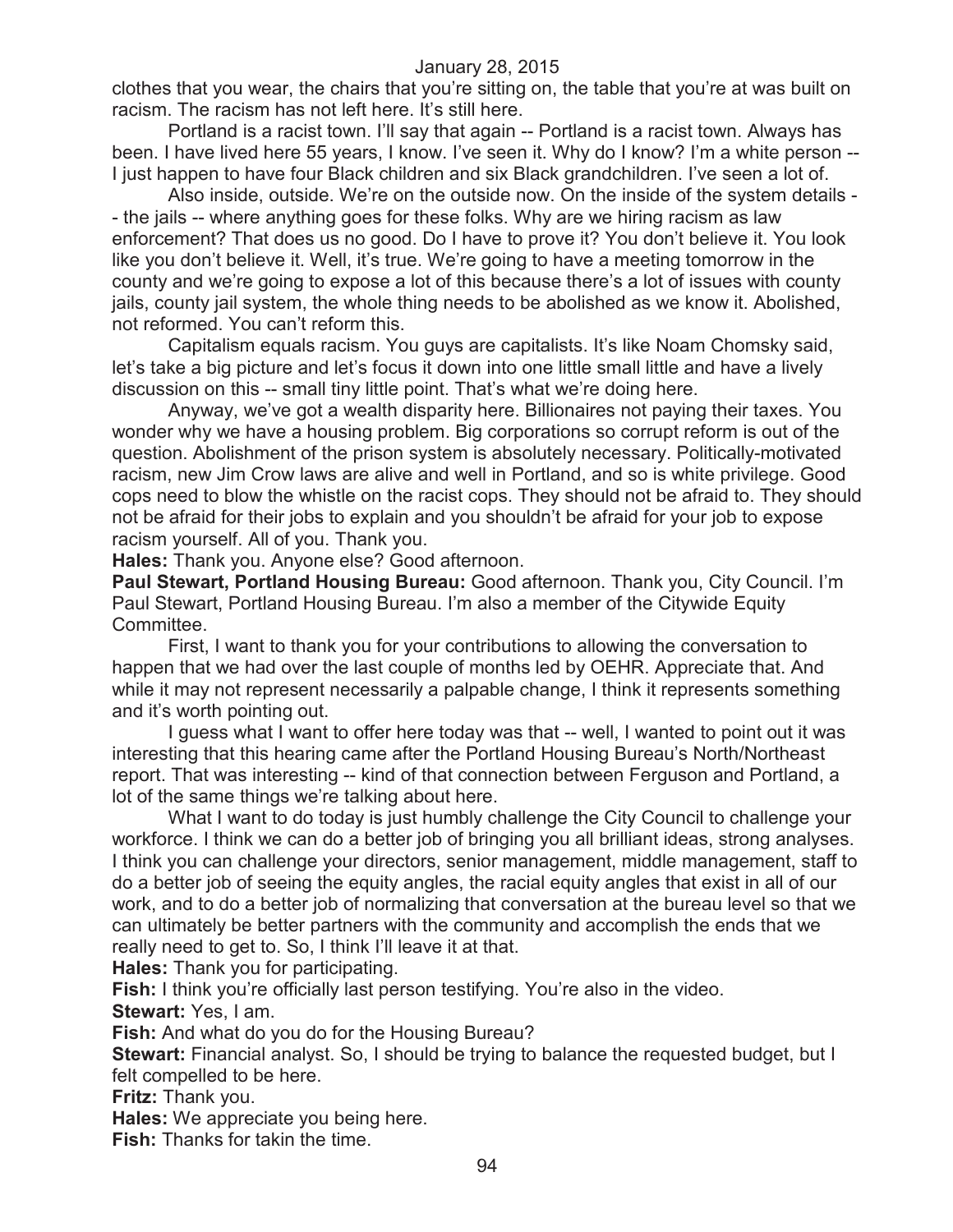**Hales:** Thanks very much. I believe we have heard the list. I'm looking for a motion. **Fish:** Motion to adopt the report.

**Fritz:** Second. Could we have Director James back?

**Hales:** Yes, please. Director James, come on up. Pepper you with a question or two. **Fritz:** First, thank you for bringing this report, for hanging in there while our previous report went over an hour. The four of us who are here are very much appreciative of having had this opportunity for discussion for people to come. So, good work. What are the next steps?

**Dante:** The next steps are I think a couple. One -- some version of this conversation will continue for City employees. I think Paul expressed it well in terms of the overall feeling of what was in the room each time was that employees' desire for their seniors, their management, their electeds to challenge the bureau to do better and create expectations of directors and managers to do better. I think that clearly that was the overall context for most of these conversations. Certainly as it related to the Police Bureau, but specifically broadly as it relates to equity to do that and to challenge your staff to do better.

And then, the office will be bringing -- we're doing varieties of things related to equity -- budget equity tools, strategic road map for the bureaus, other things through the Budget Office and across -- but we'll be coming with a set of overall umbrella equity goals that each of you would be able to hold your bureaus accountable to. And really, that's hopefully what we can then get to so that there's some very concrete specifics where you would be able to say to your directors, "how are you helping us achieve this equity goal in the City of Portland?" And it should be a very concrete answer or not.

**Fritz:** And that strategy will come within the next few months?

**James:** Yes, ma'am.

**Fish:** And ideally, this would be a consistent standard we work into our annual letters of expectation with the measurements around performance linked to success in those areas as well as the other things that we identify as priorities for our bureau directors. **James:** Correct.

**Fish:** That's about as tangible as you can get.

**James:** Trying to do something.

**Hales:** Other questions? Anything else for Dante before we vote?

**Novick:** Director James, I just wanted to say that I really appreciate the fact that this conversation took place. I appreciate the suggestions. I wish that we were having this conversation earlier in the day, because to be honest after an early morning meeting and being here all day, I don't think I'm sufficiently engaged. And I just made a note to myself to email you next Friday, which is the day [inaudible] to ask you to send again the list of employee suggestions because I want a chance to look at it when I'm not exhausted. **James:** Great. Thank you, sir.

**Fritz:** And a good point; let's schedule that follow-up presentation at a time certain in the morning.

**James:** Earlier, yes.

**Hales:** Be a mercy to Dante.

**James:** Yeah, I think so.

**Hales:** As well as others. Any other comments before we take a vote? Then a roll call, please.

# **Item 122 Roll.**

**Fritz:** Thank you to the 200 employees who dared to participate, including the officer that we saw in uniform. That must have been somewhat challenging to show up and to be real. And so, I very much appreciate. I like what Paul Stewart said -- don't underestimate your employees to come up with brilliant suggestions. Time and time again, our employees do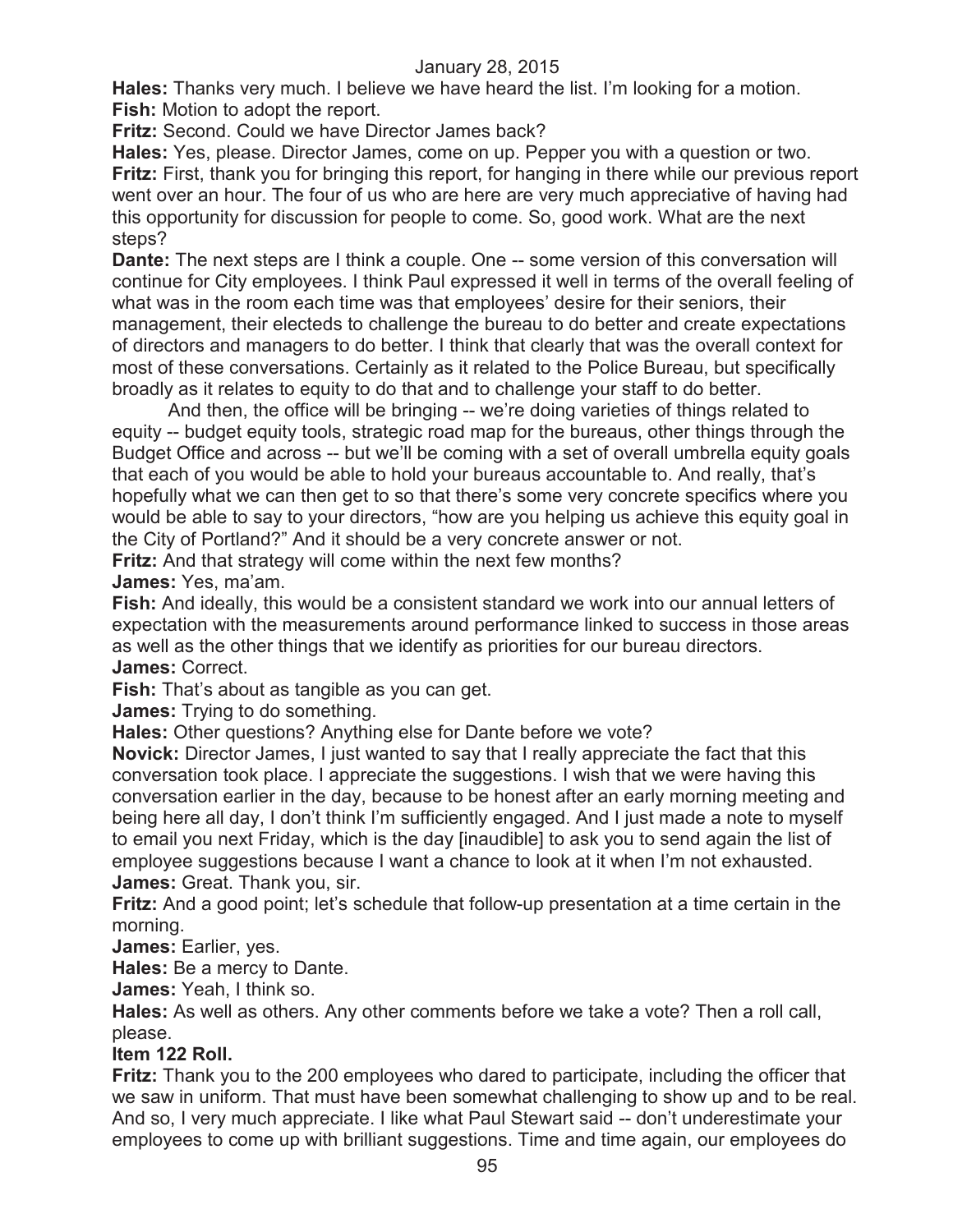come up with wonderful suggestions, and we need to hear them and challenge our directors and managers and employees to do better.

I am seeing throughout the City a growing awareness that we are not the city government that we need to be, and we are willing to change. I went to the Angela Davis lecture at Martin King, Jr., memorial lecture at Portland State University last week. She was one of my heroes growing up in England and seeing the work that she was doing, so I was pretty thrilled to be there. She said, some people think that it's up to Black folks to change the system and that is wrong. So to the charge that we're five white folk or four white folk sitting up there and one woman, yes that is true. And historically, there have been two people of color on the City Council, I'm the seventh woman to serve. And I'm an immigrant. So, we do not reflect the community as a whole, and it is still our responsibility to make our community better. It is actually us, we, the majority culture, who have the power to make the changes, and it shouldn't be up to only folks of color to do that advocacy, to be partners.

We need to be partners to work together, and I'm very pleased with the work of the office of equity and human rights in fostering these really courageous conversations throughout the city. It's very important work and it's informing our work for the Department of Justice settlement agreement which we now have this wonderful Community Oversight Advisory Board and a team of compliance officers who are going to be working with us on police specifically. I'm hoping there will be some overlap with other bureaus to look at the issues of institutional racism and what we need to do about it then Parks, what we need to do about them in Development Services, what do I need to do about them in my office? Thank you very much for this important work. Aye.

**Fish:** Dante, I have launched a process, a national search for new director of the Bureau of Environmental Services. And one of the things that we have put in place is focus groups at the front end to ask people what kind of leader we are working for and what are the qualities we're looking for? Then we'll have a process at the end where finalists are exposed to a diverse group of people.

We've asked employees to participate in the front end piece to say, what kind of leader are we looking for? What are some of the qualities? And I haven't been at the helm of this bureau for that long. So, one of the things I want to do is engage the employees in identifying what are our strengths or weaknesses and then how does that inform the decision for the next leader? This idea of engaging our employees more dynamically and the challenge from our friends at the Housing Bureau I think is very well taken.

In our work, sometimes it's figuring out the right way to do that. And probably we need to be spending more time listening to our employees telling us the right way to do that. I appreciate very much this dialogue. And look, there are always going to be critics who say you haven't done enough or you've done too little or this isn't going to solve the problem overnight or whatever -- I actually think we have to get out of the habit of reacting to all that nonsense. I think we should take what comes before us and engage it seriously and say, what has happened, what can we learn from it, and -- as you're constantly telling us -- how can we incorporate what we have learned in how we lead? Because we have a huge platform to lead in this effort. We hire people -- our own staffs. We hire bureau leaders. We review the hiring within the bureaus. It's a big deal. I appreciate this. And who did the video, by the way?

**James:** Jeff Selby from my office.

**Fish:** It's quite a video.

**James:** He's excellent.

**Fish:** I want to borrow that camera some time. Thank you for your work, and I appreciated the discussion. I thought it was very constructive. Aye.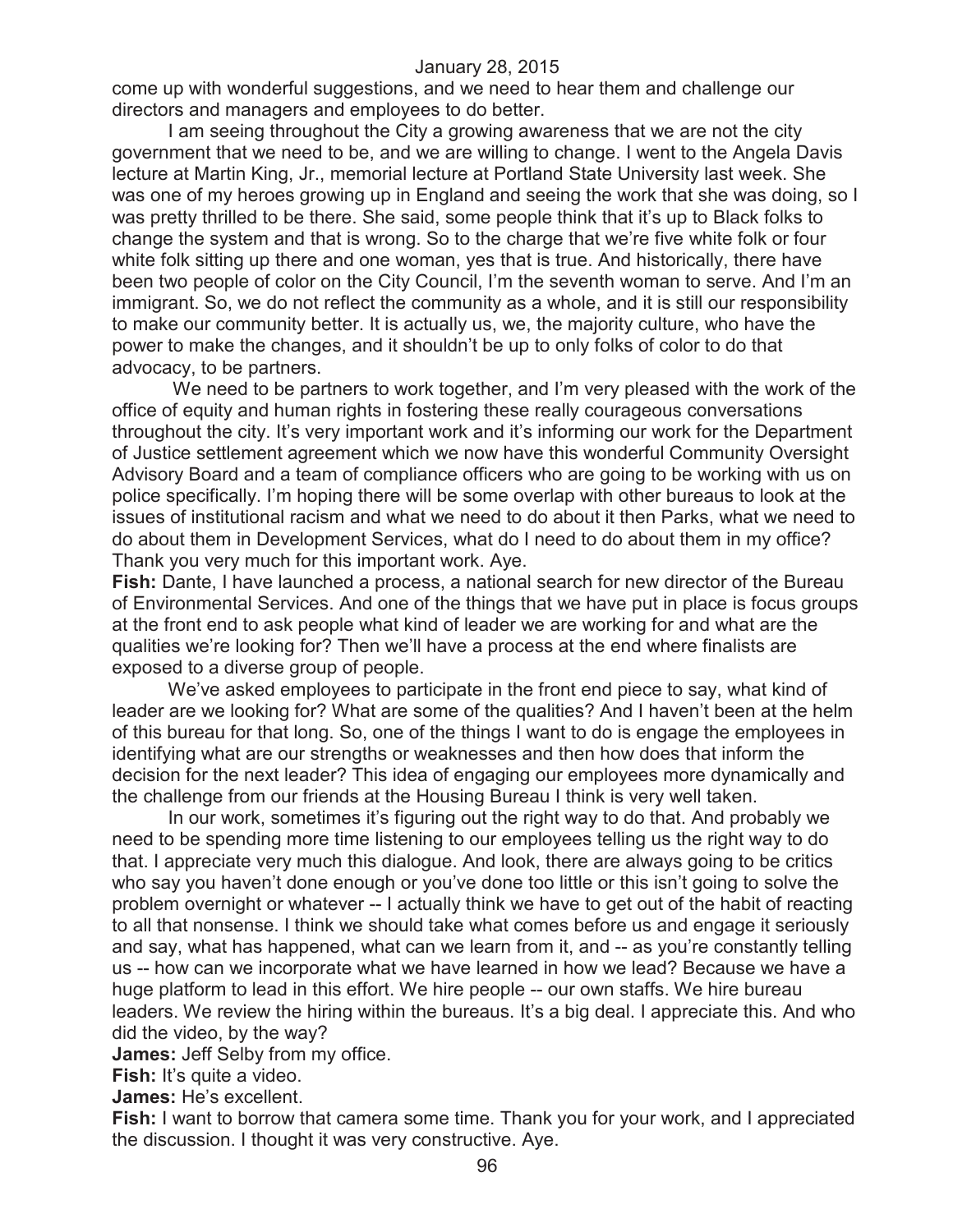**Novick:** Yeah, thanks to the 200 employees who participated. Thanks to you, Chief O'Dea, for this presentation; thanks, Jeff, for the video. I think we've all made it clear that we're going to follow up on this discussion, and I will send you that email next Friday. Aye. **Hales:** Well, I appreciated these comments and the presentation -- this discussion and the employees who participated, a number of whom are here. Thank you for being those kinds of colleagues to each other and there's more of that good work to do.

Amanda, I really appreciated your comments about the Office of Equity. As I was listening to this presentation, I was believing and hoping that you felt likewise that this is one of the reasons why having an Office of Equity and Human Rights is a good idea. This was really a great example of what we can do with a great leader in this position -- the person of Director James -- and the cooperation of other people in the City's leadership and workforce to change the organization. So, the combination of this presentation with you and the Chief I think is a powerful indication of why we're doing this and why it matters. So, thank you. Well done. Aye. We are recessed until tomorrow at which point we will have a less than one minute hearing because we're referring it over to the following month. Thank you.

At 5:06 p.m., Council recessed.